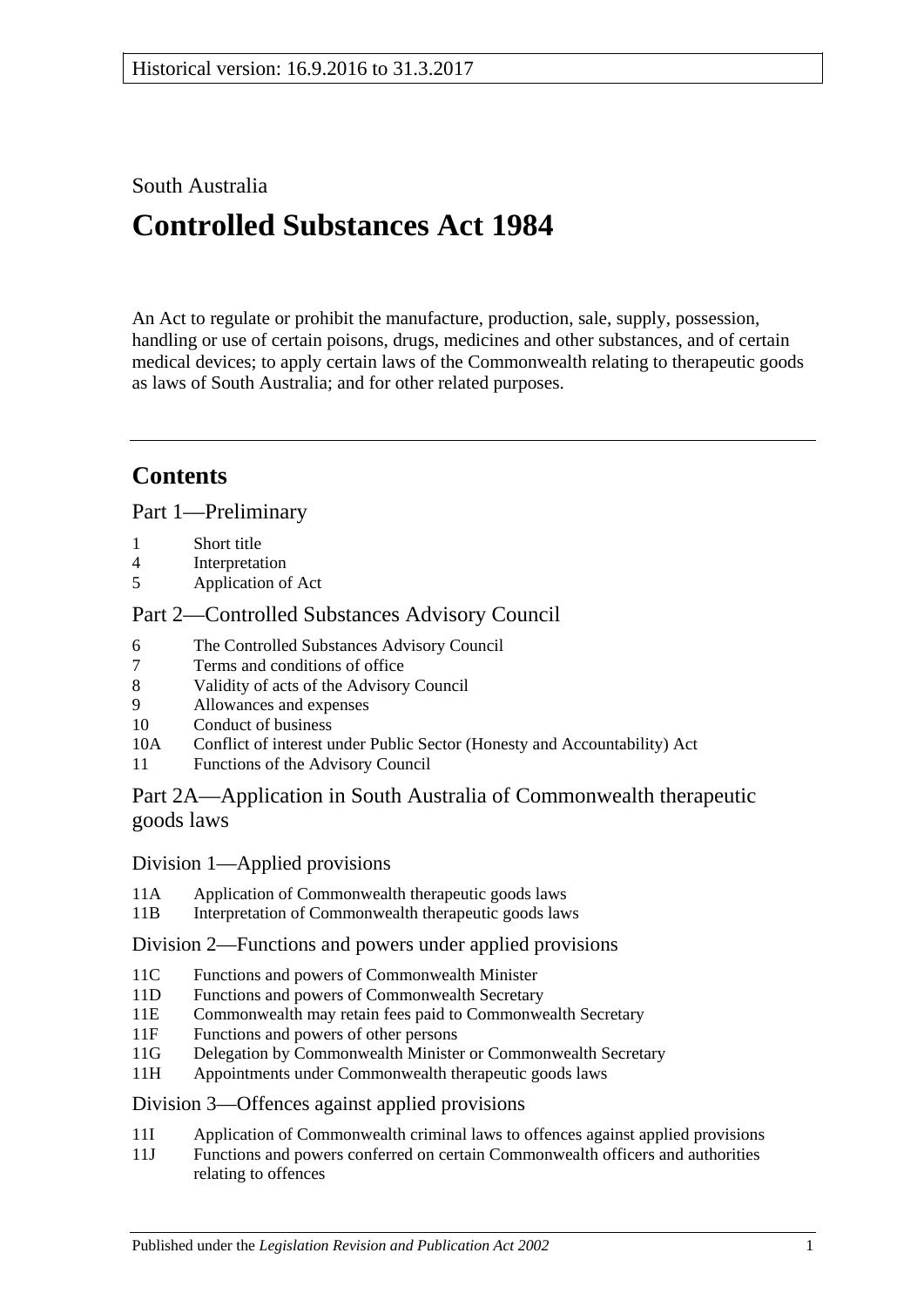11K [No double jeopardy for offences against applied provisions](#page-17-1)

#### Division [4—Reviews and appeals](#page-17-2)

- 11L [District Court may sit with assessors](#page-17-3)
- [Part 3—Controlled substances](#page-18-0)
- 12 [Declaration of poisons, prescription drugs, drugs of dependence, controlled drugs etc](#page-18-1)
- 12A [Interim controlled drugs](#page-18-2)

#### [Part 4—General offences](#page-19-0)

- 13 [Manufacture and packing](#page-19-1)
- 14 [Sale by wholesale](#page-19-2)
- 15 [Sale or supply to end user](#page-20-0)
- 16 [Sale of certain poisons](#page-20-1)
- 17 [Sale of poisons the possession of which requires a licence](#page-20-2)
- 17A [Manufacture, sale, supply or possession of certain precursors](#page-21-0)
- 17B [Storage and sale of certain precursors](#page-21-1)
- 17C [Regulation of sale of certain precursors](#page-22-0)
- 18 [Regulation of prescription drugs](#page-23-0)
- 18A [Restriction of prescription or supply of drug of dependence in certain circumstances](#page-26-0)
- 19 [Sale or supply of volatile solvents](#page-28-0)
- 20 [Prohibition of automatic vending machines](#page-28-1)
- 21 [Sale, supply, possession or administration of other potentially harmful substances or](#page-29-0)  [devices](#page-29-0)
- 22 [Possession](#page-29-1)
- 23 Ouality
- 24 [Packaging and](#page-29-3) labelling
- 25 [Storage](#page-30-0)
- 26 [Transport](#page-30-1)
- 27 [Use](#page-30-2)
- 28 [Prohibition of advertisement](#page-30-3)<br>29 Regulation of advertisement
- [Regulation of advertisement](#page-30-4)
- 30 Forgery [etc of prescriptions](#page-30-5)

## [Part 4A—Licences to cultivate alkaloid poppies and process poppy straw](#page-31-0)

#### Division [1—Preliminary](#page-31-1)

- 30A [Interpretation](#page-31-2)
- 30B [Meaning of](#page-33-0) *associate*
- 30C [Matters to be considered—fit and proper person](#page-34-0)

#### Division [2—Poppy cultivation licence](#page-36-0)

- 30D [Application for poppy cultivation licence](#page-36-1)
- 30E [Chief Executive must investigate application](#page-36-2)
- 30F [Determining an application](#page-37-0)
- 30G [Terms and conditions of a poppy cultivation licence](#page-37-1)
- 30H [Poppy cultivation licence is not transferable](#page-38-0)
- 30I [Employee of licensed grower authorised to undertake activities under licence](#page-38-1)
- 30J [Employee identification certificate issued by licensed grower](#page-39-0)
- 30K [Application for renewal of licence](#page-39-1)
- 30L [Chief Executive must investigate renewal application](#page-40-0)
- 30M [Determining a renewal application](#page-40-1)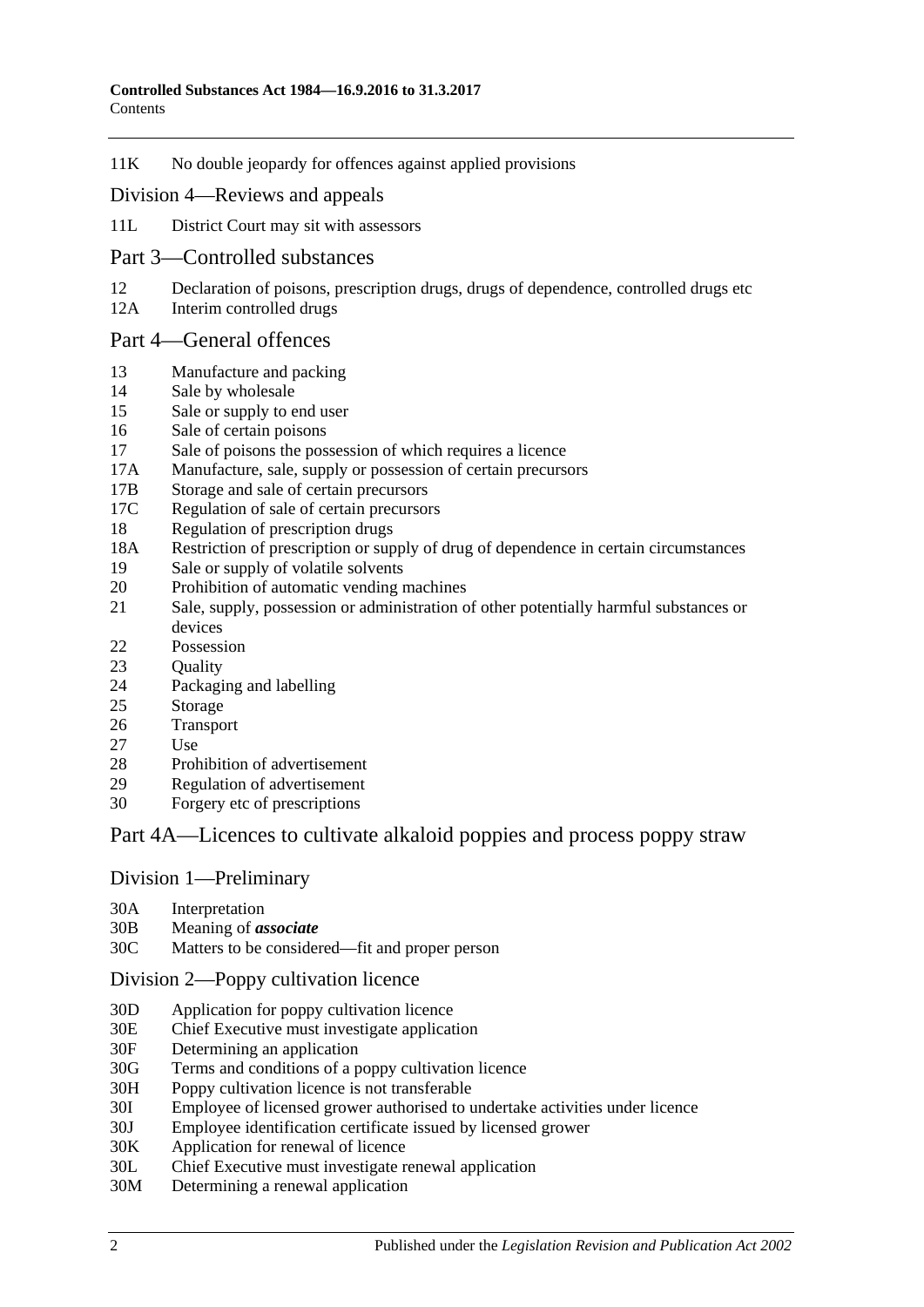#### Division [3—Poppy processing licence](#page-41-0)

- 30N [Application for poppy processing licence](#page-41-1)
- 30O [Chief Executive must investigate application](#page-42-0)
- 30P [Determining an application](#page-42-1)
- 30Q [Terms and conditions of a poppy processing licence](#page-42-2)
- 30R [Poppy processing licence is not transferable](#page-43-0)
- 30S [Employee of licensed processor authorised to undertake activities under licence](#page-43-1)
- 30T [Employee identification certificate issued by licensed processor](#page-44-0)
- 30U [Application for renewal of licence](#page-44-1)
- 30V [Chief Executive must investigate renewal application](#page-45-0)
- 30W [Determining a renewal application](#page-45-1)

Division [4—General provisions applying to a poppy cultivation licence or poppy](#page-46-0)  [processing licence](#page-46-0)

- 30X [Amendment of licences](#page-46-1)
- 30Y [Suspension or cancellation of licences](#page-46-2)

#### Division [5—Inspection and enforcement](#page-47-0)

- 30Z [Inspectors under this Part](#page-47-1)
- 30ZA [Identification certificate](#page-47-2)
- 30ZB [General powers of inspector](#page-48-0)
- 30ZC [Procedure on seizing a document, thing or taking a sample](#page-48-1)
- 30ZD [Power to use electronic equipment at premises](#page-49-0)
- 30ZE [Power to copy information on electronic storage devices](#page-50-0)
- 30ZF [Inspector must not damage equipment](#page-50-1)
- 30ZG [Inspector may possess alkaloid poppies or poppy straw](#page-50-2)
- 30ZH [Inspector has power to detain or seize alkaloid poppies or poppy straw](#page-50-3)
- 30ZI [Procedure on detaining or seizing alkaloid poppies or poppy straw](#page-50-4)
- 30ZJ [Chief Executive has power to dispose or deal with seized alkaloid poppies or poppy straw](#page-51-0)<br>30ZK Retention and return of seized alkaloid poppies or poppy straw
- 30ZK [Retention and return of seized alkaloid poppies or poppy straw](#page-51-1)<br>30ZL Magistrates Court may extend 3 month period
- [Magistrates Court may extend 3 month period](#page-52-0)
- 30ZM [Forfeiture, harvest and destruction of alkaloid poppies or poppy straw](#page-52-1)
- 30ZN [Recovery of costs](#page-53-0)
- 30ZO [Inspector may access ratepayer information](#page-53-1)
- 30ZP [Protection against self-incrimination](#page-53-2)
- 30ZQ [Power to issue expiation notices](#page-53-3)
- 30ZR [Expiation fee](#page-54-0)

#### Division [6—Offences](#page-54-1)

- 30ZS [Offence to fail to report the amendment or cancellation of a contract](#page-54-2)
- 30ZT [Offence to fail to report amendment or cancellation](#page-54-3)
- 30ZU [Offence to fail to report on any change of details of the licensed grower or the licensed](#page-54-4)  [processor](#page-54-4)
- 30ZV [Offence to fail to surrender licence on suspension or cancellation](#page-55-0)
- 30ZW [Offence to contravene a licence](#page-55-1)
- 30ZX [Offence to fail to prohibit access to premises](#page-55-2)
- 30ZY [Offence to fail to carry and produce identification certificate](#page-56-0)
- 30ZZ [Offence to employ disqualified persons under licence](#page-56-1)
- 30ZZA [Offence for disqualified person to be employed by licensed grower or licensed processor](#page-57-0)
- 30ZZB Employee [must comply with terms and conditions of licence](#page-57-1)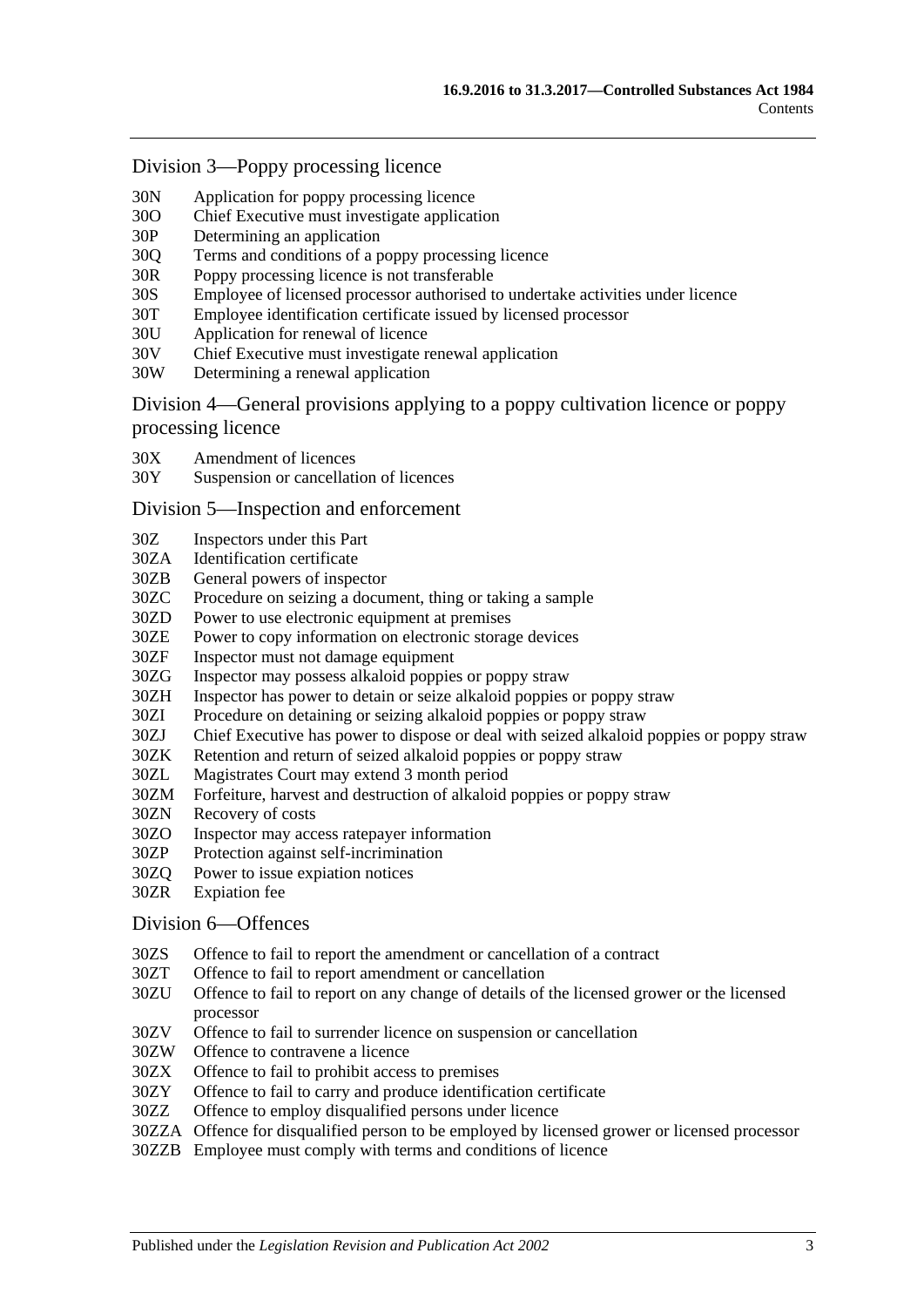- 30ZZC [Criminal liability of licensed grower or licensed processor—failure to exercise due](#page-58-0)  [diligence](#page-58-0)
- 30ZZD [Offence to fail to provide an identification certificate for employees](#page-58-1)
- 30ZZE [Offence to hinder or obstruct inspector](#page-58-2)
- 30ZZF [Offence to remove detained or seized alkaloid poppies or poppy straw](#page-59-0)

#### Division [7—Alkaloid poppy register](#page-59-1)

- 30ZZG [Alkaloid poppy register](#page-59-2)
- 30ZZH [Request to register a contract](#page-59-3)
- 30ZZI [Access to the alkaloid poppy register restricted](#page-60-0)
- 30ZZJ [Person with access to alkaloid poppy register not to disclose personal information from it](#page-60-1) 30ZZK [Delegation](#page-60-2)
- Division [8—Review](#page-61-0)

30ZZL [Review by Tribunal](#page-61-1)

Division [9—Miscellaneous](#page-61-2)

30ZZM [Criminal intelligence](#page-61-3) 30ZZN [Regulations](#page-62-0)

## [Part 5—Offences relating to controlled drugs, precursors and plants](#page-63-0)

#### [Division 1—Preliminary](#page-63-1)

31 [Application of Part](#page-63-2)

#### [Division 2—Commercial offences](#page-65-0)

#### [Subdivision 1—Trafficking in controlled drugs](#page-65-1)

32 [Trafficking](#page-65-2)

[Subdivision 2—Manufacture of controlled drugs](#page-67-0)

33 [Manufacture of controlled drugs for sale](#page-67-1)

33A [Sale, manufacture etc of controlled precursor](#page-68-0)

#### [Subdivision 3—Cultivation and sale of controlled plants](#page-69-0)

- 33B [Cultivation of controlled plants for sale](#page-69-1)
- 33C [Sale of controlled plants](#page-69-2)

[Subdivision 4—Sale of equipment etc](#page-70-0)

- 33D [Sale of equipment](#page-70-1)
- 33DA [Sale of instructions](#page-71-0)

#### [Division 3—Offences involving children and school zones](#page-71-1)

- 33E [Application of Division](#page-71-2)
- 33F [Sale, supply or administration of controlled drug to child](#page-71-3)
- 33G [Sale, supply or administration of controlled drug in school zone](#page-71-4)
- 33GA [Sale of equipment to child for use in connection with consumption of controlled drugs](#page-72-0)
- 33GB [Sale of instructions to a child](#page-72-1)
- 33H [Procuring child to commit offence](#page-72-2)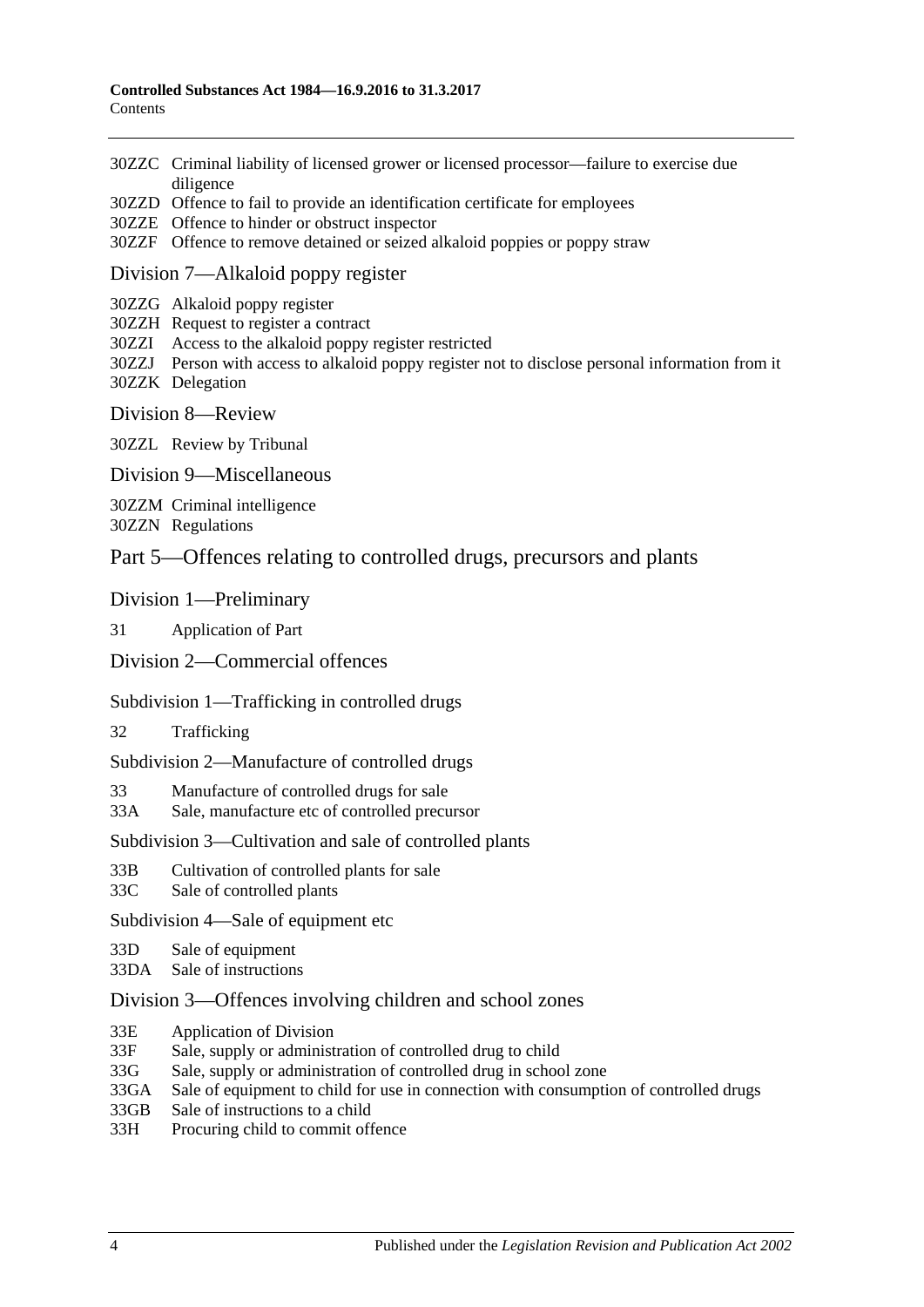#### [Division 4—Other offences](#page-73-0)

- 33I [Supply or administration of controlled drug](#page-73-1)
- 33J [Manufacture of controlled drugs](#page-73-2)
- 33K [Cultivation of controlled plants](#page-73-3)
- 33L [Possession or consumption of controlled drug etc](#page-74-0)
- 33LA [Possession or supply of prescribed equipment](#page-74-1)
- 33LAB [Possession or supply of instructions](#page-74-2)
- 33LB [Possession or supply of prescribed quantity of controlled precursor](#page-75-0)

#### [Division 4A—Offences relating to controlled drug alternatives](#page-76-0)

- 33LC [Interpretation](#page-76-1)
- 33LD [Intentional manufacture of controlled drug alternative](#page-76-2)
- 33LE [Promoting controlled drug alternative](#page-77-0)<br>33LE Manufacturing packaging selling or s
- Manufacturing, packaging, selling or supplying substance promoted as controlled drug [alternative](#page-77-1)

#### [Division 5—General provisions relating to offences](#page-78-0)

- 33M [Interpretation](#page-78-1)
- 33N [Aggregation of offences](#page-78-2)
- 33O [Offences involving more than one kind of substance](#page-79-0)
- 33OA [Basis for determining quantity of controlled substance](#page-79-1)
- 33P [Knowledge or recklessness with respect to identity or quantity](#page-80-0)
- 33Q [Alternative conviction—mistake as to identity of controlled substance](#page-80-1)
- 33R [Alternative verdicts](#page-81-0)
- 33S [No accessorial liability for certain offences](#page-81-1)
- 33T [Power of court to prohibit certain activities](#page-81-2)

#### [Division 6—Procedure in relation to simple possession offences](#page-81-3)

- 34 [Application of Division](#page-81-4)
- 35 [Accreditation of drug assessment and treatment services](#page-82-0)
- 36 [Referral for assessment](#page-82-1)<br>37 Assessment of referred
- [Assessment of referred person](#page-82-2)
- 38 [Undertakings](#page-83-0)
- 39 [Release from custody for the purposes of assessment or undertaking](#page-84-0)
- 40 [Prosecution of simple possession offences](#page-84-1)
- 40A [Confidentiality](#page-85-0)

#### [Part 6—Offences, penalties etc](#page-85-1)

- 43 [Aggravated offences](#page-85-2)
- 44 [Matters to be considered when court fixes penalty](#page-86-0)
- 45A [Expiation of simple cannabis offences](#page-87-0)

### [Part 7—Search, seizure, forfeiture and analysis](#page-87-1)

- 49 [Application of Part](#page-87-2)
- 50 [Authorised officers](#page-87-3)
- 51 [Analysts](#page-88-0)
- 52 [Power to search, seize etc](#page-88-1)
- 52A [General drug detection powers](#page-89-0)
- 52B [Special powers relating to drug transit routes](#page-91-0)
- 52C Report to Minister on issue of authorisations<br>52D General provisions relating to exercise of poy
- [General provisions relating to exercise of powers](#page-93-0)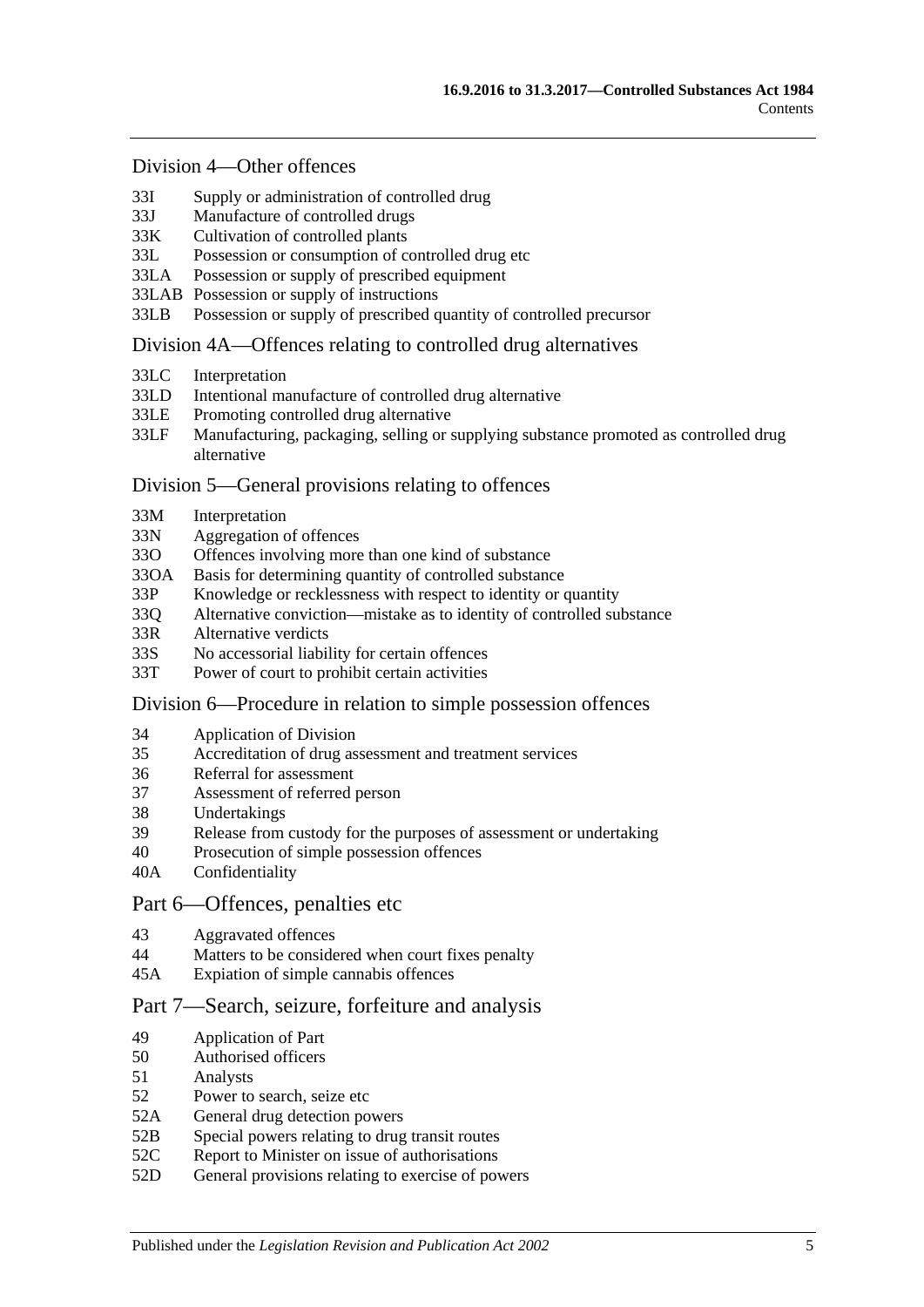52E [Seized property and forfeiture](#page-93-1) 53 [Analysis](#page-95-0)

## [Part 8—Miscellaneous](#page-95-1)

- 55 [Licences, authorities and permits](#page-95-2)
- 56 [Permits for research etc](#page-96-0)
- 57 [Power of Minister to prohibit certain activities](#page-96-1)
- 57A [Warnings](#page-97-0)
- 58 [Publication of information](#page-98-0)
- 60 [Minister may require certain information to be given](#page-98-1)
- 60A [Confidentiality](#page-99-0)
- 60B [False or misleading information](#page-100-0)
- 61 [Evidentiary provisions](#page-100-1)
- 62A [Delegation](#page-100-2)
- 63 [Regulations](#page-101-0)

[Legislative history](#page-103-0)

## <span id="page-5-0"></span>**The Parliament of South Australia enacts as follows:**

## **Part 1—Preliminary**

### <span id="page-5-1"></span>**1—Short title**

This Act may be cited as the *Controlled Substances Act 1984*.

## <span id="page-5-2"></span>**4—Interpretation**

(1) In this Act, unless the contrary intention appears—

*Advisory Council* means the Controlled Substances Advisory Council established under [Part 2;](#page-12-1)

*aggravated offence*—where a provision differentiates between the penalty for an aggravated offence and the penalty for a basic offence, the reference to an aggravated offence is a reference to the offence in its aggravated form (see [section](#page-85-2) 43);

#### *analyst* means—

- (a) a person appointed as an analyst for the purposes of this Act; or
- (b) a person holding a position of a class approved by the Governor for the purposes of this Act;

*applied provisions* means the Commonwealth therapeutic goods laws that apply as a law of South Australia by virtue of [section](#page-15-2) 11A;

#### *artificially enhanced cultivation* means—

- (a) cultivation in a solution comprised wholly or principally of water enriched with nutrients; or
- (b) cultivation involving the application of an artificial source of light or heat;

*assessment service* means a drug assessment service accredited under [Division](#page-81-3) 6 of [Part 5;](#page-63-0)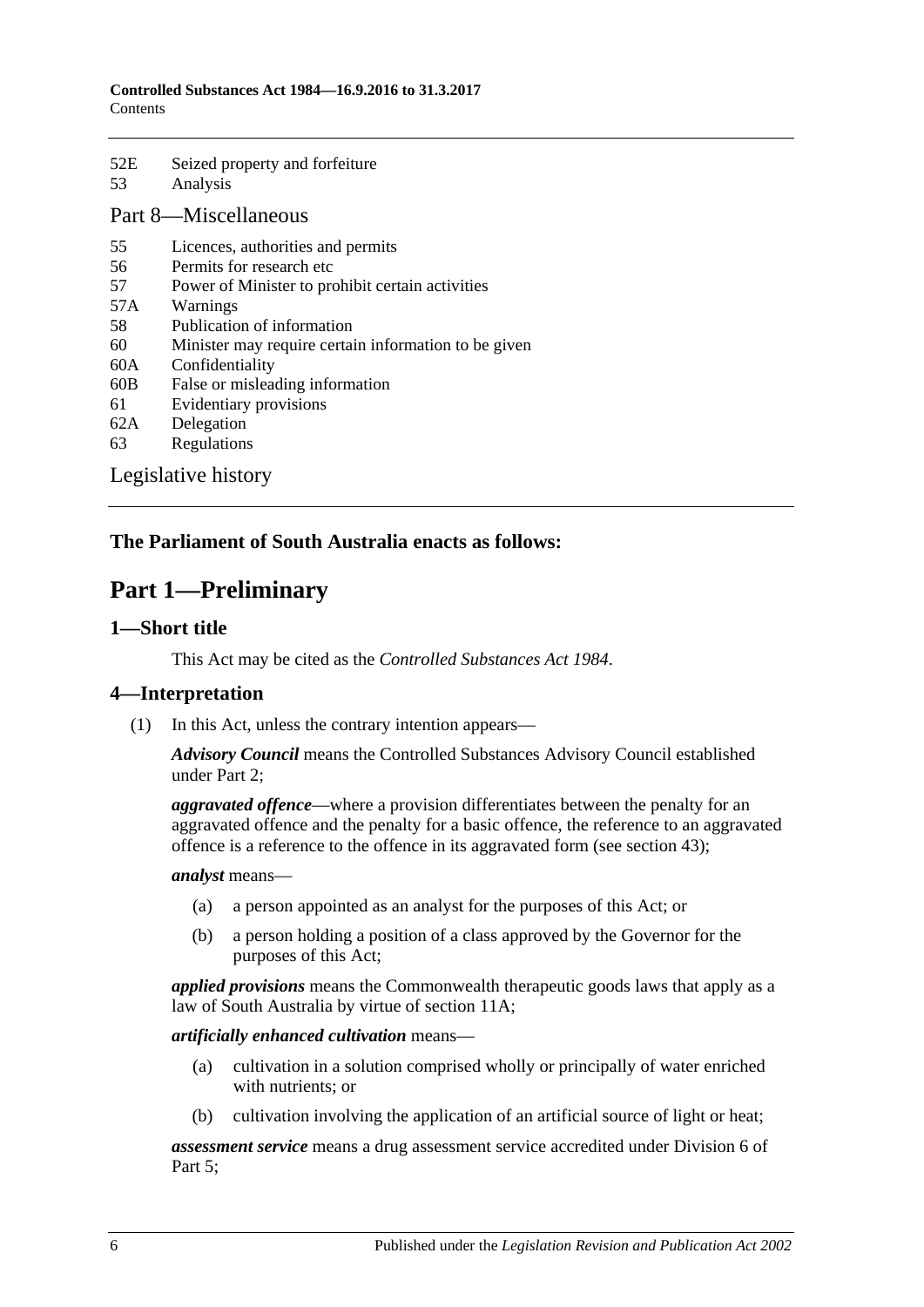#### *authorised officer*—see [section](#page-87-4) 50(1);

**basic offence—where a provision differentiates between the penalty for an aggravated** offence and the penalty for a basic offence, the reference to a basic offence is a reference to the offence in its non-aggravated form (see [section](#page-85-2) 43);

*cannabis* means a plant, or any part (including the seed) of a plant, of the genus *cannabis*, but does not include cannabis resin or cannabis oil;

*cannabis oil* means a substance that contains chemicals of any one or more of the following classes;

- (a) cannabinoids;
- (b) tetrahydrocannabinols;
- (c) alkyl homologues of tetrahydrocannabinols,

where the amount of soluble material in any quantity of the substance, when dissolved in the solvent known as hexane, constitutes more than 85 per cent of the weight of that quantity of substance;

*cannabis resin* means a substance that contains chemicals of any one or more of the following classes:

- (a) cannabinoids;
- (b) tetrahydrocannabinols;
- (c) alkyl homologues of tetrahydrocannabinols,

where the amount of soluble material in any quantity of the substance, when dissolved in the solvent known as hexane, constitutes more than 15 per cent but not more than 85 per cent of the weight of that quantity of substance;

*child* means a person under the age of 18 years and, in relation to the alleged commission of an offence, means a person who was, at the time of the alleged commission of the offence, under that age;

*commercial quantity* of a controlled drug, controlled precursor or controlled plant means—

- (a) in relation to a controlled drug or controlled precursor contained in a mixture—
	- (i) a quantity of the drug or precursor that equals or exceeds the amount prescribed as a commercial quantity for the drug or precursor (as the case may be) in its pure form; or
	- (ii) a quantity of the mixture that equals or exceeds the amount prescribed as a commercial quantity for any mixture containing the drug or precursor (as the case may be); or
	- (iii) a number of discrete dosage units of the mixture that equals or exceeds the number of discrete dosage units prescribed as a commercial quantity for any mixture containing the drug or precursor (as the case may be); or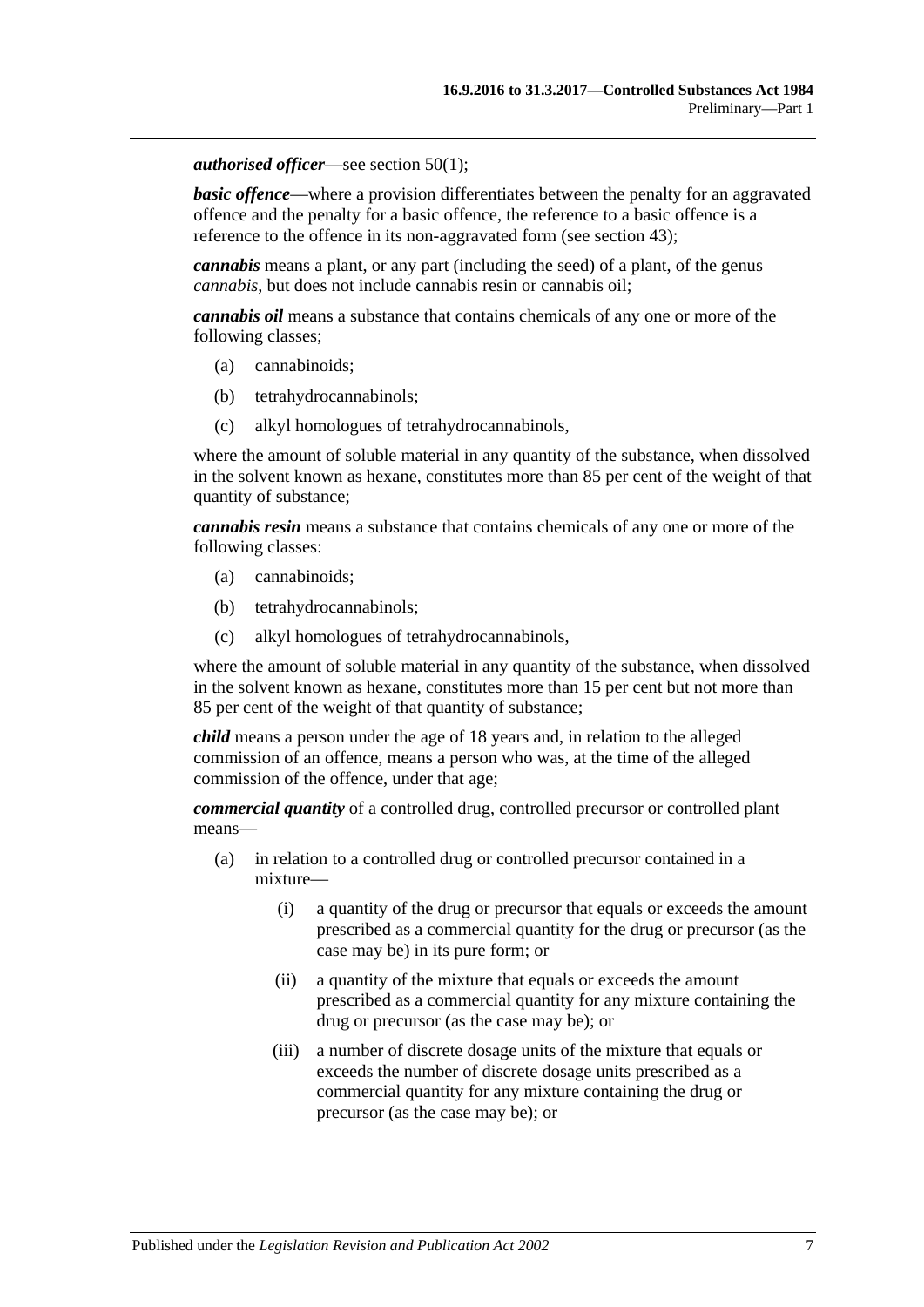- (b) in relation to a controlled drug or controlled precursor that is not contained in a mixture—a quantity of the drug or precursor that equals or exceeds the amount prescribed as a commercial quantity for the drug or precursor (as the case may be) in its pure form; or
- (c) in relation to a controlled plant—
	- (i) a number of the plant that equals or exceeds the number of plants prescribed as a commercial quantity for the plant; or
	- (ii) a weight of the plant that equals or exceeds the weight prescribed as a commercial quantity for the plant;

*Commonwealth Act* means the *Therapeutic Goods Act 1989* of the Commonwealth;

*Commonwealth Minister* means the Minister of the Commonwealth responsible for the administration of the Commonwealth therapeutic goods laws;

*Commonwealth Secretary* means the Secretary of the Department of the Commonwealth that is, under the Commonwealth Minister, responsible for the administration of the Commonwealth therapeutic goods laws;

*Commonwealth therapeutic goods laws* means the Commonwealth Act and the regulations, orders and manufacturing principles under that Act;

*controlled drug* means—

- (a) a drug of dependence; or
- (b) a substance declared by the regulations to be a controlled drug for the purposes of this Act; or
- (c) an interim controlled drug,

but does not include a controlled plant;

*controlled plant* means a growing cannabis plant or a cutting of a cannabis plant (provided that the cutting has been planted or otherwise placed in a growing medium) or any other plant declared by the regulations to be a controlled plant for the purposes of this Act;

*controlled precursor* means a substance declared by the regulations to be a controlled precursor for the purposes of this Act;

*cultivate* a controlled plant means—

- (a) plant a seed, seedling or cutting of the plant or transplant the plant; or
- (b) nurture, tend or grow the plant; or
- (c) harvest the plant (including pick any part of the plant or separate any resin or other substance from the plant); or
- (d) dry the harvested plant or part of the plant; or
- (e) take part in the process of cultivation of the plant;

*dentist* means a person registered under the *Health Practitioner Regulation National Law*—

- (a) to practise in the dental profession as a dentist (other than as a student); and
- (b) in the dentists division of that profession;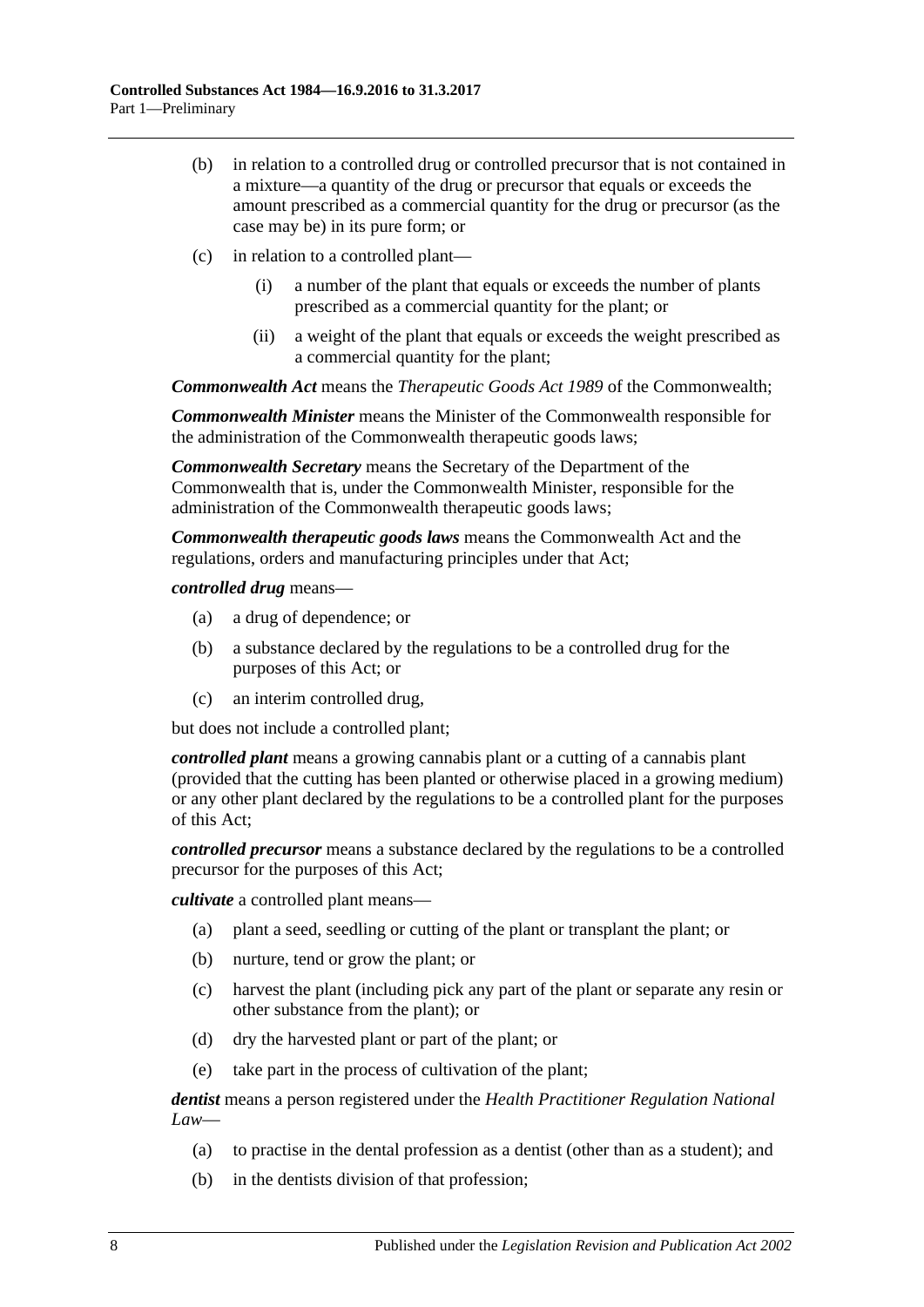*Department* means the department of the Minister to whom the administration of this Act has been committed;

*discrete dosage unit*, in relation to a controlled drug contained in a mixture or a controlled precursor contained in a mixture, means an amount of the mixture which is prepared or apparently prepared for the purpose of being administered as a single dose;

*drug detection dog* means a dog that has completed training of a kind approved by the Commissioner of Police for the purpose of detecting the presence of a controlled drug, controlled precursor or controlled plant;

*drug of dependence* means a poison declared by the regulations to be a drug of dependence;

*electronic drug detection system* means—

- (a) an electronic device of a kind approved by the Commissioner of Police; or
- (b) a system, of a kind approved by the Commissioner of Police, that involves the use of an electronic device,

for the purpose of detecting the presence of a controlled drug, controlled precursor or controlled plant;

*general drug detection* means—

- (a) walking or otherwise placing a drug detection dog in the vicinity of a person or property; or
- (b) using an electronic drug detection system in relation to a person or property in a manner prescribed by regulation,

for the purpose of determining whether the dog or system (as the case may be) detects the presence of a controlled drug, controlled precursor or controlled plant (but does not include any other conduct by a person that would constitute a search);

*interim controlled drug* means a substance declared to be an interim controlled drug by a notice under [section](#page-18-2) 12A;

*large commercial quantity* of a controlled drug, controlled precursor or controlled plant means—

- (a) in relation to a controlled drug or controlled precursor contained in a mixture—
	- (i) a quantity of the drug or precursor that equals or exceeds the amount prescribed as a large commercial quantity for the drug or precursor (as the case may be) in its pure form; or
	- (ii) a quantity of the mixture that equals or exceeds the amount prescribed as a large commercial quantity for any mixture containing the drug or precursor (as the case may be); or
	- (iii) a number of discrete dosage units of the mixture that equals or exceeds the number of discrete dosage units prescribed as a large commercial quantity for any mixture containing the drug or precursor (as the case may be); or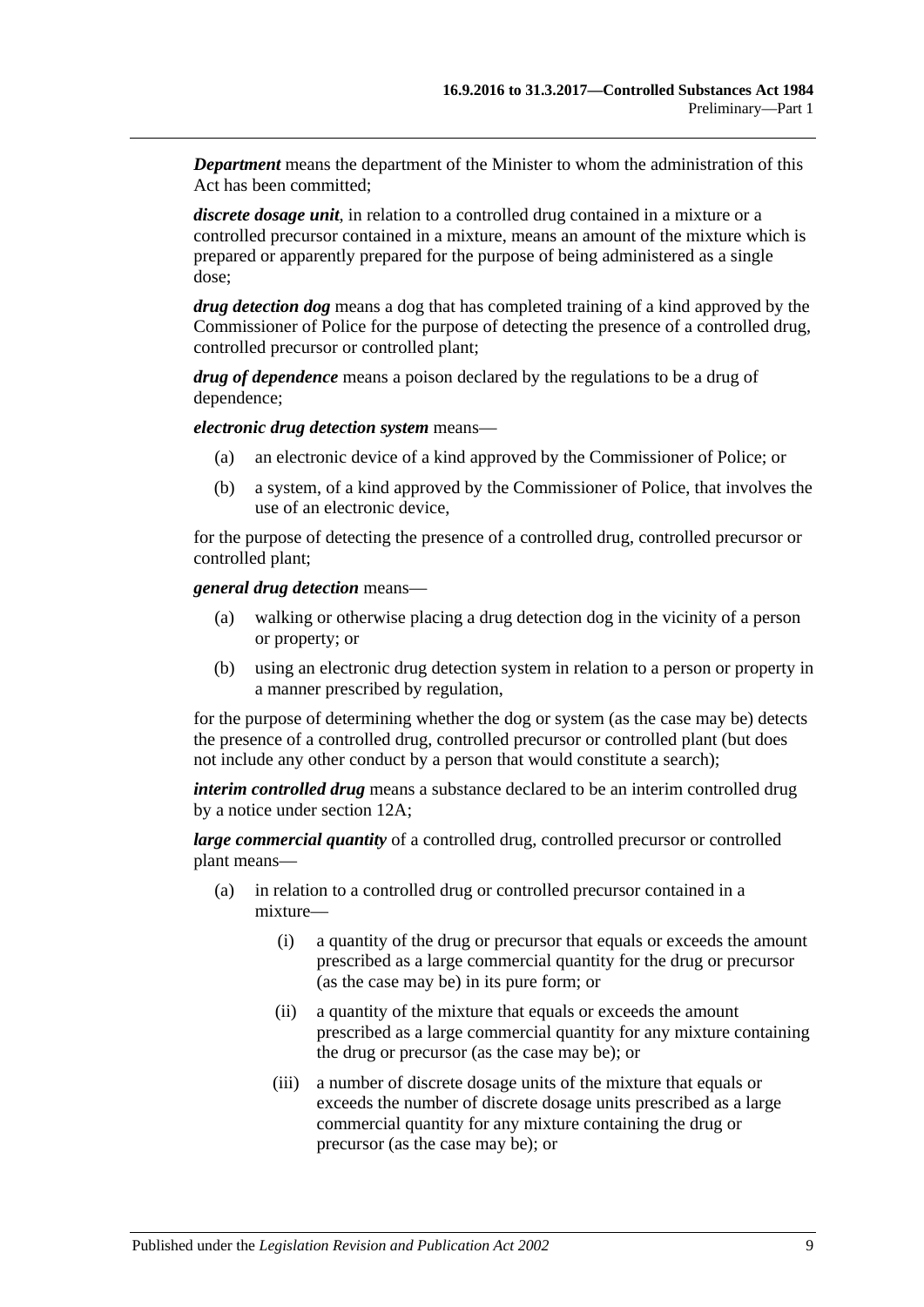- (b) in relation to a controlled drug or controlled precursor that is not contained in a mixture—a quantity of the drug or precursor that equals or exceeds the amount prescribed as a large commercial quantity for the drug or precursor (as the case may be) in its pure form; or
- (c) in relation to a controlled plant—
	- (i) a number of the plant that equals or exceeds the number of plants prescribed as a large commercial quantity for the plant; or
	- (ii) a weight of the plant that equals or exceeds the weight prescribed as a large commercial quantity for the plant;

*manufacture*, in relation to a controlled drug means—

- (a) undertake any process by which the drug is extracted, produced or refined; or
- (b) take part in the process of manufacture of the substance;

*medical device* has the same meaning as in the applied provisions;

*medical practitioner* means a person registered under the *Health Practitioner Regulation National Law* to practise in the medical profession (other than as a student);

*medicine* has the same meaning as in the applied provisions;

*midwife* means a person registered under the *Health Practitioner Regulation National Law* to practise in the nursing and midwifery profession as a midwife (other than as a student);

*nurse* means a person registered under the *Health Practitioner Regulation National Law* to practise in the nursing and midwifery profession as a nurse (other than as a student);

*nurse practitioner* means a nurse whose registration under the *Health Practitioner Regulation National Law* is endorsed as being qualified to practise as a nurse practitioner;

*owner*, in relation to premises, includes the occupier of the premises;

*pharmacist* means a person registered under the *Health Practitioner Regulation National Law* to practise in the pharmacy profession (other than as a student);

*poison* means a substance declared by the regulations to be a poison for the purposes of this Act;

*possession* of a substance or thing includes—

- (a) having control over the disposition of the substance or thing; and
- (b) having joint possession of the substance or thing;

*premises* means any land, building, structure, vehicle, vessel or aircraft;

*prescription drug* means a poison declared by the regulations to be a prescription drug for the purposes of this Act;

*product* of a controlled plant includes—

- (a) a seed of the plant; and
- (b) a part of the plant (whether live or dead); and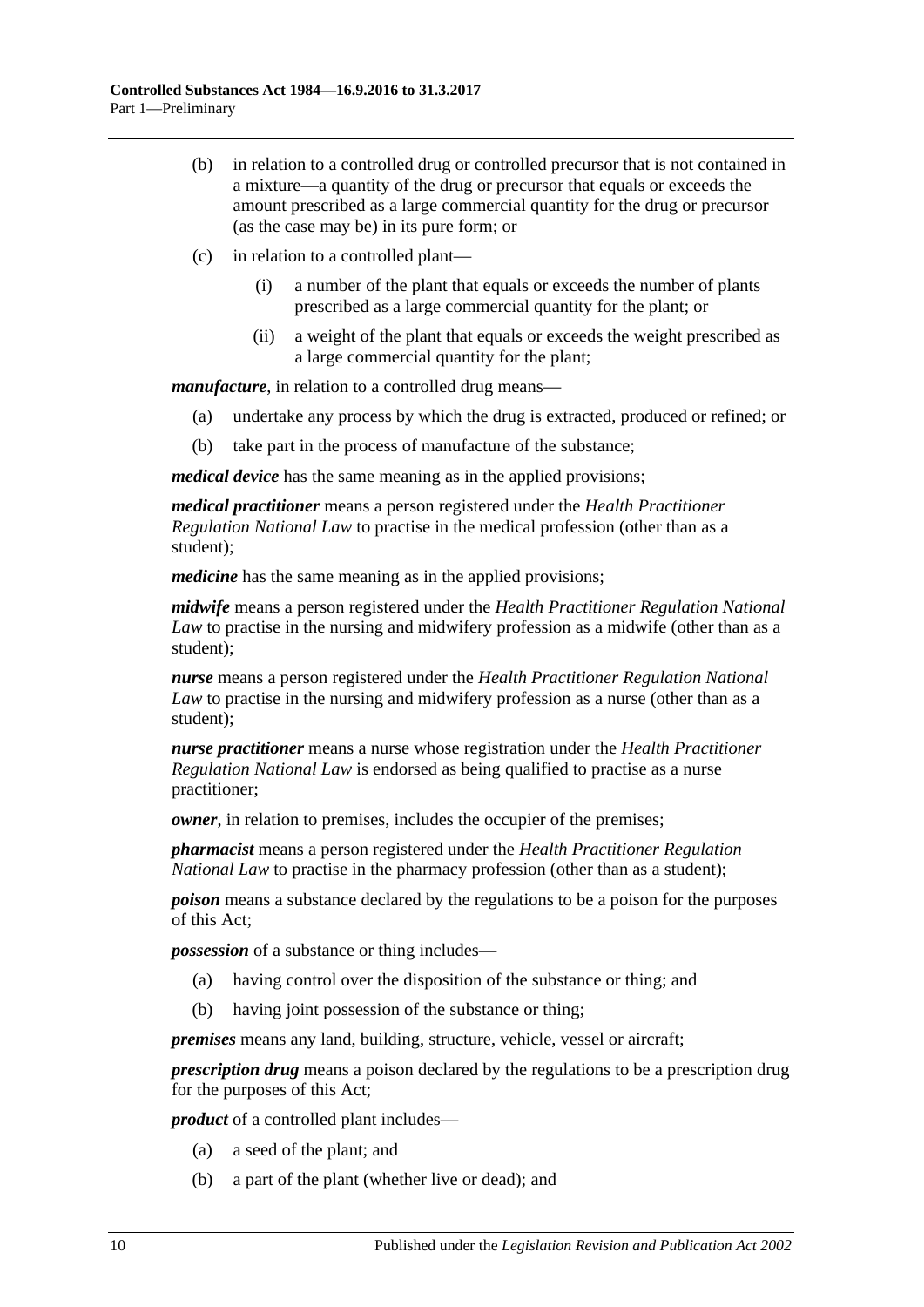(c) a substance separated from the plant;

*registered health practitioner* has the same meaning as in the *Health Practitioner Regulation National Law*;

*school zone* means the grounds of a primary or secondary school and the area within 500 metres of the boundary of the school;

*sell* means sell, barter or exchange, offer or agree to sell, barter or exchange or expose for sale, barter or exchange;

*senior police officer* means a police officer of or above the rank of Inspector;

*simple possession offence* means an offence against [section](#page-74-3) 33L(1) other than an offence relating to a prescribed controlled drug;

*substance* means any gaseous, liquid or solid substance and includes a plant or fungus;

*supply* means provide or distribute or offer to provide or distribute;

*traffic* in a controlled drug means—

- (a) sell the drug; or
- (b) have possession of the drug intending to sell it; or
- (c) take part in the process of sale of the drug;

*trafficable quantity* of a controlled drug or controlled plant means—

- (a) in relation to a controlled drug contained in a mixture—
	- (i) a quantity of the drug that equals or exceeds the amount prescribed as a trafficable quantity for the drug in its pure form; or
	- (ii) a quantity of the mixture that equals or exceeds the amount prescribed as a trafficable quantity for any mixture containing the drug; or
	- (iii) a number of discrete dosage units of the mixture that equals or exceeds the number of discrete dosage units prescribed as a trafficable quantity for any mixture containing the drug; or
- (b) in relation to a controlled drug that is not contained in a mixture—a quantity of the drug that equals or exceeds the amount prescribed as a trafficable quantity for the drug in its pure form; or
- (c) in relation to a controlled plant—
	- (i) a number of the plant that equals or exceeds the number of plants prescribed as a trafficable quantity for the plant; or
	- (ii) a weight of the plant that equals or exceeds the weight prescribed as a trafficable quantity for the plant;

*vessel* means any ship, boat or other water craft;

*veterinary surgeon* means a person registered as a veterinary surgeon under the *[Veterinary Practice Act](http://www.legislation.sa.gov.au/index.aspx?action=legref&type=act&legtitle=Veterinary%20Practice%20Act%202003) 2003*;

*volatile solvent* means a substance declared by the regulations to be a volatile solvent for the purposes of this Act.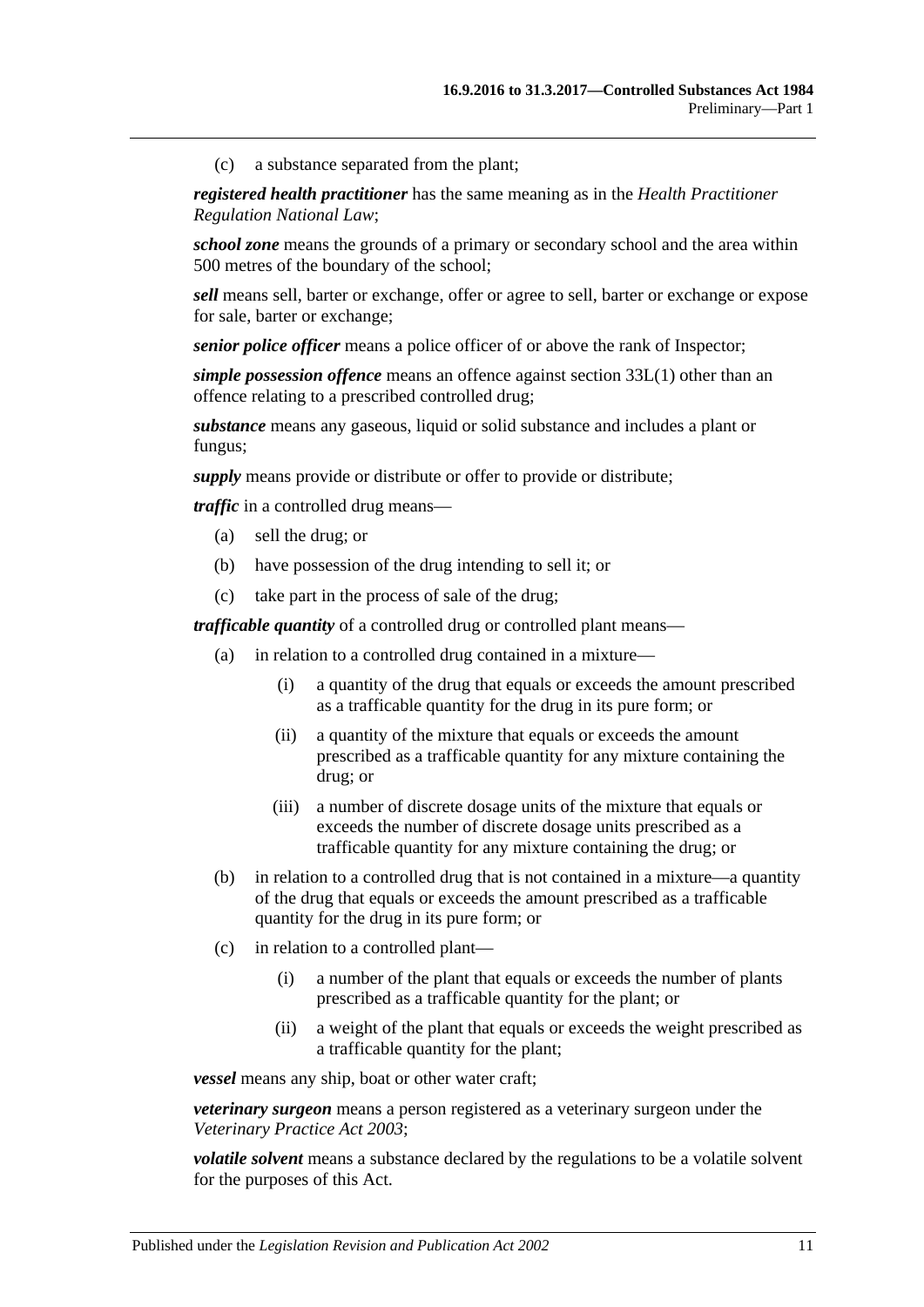- (2) A substance is an analogue of another for the purposes of this Act if—
	- (a) they both have substantially similar chemical structures; or
	- (b) they both have substantially similar pharmacological effects.
- (3) Subject to the regulations, an analogue of a controlled drug (not being an analogue that is itself declared by regulation to be a drug of dependence or a controlled drug) is by virtue of this subsection a controlled drug.
- (4) For the purposes of this Act, a person takes part in the process of sale, manufacture or cultivation of a controlled drug or controlled plant if the person directs, takes or participates in any step, or causes any step to be taken, in the process of sale, manufacture or cultivation of the drug or plant.
- (5) For the purposes of this Act, a step in the process of sale of a controlled drug includes, without limitation, any of the following when done for the purpose of sale of the drug:
	- (a) storing the drug;
	- (b) carrying, transporting, loading or unloading the drug;
	- (c) packaging the drug, separating the drug into discrete units or otherwise preparing the drug;
	- (d) guarding or concealing the drug;
	- (e) providing or arranging finance (including finance for the acquisition of the drug);
	- (f) providing or allowing the use of premises or jointly occupying premises.
- (6) For the purposes of this Act, a step in the process of manufacture of a controlled drug includes, without limitation, any of the following when done for the purpose of manufacture of the drug:
	- (a) acquiring equipment, substances or materials;
	- (b) storing equipment, substances or materials;
	- (c) carrying, transporting, loading or unloading equipment, substances or materials;
	- (d) guarding or concealing equipment, substances or materials;
	- (e) providing or arranging finance (including finance for the acquisition of equipment, substances or materials);
	- (f) providing or allowing the use of premises or jointly occupying premises.
- <span id="page-11-0"></span>(7) For the purposes of this Act, a step in the process of cultivation of a controlled plant includes, without limitation, any of the following when done for the purpose of cultivation of the plant:
	- (a) acquiring the plant or equipment, substances or materials;
	- (b) storing the plant or equipment, substances or materials;
	- (c) carrying, transporting, loading or unloading the plant or equipment, substances or materials;
	- (d) guarding or concealing the plant or equipment, substances or materials;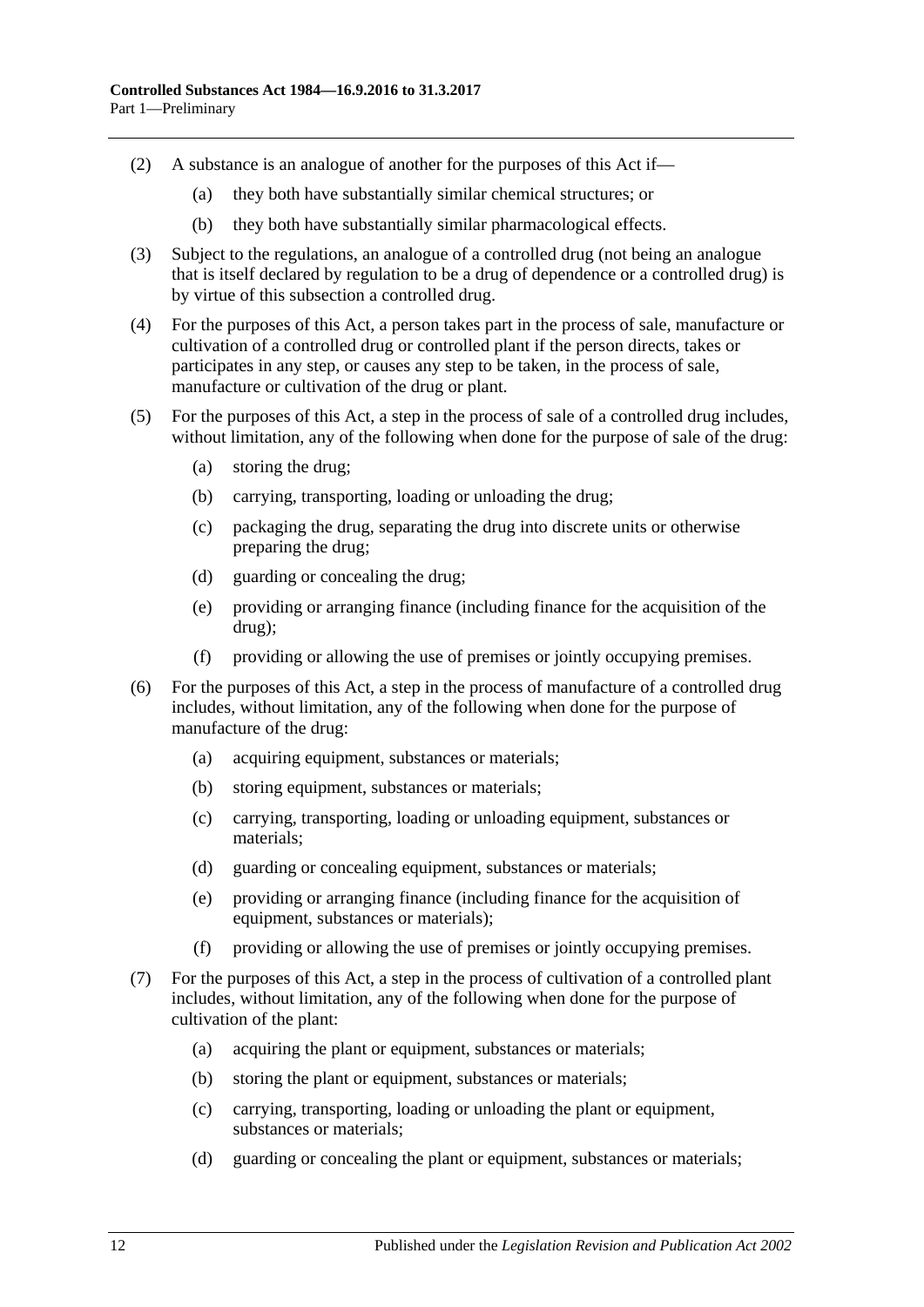- (e) providing or arranging finance (including finance for the acquisition of the plant or equipment, substances or materials);
- (f) providing or allowing the use of premises or jointly occupying premises.
- (8) In [subsection](#page-11-0) (7)—

*materials* includes seeds, seedlings and cuttings.

#### <span id="page-12-0"></span>**5—Application of Act**

- (1) This Act binds the Crown.
- (2) The provisions of this Act are in addition to, and do not derogate from the obligations imposed by, the provisions of any other Act.
- (3) The provisions of this Act do not limit or derogate from any civil remedy at law or in equity.

## <span id="page-12-1"></span>**Part 2—Controlled Substances Advisory Council**

#### <span id="page-12-2"></span>**6—The Controlled Substances Advisory Council**

- (1) The *Controlled Substances Advisory Council* is established.
- (2) The Advisory Council consists of 10 members appointed by the Governor, on the nomination of the Minister, of whom—
	- (a) 1 (the presiding member) is an officer or employee of the Department or of another administrative unit of the Public Service, or body incorporated under the *[Health Care Act](http://www.legislation.sa.gov.au/index.aspx?action=legref&type=act&legtitle=Health%20Care%20Act%202008) 2008*, involved in the administration of this Act; and
	- (b) 1 is a medical practitioner; and
	- (c) 1 is a police officer; and
	- (ca) 1 is a legal practitioner who, in the opinion of the Minister, has experience in the administration and operation of this Act; and
	- (d) 2 are persons who, in the opinion of the Minister, have qualifications and extensive experience in the field of chemistry, pharmacy or pharmacology; and
	- (e) 1 is a person who, in the opinion of the Minister, has had extensive experience in the manufacture or sale of substances or devices to which this Act applies; and
	- (f) 2 are persons who, in the opinion of the Minister, have a wide knowledge of the factors and issues involved in controlling the manufacture, sale and supply of substances or devices to which this Act applies; and
	- (g) 1 is, in the opinion of the Minister, a suitable person to represent the interests of the general public.
- (3) The Governor may appoint a suitable person to be the deputy of a member of the Advisory Council.
- (4) If a member is for any reason absent or unable to act as a member of the Advisory Council, his or her deputy may act as a member of the Advisory Council.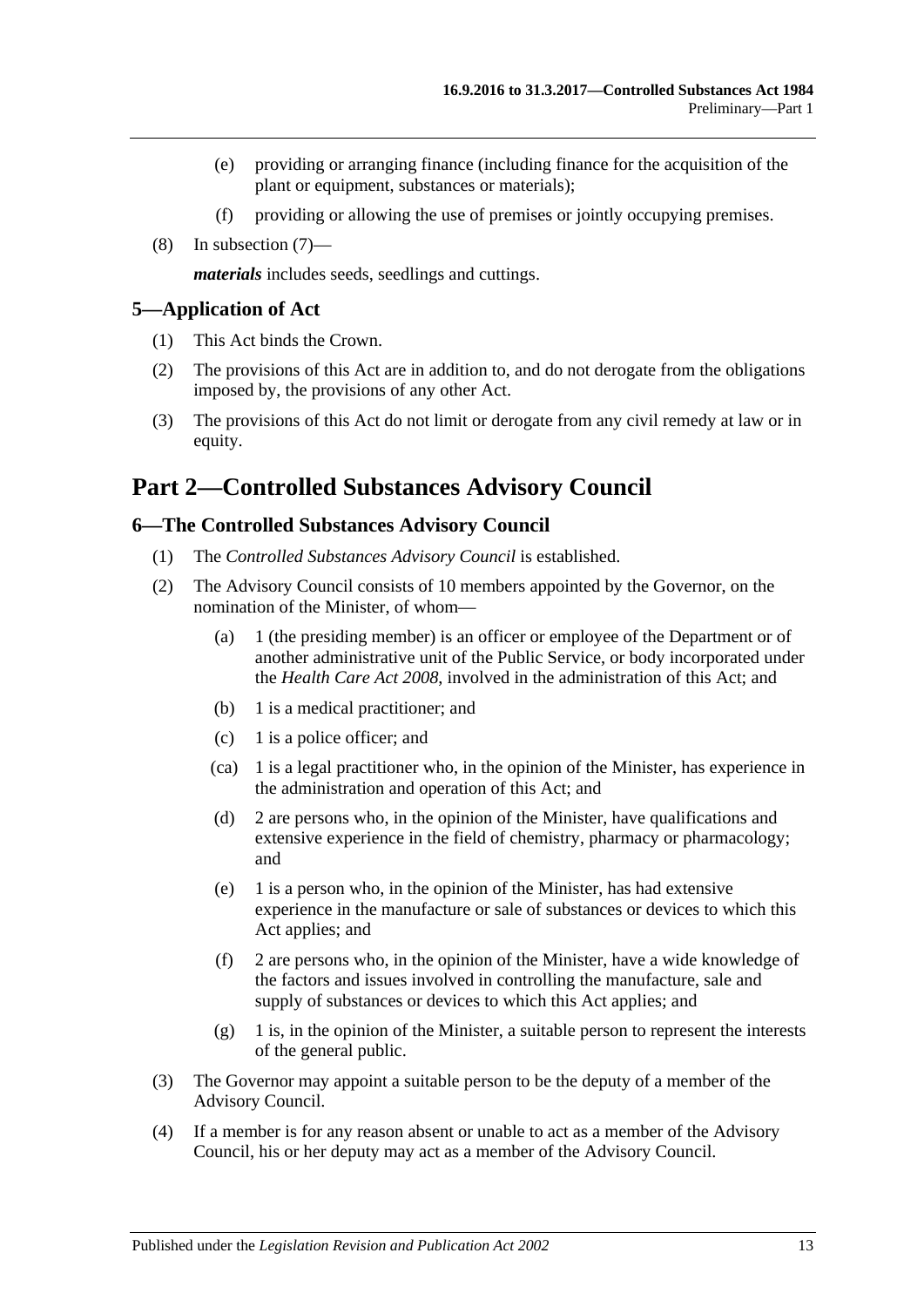## <span id="page-13-0"></span>**7—Terms and conditions of office**

- (1) A member of the Advisory Council will be appointed for a term of office, not exceeding 3 years, specified in the instrument of appointment and will, on the expiration of any such term, be eligible for reappointment.
- <span id="page-13-4"></span>(2) The Governor may remove a member of the Advisory Council from office on the ground of—
	- (a) mental or physical incapacity to carry out satisfactorily the duties of office; or
	- (b) neglect of duty; or
	- (c) dishonourable conduct.
- (3) The office of a member of the Advisory Council becomes vacant if the member—
	- (a) dies; or
	- (b) completes a term of office and is not reappointed; or
	- (c) resigns by giving notice in writing to the Minister; or
	- (d) is removed from office by the Governor pursuant to [subsection](#page-13-4) (2).
- (4) On the office of a member of the Advisory Council becoming vacant, a person must be appointed to that office in accordance with this Act.

#### <span id="page-13-1"></span>**8—Validity of acts of the Advisory Council**

An act or proceeding of the Advisory Council is not invalid by reason of a vacancy in the membership of the Advisory Council or of a defect in the appointment of a person to the Advisory Council.

#### <span id="page-13-2"></span>**9—Allowances and expenses**

A member of the Advisory Council is entitled to receive such allowances and expenses as the Governor may from time to time determine

#### <span id="page-13-3"></span>**10—Conduct of business**

- (1) The presiding member or, in the presiding member's absence, his or her deputy, will preside at any meeting of the Advisory Council.
- (2) In the absence of both the presiding member and the presiding member's deputy from a meeting of the Advisory Council, the members present may elect one of their number to preside at that meeting.
- (3) Six members constitute a quorum of the Advisory Council, and no business may be transacted at any meeting of the Advisory Council unless a quorum is present.
- (4) A decision carried by the votes of a majority of the members present at a meeting is a decision of the Advisory Council.
- (5) The person presiding at a meeting of the Advisory Council will, in the event of an equality of votes, have a second, or casting, vote.
- (6) Subject to this Act, the business of the Advisory Council may be conducted in a manner determined by the Advisory Council.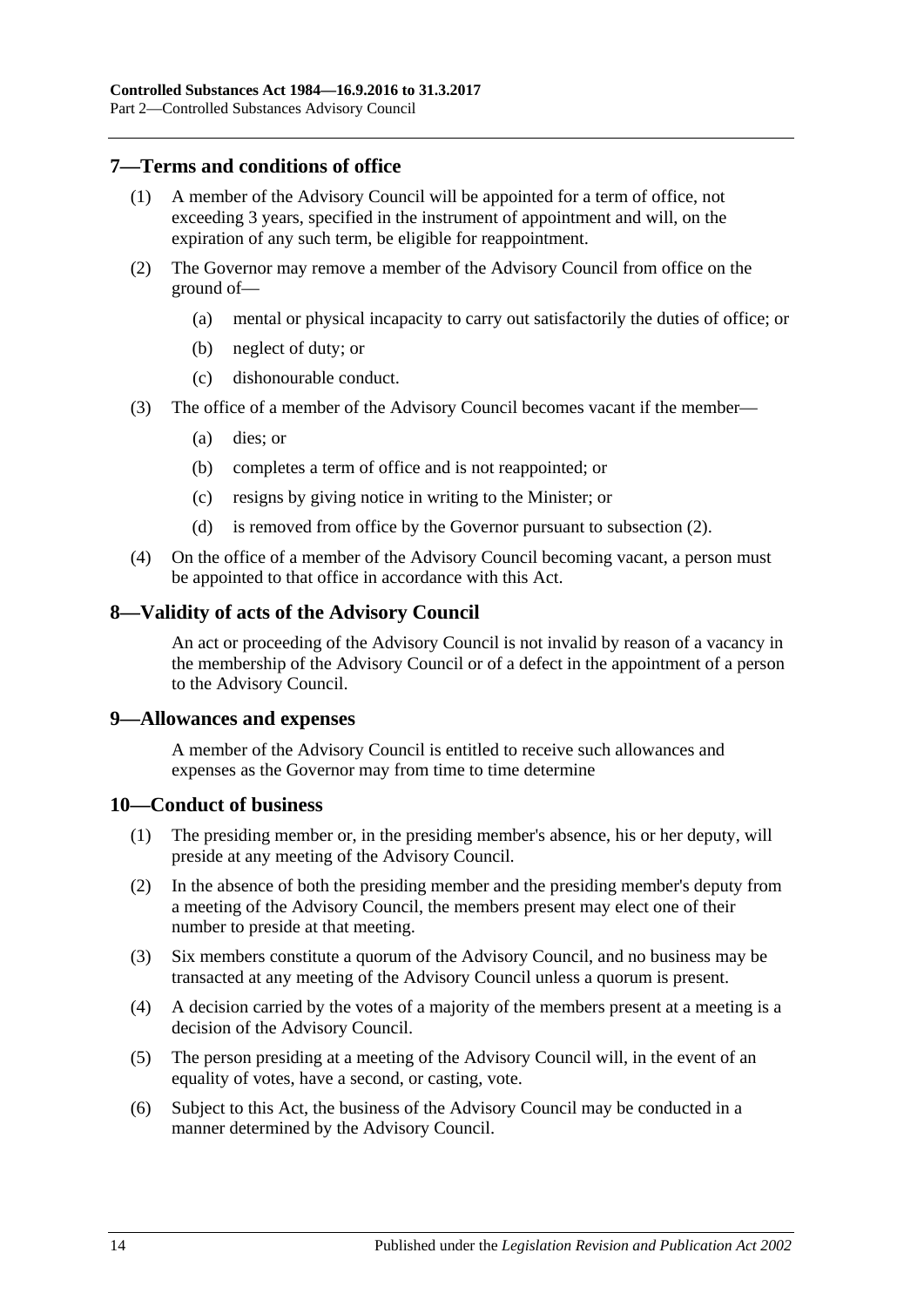## <span id="page-14-0"></span>**10A—Conflict of interest under Public Sector (Honesty and Accountability) Act**

A member of the Advisory Council will not be taken to have a direct or indirect interest in a matter for the purposes of the *[Public Sector \(Honesty and Accountability\)](http://www.legislation.sa.gov.au/index.aspx?action=legref&type=act&legtitle=Public%20Sector%20(Honesty%20and%20Accountability)%20Act%201995)  Act [1995](http://www.legislation.sa.gov.au/index.aspx?action=legref&type=act&legtitle=Public%20Sector%20(Honesty%20and%20Accountability)%20Act%201995)* by reason only of the fact that the member has an interest in a matter that is shared in common with those engaged in or associated with the manufacture or sale of substances or devices to which the *[Controlled Substances Act](http://www.legislation.sa.gov.au/index.aspx?action=legref&type=act&legtitle=Controlled%20Substances%20Act%201984) 1984* applies generally, or a substantial section of those engaged in or associated with the manufacture or sale of such substances or devices.

## <span id="page-14-1"></span>**11—Functions of the Advisory Council**

- (1) The functions of the Advisory Council are as follows:
	- (a) to keep under review substances and devices that are subject to this Act or that may, in the opinion of the Advisory Council, need to be brought under this Act and the controls (if any) that are, or should be, applicable to them; and
	- (b) to advise the Minister on the measures that should, in the opinion of the Advisory Council, be taken in relation to imposing, withdrawing or varying controls in respect of any of those substances or devices; and
	- (c) to monitor the administration and operation of this Act; and
	- (d) such other functions as the Minister may assign to the Advisory Council.
- (2) The Advisory Council may make recommendations to the Minister for—
	- (a) amendments to this Act; or
	- (b) making, varying or revoking regulations under this Act.
- (3) The Advisory Council must advise the Minister on any matter referred by the Minister to the Advisory Council for advice.
- (4) The Advisory Council may establish subcommittees for the purpose of giving advice to the Advisory Council in the performance of its functions.
- (5) A subcommittee will consist of such members of the Advisory Council, and such other persons co-opted by the Advisory Council, as the Advisory Council thinks fit.
- <span id="page-14-2"></span>(6) The Advisory Council must, not later than 31 October in each year, report to the Minister on the administration and operation of this Act during the previous financial year.
- (7) The Minister must, as soon as practicable after receipt of a report submitted under [subsection](#page-14-2) (6), cause a copy of the report to be laid before each House of Parliament.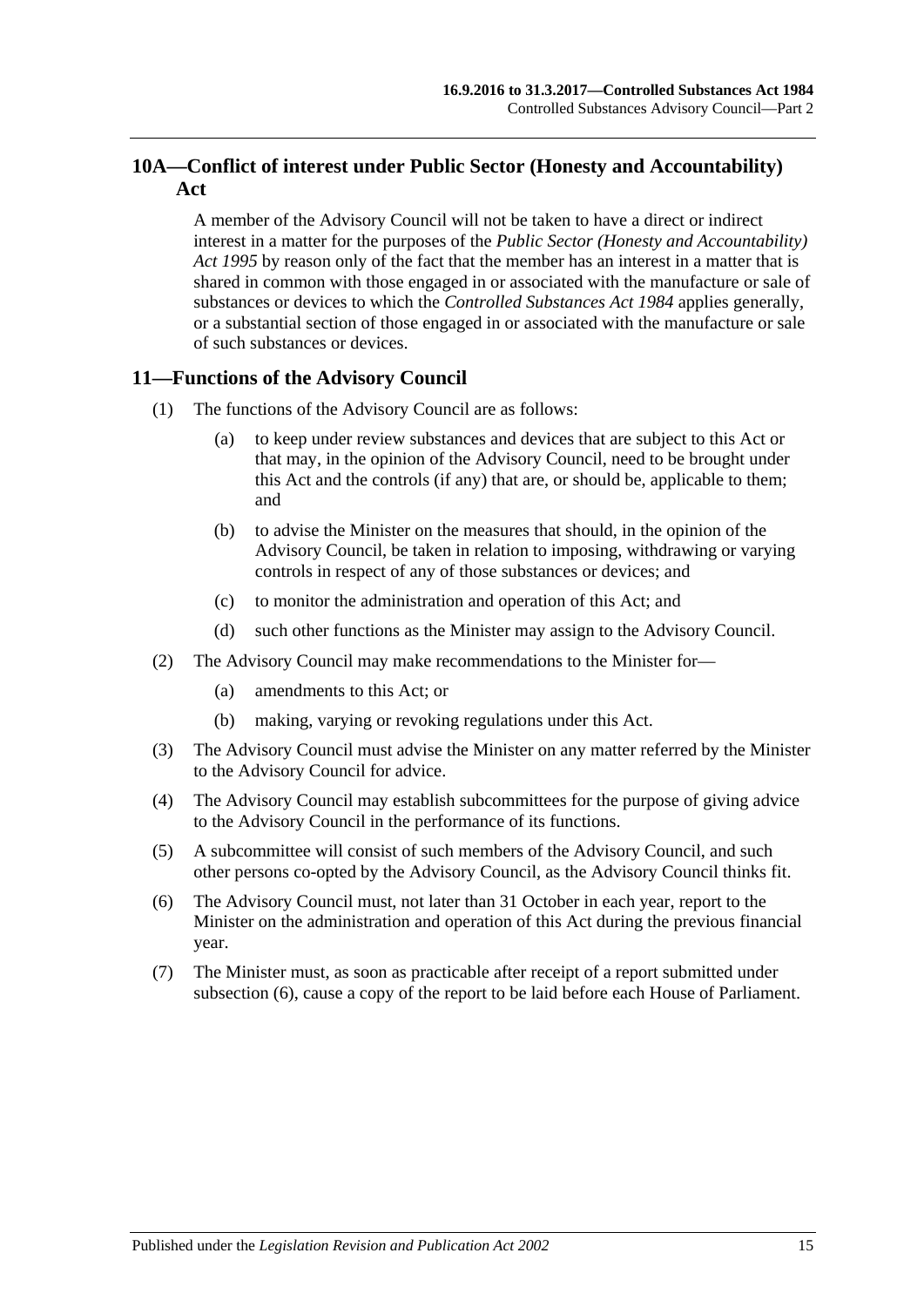## <span id="page-15-0"></span>**Part 2A—Application in South Australia of Commonwealth therapeutic goods laws**

## <span id="page-15-1"></span>**Division 1—Applied provisions**

## <span id="page-15-2"></span>**11A—Application of Commonwealth therapeutic goods laws**

- (1) The Commonwealth therapeutic goods laws, as in force for the time being and as modified by or under this Part, apply as a law of South Australia.
- (2) Those Commonwealth therapeutic goods laws so apply as if they extended to—
	- (a) things done or omitted to be done by persons who are not corporations; and
	- (b) things done or omitted to be done in the course of trade and commerce within the limits of South Australia.
- (3) For the purposes of this section, the Commonwealth therapeutic goods laws are modified as follows:
	- (a) a reference to the Federal Court or the Federal Court of Australia is to be read as a reference to the District Court of South Australia;
	- (b) a reference to the Administrative Appeals Tribunal is to be read as a reference to the Administrative and Disciplinary Division of the District Court of South Australia;
	- (c) a reference to a prescribed court is to be read as a reference to a prescribed court excluding the Federal Court;
	- (d) any other modifications specified by the regulations.

## <span id="page-15-3"></span>**11B—Interpretation of Commonwealth therapeutic goods laws**

- (1) The *Acts Interpretation Act 1901* of the Commonwealth, as in force for the time being—
	- (a) applies to the interpretation of the applied provisions; and
	- (b) so applies as if the applied provisions were an Act of the Commonwealth or regulations or orders under a Commonwealth Act, as the case requires.
- (2) The *[Acts Interpretation Act](http://www.legislation.sa.gov.au/index.aspx?action=legref&type=act&legtitle=Acts%20Interpretation%20Act%201915) 1915* does not apply to the applied provisions.

## <span id="page-15-4"></span>**Division 2—Functions and powers under applied provisions**

## <span id="page-15-5"></span>**11C—Functions and powers of Commonwealth Minister**

The Commonwealth Minister has the same functions and powers under the applied provisions as that Minister has under the Commonwealth therapeutic goods laws as those laws apply to the Commonwealth.

## <span id="page-15-7"></span><span id="page-15-6"></span>**11D—Functions and powers of Commonwealth Secretary**

(1) The Commonwealth Secretary has the same functions and powers under the applied provisions as that Secretary has under the Commonwealth therapeutic goods laws as those laws apply to the Commonwealth.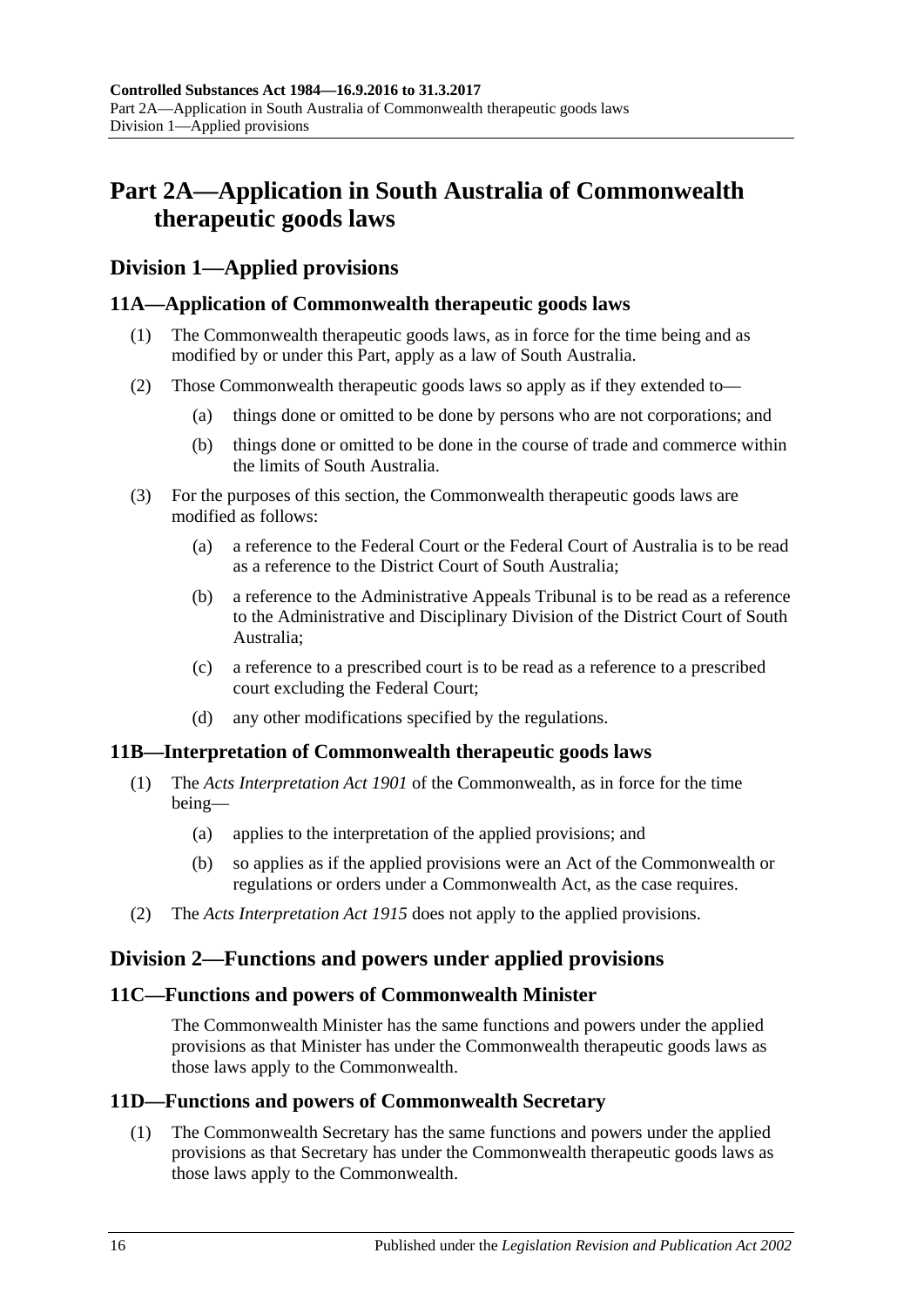(2) Without limiting [subsection](#page-15-7) (1), the Commonwealth Secretary has the function of including goods in the Australian Register of Therapeutic Goods kept under the applied provisions and is authorised to cancel the inclusion of goods in that Register in accordance with those provisions.

## <span id="page-16-0"></span>**11E—Commonwealth may retain fees paid to Commonwealth Secretary**

The Commonwealth may retain fees paid to, or recovered by, the Commonwealth Secretary in respect of the performance or exercise of functions or powers conferred on the Commonwealth Secretary by the applied provisions.

## <span id="page-16-1"></span>**11F—Functions and powers of other persons**

An authorised person, authorised officer or official analyst appointed under the Commonwealth therapeutic goods laws has the same functions and powers under the applied provisions as that person, officer or analyst has under the Commonwealth therapeutic goods laws as those laws apply to the Commonwealth.

## <span id="page-16-2"></span>**11G—Delegation by Commonwealth Minister or Commonwealth Secretary**

Any delegation by the Commonwealth Minister or the Commonwealth Secretary under section 57 of the Commonwealth Act is taken to extend to, and have effect for the purposes of, the corresponding provision of the applied provisions.

## <span id="page-16-3"></span>**11H—Appointments under Commonwealth therapeutic goods laws**

The appointment of a person to an office or position under a provision of the Commonwealth therapeutic goods laws is taken to extend to, and have effect for the purposes of, the applied provisions.

## <span id="page-16-4"></span>**Division 3—Offences against applied provisions**

## <span id="page-16-5"></span>**11I—Application of Commonwealth criminal laws to offences against applied provisions**

- (1) The relevant Commonwealth laws apply as laws of South Australia in relation to any offence committed against the applied provisions as if the applied provisions were a law of the Commonwealth and not a law of South Australia.
- <span id="page-16-6"></span>(2) For the purposes of a law of South Australia, an offence against the applied provisions—
	- (a) is taken to be an offence against the laws of the Commonwealth in the same way as if the applied provisions were a law of the Commonwealth; and
	- (b) is taken not to be an offence against the laws of South Australia.
- (3) [Subsection](#page-16-6) (2) has effect for the purposes of a law of South Australia except as prescribed by the regulations.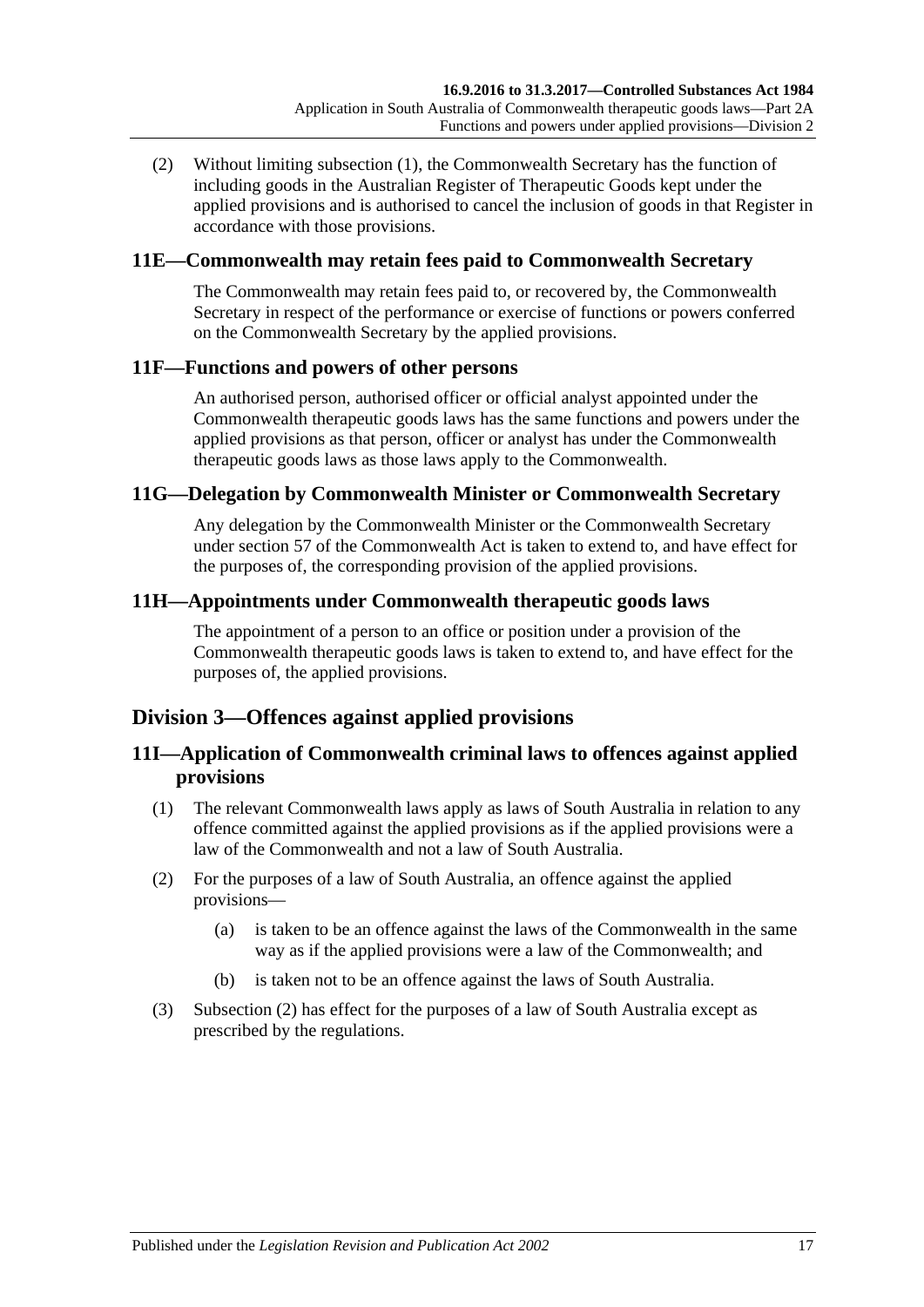## <span id="page-17-0"></span>**11J—Functions and powers conferred on certain Commonwealth officers and authorities relating to offences**

- <span id="page-17-4"></span>(1) A provision of the applied provisions applying because of [section](#page-16-5) 11I that confers on a Commonwealth officer or authority a function or power in relation to an offence against the Commonwealth therapeutic goods laws also confers on the officer or authority the same function or power in relation to an offence against the corresponding provision of the applied provisions.
- (2) In performing a function, or exercising a power, conferred by [subsection](#page-17-4) (1), the Commonwealth officer or authority must act as nearly as is practicable as the officer or authority would act in performing or exercising the same function or power in relation to an offence against the corresponding provision of the Commonwealth therapeutic goods laws.

## <span id="page-17-1"></span>**11K—No double jeopardy for offences against applied provisions**

If—

- (a) an act or omission is both an offence against the applied provisions and an offence against the Commonwealth therapeutic goods laws; and
- (b) the offender has been punished for that offence under the Commonwealth therapeutic goods laws,

the offender is not liable to be punished for that offence under the applied provisions.

## <span id="page-17-2"></span>**Division 4—Reviews and appeals**

## <span id="page-17-3"></span>**11L—District Court may sit with assessors**

- (1) In proceedings for review by or on an appeal to the Administrative and Disciplinary Division of the District Court under the applied provisions, the Court will, if a Judge of the Court so determines, sit with assessors.
- <span id="page-17-5"></span>(2) For the purposes of this section, if a Judge of the Court determines that the Court is to sit with assessors—
	- (a) the Minister must establish a panel of persons who may sit as assessors; and
	- (b) a member of the panel will hold office on terms and conditions specified by the Minister in the instrument of appointment (and a member of the panel whose term of office expires is eligible for reappointment); and
	- (c) subject to [paragraph](#page-17-5) (d), if assessors are to sit with the District Court, the Judge of the Court on the appeal will select 2 members of the panel to sit with the Court in the proceedings; and
	- (d) a member of the panel who has a personal or direct or indirect pecuniary interest in a matter before the District Court is disqualified from participating in proceedings relating to the matter; and
	- (e) if an assessor dies or is for any reason unable to continue with any proceedings, the District Court constituted of the judicial officer who is presiding at the proceedings and the other assessor may, if the judicial officer so determines, continue and complete the proceedings.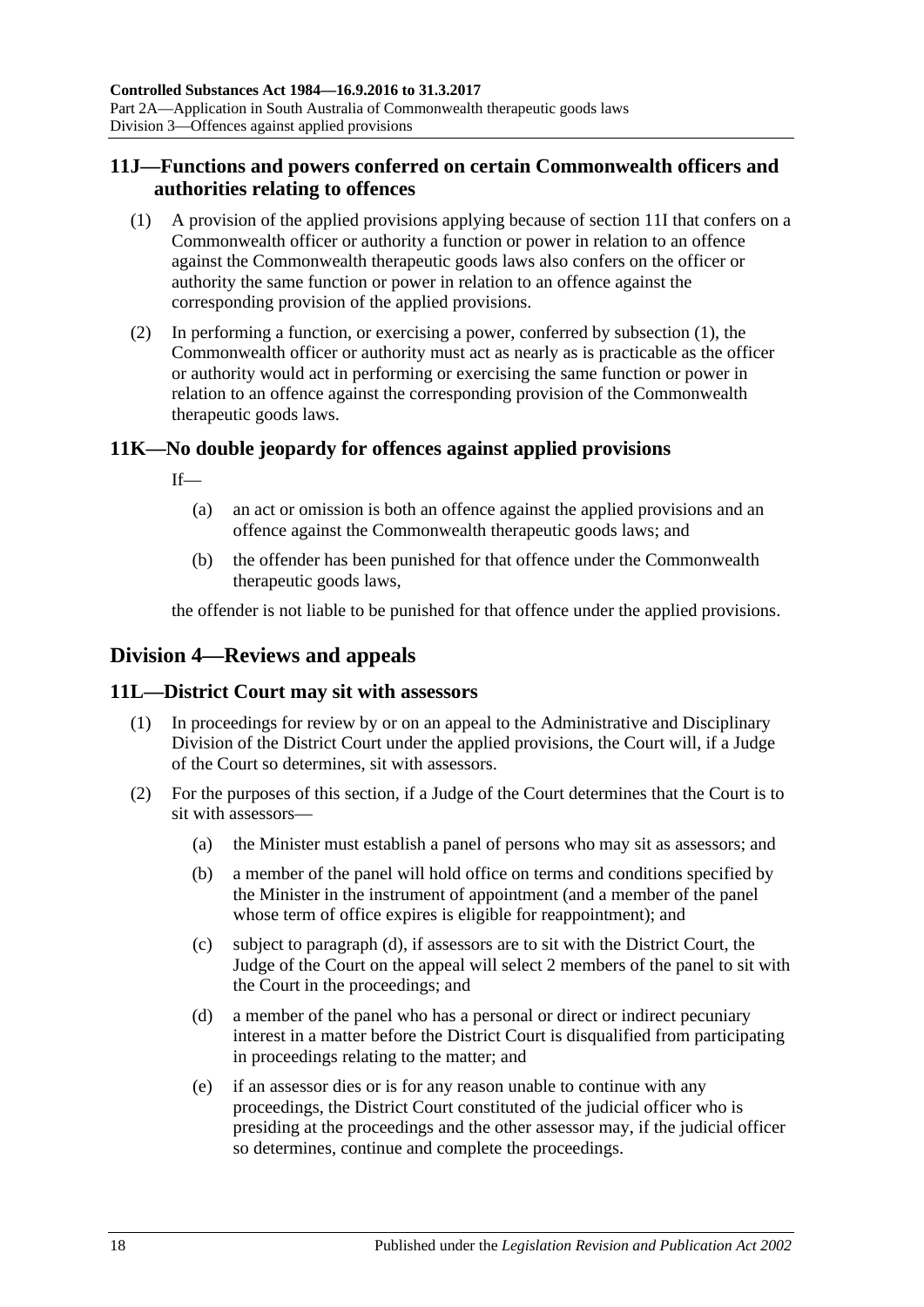## <span id="page-18-0"></span>**Part 3—Controlled substances**

## <span id="page-18-1"></span>**12—Declaration of poisons, prescription drugs, drugs of dependence, controlled drugs etc**

- (1) The Governor may, by regulation, declare, individually or by class, any substance that in the Governor's opinion has the potential to be harmful to humans to be a poison for the purposes of this Act.
- (2) The Governor may, by regulation, declare, individually or by class, a poison to be a prescription drug for the purposes of this Act.
- (3) The Governor may, by regulation, declare, individually or by class, a poison that in the Governor's opinion may lead to dependence in humans to be a drug of dependence for the purposes of this Act.
- (4) The Governor may, by regulation, declare, individually or by class, any substance that in the Governor's opinion may lead to dependence in humans or is of exceptional danger to humans to be a controlled drug for the purposes of this Act.
- (4a) The Governor may, by regulation, declare, individually or by class, a substance that in the Governor's opinion may be used in the manufacture of a controlled drug to be a controlled precursor for the purposes of this Act.
- (4b) The Governor may, by regulation, declare, individually or by class, a plant that in the Governor's opinion has the potential if it, or any product of it, is smoked or consumed by, or administered to, humans to lead to dependence in humans to be a controlled plant for the purposes of this Act.
- (7) The Governor may, by regulation, declare, individually or by class, any substance that in the Governor's opinion is a volatile solvent, or contains a volatile solvent, to be a volatile solvent for the purposes of this Act.
- (8) In any regulations made for the purposes of this section, the Governor may assign a poison or drug of dependence to a specified class or specified classes.

## <span id="page-18-3"></span><span id="page-18-2"></span>**12A—Interim controlled drugs**

- (1) The Attorney-General may, if he or she is of the opinion that a substance may be of exceptional danger to humans, by notice in the Gazette, declare the substance to be an interim controlled drug.
- (2) A notice under [subsection](#page-18-3) (1)—
	- (a) operates for a period specified in the notice (being a period of not more than 12 months); and
	- (b) may be varied or revoked at any time by the Attorney-General by further notice in the Gazette; and
	- (c) may refer to a substance by its trade name or in any other manner.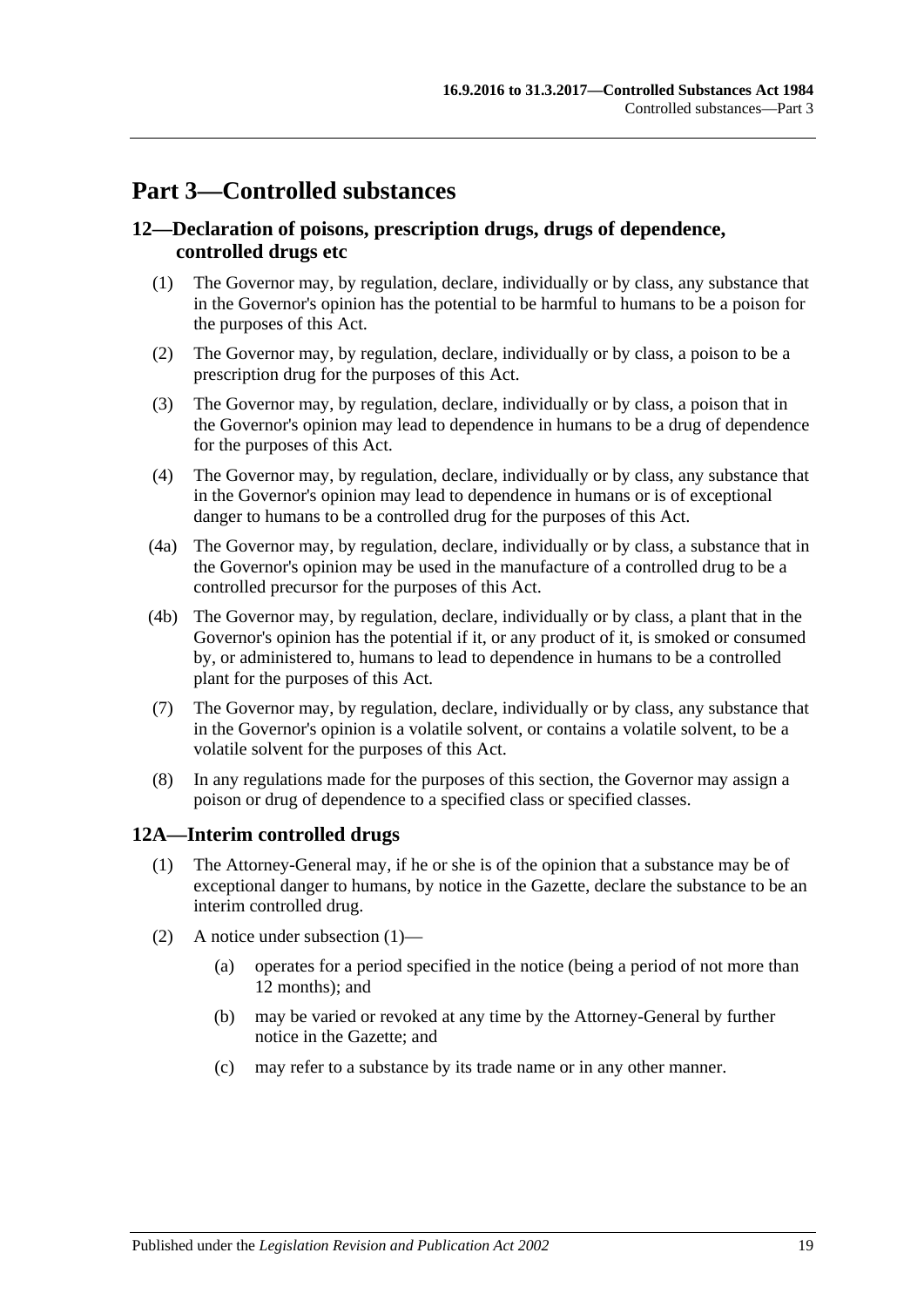## <span id="page-19-0"></span>**Part 4—General offences**

## <span id="page-19-3"></span><span id="page-19-1"></span>**13—Manufacture and packing**

- (1) A person must not manufacture or pack a poison, medicine or medical device to which this section applies unless the person—
	- (a) is a registered health practitioner or veterinary surgeon acting in the ordinary course of his or her profession; or
	- (b) is licensed to do so by the Minister.

Maximum penalty: \$10 000.

- (2) This section applies to such poisons (other than prescription drugs), medicines or medical devices as may be prescribed, individually or by class, by the regulations.
- (3) In proceedings for an offence against [subsection](#page-19-3) (1), the paragraphs of the subsection are to be treated as providing exceptions, and, if the complaint negatives the exceptions or alleges that the defendant acted without lawful authority, no proof will be required in relation to the exceptions by the prosecution but the application of an exception will be a matter for proof by the defendant.
- (4) In this section—

#### *manufacture*—

- (a) in relation to a substance, means undertake any process by which the substance is extracted, produced, refined, separated into discrete units or otherwise prepared; and
- (b) in relation to a device, means undertake any process by which the device is produced.

## <span id="page-19-4"></span><span id="page-19-2"></span>**14—Sale by wholesale**

- (1) A person must not sell by wholesale a poison, medicine or medical device to which this section applies unless the person—
	- (a) is a pharmacist acting in the ordinary course of his or her profession; or
	- (b) is licensed to do so by the Minister.

Maximum penalty: \$10 000.

- (2) This section applies to such poisons (other than prescription drugs), medicines or medical devices as may be prescribed, individually or by class, by the regulations.
- (3) In proceedings for an offence against [subsection](#page-19-4) (1), the paragraphs of the subsection are to be treated as providing exceptions, and, if the complaint negatives the exceptions or alleges that the defendant acted without lawful authority, no proof will be required in relation to the exceptions by the prosecution but the application of an exception will be a matter for proof by the defendant.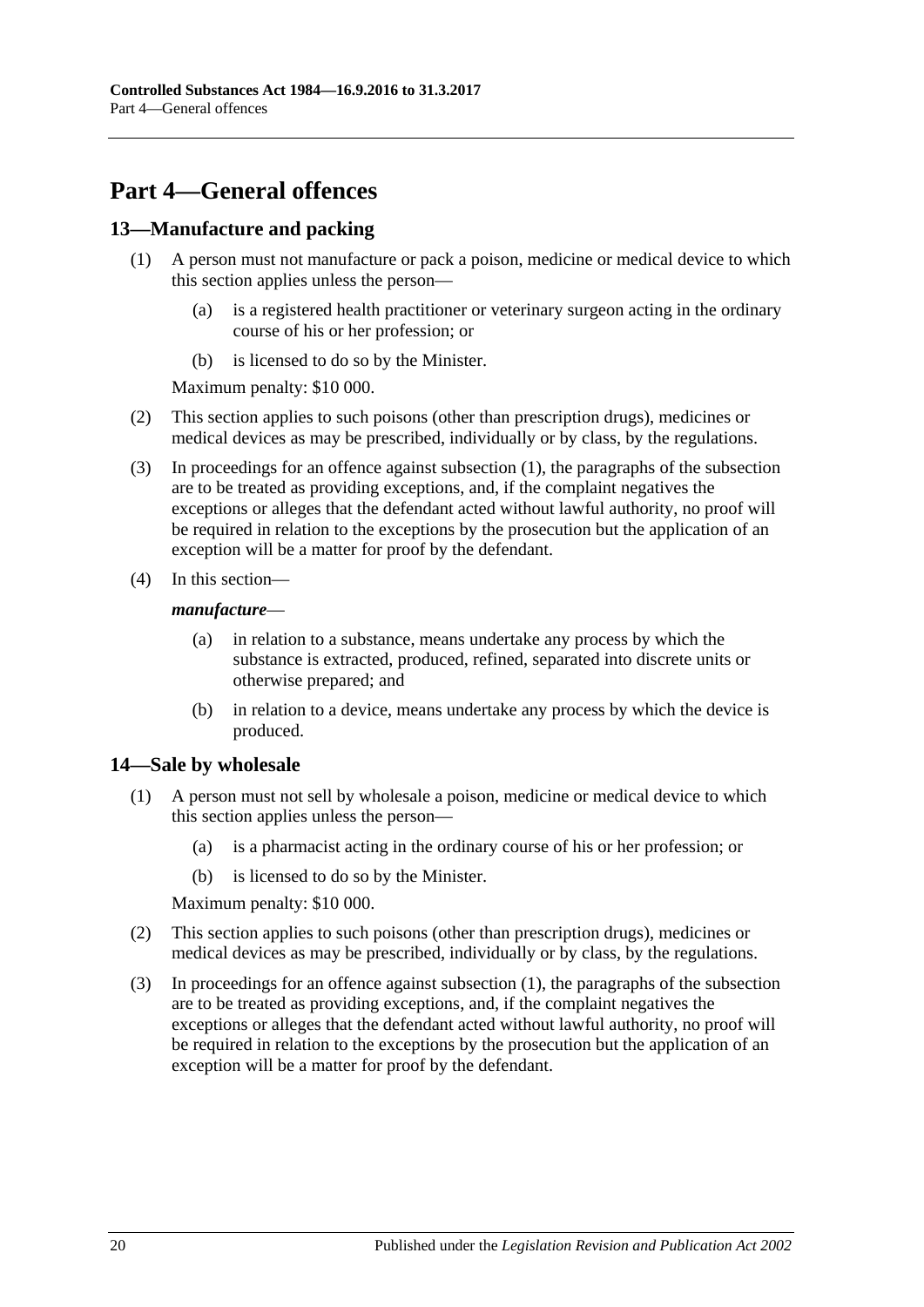#### <span id="page-20-3"></span><span id="page-20-0"></span>**15—Sale or supply to end user**

- (1) A person must not sell by retail or supply to a person a poison, medicine or medical device to which this section applies unless the person—
	- (a) is a registered health practitioner or veterinary surgeon acting in the ordinary course of his or her profession; or
	- (b) is licensed to do so by the Minister.

Maximum penalty: \$10 000.

- (2) This section applies to such poisons (other than prescription drugs), medicines or medical devices as may be prescribed, individually or by class, by the regulations.
- (3) In proceedings for an offence against [subsection](#page-20-3) (1), the paragraphs of the subsection are to be treated as providing exceptions, and, if the complaint negatives the exceptions or alleges that the defendant acted without lawful authority, no proof will be required in relation to the exceptions by the prosecution but the application of an exception will be a matter for proof by the defendant.

### <span id="page-20-1"></span>**16—Sale of certain poisons**

(1) A person must not sell a poison to which this section applies to a person under the age of 18 years.

Maximum penalty: \$10 000.

- (2) A person must not sell a poison to which this section applies—
	- (a) unless the purchaser is known to the vendor; or
	- (b) unless the purchaser produces satisfactory evidence of his or her identity.

Maximum penalty: \$10 000.

(3) If a person seeks to purchase a poison to which this section applies, the vendor must ask the prospective purchaser the purpose for which the poison is required, and must not proceed with the sale unless the question is satisfactorily answered.

Maximum penalty: \$10 000.

- (4) A person who sells poisons to which this section applies must keep a record of—
	- (a) the names of the purchasers of those poisons; and
	- (b) the stated purposes for which they were purchased; and
	- (c) such other matters as may be prescribed.

Maximum penalty: \$10 000.

(5) This section applies to such poisons as may be prescribed, individually or by class, by the regulations.

### <span id="page-20-2"></span>**17—Sale of poisons the possession of which requires a licence**

A person must not sell a poison the possession of which requires a licence under this Act unless the purchaser produces his or her licence.

Maximum penalty: \$10 000.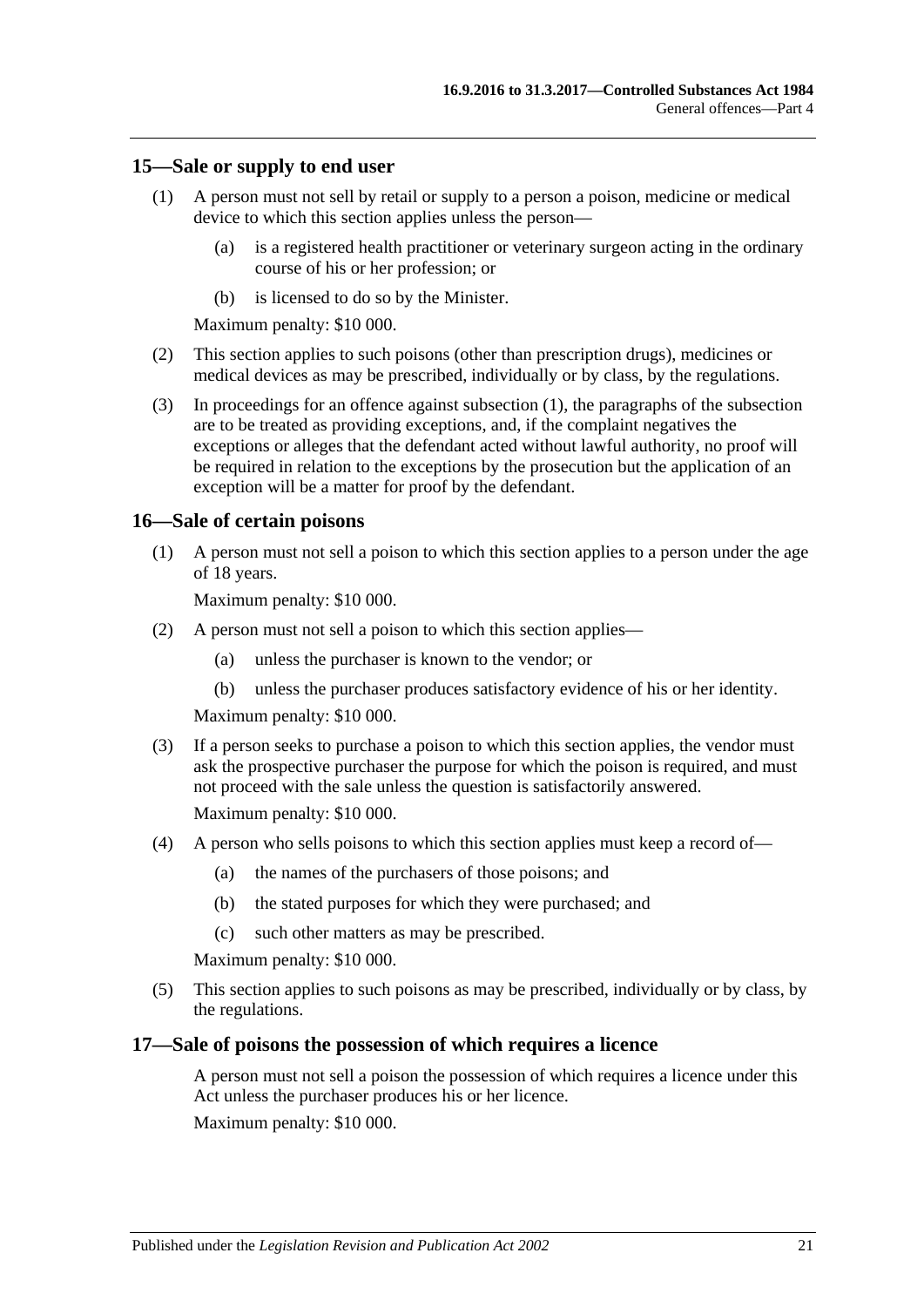### <span id="page-21-0"></span>**17A—Manufacture, sale, supply or possession of certain precursors**

(1) A person must not, unless he or she holds a permit from the Minister to do so, manufacture, sell or supply a poison to which this section applies (a *section 17A precursor*).

Maximum penalty: \$15 000 or imprisonment for 3 years, or both.

(2) A person must not, unless he or she holds a permit from the Minister to do so, be in possession of a section 17A precursor.

Maximum penalty: \$10 000 or imprisonment for 2 years, or both.

(3) A person must not sell a section 17A precursor unless the purchaser produces the permit under which the person is entitled to be in possession of the section 17A precursor.

Maximum penalty: \$10 000 or imprisonment for 2 years, or both.

(4) This section applies to such poisons as may be prescribed, individually or by class, by the regulations.

### <span id="page-21-1"></span>**17B—Storage and sale of certain precursors**

- (1) A person must not sell a poison to which this section applies (a *section 17B precursor*) to another person unless—
	- (a) the purchaser holds an account with the seller; and
	- (b) the sale is transacted as a sale on account pursuant to a duly completed order form supplied by the purchaser; and
	- (c) the order form is accompanied by a duly completed end user statement in the form prescribed by regulation; and
	- (d) the person collecting the precursor produces his or her driver's licence, passport or other satisfactory evidence of the person's identity that includes a photograph; and
	- (e) the seller is satisfied that the person collecting the precursor is the purchaser or is acting on behalf of the purchaser; and
	- (f) the seller duly completes the seller's section of the end user statement.

Maximum penalty: \$10 000 or imprisonment for 3 years, or both.

- <span id="page-21-2"></span>(2) A seller of section 17B precursors—
	- (a) must, in relation to each sale of such a precursor, keep a record of—
		- (i) the name and address of the purchaser; and
		- (ii) the name of the precursor and the quantity sold; and
		- (iii) the date of the sale; and
	- (b) must retain an end user statement for at least 5 years after the date of the sale to which it relates; and
	- (c) must make the record referred to in [paragraph](#page-21-2) (a) and the end user statements available for inspection at any time by an authorised officer.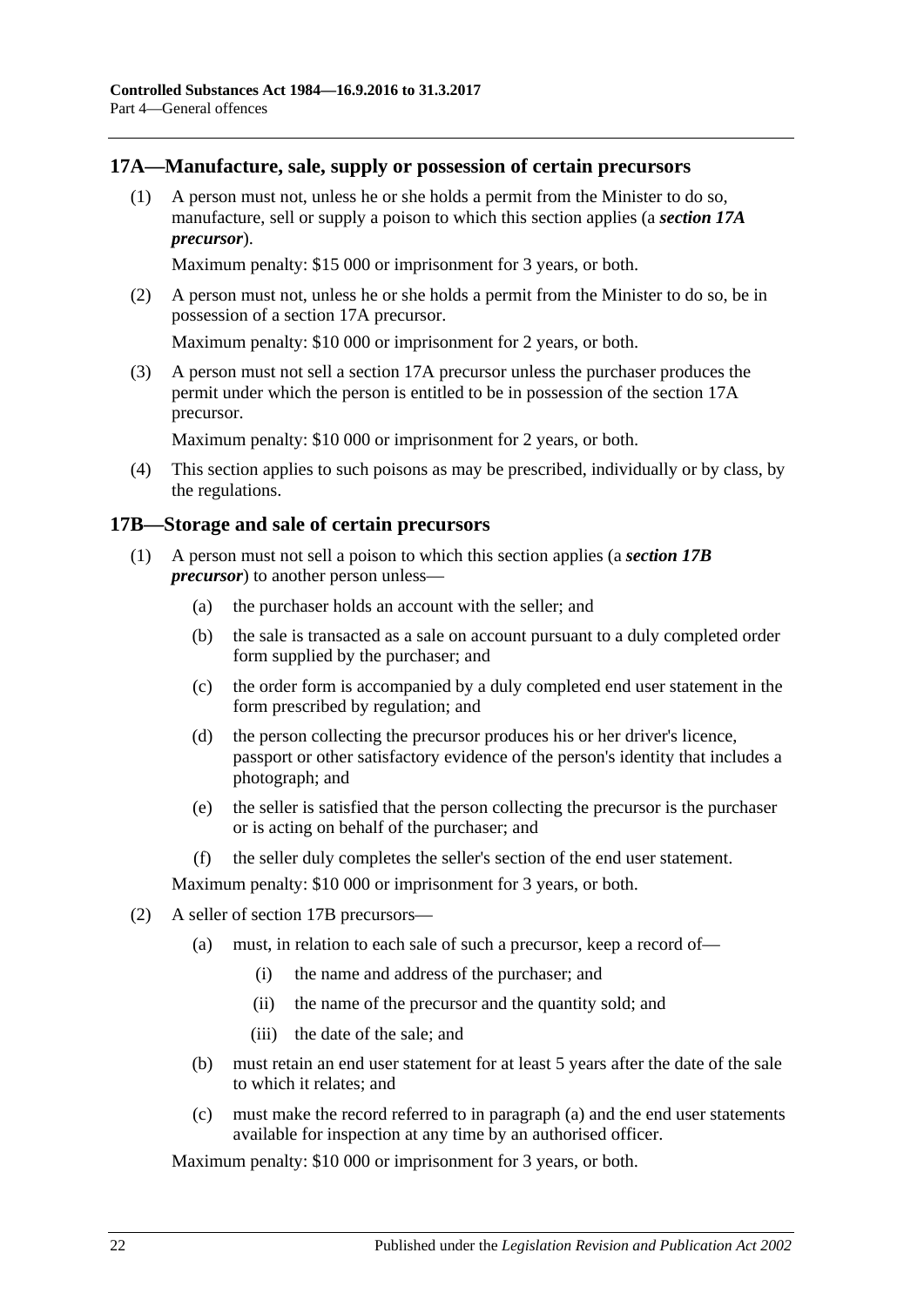- (3) A seller of section 17B precursors must, if at any time he or she forms a suspicion that an order or enquiry for the purchase of such a precursor may be connected to an unlawful use of the precursor, inform the Commissioner of Police of the suspicion. Maximum penalty: \$1 000 or imprisonment for 12 months, or both.
- (4) A seller of section 17B precursors—
	- (a) must keep those precursors in storage that is secure from access by any person other than the seller or a person who is authorised in writing by the seller to have such access: and
	- (b) must retain such a written authorisation while it is current and for at least 5 years after it ceases to have effect and make it available for inspection at any time by an authorised officer; and
	- (c) must cause the stock of those precursors to be checked, after each sale, by some person other than the person who directly handled the sale.

Maximum penalty: \$1 000 or imprisonment for 12 months, or both.

- (5) This section does not apply in relation to the sale of a section 17B precursor if the sale—
	- (a) is of a section 17B precursor contained in a preparation designed, packaged and labelled for human or animal therapeutic use; and
	- (b) is made to, or by, a registered health practitioner or veterinary surgeon acting in the ordinary course of his or her profession.
- (6) This section applies to such poisons as may be prescribed, individually or by class, by the regulations.

#### <span id="page-22-0"></span>**17C—Regulation of sale of certain precursors**

- (1) A person must not sell a poison to which this section applies (a *section 17C precursor*) to another person unless—
	- (a) the purchaser provides the seller with a duly completed end user statement in the form prescribed by regulation; and
	- (b) the purchaser produces his or her driver's licence, passport or other satisfactory evidence of the person's identity that includes a photograph; and
	- (c) the seller duly completes the seller's section of the end user statement.

Maximum penalty: \$10 000 or imprisonment for 3 years, or both.

(2) A seller of section 17C precursors must, if at any time he or she forms a suspicion that an order or enquiry for the purchase of such a precursor may be connected to an unlawful use of the precursor, inform the Commissioner of Police of the suspicion.

Maximum penalty: \$1 000 or imprisonment for 12 months, or both.

- (3) This section does not apply in relation to the sale of a section 17C precursor if the sale—
	- (a) is of a section 17C precursor contained in a preparation designed, packaged and labelled for human or animal therapeutic use; and
	- (b) is made to, or by, a registered health practitioner or veterinary surgeon acting in the ordinary course of his or her profession.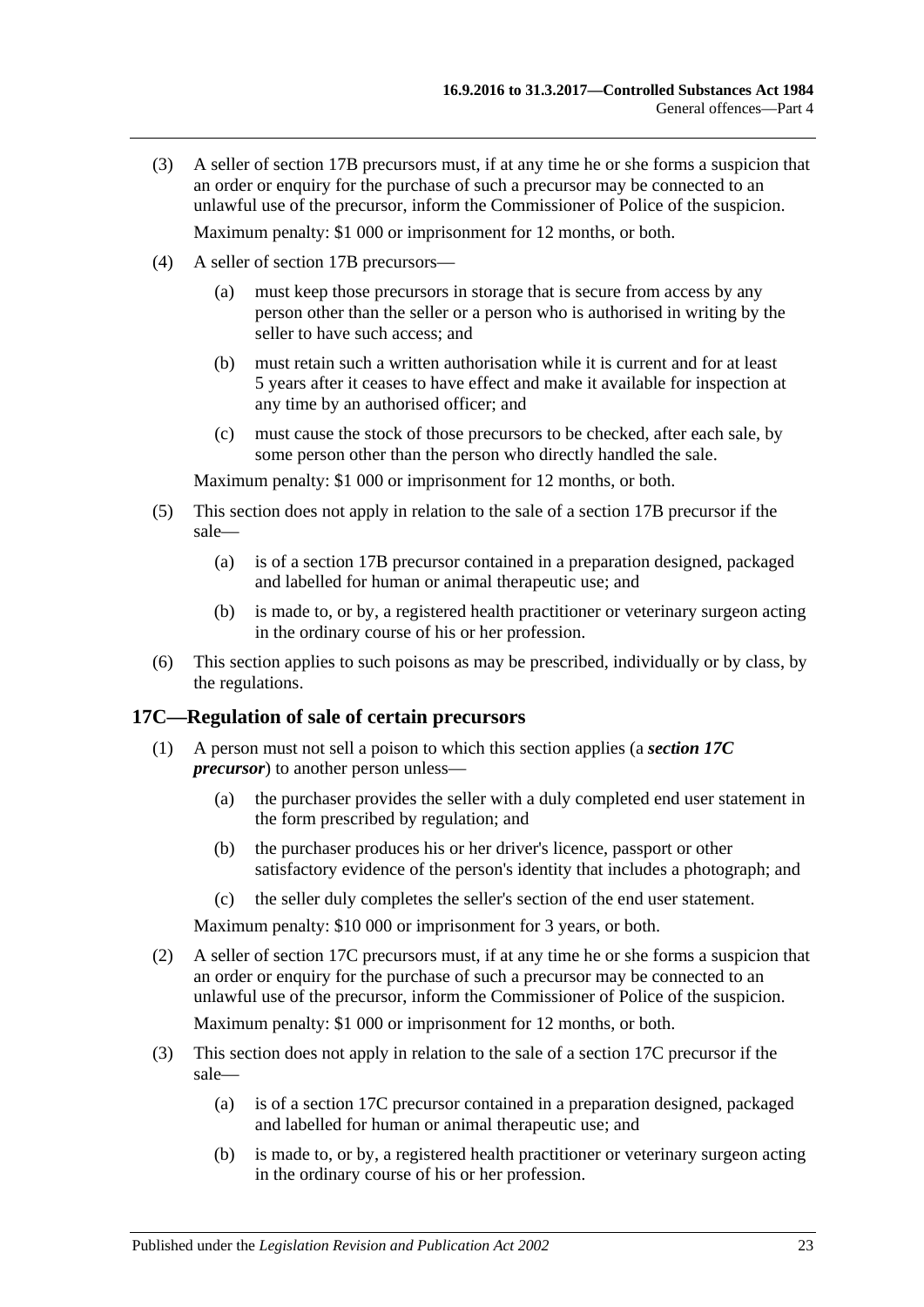(4) This section applies to such poisons as may be prescribed, individually or by class, by the regulations.

### <span id="page-23-1"></span><span id="page-23-0"></span>**18—Regulation of prescription drugs**

- (1) A person must not prescribe a prescription drug (not being a drug of dependence) except as follows:
	- (a) a registered health practitioner may prescribe a prescription drug (not being a drug of dependence) for a person if he or she is acting in the ordinary course of the practitioner's profession and—
		- (i) the practitioner is a dentist, medical practitioner or nurse practitioner; or
		- (ii) the practitioner's registration is endorsed under section 94 of the *Health Practitioner Regulation National Law* as being qualified to prescribe a scheduled medicine or class of scheduled medicines and the drug is a scheduled medicine or of a class of scheduled medicines specified in the endorsement; or
		- (iii) the practitioner is authorised to prescribe the drug by the regulations;
	- (b) a veterinary surgeon may prescribe a prescription drug (not being a drug of dependence) for an animal if the veterinary surgeon is acting in the ordinary course of the veterinary surgeon's profession;
	- (c) a person may prescribe a prescription drug (not being a drug of dependence) for a person or an animal if licensed to do so by the Minister.

Maximum penalty: \$10 000 or imprisonment for 2 years.

- (1a) A person must not sell a prescription drug (not being a drug of dependence) by wholesale except as follows:
	- (a) a pharmacist may sell a prescription drug (not being a drug of dependence) by wholesale if the pharmacist is acting in the ordinary course of the pharmacist's profession;
	- (b) a person may sell a prescription drug (not being a drug of dependence) by wholesale if licensed to do so by the Minister.

- (1b) A person must not sell a prescription drug (not being a drug of dependence) by retail except as follows:
	- (a) a pharmacist may sell a prescription drug (not being a drug of dependence) by retail if the pharmacist—
		- (i) is dispensing the drug on the prescription of a person of a class authorised to prescribe the drug; and
		- (ii) is acting in the ordinary course of the pharmacist's profession;
	- (b) a registered health practitioner may sell a prescription drug (not being a drug of dependence) by retail if the practitioner is acting in the ordinary course of the practitioner's profession and—
		- (i) the practitioner is a dentist, medical practitioner or nurse practitioner; or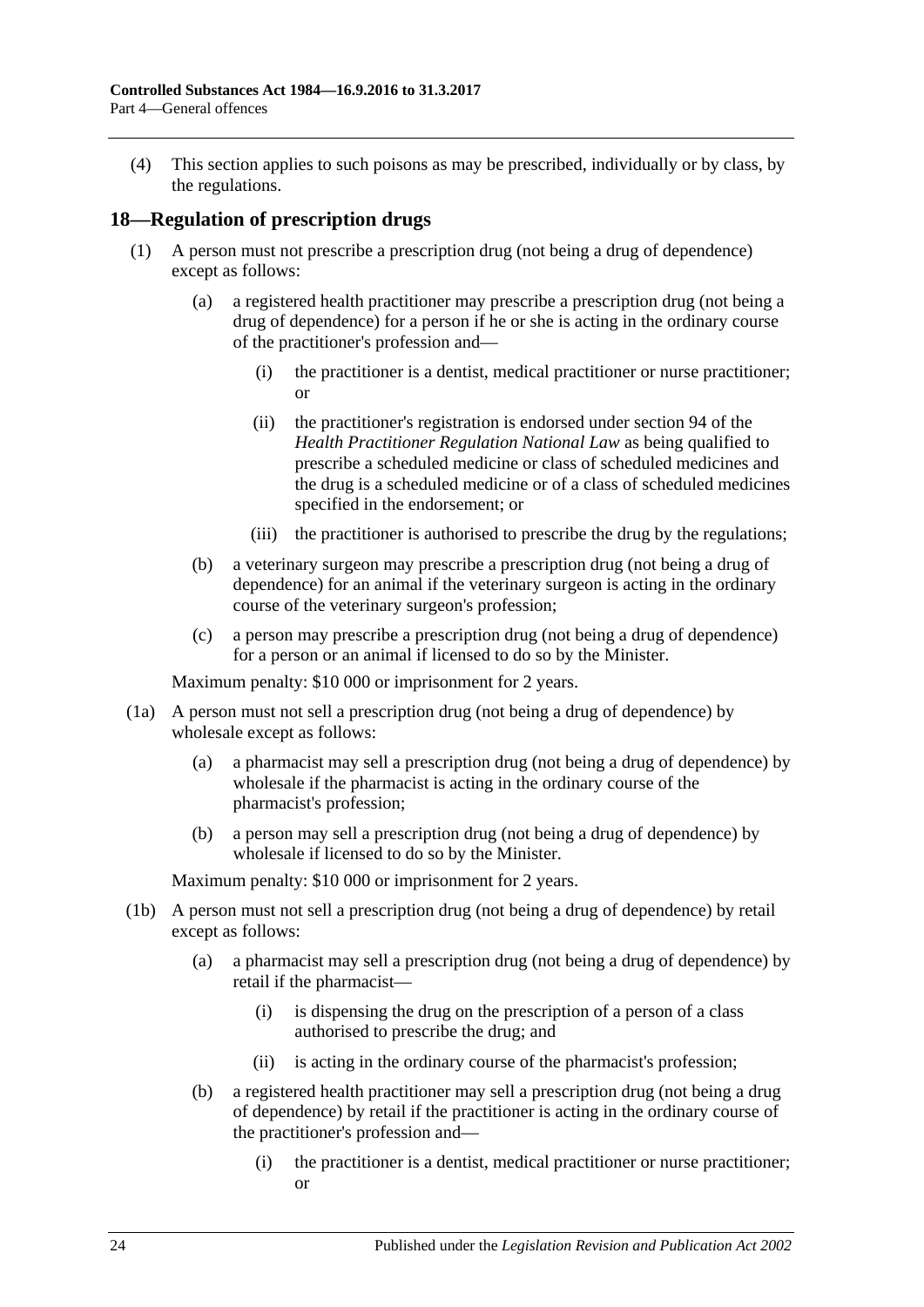- (ii) the practitioner's registration is endorsed under section 94 of the *Health Practitioner Regulation National Law* as being qualified to sell a scheduled medicine or class of scheduled medicines and the drug is a scheduled medicine or of a class of scheduled medicines specified in the endorsement; or
- (iii) the practitioner is authorised to sell the drug by the regulations;
- (c) a veterinary surgeon may sell a prescription drug (not being a drug of dependence) by retail if the veterinary surgeon is acting in the ordinary course of the veterinary surgeon's profession;
- (d) a person may sell a prescription drug (not being a drug of dependence) by retail if the person is licensed to do so by the Minister.

Maximum penalty: \$10 000 or imprisonment for 2 years.

- (1c) A person must not supply a prescription drug (not being a drug of dependence) to another person except as follows:
	- (a) a pharmacist may supply a prescription drug (not being a drug of dependence) to a person if the pharmacist—
		- (i) is dispensing the drug on the prescription of a person of a class authorised to prescribe the drug; and
		- (ii) is acting in the ordinary course of the pharmacist's profession;
	- (b) a registered health practitioner may supply a prescription drug (not being a drug of dependence) to a person if the practitioner is acting in the ordinary course of the practitioner's profession and—
		- (i) the practitioner is a dentist, medical practitioner, nurse or midwife; or
		- (ii) the practitioner's registration is endorsed under section 94 of the *Health Practitioner Regulation National Law* as being qualified to supply a scheduled medicine or class of scheduled medicines and the drug is a scheduled medicine or of a class of scheduled medicines specified in the endorsement; or
		- (iii) the practitioner is authorised to supply the drug by the regulations;
	- (c) a veterinary surgeon may supply a prescription drug (not being a drug of dependence) to a person for an animal if the veterinary surgeon is acting in the ordinary course of the veterinary surgeon's profession;
	- (d) a person may supply a prescription drug (not being a drug of dependence) to another person if licensed to do so by the Minister.

- (1d) A person must not administer a prescription drug (not being a drug of dependence) to another person or an animal except as follows:
	- (a) a registered health practitioner may administer a prescription drug (not being a drug of dependence) to a person if the practitioner is acting in the ordinary course of the practitioner's profession and—
		- (i) the practitioner is a dentist, medical practitioner, nurse or midwife; or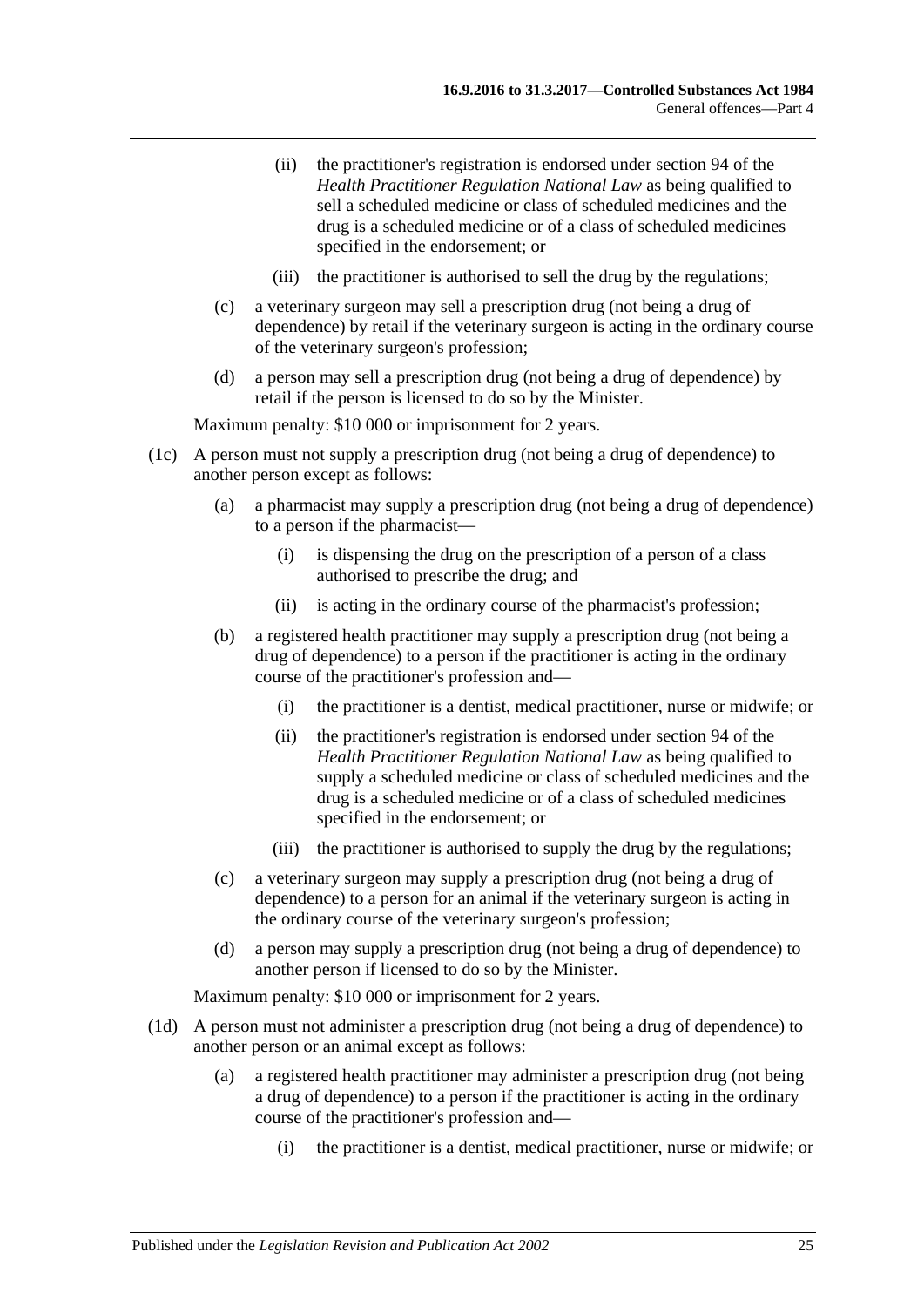- (ii) the practitioner's registration is endorsed under section 94 of the *Health Practitioner Regulation National Law* as being qualified to administer a scheduled medicine or class of scheduled medicines and the drug is a scheduled medicine or of a class of scheduled medicines specified in the endorsement; or
- (iii) the practitioner is authorised to administer the drug by the regulations;
- (b) a veterinary surgeon may administer a prescription drug (other than a drug of dependence) to an animal if the veterinary surgeon is acting in the ordinary course of the veterinary surgeon's profession;
- (c) a person may administer to another person or an animal a prescription drug (not being a drug of dependence) if the drug has been lawfully prescribed for, or supplied to, that other person or that animal;
- (d) a person may administer a prescription drug (not being a drug of dependence) to another person if licensed to do so by the Minister.

- (1e) A person must not manufacture or pack a prescription drug (not being a drug of dependence) except as follows:
	- (a) a pharmacist may manufacture or pack a prescription drug (not being a drug of dependence) if the pharmacist is acting in the ordinary course of the pharmacist's profession;
	- (b) a registered health practitioner may manufacture or pack a prescription drug (not being a drug of dependence) if the practitioner is acting in the ordinary course of the practitioner's profession and—
		- (i) the practitioner is a dentist, medical practitioner or nurse practitioner; or
		- (ii) the practitioner's registration is endorsed under section 94 of the *Health Practitioner Regulation National Law* as being qualified to sell, supply or administer a scheduled medicine or class of scheduled medicines, the drug is a scheduled medicine or of a class of scheduled medicines specified in the endorsement and the manufacture or packing is incidental to the sale, supply or administration of the drug; or
		- (iii) the practitioner is authorised to manufacture or pack the drug by the regulations;
	- (c) a veterinary surgeon may manufacture or pack a prescription drug (not being a drug of dependence) if the veterinary surgeon is acting in the ordinary course of the veterinary surgeon's profession;
	- (d) a person may manufacture or pack a prescription drug (not being a drug of dependence) if licensed to do so by the Minister;
	- (e) a person may manufacture or pack a prescription drug (not being a drug of dependence) if—
		- (i) the drug has been lawfully prescribed for the person, another person or an animal; and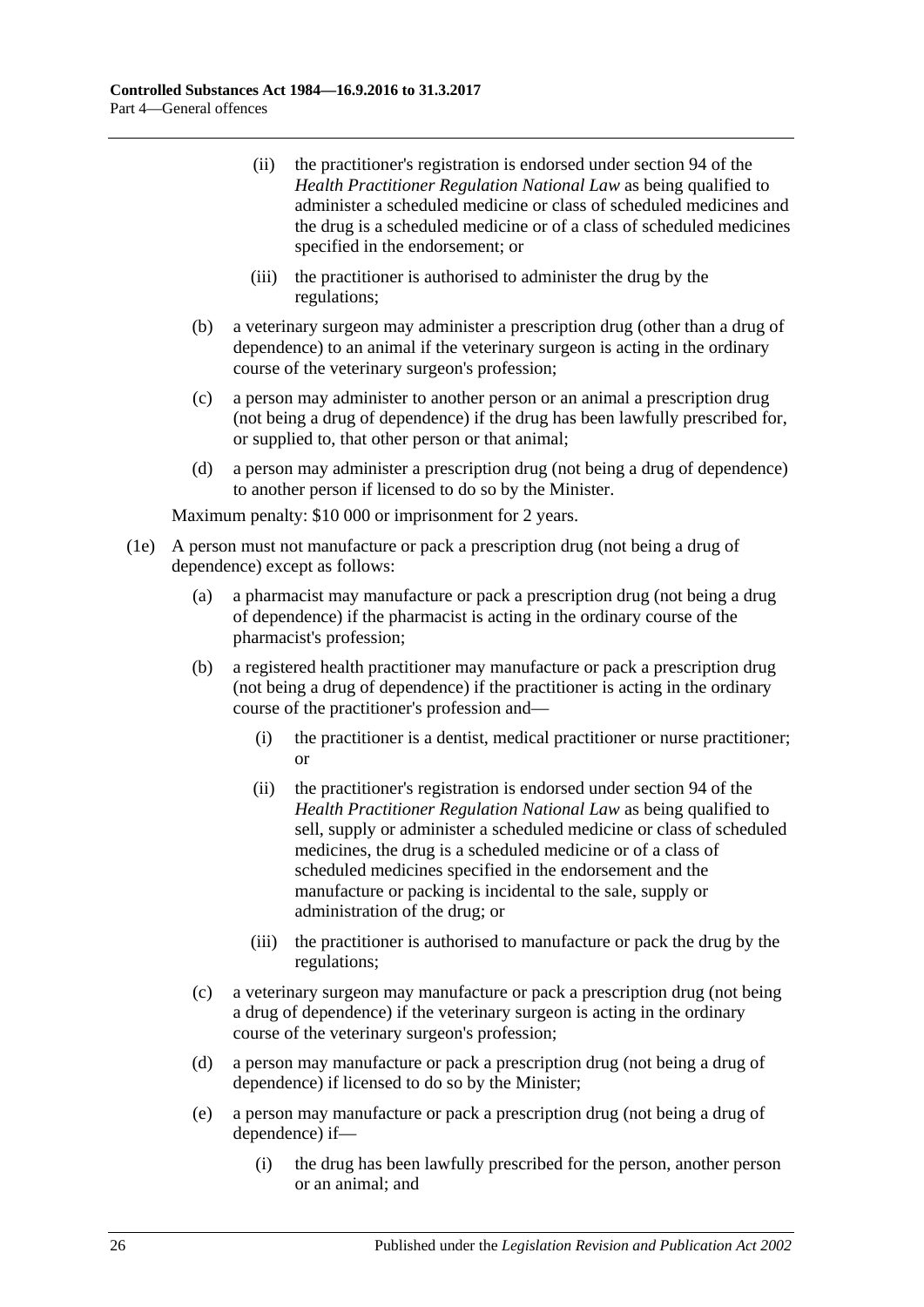(ii) the manufacture or packing is incidental to the administration of the drug as so prescribed.

Maximum penalty: \$10 000 or imprisonment for 2 years.

(2) A person must not prescribe a prescribed prescription drug unless the person has the qualifications or meets the requirements specified in the regulations for the purposes of this subsection.

Maximum penalty: \$10 000 or imprisonment for 2 years.

- <span id="page-26-1"></span>(3) A person must not have in his or her possession a prescription drug (not being a drug of dependence) unless he or she—
	- (a) is the person, or is acting on behalf of the person, for whom the drug has been lawfully prescribed or supplied; or
	- (b) is the owner, or is acting on behalf of the owner, of an animal for whom the drug has been lawfully prescribed or supplied; or
	- (c) is a person authorised by law to sell or supply prescription drugs; or
	- (d) is licensed to do so by the Minister; or
	- (e) has other lawful authority or reasonable excuse for doing so.

Maximum penalty: \$10 000 or imprisonment for 2 years.

- (4) In proceedings for an offence against [subsection](#page-23-1) (1) or [\(3\),](#page-26-1) the paragraphs of the subsection are to be treated as providing exceptions, and, if the complaint negatives the exceptions or alleges that the defendant acted without lawful authority and, in the case of a complaint for an offence against [subsection](#page-26-1) (3), without reasonable excuse, no proof will be required in relation to the exceptions by the prosecution but the application of an exception will be a matter for proof by the defendant.
- (5) In this section—

*manufacture*, in relation to a substance, means undertake any process by which the substance is extracted, produced, refined, separated into discrete units or otherwise prepared.

## <span id="page-26-0"></span>**18A—Restriction of prescription or supply of drug of dependence in certain circumstances**

- (a1) A person must not prescribe for a person or an animal a drug of dependence except as follows:
	- (a) a registered health practitioner may prescribe a drug of dependence for a person if the practitioner is acting in the ordinary course of the practitioner's profession and—
		- (i) the practitioner is a dentist, medical practitioner or nurse practitioner; or
		- (ii) the practitioner is a registered health practitioner whose registration is endorsed under section 94 of the *Health Practitioner Regulation National Law* as being qualified to prescribe a scheduled medicine or class of scheduled medicines and the drug is a scheduled medicine or of a class of scheduled medicines specified in the endorsement; or
		- (iii) the practitioner is authorised to prescribe the drug by the regulations;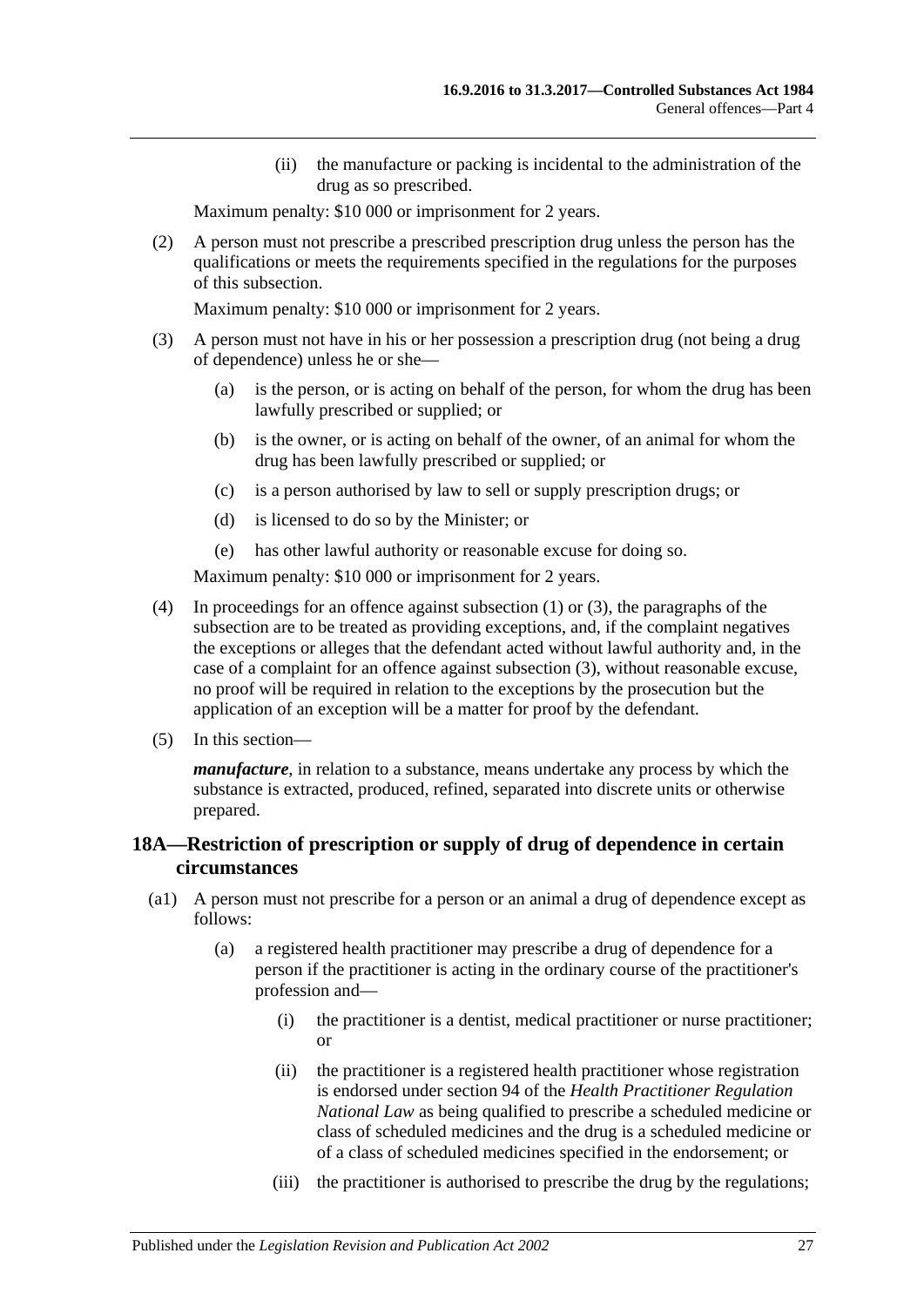(b) a veterinary surgeon may prescribe a drug of dependence for an animal if the veterinary surgeon is acting in the ordinary course of the veterinary surgeon's profession.

Maximum penalty: \$10 000 or imprisonment for 2 years.

- (1) A registered health practitioner must not prescribe any drug of dependence for, or supply any drug of dependence to—
	- (a) a person for regular use by the person during a period exceeding 2 months, or during a period that, together with any other period for which a drug of dependence has, to the practitioner's knowledge, been prescribed or supplied by a registered health practitioner, would result in drugs of dependence being regularly used by the person during a period exceeding 2 months; or
	- (b) a person who the practitioner knows or has reasonable cause to believe is dependent on drugs,

unless the practitioner prescribes or supplies the drug in accordance with an authority granted by the Minister under this section or in circumstances that are exempted from this subsection by the regulations.

- (2) For the purposes of this section, a person is dependent on drugs if—
	- (a) the person—
		- (i) has acquired, as a result of the repeated administration of prescription drugs or controlled drugs, an overpowering desire for the continued administration of such drugs; and
		- (ii) is likely to suffer mental or physical distress or disorder on cessation of the administration of such drugs; or
	- (b) the person has a history of consuming or using prescription drugs or controlled drugs in a quantity or manner that—
		- (i) in the case of drugs lawfully supplied to the person—is contrary to the prescribing practitioner's instructions relating to consumption or use of the drug; and
		- (ii) in any case—presents a risk to the person's health.
- (3) An application for the authority of the Minister to prescribe or supply a drug of dependence under this section must—
	- (a) be in writing and be signed by the registered health practitioner who proposes to prescribe or supply the drug; and
	- (b) contain such information as may be prescribed.
- (4) The Minister may give an authority to the registered health practitioner by whom any such application is made to prescribe for or supply to the person to whom the application relates a drug of dependence specified in the authority for therapeutic purposes.
- (5) Any such authority must be in writing and must specify—
	- (a) the quantity of the drug of dependence that may be so prescribed or supplied by the practitioner; and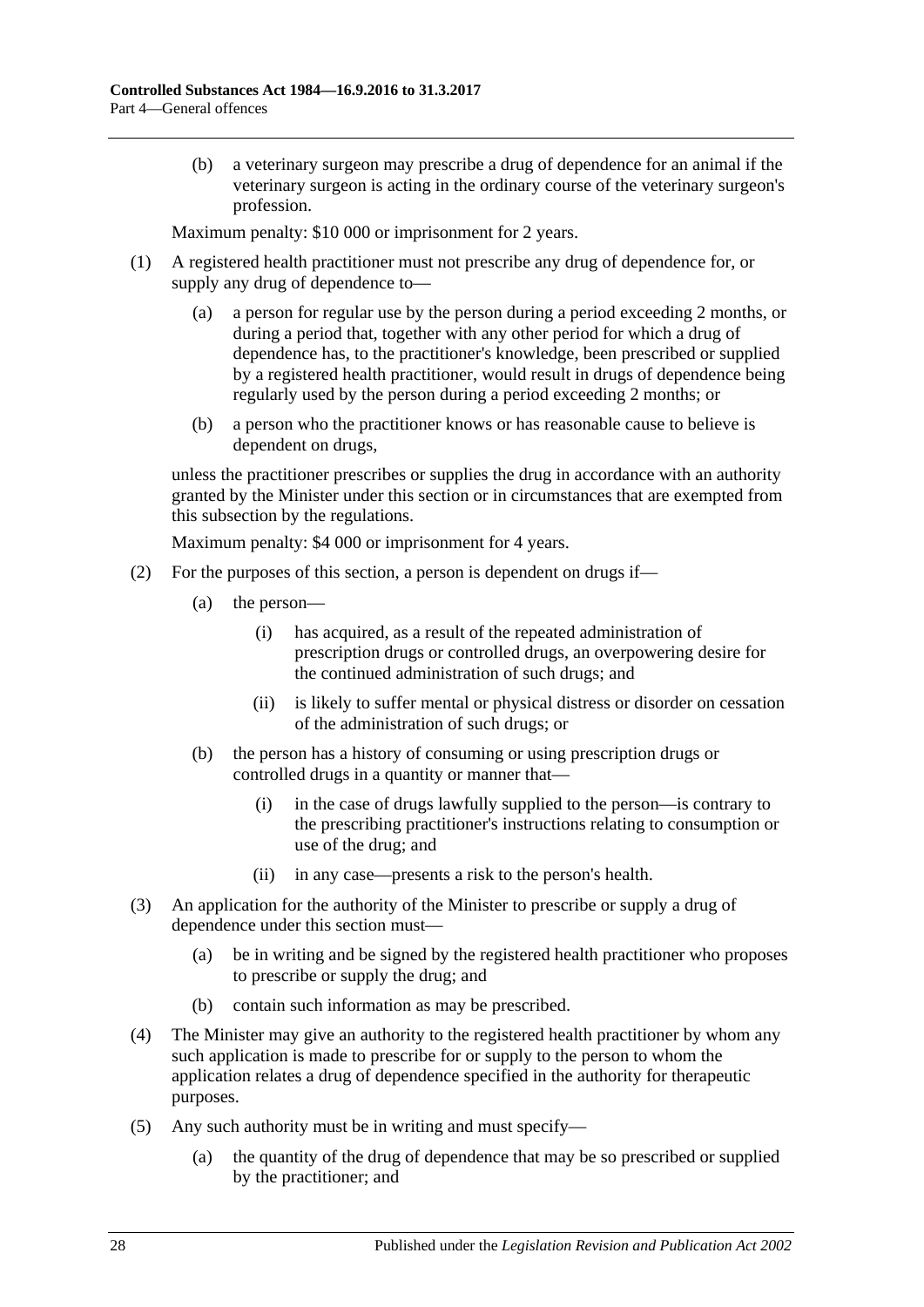- (b) the period for which any such drug may be so prescribed or supplied.
- (6) In the case of an emergency the Minister may issue a registered health practitioner authorised to prescribe a drug of dependence a temporary authority to prescribe or supply a drug of dependence under this section.
- (7) A temporary authority—
	- (a) may be applied for, and given, orally; and
	- (b) cannot operate in respect of a period longer than 2 months.
- (8) An authority or temporary authority given under this section—
	- (a) may be subject to such conditions as the Minister thinks fit; and
	- (b) may be varied or revoked by the Minister at any time by notice in writing given personally or by post to the holder of the authority or temporary authority.

#### <span id="page-28-0"></span>**19—Sale or supply of volatile solvents**

- (1) A person must not sell or supply a volatile solvent to another person if he or she suspects, or there are reasonable grounds for suspecting, that the other person—
	- (a) intends to inhale the solvent; or
	- (b) intends to sell or supply the solvent to a further person for inhalation by that further person.

Maximum penalty: \$10 000 or imprisonment for 2 years.

(2) If a person, acting at the request of another person, purchases a volatile solvent on behalf of the other person for the purpose of inhalation, the person is guilty of an offence.

Maximum penalty: \$10 000 or imprisonment for 2 years.

- <span id="page-28-2"></span>(3) A person must not sell or supply a volatile solvent to which this subsection applies to a person under the age prescribed for the volatile solvent. Maximum penalty: \$10 000.
- (4) [Subsection](#page-28-2) (3) applies to such volatile solvents as may be prescribed, individually or by class, by the regulations.
- <span id="page-28-3"></span>(5) An authorised officer may confiscate a volatile solvent (together with its container) found in the possession of a person if the authorised officer has reason to suspect that the person has the solvent for the purpose of inhalation.
- (6) Anything confiscated under [subsection](#page-28-3) (5) is forfeited to the Crown and may be sold, destroyed or otherwise disposed of as the Minister or the Commissioner of Police directs.

#### <span id="page-28-1"></span>**20—Prohibition of automatic vending machines**

- (1) A person must not—
	- (a) whether on premises of which the person is the owner or in any other place—
		- (i) install an automatic vending machine for the sale or supply of a poison, medicine or medical device; or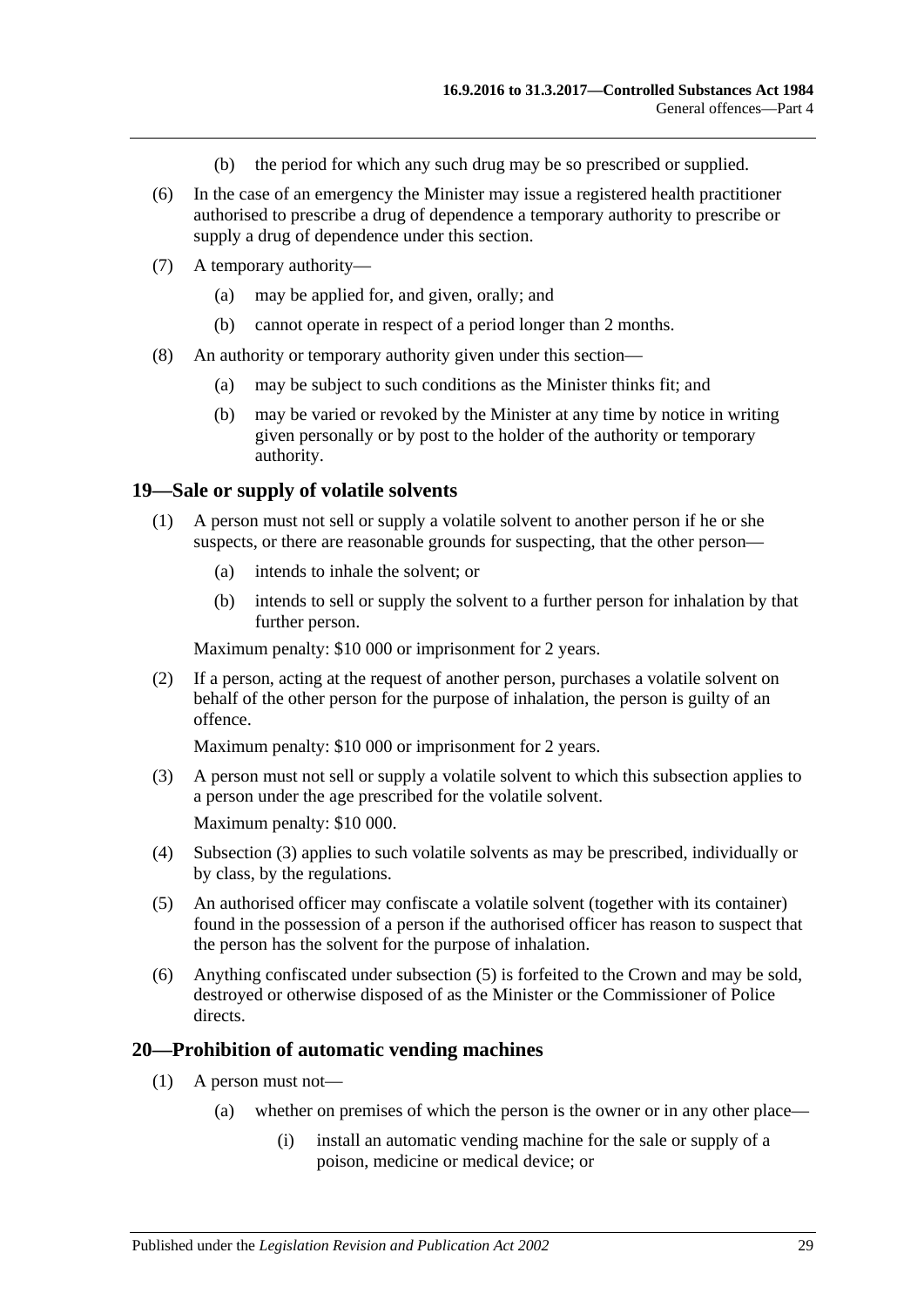- (ii) sell or supply a poison, medicine or medical device by means of an automatic vending machine; or
- (b) permit or suffer any such vending machine to be installed or operated on premises of which he or she is the owner.

Maximum penalty: \$5 000.

(2) This section does not apply to a poison, medicine or medical device prescribed, or of a class prescribed, by regulation or in circumstances prescribed by regulation.

## <span id="page-29-0"></span>**21—Sale, supply, possession or administration of other potentially harmful substances or devices**

- <span id="page-29-4"></span>(1) The Minister may, by notice published in the Gazette, prohibit the sale, supply, possession or administration of—
	- (a) any substance or device specified in the order, being a substance or device that should not, in the Minister's opinion, be sold, supplied, possessed or administered pending evaluation of its harmful properties; and
	- (b) in the case of a substance, any preparation containing that substance.
- (2) A person must not contravene a notice published under [subsection](#page-29-4) (1). Maximum penalty: \$10 000 or imprisonment for 2 years.
- (3) The Minister may, by notice published in the Gazette, vary or revoke a notice published under [subsection](#page-29-4) (1).
- (4) On publishing a notice under this section, the Minister must refer the subject matter of the notice to the Advisory Council for its consideration.

#### <span id="page-29-1"></span>**22—Possession**

(1) A person must not have in his or her possession a poison to which this section applies unless licensed to do so by the Minister.

Maximum penalty: \$10 000.

(2) This section applies to such poisons (other than drugs of dependence) as may be prescribed, individually or by class, by the regulations.

## <span id="page-29-2"></span>**23—Quality**

(1) A person must not sell by wholesale or by retail or supply a poison, medicine or medical device that does not conform with the regulations.

Maximum penalty: \$10 000.

(2) It is a defence for a person charged with an offence against this section to prove that he or she did not know and could not, by the exercise of reasonable diligence, have known that the subject matter of the offence did not conform with the regulations.

## <span id="page-29-3"></span>**24—Packaging and labelling**

A person must not sell by wholesale or by retail or supply to a person a poison, medicine or medical device unless—

- (a) it is enclosed in a package or container; and
- (b) the package or container conforms with the regulations; and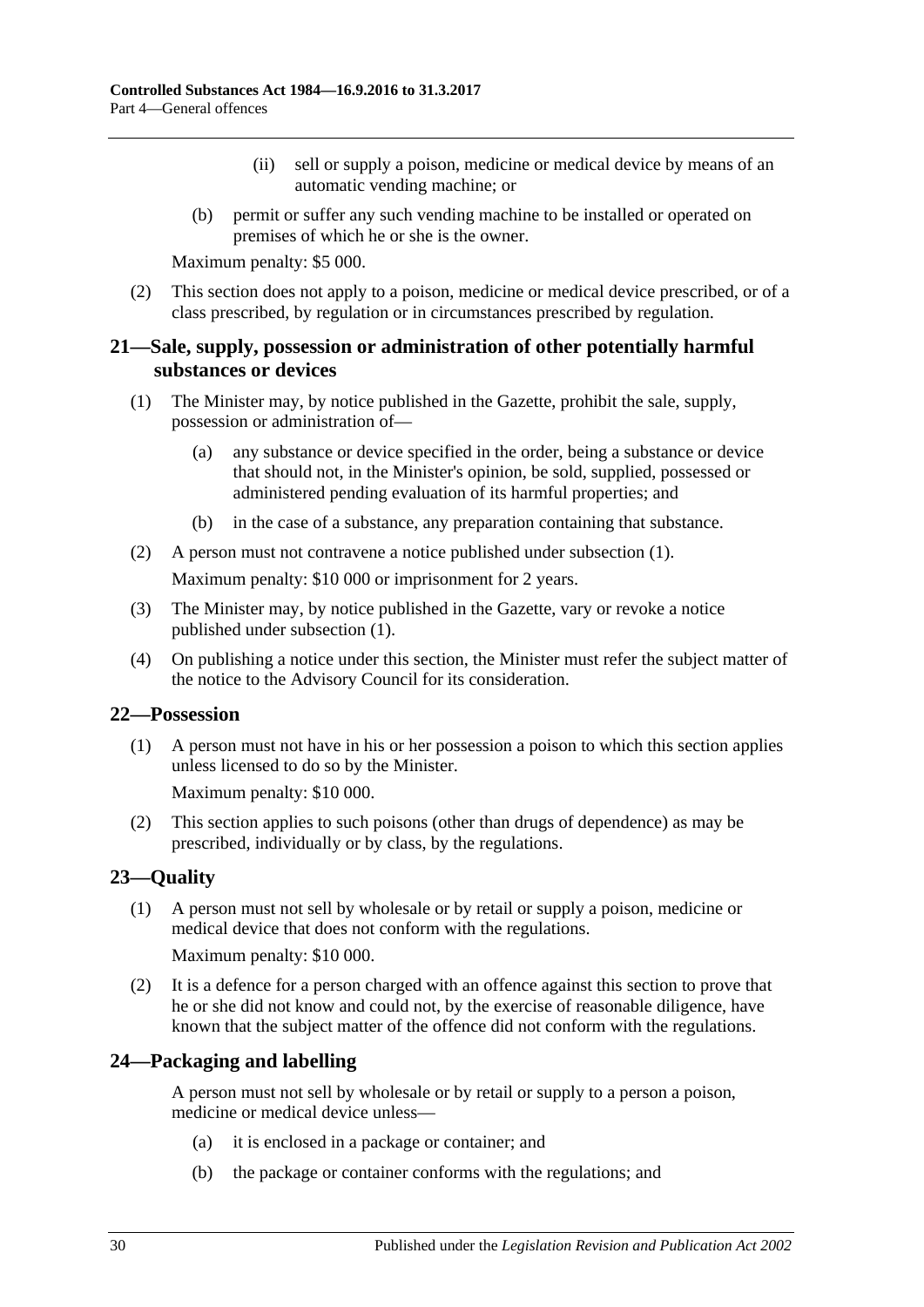(c) the package or container is labelled in accordance with the regulations. Maximum penalty: \$10 000.

#### <span id="page-30-0"></span>**25—Storage**

A person must not store a poison, medicine or medical device contrary to the regulations.

Maximum penalty: \$10 000.

#### <span id="page-30-1"></span>**26—Transport**

A person must not transport a poison, medicine or medical device contrary to the regulations.

Maximum penalty: \$10 000.

#### <span id="page-30-2"></span>**27—Use**

A person must not—

- (a) use a poison, medicine or medical device for a purpose or in a manner prohibited by the regulations; or
- (b) sell, supply, prescribe, or purchase a poison, medicine or medical device for a purpose prohibited by the regulations.

Maximum penalty: \$10 000.

#### <span id="page-30-3"></span>**28—Prohibition of advertisement**

(1) A person must not advertise that a poison, controlled drug, medicine or medical device to which this section applies is available for sale or supply.

Maximum penalty: \$10 000.

(2) This section applies to such poisons, controlled drugs, medicines and medical devices as may be prescribed, individually or by class, by the regulations.

#### <span id="page-30-4"></span>**29—Regulation of advertisement**

A person must comply with the regulations in advertising that a poison, medicine or medical device is available for sale or supply.

Maximum penalty: \$10 000.

#### <span id="page-30-5"></span>**30—Forgery etc of prescriptions**

(1) A person must not forge or fraudulently alter or utter a prescription or other document, or have in his or her possession such a prescription or document knowing it to be forged or fraudulently altered, with a view to obtaining a prescription drug.

Maximum penalty: \$15 000 or imprisonment for 5 years.

- (2) A person must not knowingly, by false representation, obtain—
	- (a) a prescription drug; or
	- (b) a prescription for a prescription drug.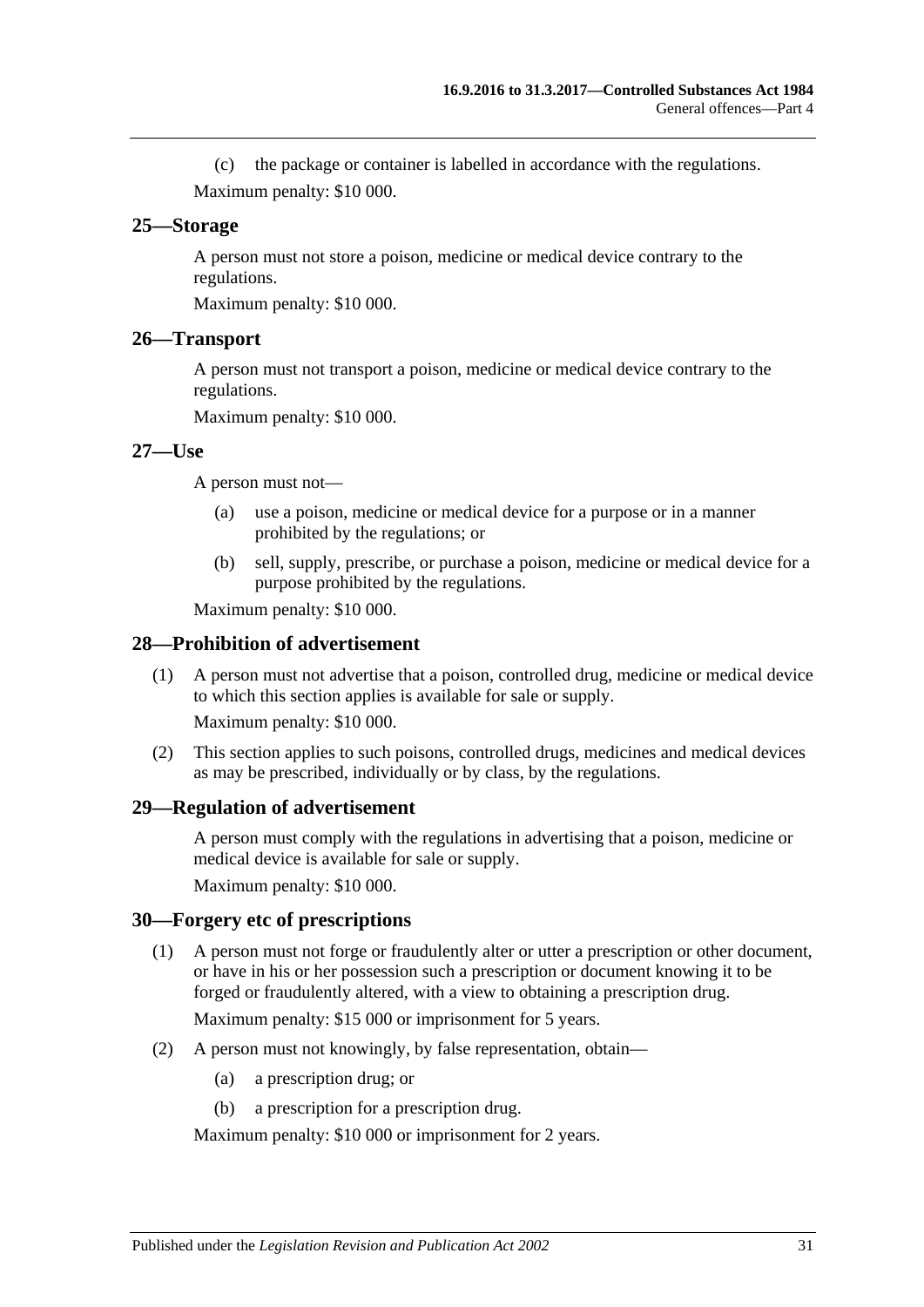- (2a) A person must not, in or in connection with obtaining a prescription drug, give to the person prescribing or supplying the drug a name or address that is false. Maximum penalty: \$10 000.
- (3) A pharmacist must retain any prescription or other document that he or she has reasonable cause to believe has been forged or fraudulently altered and must forthwith deliver any such prescription or document to the Commissioner of Police.

## <span id="page-31-0"></span>**Part 4A—Licences to cultivate alkaloid poppies and process poppy straw**

## <span id="page-31-1"></span>**Division 1—Preliminary**

## <span id="page-31-2"></span>**30A—Interpretation**

In this Part—

*alkaloid poppy* means a plant or any part of a plant whether fresh or dried of—

- (a) *Papaver bracteatum* Lindley; or
- (b) *Papaver somniferum* L.;

*alkaloid poppy register* means the register established under section [30ZZG;](#page-59-2)

*associate* has the same meaning given in [section](#page-33-0) 30B;

*Chief Executive* means the Chief Executive of the Department that is, under the Minister, responsible for the administration of the *[Agricultural and Veterinary](http://www.legislation.sa.gov.au/index.aspx?action=legref&type=act&legtitle=Agricultural%20and%20Veterinary%20Chemicals%20(South%20Australia)%20Act%201994)  [Chemicals \(South Australia\) Act](http://www.legislation.sa.gov.au/index.aspx?action=legref&type=act&legtitle=Agricultural%20and%20Veterinary%20Chemicals%20(South%20Australia)%20Act%201994) 1994*;

*Commonwealth licence to export* means a licence to export narcotic substances which relates to the export of poppy straw under the *Customs Act 1901* of the Commonwealth;

*Commonwealth licence to manufacture* means a licence to manufacture narcotic drugs which relates to the manufacturing of opiates from alkaloid poppies under the *Narcotic Drugs Act 1967* of the Commonwealth;

*criminal intelligence* means information relating to actual or suspected criminal activity (whether in this State or elsewhere) the disclosure of which could reasonably be expected to prejudice criminal investigations, to enable the discovery of the existence or identity of a confidential source of information relevant to law enforcement or to endanger a person's life or physical safety;

*detention or seizure receipt* means a receipt given in accordance with [section](#page-48-1) 30ZC or [section](#page-50-4) 30ZI;

*disqualified person* means—

- (a) a person who is under the age of 17 years unless the person is an apprentice or trainee within the meaning of the *[Training and Skills Development](http://www.legislation.sa.gov.au/index.aspx?action=legref&type=act&legtitle=Training%20and%20Skills%20Development%20Act%202008)  Act [2008](http://www.legislation.sa.gov.au/index.aspx?action=legref&type=act&legtitle=Training%20and%20Skills%20Development%20Act%202008)*; or
- (b) a person against whom a finding of guilt in respect of a serious offence was made by a court (whether in or outside South Australia) in the 10 years preceding the date an application is made under this Part; or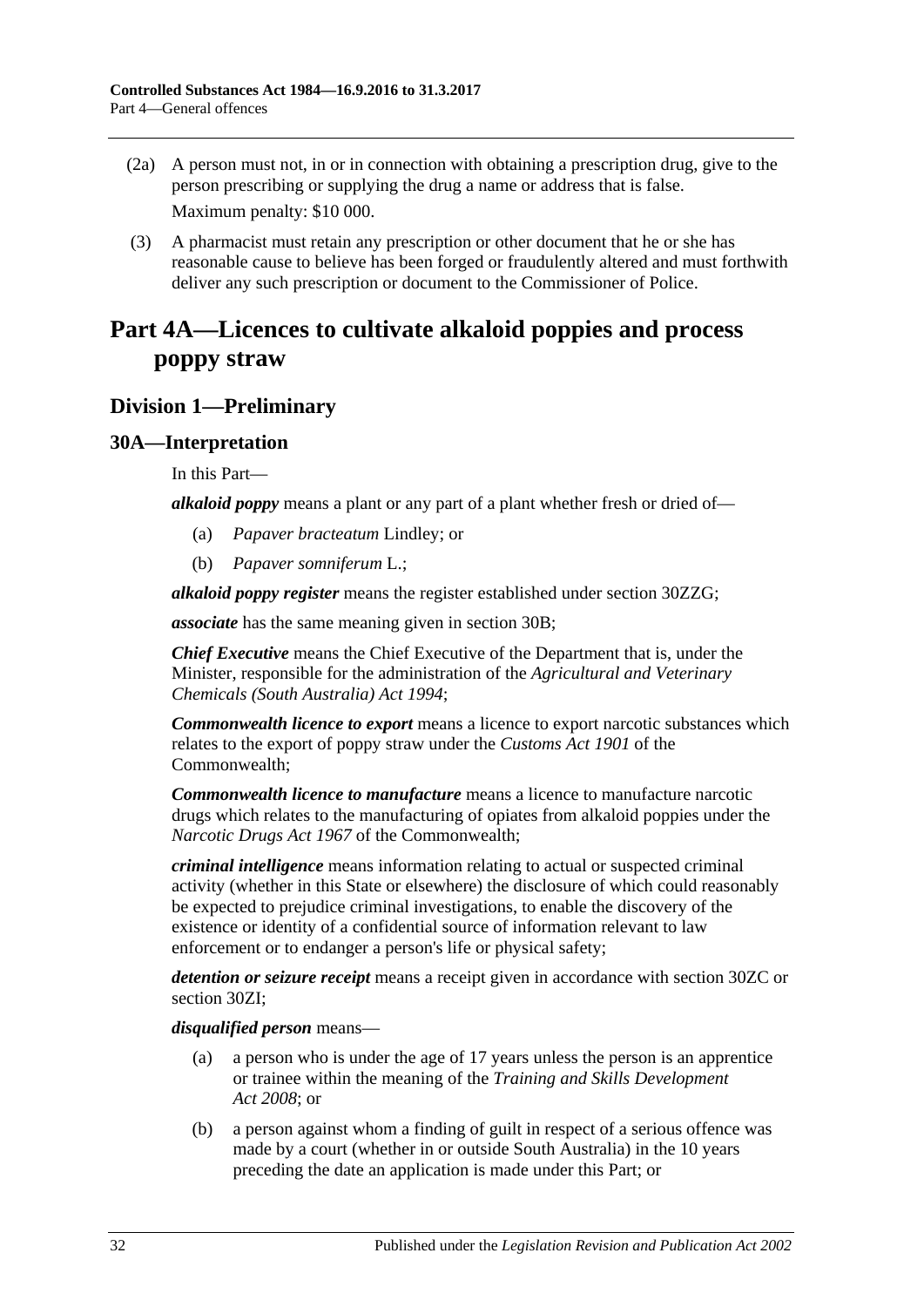- (c) a person against whom a finding of guilt for an offence under this Act or an offence under a corresponding law of another jurisdiction was made by a court (whether in or outside South Australia) in the 5 years preceding the date an application is made under this Part; or
- (d) a person who belongs to a prescribed class of persons;

*employee*, in relation to a licensed grower or a licensed processor, includes a person who is—

- (a) employed under a contract of employment; or
- (b) employed under a training contract; or
- (c) engaged under any other contract to perform a specified task authorised under a poppy cultivation licence or a poppy processing licence;

*employee identification certificate* means a certificate issued to an employee by a licensed grower under [section](#page-39-0) 30J or by a licensed processor under [section](#page-44-0) 30T;

*harvest and destruction order* means an order made under section [30ZM\(3\);](#page-53-4)

*inspector* means—

- (a) a person authorised under [section](#page-47-1) 30Z; and
- (b) an inspector under Part IVB of the *Drugs, Poisons and Controlled Substances Act 1981* of Victoria; and
- (c) a police officer;

*inspector identification certificate* means a certificate issued to an inspector under [section](#page-47-2) 30ZA;

*licence holder* means—

- (a) a licensed grower; or
- (b) a licensed processor;

*licensed grower* means the holder of a poppy cultivation licence;

*licensed processor* means the holder of a poppy processing licence;

*poppy cultivation licence* means a licence issued under [section](#page-37-2) 30F(2);

*poppy processing licence* means a licence issued under [section](#page-42-3) 30P(2);

*poppy straw* means the upper parts of an alkaloid poppy, including the stem and capsule, harvested after mowing;

*process*, in relation to poppy straw, means—

- (a) to prepare or treat poppy straw in any manner other than refinement, concentration, extraction or reaction unless the refinement, concentration, extraction or reaction is for chemical analysis for non-therapeutic use; or
- (b) to store poppy straw;

*risk management plan* means a plan that forms part of a poppy cultivation licence or a poppy processing licence;

*seized material* means any alkaloid poppies, poppy straw or material derived from alkaloid poppies or poppy straw seized by an inspector under [section](#page-50-3) 30ZH;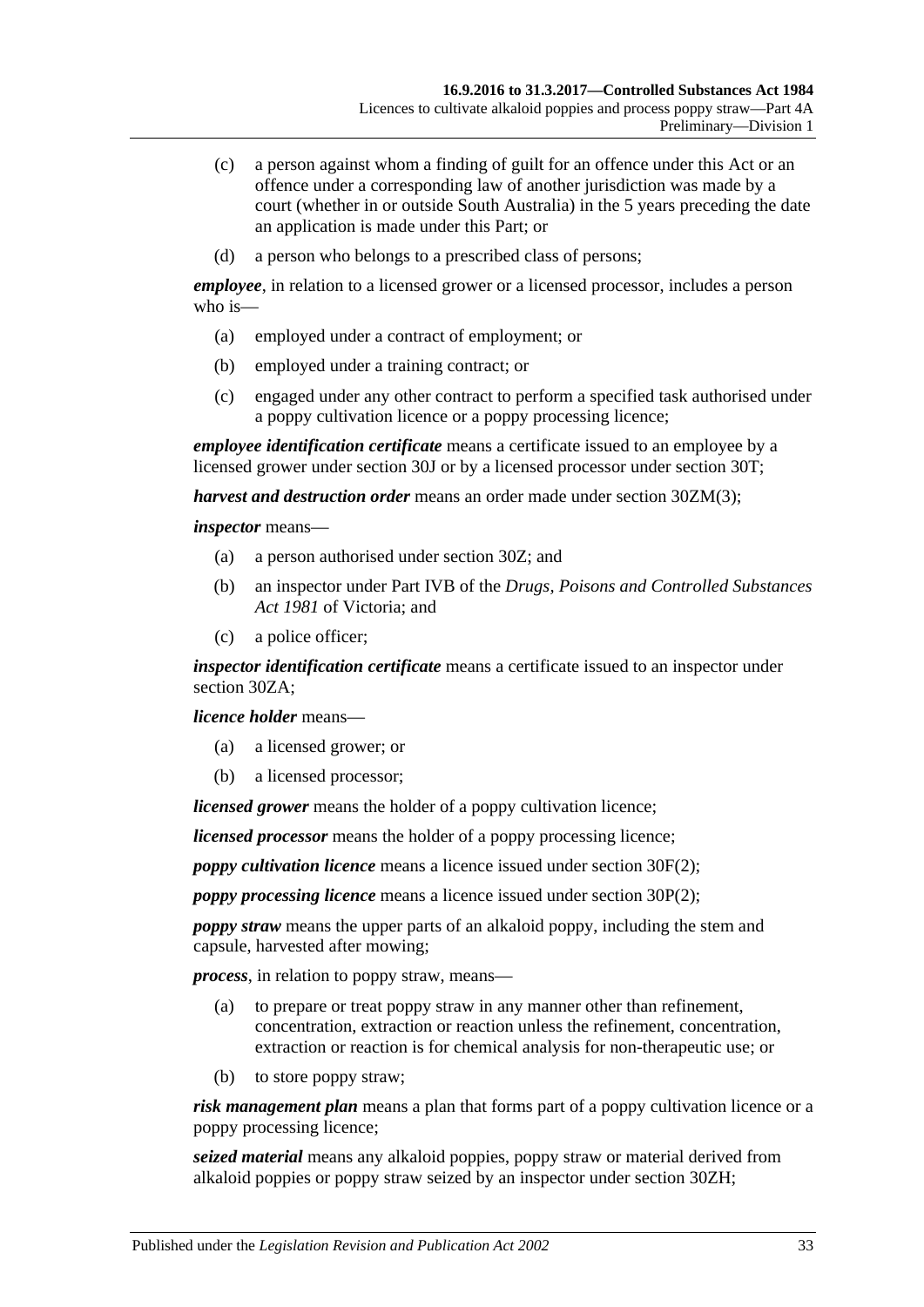*serious offence* means—

- (a) an indictable offence involving dishonesty, fraud or assault; or
- (b) an indictable offence involving possession, or cultivation of, or trafficking in, a drug of dependence; or
- (c) any other indictable offence under this Act; or
- (d) an indictable offence under the law of another jurisdiction involving—
	- (i) dishonesty, fraud or assault; or
	- (ii) possession, or cultivation of, or trafficking in, a drug of dependence;

*specified premises* means premises to which a licence under this Part applies;

*Tribunal* means the South Australian Civil and Administrative Tribunal established under the *[South Australian Civil and Administrative Tribunal Act](http://www.legislation.sa.gov.au/index.aspx?action=legref&type=act&legtitle=South%20Australian%20Civil%20and%20Administrative%20Tribunal%20Act%202013) 2013*.

### <span id="page-33-0"></span>**30B—Meaning of** *associate*

- (1) For the purposes of this Part, a person who is of or above the age of 18 years is an *associate* of an applicant for a poppy cultivation licence or a poppy processing licence or a licence holder if the person—
	- (a) holds any relevant financial interest, or is entitled to exercise any relevant power (whether in right of the person or on behalf of any other person) in the business of the applicant or the licence holder (being the business to which the application or licence relates), and by virtue of that interest or power, is able to exercise a significant influence over or with respect to the management or operation of the business; or
	- (b) holds any relevant position (whether in right of the person or on behalf of any other person) in the business of the applicant or the licence holder (being the business to which the application or licence relates); or
	- (c) is a relative of the applicant or the licence holder; or
	- (d) is in a position to exercise control or significant influence over the conduct of the applicant or the licence holder.
- (2) In subsection  $(1)$ —

*domestic partner* means a person who is a domestic partner within the meaning of the *[Family Relationships Act](http://www.legislation.sa.gov.au/index.aspx?action=legref&type=act&legtitle=Family%20Relationships%20Act%201975) 1975*, whether declared as such under that Act or not;

*relative* means a person who is—

- (a) a spouse or domestic partner; or
- (b) a parent; or
- (c) a step-parent; or
- (d) a sibling or step-sibling; or
- (e) a child, step-child or adopted child;

*relevant financial interest* in relation to a business means—

- (a) any share in the capital of the business; or
- (b) any entitlement to receive any income derived from the business;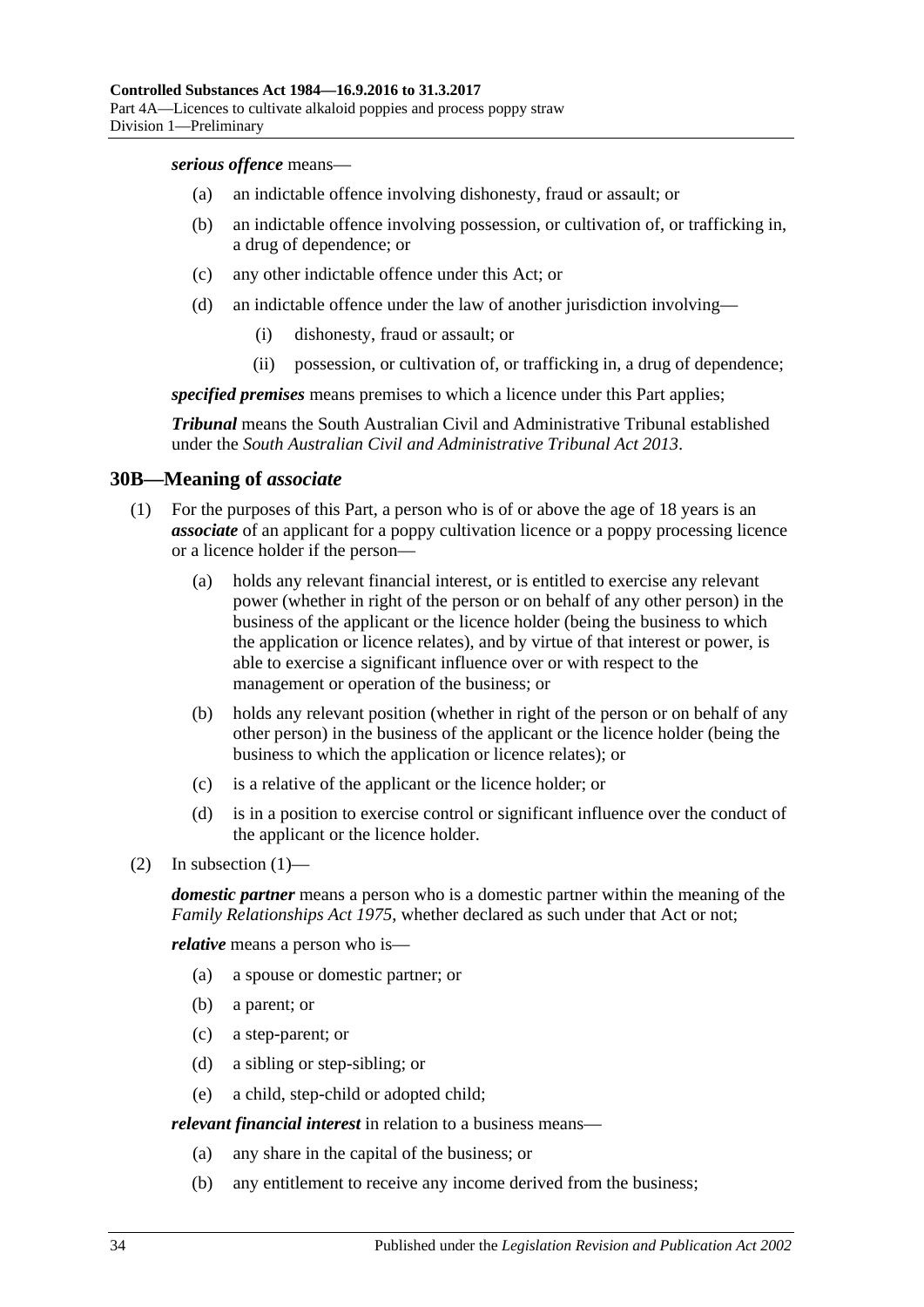*relevant position* in relation to the business of an applicant or a licence holder means—

- (a) the position of director, partner, trustee, manager or other executive position or secretary, however that position is designated; and
- (b) any other person determined by the Chief Executive to be associated or connected with the ownership, administration or management of the operations or business of the applicant;

*relevant power* means any power, whether exercisable by voting or otherwise and whether exercisable alone or in association with others—

- (a) to participate in any directorial, managerial or executive decision; or
- (b) to elect or appoint any person to any relevant position;

*spouse*—a person is the spouse of another if they are legally married.

### <span id="page-34-1"></span><span id="page-34-0"></span>**30C—Matters to be considered—fit and proper person**

- (1) For the purpose of preventing criminal activity in the cultivation of alkaloid poppies and the processing of poppy straw, the Chief Executive must not issue a licence under this Part to an applicant unless the Chief Executive is satisfied that—
	- (a) neither the applicant nor any associate of the applicant has been found guilty in respect of a serious offence (whether in or outside South Australia) during the 10 years preceding the date of making the application under this Part; and
	- (b) the applicant and each associate of the applicant is a suitable person to be concerned in or associated with the cultivation of alkaloid poppies or the processing of poppy straw, as the case requires; and
	- (c) the applicant's property or premises will be suitable for the cultivation of alkaloid poppies or the processing of poppy straw, as the case requires, in relation to location, facilities and proposed security arrangements; and
	- (d) the applicant meets the prescribed requirements (if any).
- <span id="page-34-2"></span>(2) For the purpose of preventing criminal activity in the cultivation of alkaloid poppies and the processing of poppy straw, the Chief Executive must not—
	- (a) renew a poppy cultivation licence of a licensed grower unless the Chief Executive is satisfied that—
		- (i) neither the licensed grower nor any associate of the licensed grower has been found guilty in respect of a serious offence (whether in or outside South Australia) during the 3 years preceding the date of making the application for renewal under this Part; and
		- (ii) the licensed grower and each associate of the licensed grower is a suitable person to be concerned in or associated with the cultivation of alkaloid poppies; and
		- (iii) the licensed grower's property or premises are suitable for the cultivation of alkaloid poppies, in relation to location, facilities and proposed security arrangements; and
		- (iv) the licensed grower meets the prescribed requirements (if any); or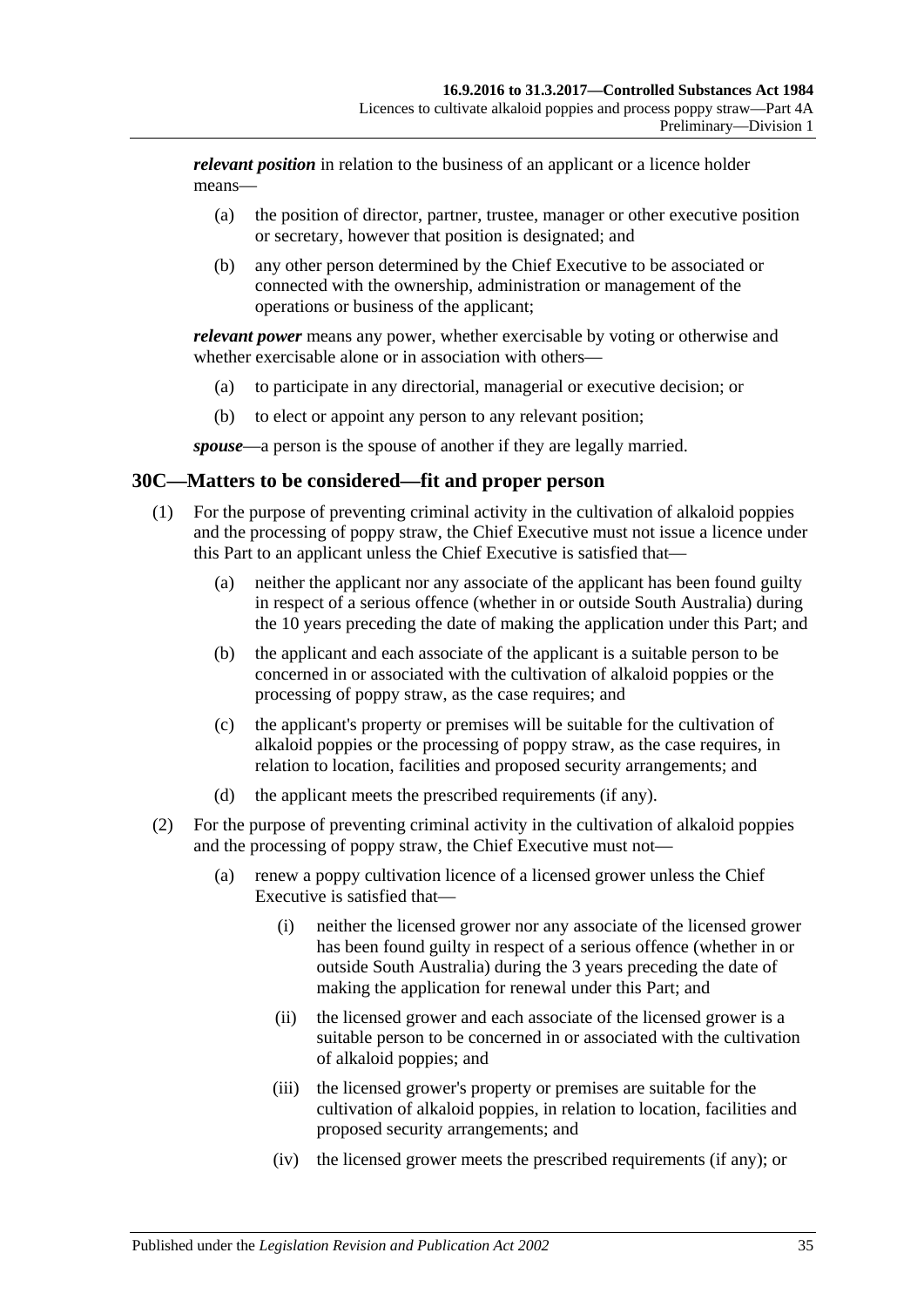- (b) renew a poppy processing licence of a licensed processor unless the Chief Executive is satisfied that—
	- (i) neither the licensed processor nor any associate of the licensed processor has been found guilty in respect of a serious offence (whether in or outside South Australia) during the 12 months preceding the date of making the application for renewal under this Part; and
	- (ii) the licensed processor and each associate of the licensed processor is a suitable person to be concerned in or associated with the processing of poppy straw; and
	- (iii) the licensed processor's property or premises are suitable for the processing of poppy straw in relation to location, facilities and proposed security arrangements; and
	- (iv) the licensed processor meets the prescribed requirements (if any).
- (3) Without limiting [subsection](#page-34-1) (1) or [\(2\),](#page-34-2) the Chief Executive may consider whether—
	- (a) the applicant, the licensed grower or the licensed processor and each associate of the applicant, the licensed grower or the licensed processor is of good repute, having regard to character, honesty and integrity; and
	- (b) the applicant, the licensed grower or the licensed processor or any associate of the applicant, the licensed grower or the licensed processor has a history of non-compliance with the Act; and
	- (c) in the case of an application for a licence, the applicant or any associate of the applicant has within the 10 years preceding the date of making the application been found guilty by a court (whether in or outside South Australia) of any offence; and
	- (d) in the case of an application for the renewal of a poppy cultivation licence, the licensed grower or any associate of the licensed grower has within the 3 years preceding the date of making the application for renewal been found guilty by a court (whether in or outside South Australia) of any offence; and
	- (e) in the case of an application for the renewal of a poppy processing licence, the licensed processor or any associate of the licensed processor has within the 12 months preceding the date of making the application for renewal been found guilty by a court (whether in or outside South Australia) of any offence; and
	- (f) in the case of an applicant, a licensed grower or a licensed processor that is not a natural person, the applicant, the licensed grower or the licensed processor has a satisfactory ownership, trust or corporate structure; and
	- (g) the applicant, the licensed grower or the licensed processor is of sound and stable financial background; and
	- (h) the financial circumstances of the applicant, the licensed grower or the licensed processor may significantly limit the person's capacity to meet the person's obligations in conducting activities under the licence in compliance with the terms and conditions applying to the relevant licence.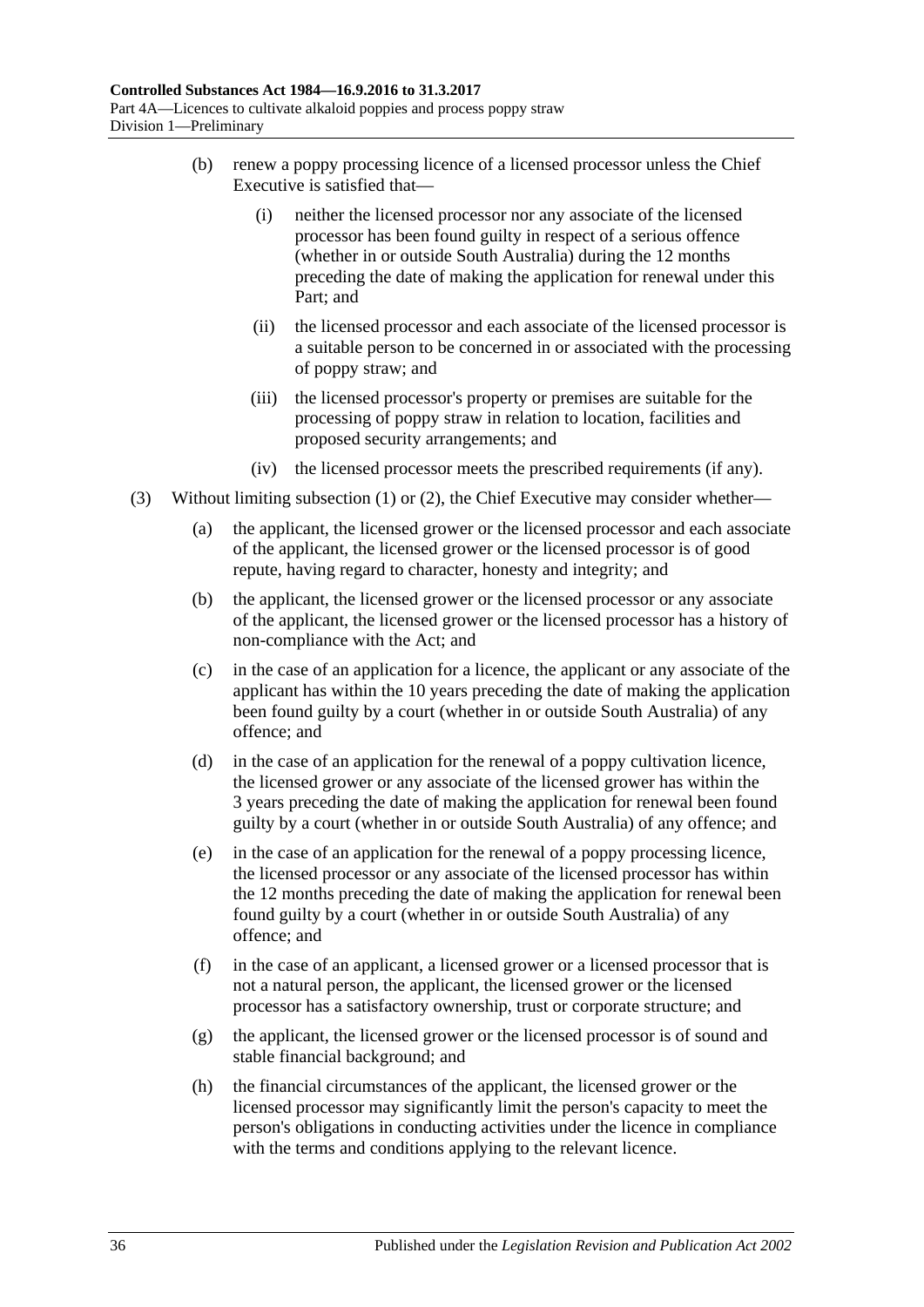# **Division 2—Poppy cultivation licence**

## <span id="page-36-2"></span><span id="page-36-0"></span>**30D—Application for poppy cultivation licence**

- (1) A person may apply for a poppy cultivation licence which authorises a person for commercial purposes relating to therapeutic use—
	- (a) to cultivate or possess alkaloid poppies; and
	- (b) to sell or supply poppy straw to a licensed processor at premises specified in the licence.
- <span id="page-36-1"></span>(2) A person may apply for a poppy cultivation licence for research purposes relating to non-therapeutic use—
	- (a) to cultivate or possess alkaloid poppies; and
	- (b) to conduct measurements, analyses and extractions, including extraction of alkaloids from alkaloid poppies for chemical analyses at specified premises; and
	- (c) to supply alkaloid poppies or poppy straw to a licensed processor.
- (3) An application under [subsection](#page-36-0) (1) or [\(2\)](#page-36-1) must—
	- (a) be in writing; and
	- (b) be accompanied by a copy of the proposed risk management plan; and
	- (c) be accompanied by the relevant prescribed application fee (if any); and
	- (d) be accompanied by any other prescribed particulars.
- (4) An application under [subsection](#page-36-0) (1) or [\(2\)](#page-36-1) must contain or be accompanied by evidence to the satisfaction of the Chief Executive that the applicant is a fit and proper person to be given a licence and—
	- (a) in the case of an application under [subsection](#page-36-0) (1), intends to undertake a bona fide commercial activity relating to the therapeutic use of alkaloid poppies under the licence and includes evidence of the commercial activity to be carried out; or
	- (b) in the case of an application under [subsection](#page-36-1) (2), intends to undertake a research activity relating to the non therapeutic use of alkaloid poppies under the licence and includes evidence that the research activity would be conducted by a person with appropriate scientific training using an appropriate methodology.
- (5) An application under [subsection](#page-36-0) (1) or [\(2\)](#page-36-1) must contain any other information about the applicant or the application which the Chief Executive reasonably requires to assist in assessing the application.

## <span id="page-36-3"></span>**30E—Chief Executive must investigate application**

- (1) On receiving an application under [section](#page-36-2) 30D the Chief Executive—
	- (a) must carry out all investigations and inquiries that the Chief Executive considers necessary to determine the application; and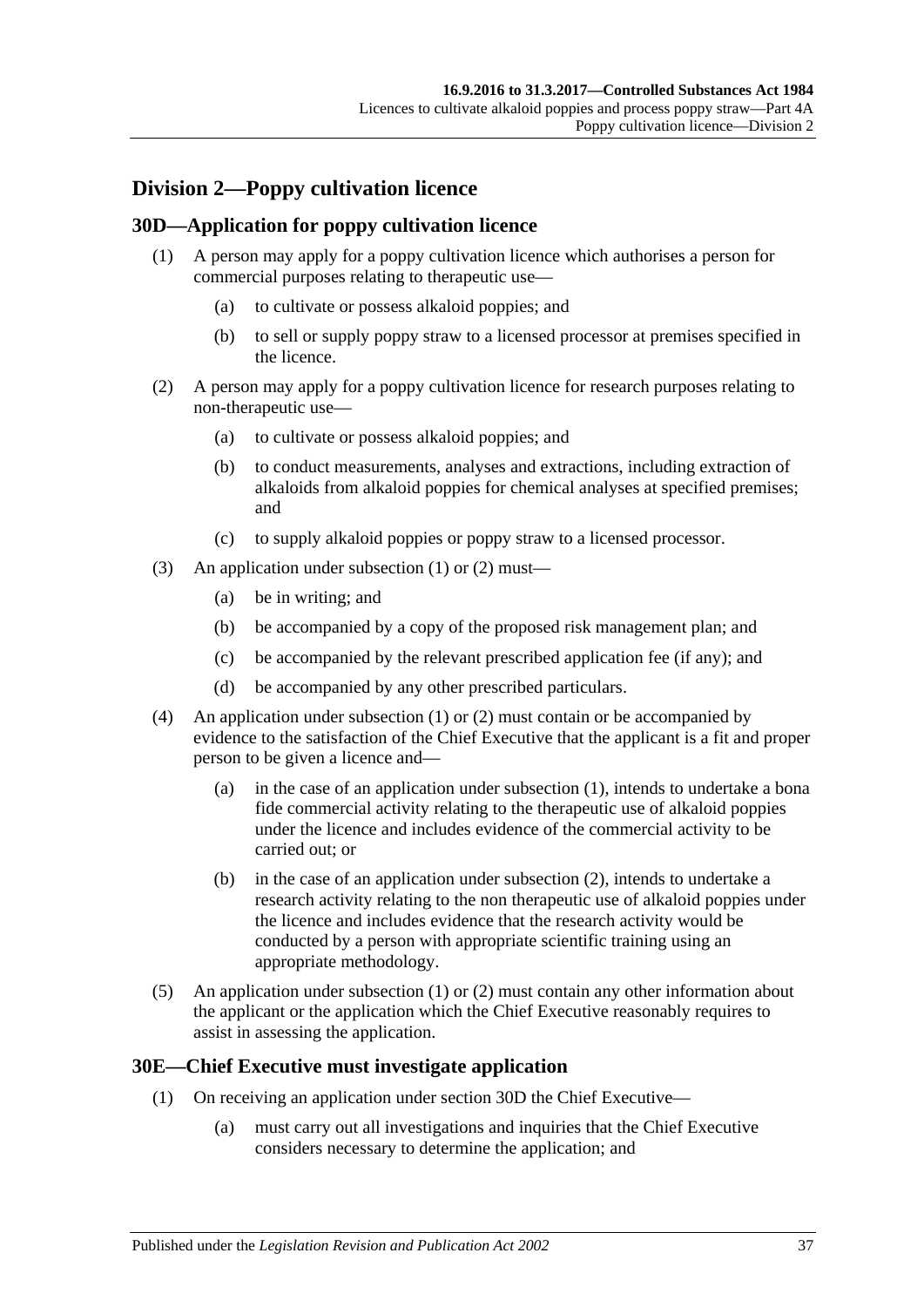- (b) may conduct an inspection of the premises that are to be specified in the relevant licence; and
- (c) may require that an applicant or any associate of the applicant submit to the Chief Executive a recent police record check of the applicant or any associate of the applicant.
- (2) The Chief Executive must provide a copy of an application made under [section](#page-36-2) 30D and any accompanying documents to the Commissioner of Police.
- (3) The Commissioner of Police must—
	- (a) inquire into and report to the Chief Executive on any matters concerning the application that he or she believes are appropriate or reasonably necessary; and
	- (b) inquire into and report to the Chief Executive on any matters concerning the application that the Chief Executive requests; and
	- (c) within 28 days of receiving the application from the Chief Executive, notify the Chief Executive in writing of the Commissioner of Police's decision to support or oppose the issuing of a licence and provide the reasons for the decision.
- <span id="page-37-0"></span>(4) If the Chief Executive is notified under [subsection](#page-37-0) (3)(c) that the Commissioner of Police opposes the issuing of a poppy cultivation licence, the Chief Executive must not issue the licence.

### **30F—Determining an application**

- (1) After considering an application and any investigation under [section](#page-36-3) 30E, the Chief Executive must determine the application within 60 days of receiving the application.
- <span id="page-37-1"></span>(2) The Chief Executive may issue a poppy cultivation licence to an applicant under section  $30D(1)$  or  $(2)$ .
- <span id="page-37-2"></span>(3) The Chief Executive may refuse to issue a poppy cultivation licence to an applicant under [section](#page-36-0) 30D(1) or [\(2\).](#page-36-1)
- (4) The Chief Executive must—
	- (a) notify the applicant in writing of the decision under [subsection](#page-37-1) (2); and
	- (b) if the Chief Executive refuses an application under [subsection](#page-37-2) (3), provide reasons for the decision.

## **30G—Terms and conditions of a poppy cultivation licence**

- (1) A poppy cultivation licence is issued for the term, not exceeding 3 years, specified in the licence unless it is sooner suspended or cancelled.
- (2) A poppy cultivation licence relates only to the specified premises described in it.
- (3) A poppy cultivation licence is subject to the condition that the licensed grower must only employ persons that are suitable to carry out activities under the licence.
- (4) A poppy cultivation licence is subject to the condition that a licensed grower must comply with the risk management plan under the licence.
- (5) A poppy cultivation licence is subject to the prescribed terms, conditions, limitations and restrictions (if any).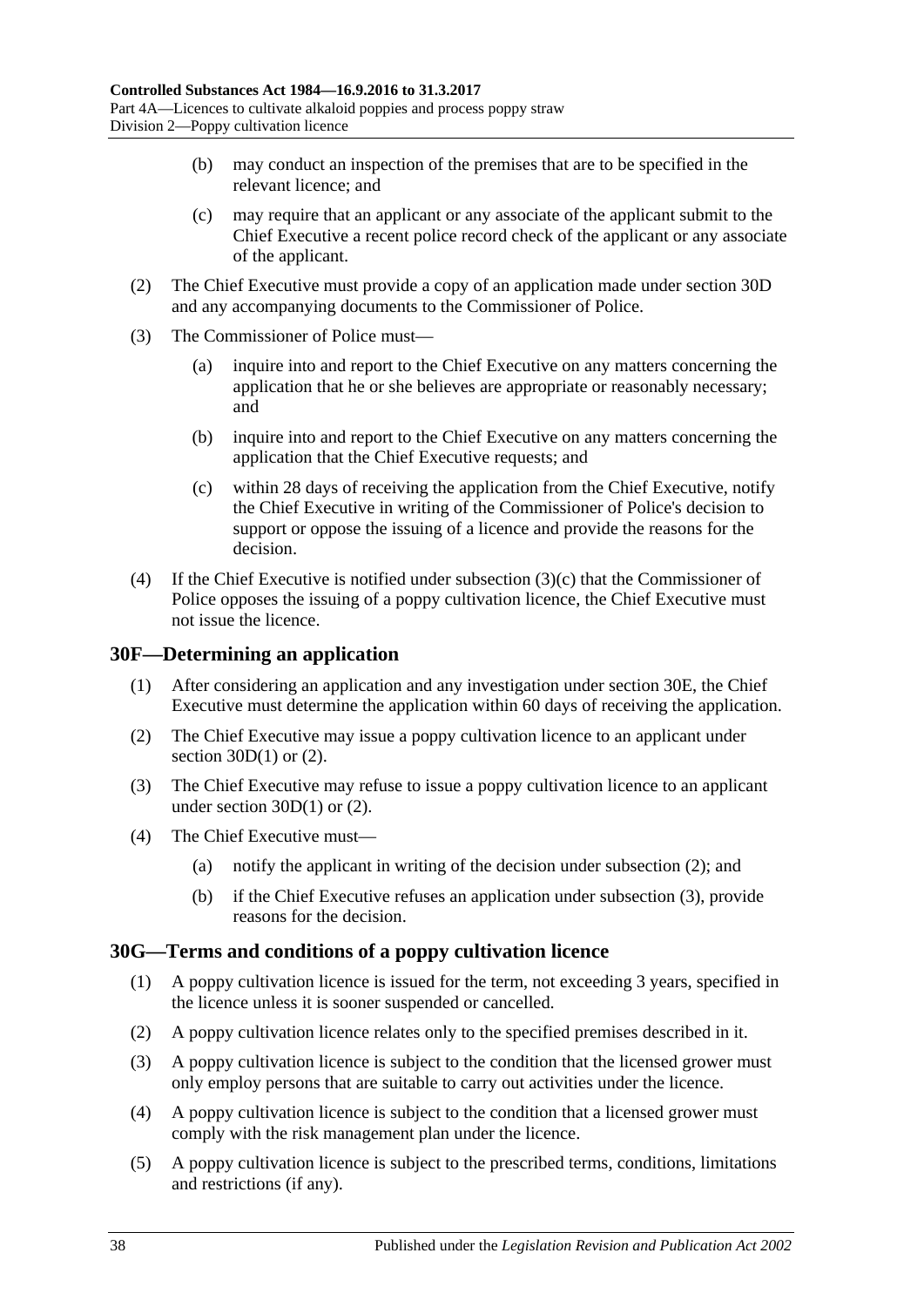- (6) A poppy cultivation licence is subject to the terms, conditions, limitations and restrictions specified in it including, but not limited to, terms, conditions, limitations and restrictions relating to the following:
	- (a) the species, subspecies or varieties of alkaloid poppy to be cultivated;
	- (b) the specified premises at which activities authorised under the licence may be carried out;
	- (c) the implementation and maintenance of satisfactory security and surveillance measures to restrict access of unauthorised persons to crops and harvested material;
	- (d) the keeping of records and other documents;
	- (e) the provision of information, records or other documents to the Chief Executive relating to—
		- (i) the activities carried out under the licence; or
		- (ii) a change in the position of director, manager, secretary or other executive position, however designated, or the structure of the business to which the licence relates; or
		- (iii) any other matter that the Chief Executive reasonably requires in relation to the licence or the licensed activity;
	- (f) the disposal of harvested material and crop residue;
	- (g) the inspection, sampling, supervision and surveillance of seed of alkaloid poppies, alkaloid poppies and poppy straw by an inspector;
	- (h) the destruction of alkaloid poppies, poppy straw and any material derived from alkaloid poppies.
- (7) A poppy cultivation licence issued under [section](#page-36-0) 30D(1) is subject to the condition that unless otherwise with the approval of the Chief Executive, the licensed grower whilst carrying out an activity under the licence must have a contract with a licensed processor for the processing of alkaloid poppies cultivated under the licence that is registered in the alkaloid poppy register.

## **30H—Poppy cultivation licence is not transferable**

A poppy cultivation licence is not transferable to another person.

## **30I—Employee of licensed grower authorised to undertake activities under licence**

<span id="page-38-0"></span>(1) For the purposes of this Act, an employee of a licensed grower who holds a poppy cultivation licence for commercial purposes relating to therapeutic use, is authorised to carry out any activity under the licence involving the cultivation or possession of alkaloid poppies or the sale or supply of poppy straw to a licensed processor required of the employee in the course of his or her employment.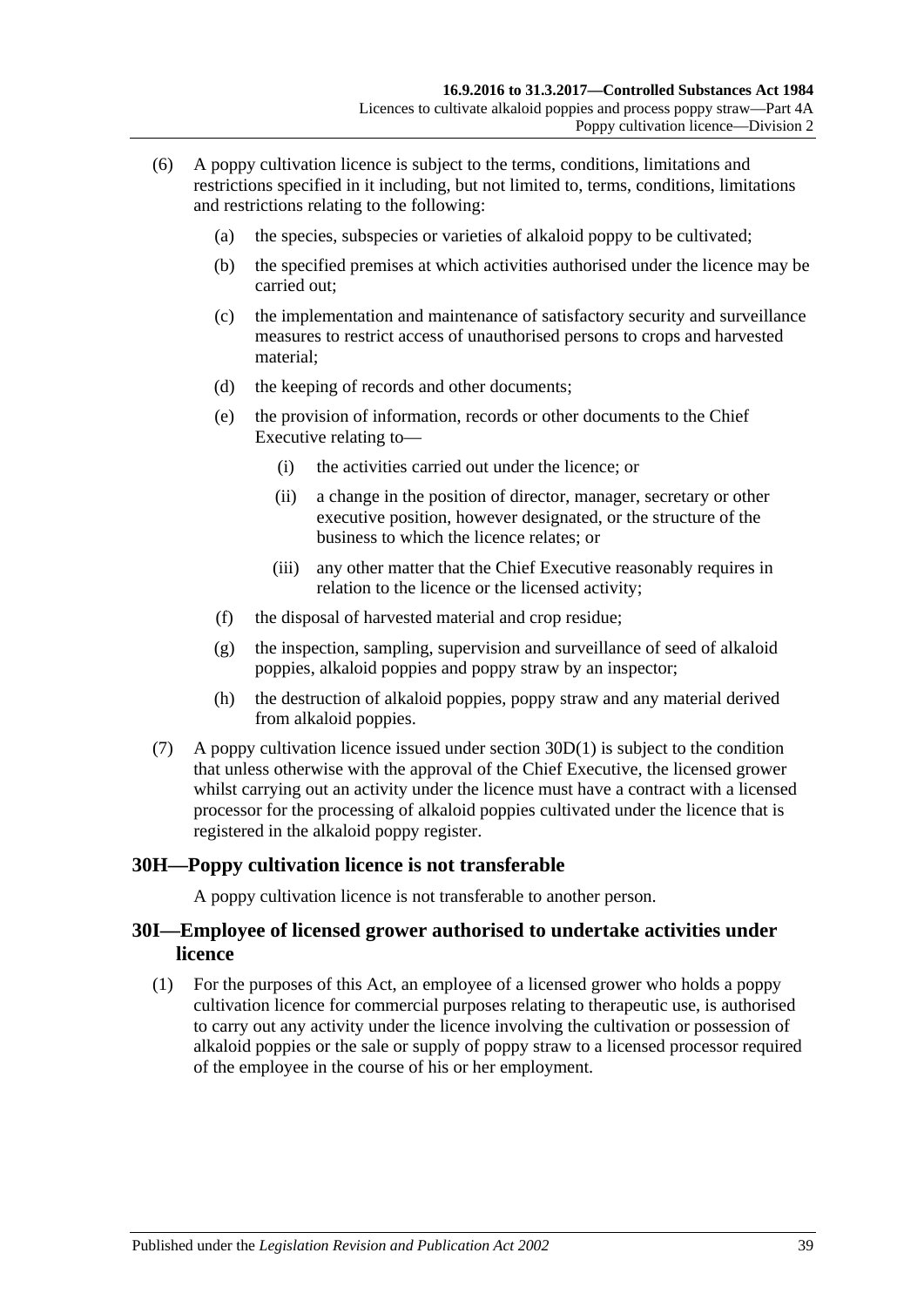- <span id="page-39-0"></span>(2) For the purposes of this Act, an employee of a licensed grower who holds a poppy cultivation licence for research purposes relating to non-therapeutic use, is authorised to carry out any activity under the licence, including the following, that is required of the employee in the course of his or her employment:
	- (a) to cultivate or possess alkaloid poppies;
	- (b) to conduct measurements, analyses and extractions including extraction of alkaloids from alkaloid poppies for chemical analyses at specified premises;
	- (c) to supply alkaloid poppies or poppy straw to a licensed processor.
- (3) An employee must only undertake an activity authorised under [subsection](#page-38-0) (1) or [\(2\)](#page-39-0) in relation to his or her employment.

## **30J—Employee identification certificate issued by licensed grower**

- (1) The licensed grower must issue an employee identification certificate to each employee employed to carry out activities in the business conducted by a licensed grower under a poppy cultivation licence.
- <span id="page-39-2"></span>(2) The employee identification certificate must contain the following information:
	- (a) the employee's name;
	- (b) a clear photograph of the employee;
	- (c) the employee's date of birth;
	- (d) the expiry date of the employee identification certificate;
	- (e) the poppy cultivation licence under which the employee is authorised to carry out activities required of the employee in the course of his or her employment;
	- (f) the prescribed information (if any).

## <span id="page-39-1"></span>**30K—Application for renewal of licence**

- (1) A licensed grower may apply to the Chief Executive for the renewal of a poppy cultivation licence.
- (2) A renewal application must be made to the Chief Executive at least 2 months before the poppy cultivation licence is due to expire.
- (3) A renewal application must—
	- (a) be in writing; and
	- (b) be accompanied by any information relevant to whether or not the licensed grower is a fit and proper person; and
	- (c) be accompanied by the current risk management plan under the poppy cultivation licence; and
	- (d) be accompanied by the relevant prescribed renewal fee (if any); and
	- (e) be accompanied by any other information the Chief Executive reasonably requires to assess the application; and
	- (f) contain any prescribed particulars.
- (4) A poppy cultivation licence may be renewed more than once.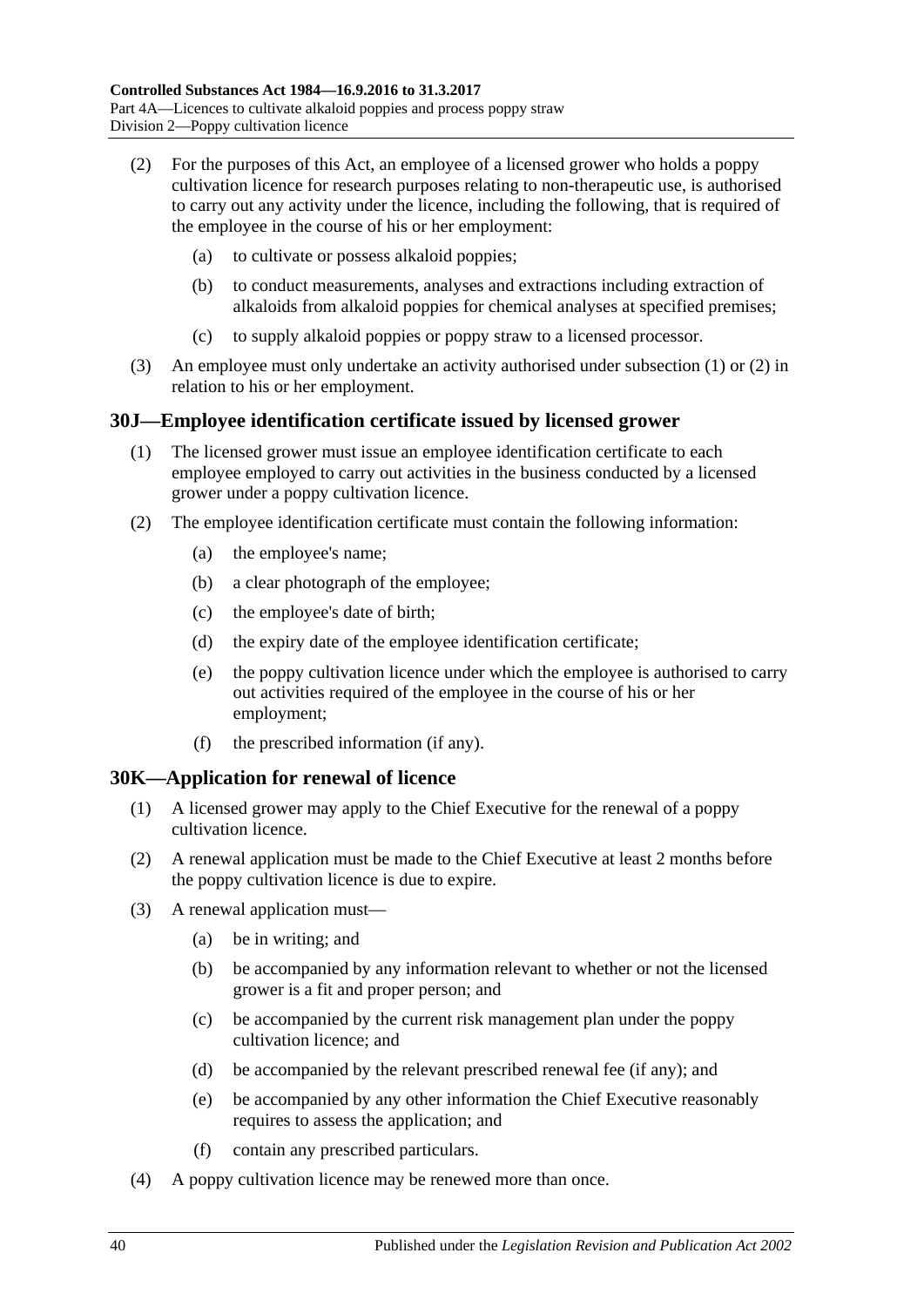## <span id="page-40-1"></span>**30L—Chief Executive must investigate renewal application**

- (1) On receipt of a renewal application under [section](#page-39-1) 30K the Chief Executive—
	- (a) must carry out any investigation or inquiry necessary to determine the renewal application; and
	- (b) may conduct an inspection of the specified premises of the poppy cultivation licence; and
	- (c) may require that an applicant or any associate of the applicant submit to the Chief Executive a recent police record check of the applicant or any associate of the applicant.
- (2) The Chief Executive must provide a copy of a renewal application made under [section](#page-39-1) 30K and any accompanying documents to the Commissioner of Police.
- (3) The Commissioner of Police must—
	- (a) inquire into and report to the Chief Executive on any matters concerning the application that the Commissioner of Police believes are appropriate or reasonably necessary; and
	- (b) inquire into and report to the Chief Executive on any matters concerning the renewal application that the Chief Executive requests; and
	- (c) within 28 days of receiving the application from the Chief Executive notify the Chief Executive in writing of the Commissioner of Police's decision to support or oppose the renewal of a licence and provide the reasons for the decision.
- <span id="page-40-0"></span>(4) If the Chief Executive is notified under [subsection](#page-40-0)  $(3)(c)$  that the Commissioner of Police opposes the renewal of a poppy cultivation licence, the Chief Executive must not renew the relevant licence.

## **30M—Determining a renewal application**

- (1) After considering a renewal application and any investigation under [section](#page-40-1) 30L, the Chief Executive must determine the renewal application within 60 days of receiving it.
- <span id="page-40-2"></span>(2) The Chief Executive may renew a poppy cultivation licence for a period not exceeding 3 years.
- <span id="page-40-3"></span>(3) The Chief Executive may refuse to renew a poppy cultivation licence of a licensed grower.
- (4) A renewed poppy cultivation licence expires on the date specified by the Chief Executive, unless the licence is cancelled or suspended prior to the expiry.
- (5) The Chief Executive must—
	- (a) notify the applicant in writing of the decision under [subsection](#page-40-2) (2); and
	- (b) if the Chief Executive refuses to renew the poppy cultivation licence under [subsection](#page-40-3) (3), provide reasons for the decision.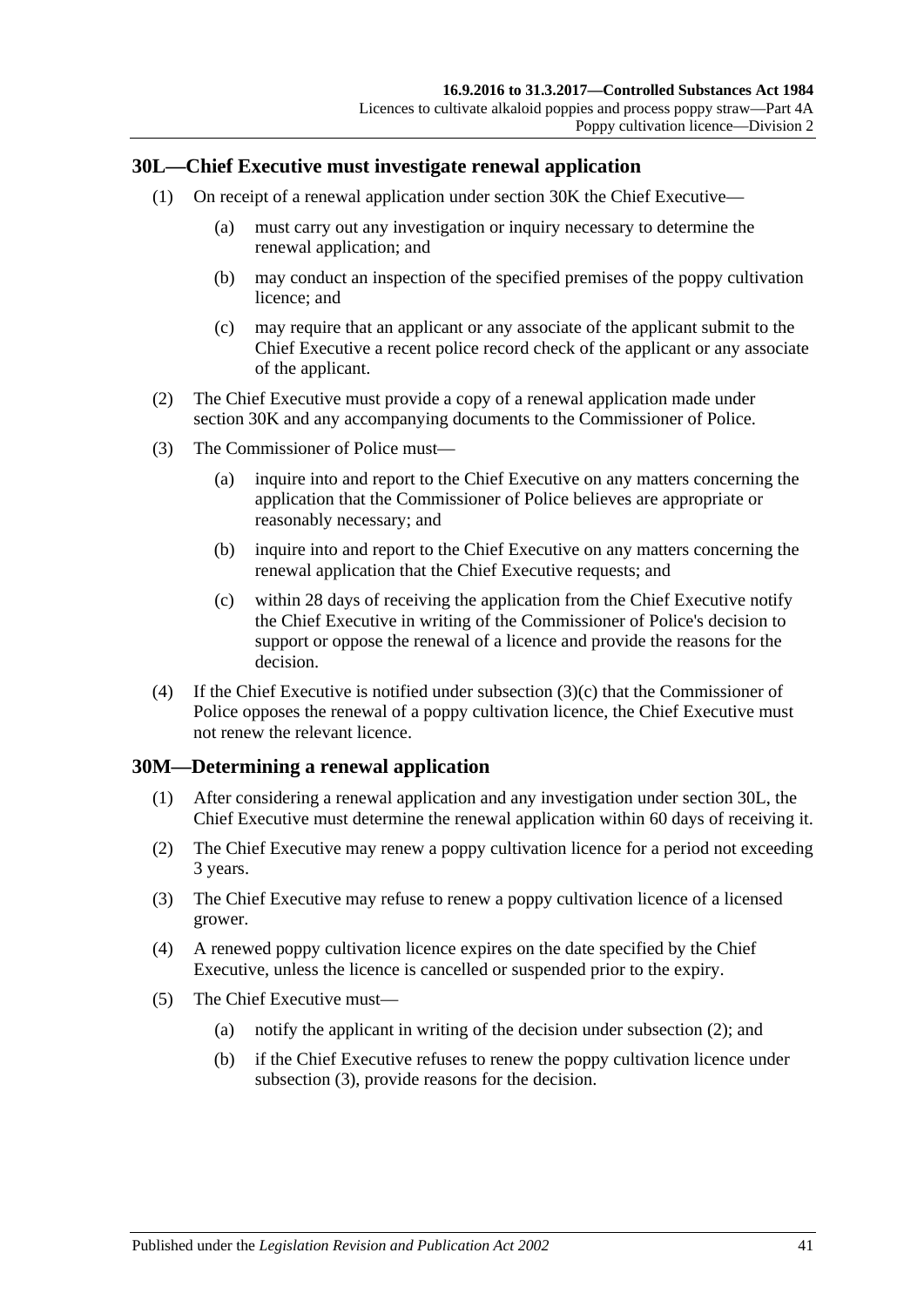# **Division 3—Poppy processing licence**

## <span id="page-41-2"></span><span id="page-41-0"></span>**30N—Application for poppy processing licence**

- (1) A person may apply to the Chief Executive for a poppy processing licence which authorises a person for commercial purposes relating to therapeutic use—
	- (a) to receive poppy straw from a licensed grower or from a licensed processor or a person authorised to possess and supply alkaloid poppies in another jurisdiction; and
	- (b) to process and possess poppy straw at premises specified in the licence; and
	- (c) to transport, sell or supply poppy straw to a person who possesses a Commonwealth licence to manufacture; and
	- (d) to transport, sell or supply poppy straw if the applicant possesses a Commonwealth licence to export; and
	- (e) to transport, sell or supply poppy straw to a person who possesses a Commonwealth licence to export.
- <span id="page-41-1"></span>(2) A person may apply to the Chief Executive for a poppy processing licence which authorises a person for research purposes relating to non-therapeutic use—
	- (a) to receive or process poppy straw at premises specified in the licence; and
	- (b) to possess, transport, sell or supply poppy straw to a licensed processor.
- (3) An application under [subsection](#page-41-0) (1) or [\(2\)](#page-41-1) must—
	- (a) be in writing; and
	- (b) be accompanied by a copy of the proposed risk management plan; and
	- (c) be accompanied by the relevant prescribed application fee (if any); and
	- (d) be accompanied by any other prescribed particulars; and
	- (e) in the case of an application under [subsection](#page-41-0) (1), be accompanied by a copy of a Commonwealth licence to manufacture or a Commonwealth licence to export, as the case requires.
- (4) An application under [subsection](#page-41-0) (1) or [\(2\)](#page-41-1) must contain or be accompanied by evidence to the satisfaction of the Chief Executive that the applicant is a fit and proper person to be issued a licence and—
	- (a) in the case of an application under [subsection](#page-41-0) (1), intends to undertake a bona fide commercial activity relating to the therapeutic use of poppy straw including evidence of the commercial activity to be carried out; or
	- (b) in the case of an application under [subsection](#page-41-1) (2), intends to undertake a research activity relating to the non-therapeutic use of poppy straw under the licence including evidence that the research activity would be conducted by a person with appropriate scientific training using appropriate methodology.
- (5) An application under [subsection](#page-41-0) (1) or [\(2\)](#page-41-1) must contain any other information about the applicant or the application which the Chief Executive reasonably requires to assist in assessing the application.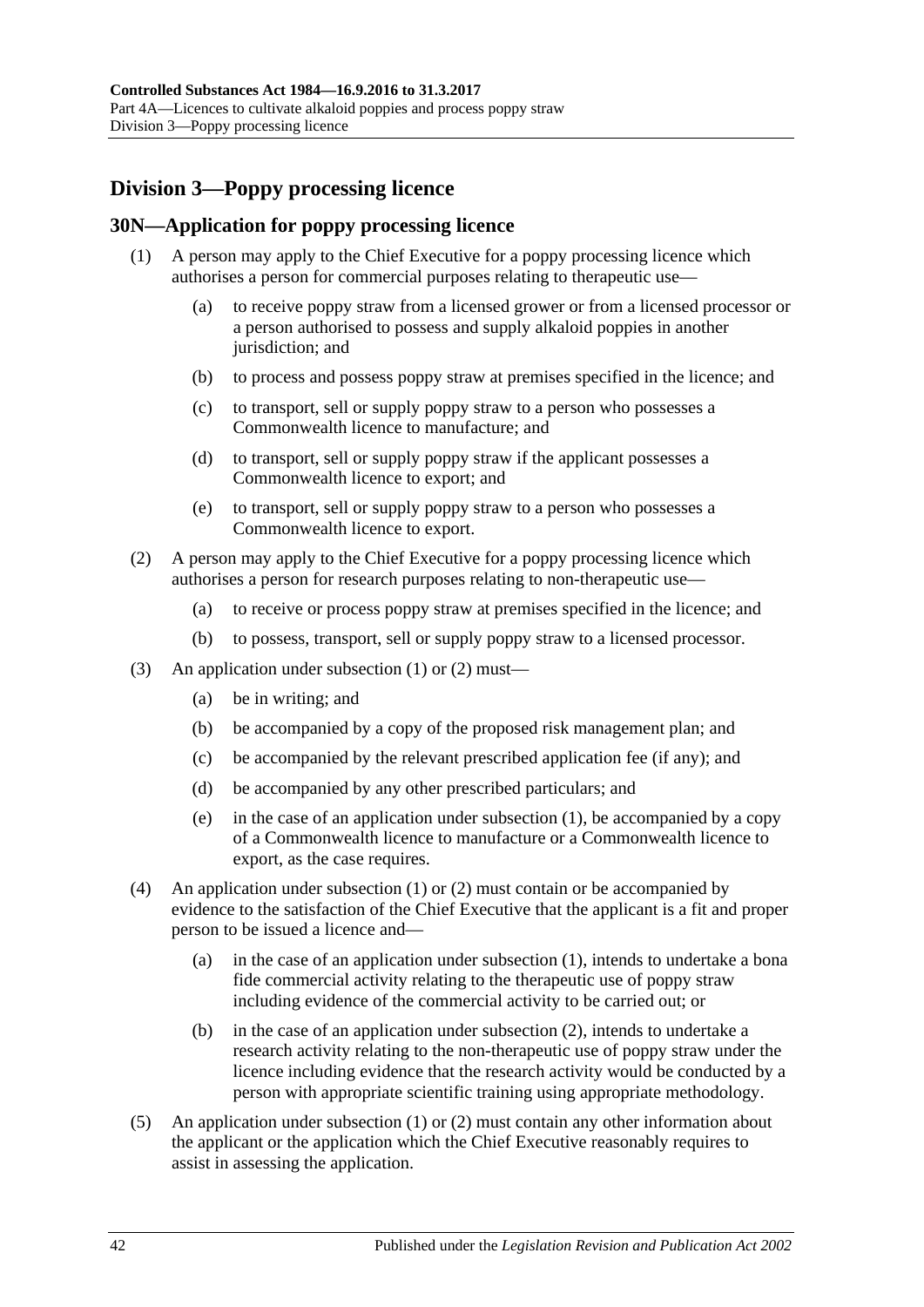## <span id="page-42-1"></span>**30O—Chief Executive must investigate application**

- (1) On receiving an application under [section](#page-41-2) 30N, the Chief Executive—
	- (a) must carry out all investigations and inquiries that the Chief Executive considers necessary to determine the application; and
	- (b) may conduct an inspection of the premises that are to be specified in the relevant licence; and
	- (c) may require that an applicant or any associate of the applicant submit to the Chief Executive a recent police record check of the applicant or any associate of the applicant.
- (2) The Chief Executive must provide a copy of an application made under [section](#page-41-2) 30N and any accompanying documents to the Commissioner of Police.
- (3) The Commissioner of Police must—
	- (a) inquire into and report to the Chief Executive on any matters concerning the application that the Commissioner of Police believes are appropriate or reasonably necessary; and
	- (b) inquire into and report to the Chief Executive on any matters concerning the application that the Chief Executive requests; and
	- (c) within 28 days of receiving the application from the Chief Executive, notify the Chief Executive in writing of the Commissioner of Police's decision to support or oppose the issuing of a licence and provide the reasons for the decision.
- <span id="page-42-0"></span>(4) If the Chief Executive is notified under [subsection](#page-42-0) (3)(c) that the Commissioner of Police opposes the issuing of a poppy processing licence, the Chief Executive must not issue the licence.

## **30P—Determining an application**

- (1) After considering an application and any investigation under [section](#page-42-1) 30O, the Chief Executive must determine the application within 60 days of receiving the application.
- <span id="page-42-2"></span>(2) The Chief Executive may issue a poppy processing licence to an applicant under section  $30N(1)$  or  $(2)$ .
- <span id="page-42-3"></span>(3) The Chief Executive may refuse to issue a poppy processing licence to an applicant under [section](#page-41-0) 30N(1) or [\(2\).](#page-41-1)
- (4) The Chief Executive must—
	- (a) notify the applicant in writing of the decision under [subsection](#page-42-2) (2); and
	- (b) if the Chief Executive refuses an application under [subsection](#page-42-3) (3), provide reasons for the decision.

#### **30Q—Terms and conditions of a poppy processing licence**

- (1) A poppy processing licence is issued for the term, not exceeding 12 months, specified in the licence unless it is sooner suspended or cancelled.
- (2) A poppy processing licence relates only to the premises specified in it.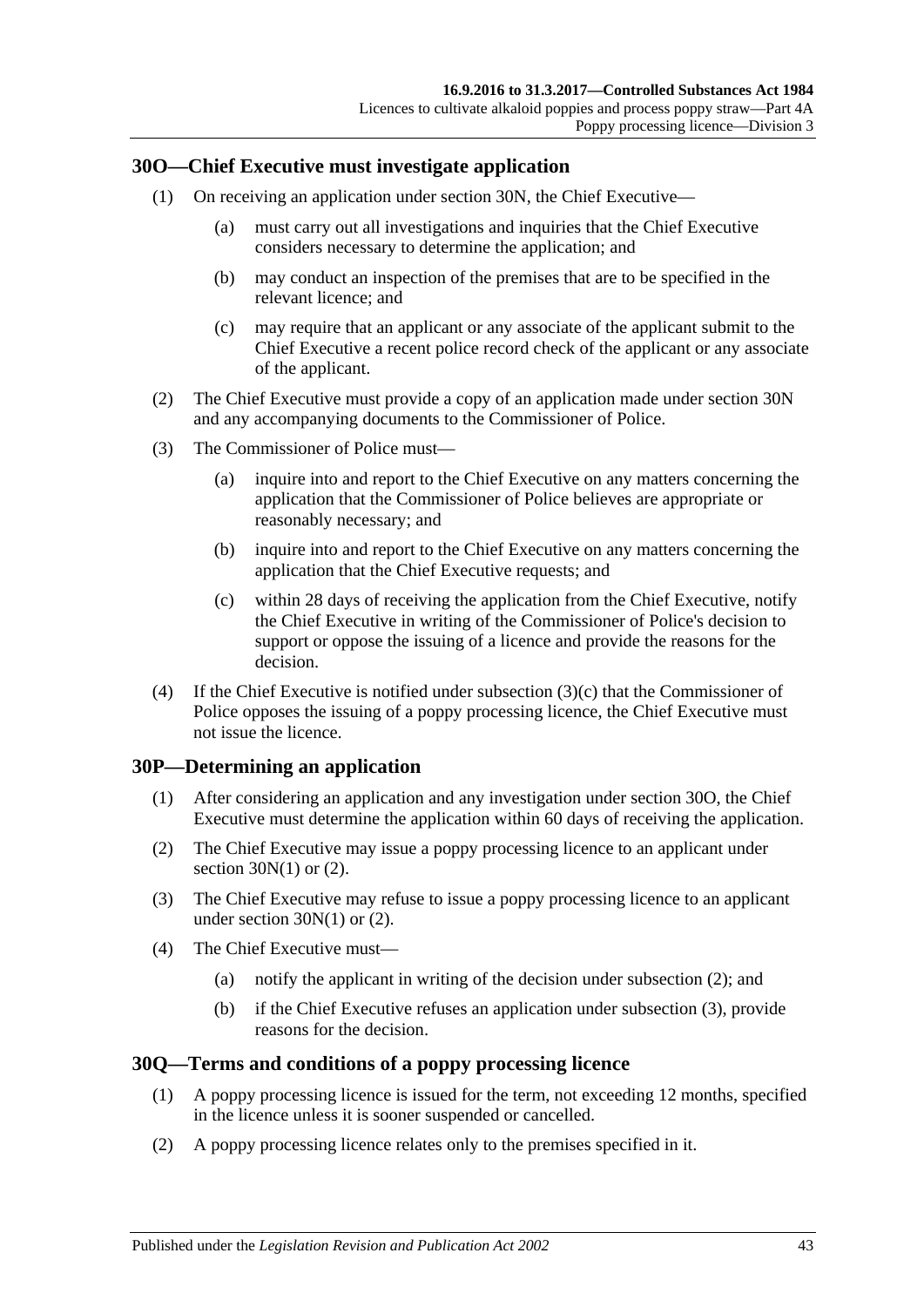- (3) A poppy processing licence must specify the maximum quantity of alkaloid poppies that may be processed by a licensed processor.
- (4) A poppy processing licence is subject to the condition that a licensed processor must comply with the risk management plan under the licence.
- (5) A poppy processing licence is subject to the condition that the licensed processor must only employ persons that are suitable to carry out activities under the licence.
- (6) A poppy processing licence is subject to the prescribed terms, conditions, limitations and restrictions (if any).
- (7) A poppy processing licence is subject to the terms, conditions, limitations and restrictions that are specified in it including, but not limited to, terms, conditions, limitations and restrictions relating to the following:
	- (a) the specified premises at which the activities authorised by the licence may be carried out;
	- (b) the implementation and maintenance of satisfactory security and surveillance measures to restrict access of unauthorised persons to poppy straw;
	- (c) the keeping of records and other documents;
	- (d) the provision of information, records or other documents to the Chief Executive relating to—
		- (i) the activities carried out under the licence; or
		- (ii) a change in the position of director, manager, secretary or other executive position, however designated, or the structure of the business to which the licence relates; or
		- (iii) any other matter that the Chief Executive reasonably requires in relation to the licence or the licensed activity;
	- (e) the disposal of poppy straw;
	- (f) the inspection, supervision and surveillance of poppy straw by an inspector.
- (8) A poppy processing licence referred to in [section](#page-41-0) 30N(1) is subject to the condition that the licensed processor must hold a current Commonwealth licence to manufacture or a current Commonwealth licence to export whilst undertaking an activity authorised by the licence.

## **30R—Poppy processing licence is not transferable**

A poppy processing licence is not transferable to another person.

## **30S—Employee of licensed processor authorised to undertake activities under licence**

- <span id="page-43-0"></span>(1) For the purposes of this Act, an employee of a licensed processor who holds a poppy processing licence for commercial purposes relating to therapeutic use, is authorised to carry out any of the following activities under the licence that is required of the employee in the course of his or her employment:
	- (a) to receive poppy straw from a licensed grower or a person authorised to possess alkaloid poppies in another jurisdiction;
	- (b) to process and possess poppy straw at specified premises;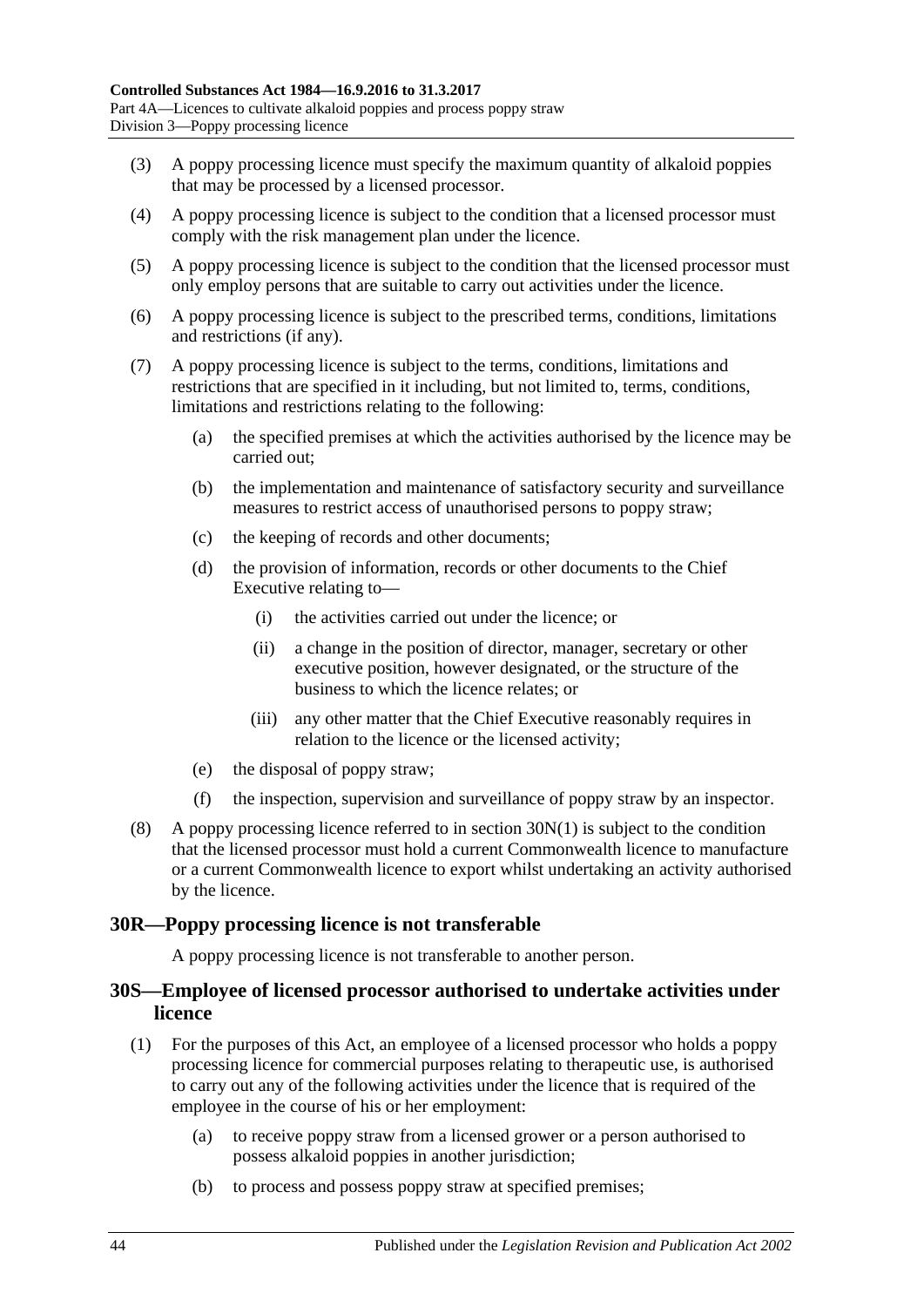- (c) to transport, sell or supply poppy straw to a person who possesses a Commonwealth licence to manufacture;
- (d) to export poppy straw if the applicant possesses a Commonwealth licence to export.
- <span id="page-44-0"></span>(2) For the purposes of this Act, an employee of a licensed processor who holds a poppy processing licence for research purposes relating to non-therapeutic use, is authorised to carry out any activity under the licence involving the processing, possession, transportation of poppy straw or the sale or supply of poppy straw to a licensed processor that is required of the employee in the course of his or her employment.
- (3) An employee must only undertake an activity authorised under [subsection](#page-43-0) (1) or [\(2\)](#page-44-0) in relation to his or her employment.

## **30T—Employee identification certificate issued by licensed processor**

- (1) The licensed processor must issue an employee identification certificate to each employee employed to carry out activities in the business conducted by a licensed processor under a poppy processing licence.
- <span id="page-44-2"></span>(2) The employee identification certificate must contain the following information:
	- (a) the employee's name;
	- (b) a clear photograph of the employee;
	- (c) the employee's date of birth;
	- (d) the expiry date of the employee identification certificate;
	- (e) the poppy processing licence under which the employee is authorised to carry out activities required of the employee in the course of his or her employment;
	- (f) the prescribed information (if any).

## <span id="page-44-1"></span>**30U—Application for renewal of licence**

- (1) A licensed processor may apply to the Chief Executive for the renewal of a poppy processing licence.
- (2) A renewal application must be made to the Chief Executive at least 2 months before the poppy processing licence is due to expire.
- (3) A renewal application must—
	- (a) be in writing; and
	- (b) be accompanied by any information relevant to whether or not the licensed processor is a fit and proper person; and
	- (c) be accompanied by the current risk management plan under the poppy processing licence; and
	- (d) be accompanied by a copy of the licensed processor's current Commonwealth licence to manufacture or current Commonwealth licence to export; and
	- (e) be accompanied by the relevant prescribed renewal fee (if any); and
	- (f) be accompanied by any other information the Chief Executive reasonably requires to assess the application; and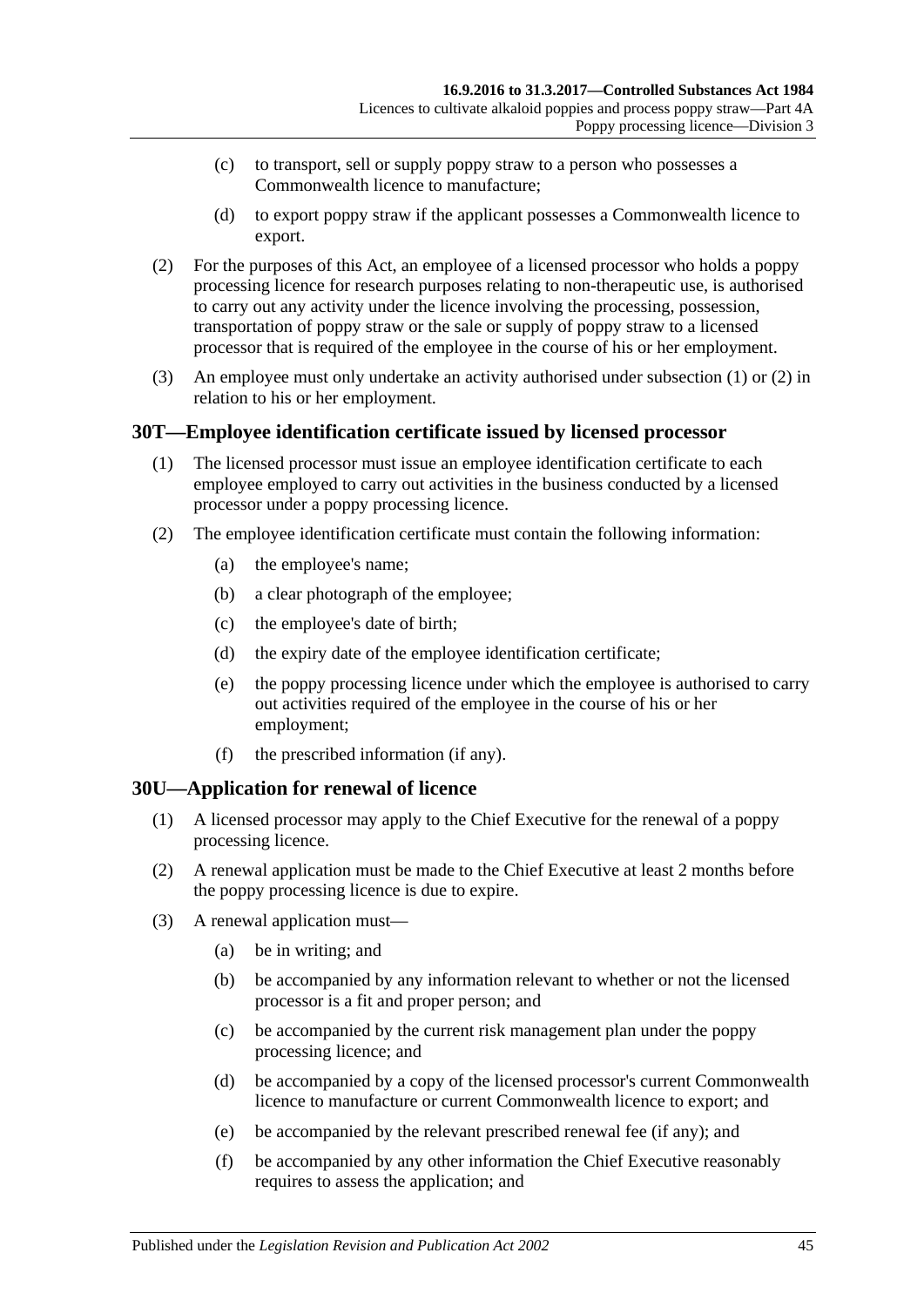- (g) contain any prescribed particulars.
- (4) A poppy processing licence may be renewed more than once.

#### <span id="page-45-1"></span>**30V—Chief Executive must investigate renewal application**

- (1) On receipt of a renewal application under [section](#page-44-1) 30U, the Chief Executive—
	- (a) must carry out any investigation or inquiry necessary to determine the renewal application; and
	- (b) may conduct an inspection of the specified premises of the poppy processing licence; and
	- (c) may require that an applicant or any associate of the applicant submit to the Chief Executive a recent police record check of the applicant or any associate of the applicant.
- (2) The Chief Executive must provide a copy of a renewal application made under [section](#page-44-1) 30U and any accompanying documents to the Commissioner of Police.
- (3) The Commissioner of Police must—
	- (a) inquire into and report to the Chief Executive on any matters concerning the application that the Commissioner of Police believes are appropriate or reasonably necessary; and
	- (b) inquire into and report to the Chief Executive on any matters concerning the renewal application that the Chief Executive requests; and
	- (c) within 28 days of receiving the application from the Chief Executive, notify the Chief Executive in writing of the Commissioner of Police's decision to support or oppose the renewal of a licence and provide the reasons for the decision.
- <span id="page-45-0"></span>(4) If the Chief Executive is notified under [subsection](#page-45-0) (3)(c) that the Commissioner of Police opposes the renewal of a poppy processing licence, the Chief Executive must not renew the licence.

#### **30W—Determining a renewal application**

- (1) After considering a renewal application and any investigation under [section](#page-45-1) 30V, the Chief Executive must determine the renewal application within 60 days of receiving it.
- <span id="page-45-2"></span>(2) The Chief Executive may renew a poppy processing licence for a period not exceeding 12 months.
- <span id="page-45-3"></span>(3) The Chief Executive may refuse to renew a poppy processing licence of a licensed processor.
- (4) A renewed poppy processing licence expires on the date specified by the Chief Executive unless the licence is cancelled or suspended prior to the expiry.
- (5) The Chief Executive must—
	- (a) notify the applicant in writing of the decision under [subsection](#page-45-2) (2); and
	- (b) if the Chief Executive refuses to renew the poppy processing licence under [subsection](#page-45-3) (3), provide reasons for the decision.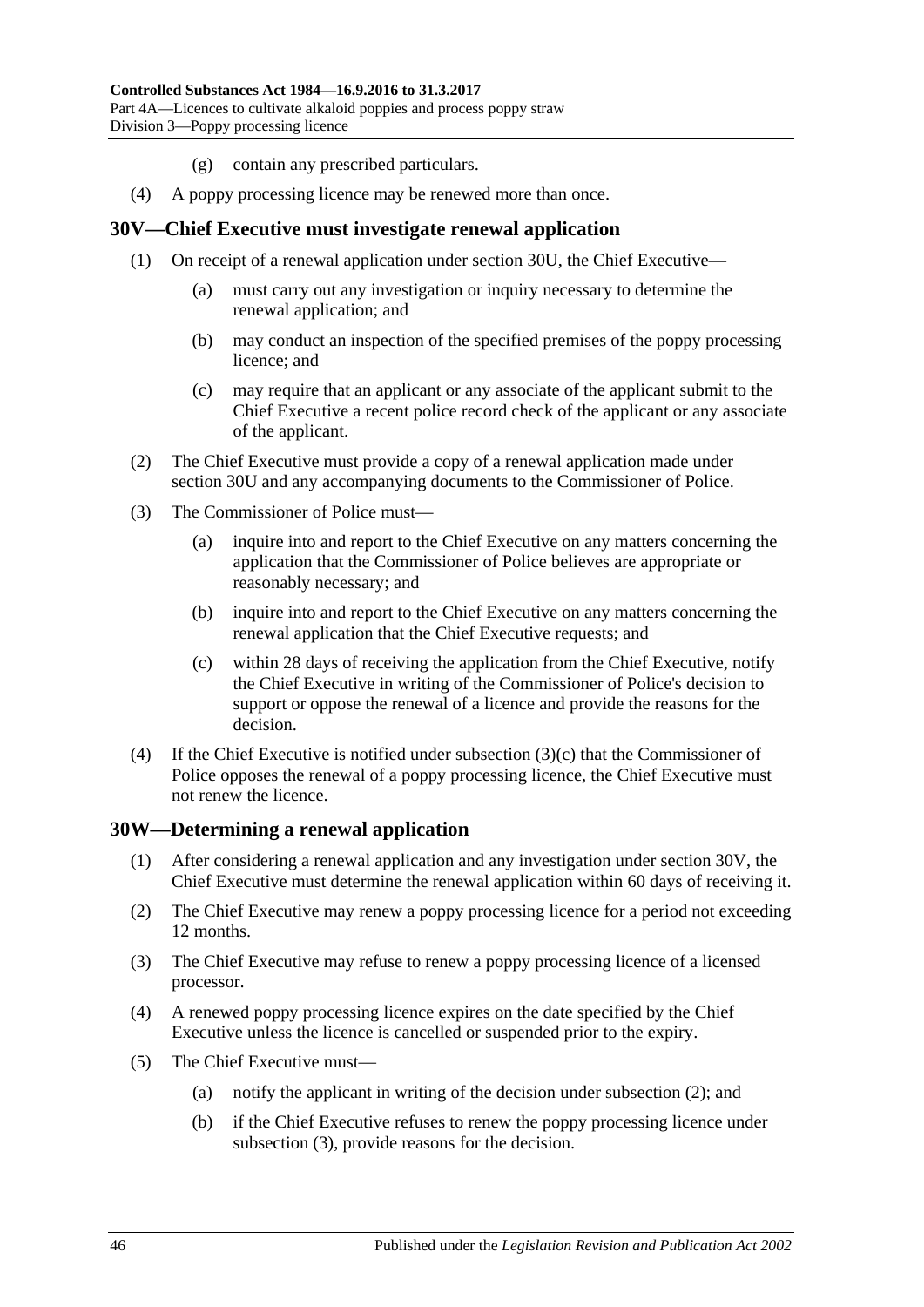# **Division 4—General provisions applying to a poppy cultivation licence or poppy processing licence**

## <span id="page-46-0"></span>**30X—Amendment of licences**

- <span id="page-46-2"></span>(1) The Chief Executive may—
	- (a) amend an existing term, condition, limitation or restriction to which a poppy cultivation licence or poppy processing licence is subject; or
	- (b) impose a new term, condition, limitation or restriction on the poppy cultivation licence or the poppy processing licence.
- <span id="page-46-3"></span><span id="page-46-1"></span>(2) The Chief Executive may exercise a power under [subsection](#page-46-0) (1)—
	- (a) on the application of the licensed grower or the licensed processor; or
	- (b) in the Chief Executive's discretion.
- (3) The Chief Executive must determine an application made under [subsection](#page-46-1) (2)(a) within 28 days of receiving the application.
- (4) The Chief Executive must notify the licensed grower or the licensed processor, in writing within 7 business days, if an amendment to a licence is made under [subsection](#page-46-2)  $(1)(a)$  or  $(b)$ .
- (5) An application by a licensed grower or a licensed processor made under [subsection](#page-46-1)  $(2)(a)$  must-
	- (a) be in writing; and
	- (b) be accompanied by the relevant prescribed fee (if any); and
	- (c) be accompanied by any prescribed particulars.

## <span id="page-46-5"></span><span id="page-46-4"></span>**30Y—Suspension or cancellation of licences**

- (1) The Chief Executive, by notice in writing to the licensed grower or the licensed processor, may suspend or cancel the relevant licence if—
	- (a) the licensed grower or the licensed processor requests suspension or cancellation; or
	- (b) the licensed grower or the licensed processor has not complied with the terms, conditions, limitations or restrictions of the licence; or
	- (c) the licensed grower or the licensed processor has failed to comply with this Part or the regulations applying under this Part; or
	- (d) the Chief Executive is satisfied that the licensed grower or the licensed processor or any associate of the licensed grower or the licensed processor is no longer a fit and proper person to be concerned with or associated with, as the case requires—
		- (i) the cultivation of alkaloid poppies; or
		- (ii) the processing of poppy straw; or
	- (e) the Chief Executive is satisfied that the specified premises—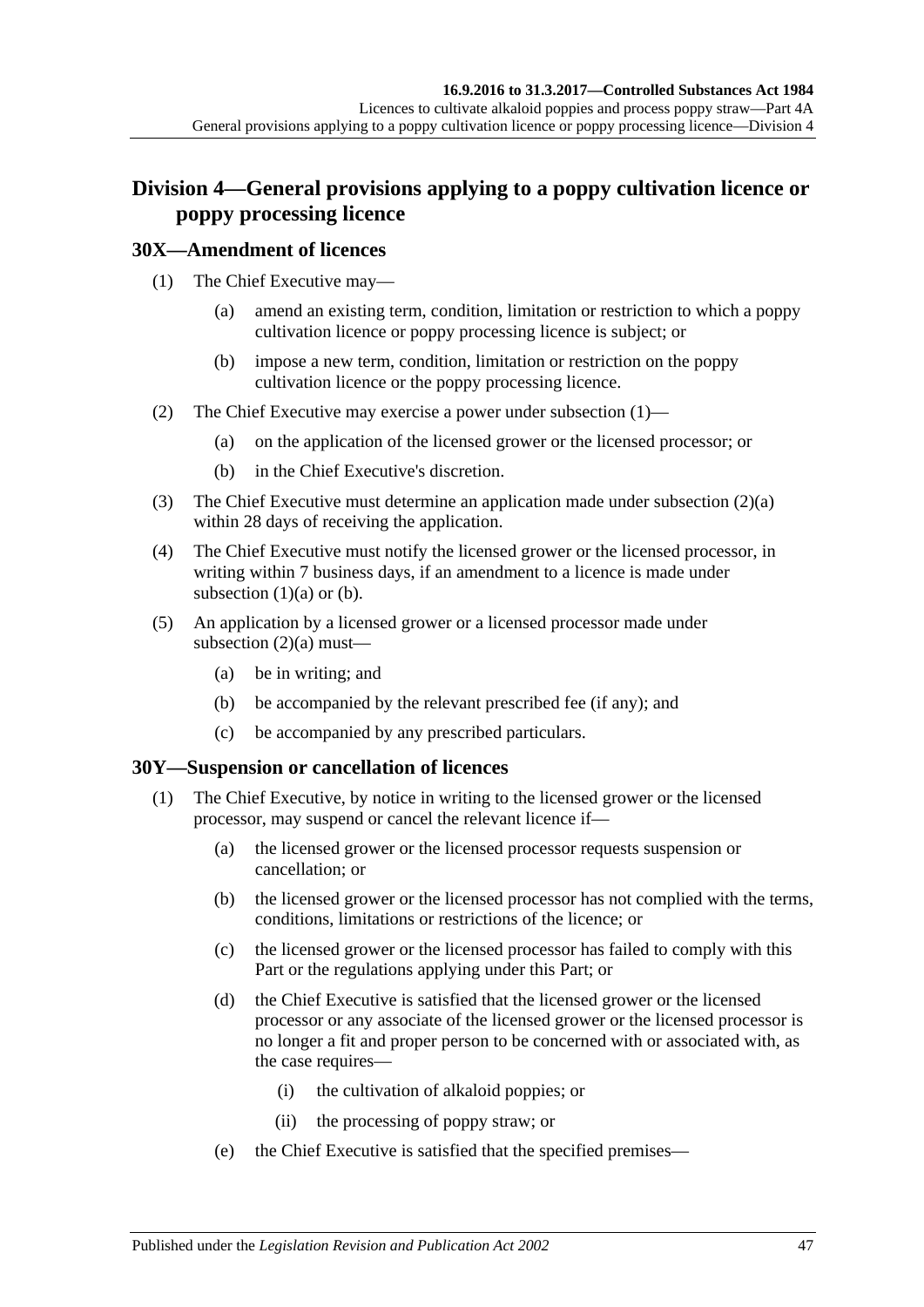- (i) of the licensed grower are no longer suitable for the cultivation of alkaloid poppies; or
- (ii) of the licensed processor are no longer suitable for the processing of poppy straw; or
- (f) the Chief Executive is satisfied that the licensed grower or the licensed processor obtained the relevant licence by fraud, misrepresentation or concealment of facts; or
- (g) the Commissioner of Police requests suspension or cancellation on the basis of criminal intelligence concerning the licensed grower or the licensed processor; or
- (h) the licensed grower or the licensed processor ceases to carry on the research or commercial activity to which the relevant licence relates.
- (2) If a poppy cultivation licence or a poppy processing licence is suspended or cancelled under [subsection](#page-46-4) (1) the Chief Executive must—
	- (a) notify the Commissioner of Police regarding the suspension or cancellation; and
	- (b) in the case of a poppy cultivation licence, notify a licensed processor who has a registered contract with the licensed grower within 7 business days of the suspension or cancellation taking effect; or
	- (c) in the case of a poppy processing licence, notify the licensed grower who has a contract registered in the alkaloid poppy register with the licensed processor within 7 business days of the suspension or cancellation taking effect.
- (3) A poppy cultivation licence or a poppy processing licence ceases to have effect on the suspension or cancellation of the licence under this section.

# **Division 5—Inspection and enforcement**

## **30Z—Inspectors under this Part**

- (1) The Chief Executive, by instrument in writing, may authorise persons to be inspectors for the purposes of all or any specified provisions of this Part.
- (2) The Chief Executive may determine the terms and conditions of authorisation of any inspector.
- (3) The terms and conditions of authorisation of an inspector may contain general directions as to how the inspector's powers may be exercised.
- (4) The Chief Executive, in writing, may vary or revoke the authorisation of an inspector at any time.

## **30ZA—Identification certificate**

- (1) The Chief Executive must issue an identification certificate to each inspector (other than an inspector who is a police officer) which sets out the provisions of this Part for which the inspector is authorised to be an inspector.
- (2) In the course of performing his or her functions under this Part, an inspector must produce his or her identification certificate to any person who requests its production.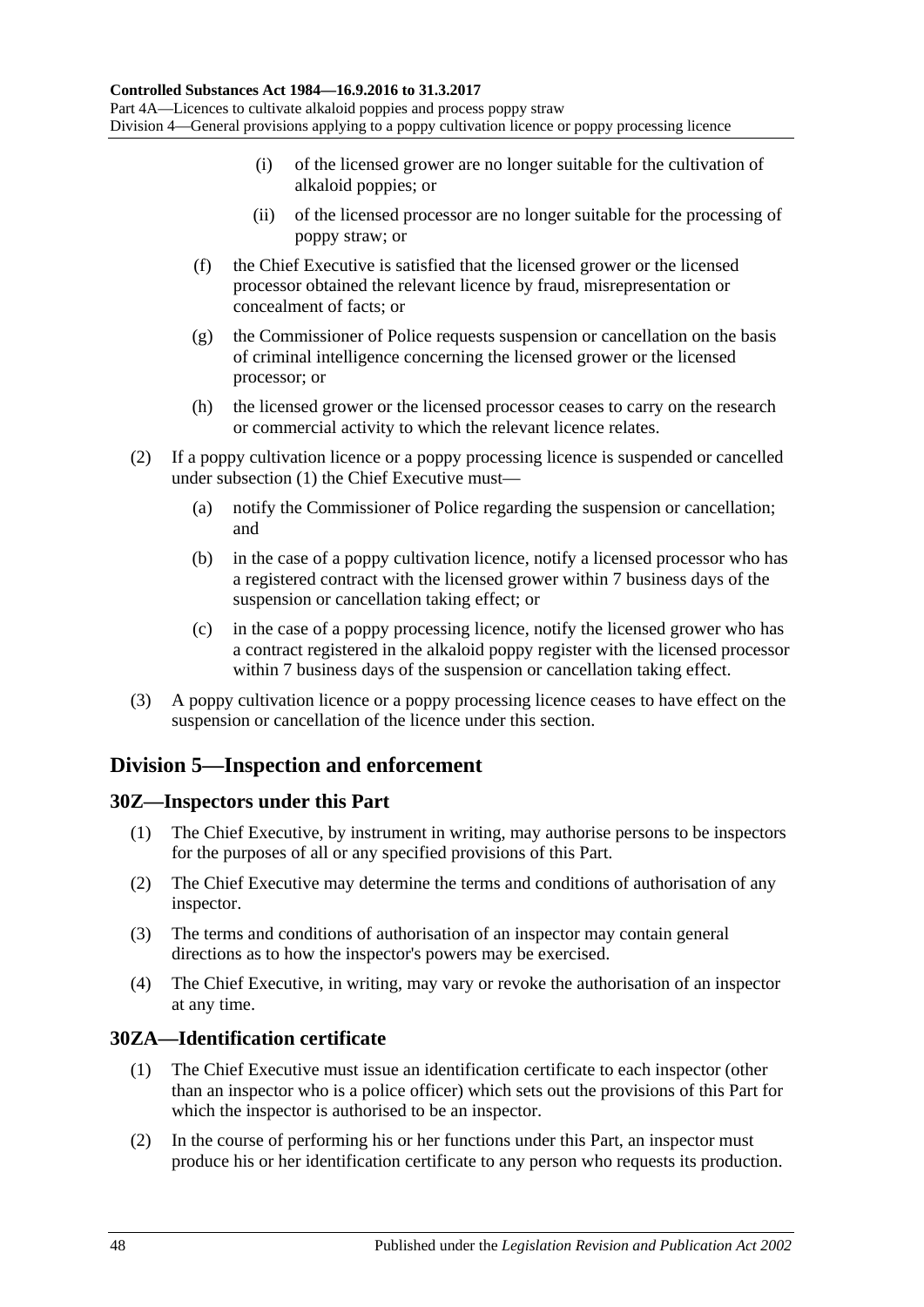(3) In this Part, a reference to an identification certificate in relation to an inspector who is a police officer is a reference to written evidence of the fact that he or she is a police officer.

## <span id="page-48-1"></span>**30ZB—General powers of inspector**

- (1) For the purposes of determining compliance with this Part or a licence issued under this Part, an inspector, with any assistance he or she thinks necessary, at any reasonable time may do all or any of the following:
	- (a) enter and inspect any place, other than premises used as a residence, occupied by any person who is the licensed grower or the licensed processor;
	- (b) inspect, count, examine or mark for identification any alkaloid poppy or poppy straw in the place;
	- (c) intercept, inspect and examine any vehicle or machine which an inspector reasonably believes is being used for the harvest of alkaloid poppies and transport of poppy straw;
	- (d) require a person to produce any document that the inspector reasonably requires for ascertaining whether this Part or a poppy cultivation licence or a poppy processing licence is being complied with—
		- (i) to examine the document; and
		- (ii) to make copies of it or take extracts from it; and
		- (iii) to remove the document for as long as is reasonably necessary to make copies or take extracts;
	- (e) take or remove for examination samples of or from, or specimens of, soil, any alkaloid poppy or poppy straw or any other plant or crop to determine—
		- (i) whether the alkaloid poppy or poppy straw has been cultivated or processed in accordance with the relevant licence; or
		- (ii) that its possession is in accordance with the relevant licence;
	- (f) submit any sample or specimen taken in accordance with this Part to a laboratory or place approved by the Chief Executive for examination and testing.
- <span id="page-48-0"></span>(2) An inspector must not exercise any powers under this Part if the inspector fails to produce his or her identification certificate for inspection on request by the occupier of the place or the person in charge or apparent control of the place.

## **30ZC—Procedure on seizing a document, thing or taking a sample**

(1) Subject to [section](#page-50-0) 30ZI, if an inspector seizes a document or thing or takes a sample of, or from, a thing at the premises occupied by the licensed grower or the licensed processor, the inspector must give a detention or seizure receipt for the document or thing or sample to the licensed grower or the licensed processor from whom it was taken.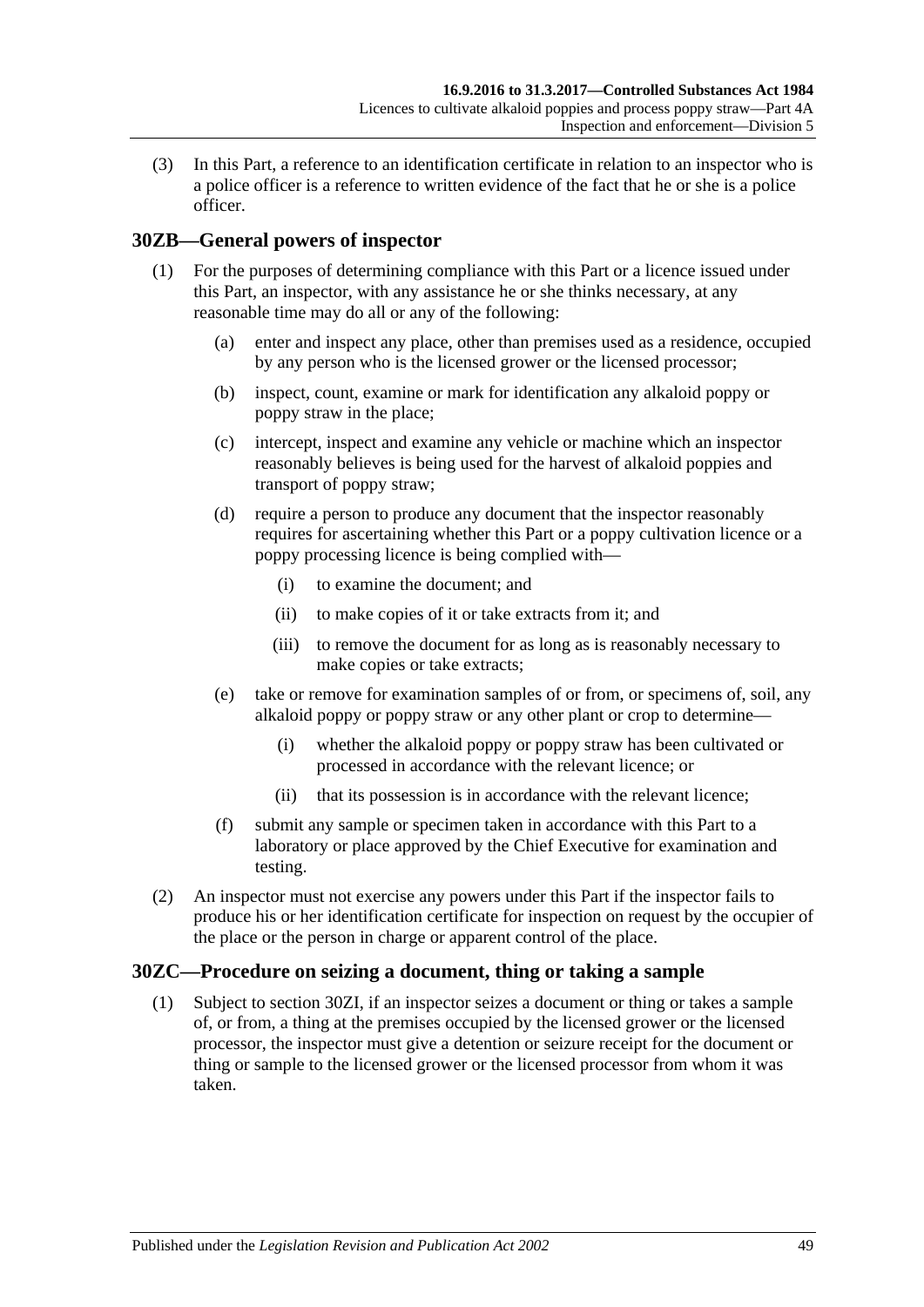- (2) If an inspector is unable to give a detention or seizure receipt to the relevant licensed grower or licensed processor in respect of a document or thing or sample seized, the inspector must—
	- (a) leave the detention or seizure receipt with, or post it to, the licensed grower or the licensed processor that occupies the premises from which the document or thing or sample was seized; and
	- (b) if a document is seized, leave a copy of the document, if practicable, with, or post it to, the licensed grower or the licensed processor that occupies the premises from which the document was seized.
- (3) A detention or seizure receipt must—
	- (a) identify the seized document, thing or sample taken; and
	- (b) state the name of the inspector who seized the document, thing or took the sample; and
	- (c) state the reason why the document or thing was seized or the sample was taken.
- (4) If an inspector proposes to take a sample under section [30ZB\(1\)\(e\)](#page-48-0) the inspector must—
	- (a) divide the sample into 3 parts; and
	- (b) give 1 part to the licensed grower or the licensed processor, as the case requires, and retain 1 part for examination and 1 part untouched for future comparison.

#### <span id="page-49-0"></span>**30ZD—Power to use electronic equipment at premises**

- (1) This section applies if—
	- (a) while acting under [section](#page-48-1) 30ZB, an inspector finds a thing at the premises that is or includes a disk, tape or other device for the storage of information; and
	- (b) there is at the premises equipment that may be used with the disk, tape or other storage device; and
	- (c) the inspector believes, on reasonable grounds, that information stored in the disk, tape or other storage device may be relevant to determine whether this Part has been contravened.
- (2) An inspector may operate or may require the licensed grower or the licensed processor or an employee of the licensed grower or the licensed processor to operate the equipment to access the information.
- (3) An inspector may require the licensed grower or the licensed processor or an employee of the licensed grower or the licensed processor to provide the inspector with any password, encryption key or other information required to operate the equipment to access the information.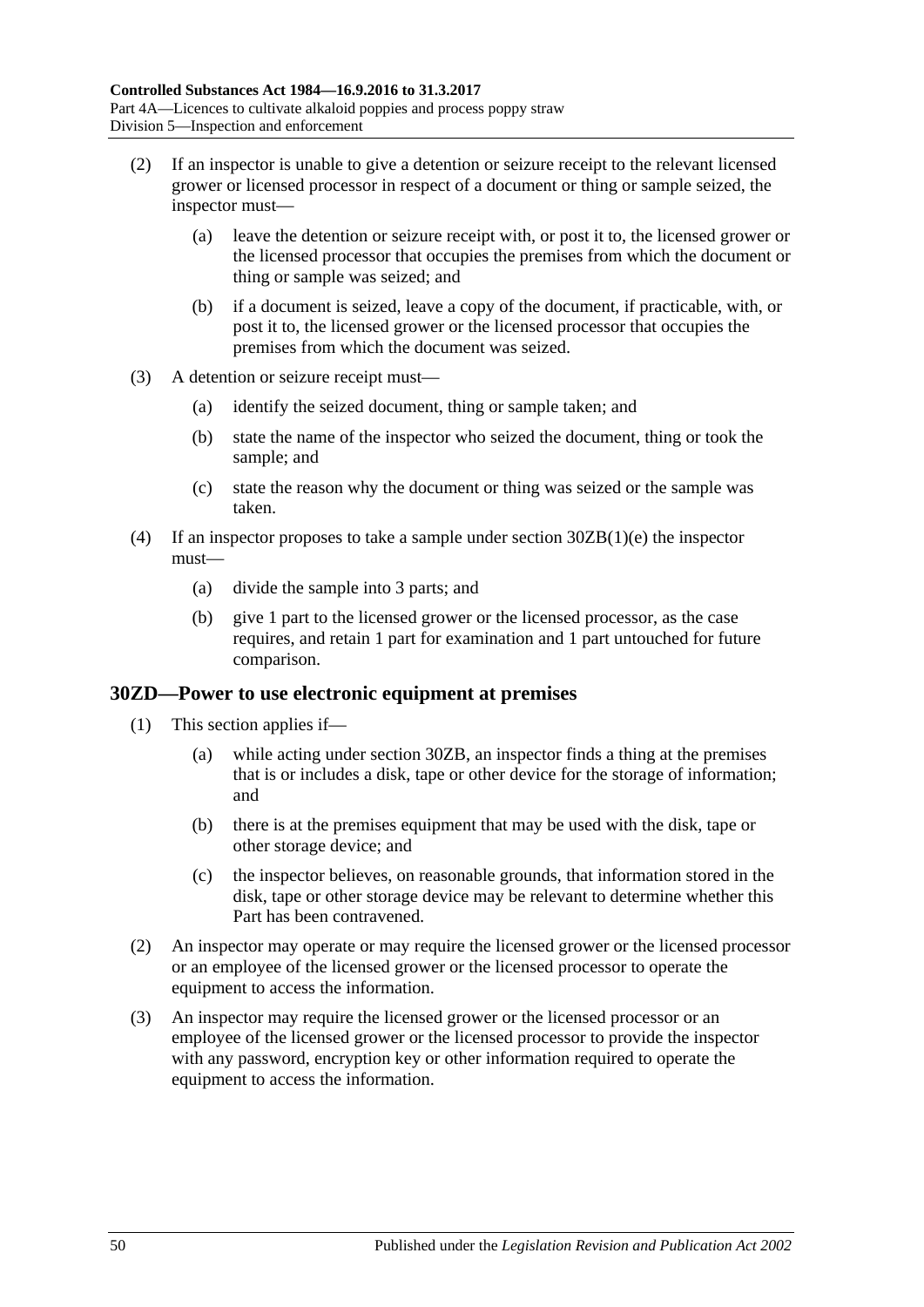### <span id="page-50-1"></span>**30ZE—Power to copy information on electronic storage devices**

If an inspector finds that a disk, tape or other storage device at the premises contains information that the inspector believes, on reasonable grounds, stores information that is relevant to determine whether this Part has been complied with, the inspector may—

- (a) put the information in a documentary form and seize the documents so produced; or
- (b) copy the information to another disk, tape or other storage device and remove that disk, tape or storage device from the premises.

### **30ZF—Inspector must not damage equipment**

An inspector must not operate equipment for a purpose set out in [section](#page-49-0) 30ZD or [section](#page-50-1) 30ZE unless the inspector believes, on reasonable grounds, that the operation can be carried out without damage to the equipment.

### **30ZG—Inspector may possess alkaloid poppies or poppy straw**

For the purposes of this Act, an inspector is authorised to have alkaloid poppies or poppy straw in his or her possession in the exercise or performance of any power, function or duty conferred on him or her by this Part or the regulations made under this Part.

### <span id="page-50-2"></span>**30ZH—Inspector has power to detain or seize alkaloid poppies or poppy straw**

An inspector may detain or seize any alkaloid poppies, poppy straw or material derived from alkaloid poppies or poppy straw and deal with it in accordance with [section](#page-50-0) 30ZI if the inspector believes on reasonable grounds that—

- (a) in the case of a poppy cultivation licence, the licensed grower has contravened this Part or the poppy cultivation licence; or
- (b) in the case of a poppy processing licence, the licensed processor has contravened this Part or the poppy processing licence; or
- (c) the relevant licence has been suspended or cancelled under this Part.

## <span id="page-50-0"></span>**30ZI—Procedure on detaining or seizing alkaloid poppies or poppy straw**

- (1) If an inspector detains or seizes any seized material under [section](#page-50-2) 30ZH, the inspector must immediately—
	- (a) make a written record of the detention or seizure; and
	- (b) give a detention or seizure receipt to the licensed grower or the licensed processor, as the case requires, that—
		- (i) identifies the seized material taken; and
		- (ii) states the name of the inspector who detained or seized the seized material; and
		- (iii) states the reasons for the detention or seizure; and
	- (c) in the case of an inspector who is not a police officer, send a copy of the detention or seizure receipt to the Chief Executive; and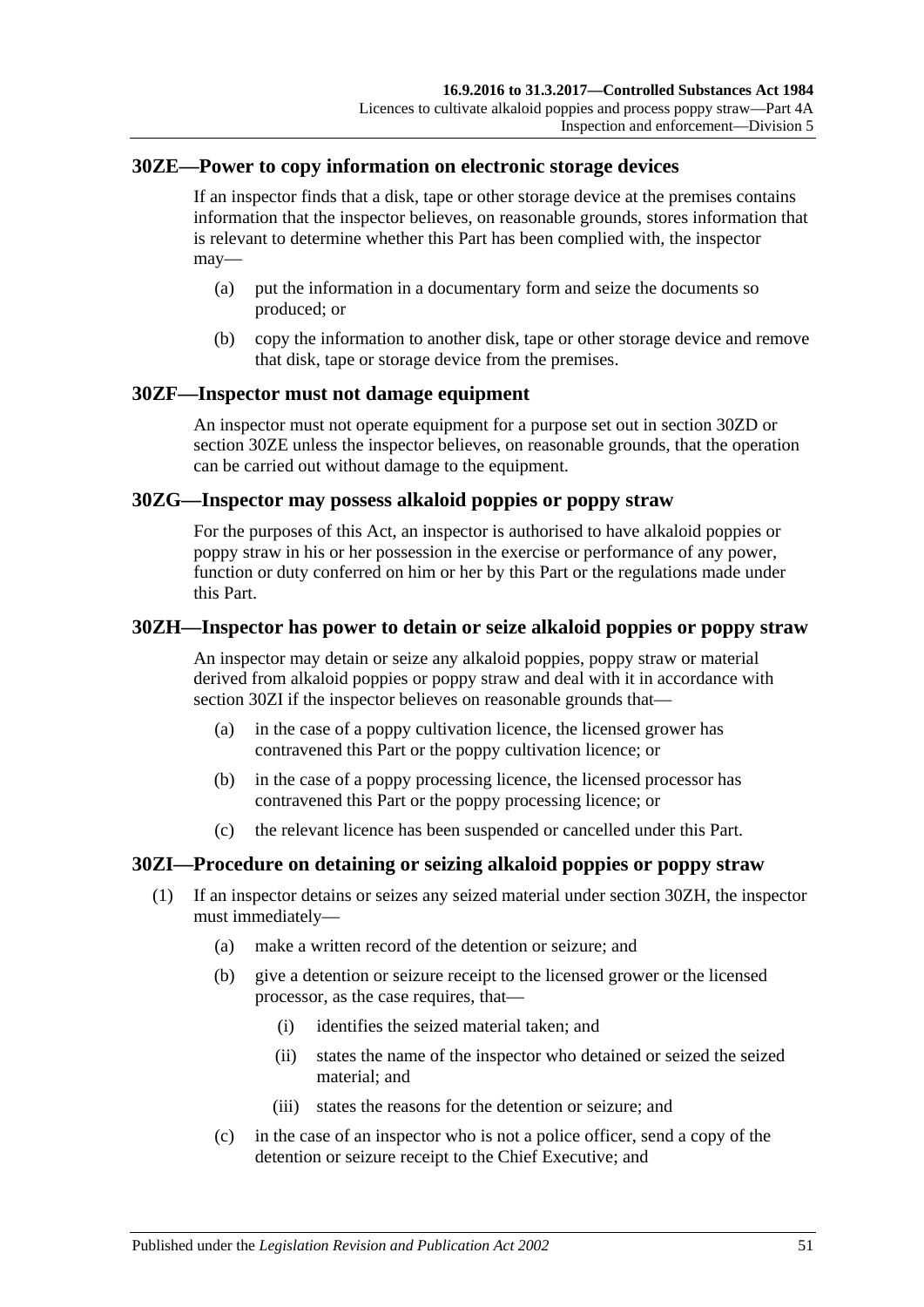- (d) in the case of an inspector who is a police officer, send a copy of the detention or seizure receipt to the Commissioner of Police and the Chief Executive.
- (2) If an inspector detains or seizes any seized material under [section](#page-50-2) 30ZH, the inspector, with any assistance necessary, may take or send the seized material to a place approved by the Chief Executive for it to be examined, tested or stored.
- (3) This section does not limit or prevent the exercise of any power by a police officer to commence a proceeding in respect of compliance with this Part in relation to any seized material.

## <span id="page-51-0"></span>**30ZJ—Chief Executive has power to dispose or deal with seized alkaloid poppies or poppy straw**

- (1) This section applies if—
	- (a) the Chief Executive is satisfied on reasonable grounds that this Part has been contravened; and
	- (b) the relevant licensed grower or licensed processor has surrendered the seized material to the Chief Executive and agreed that the Chief Executive may deal with the seized material.
- (2) In dealing with seized material to which this section applies, the Chief Executive may do any of the following:
	- (a) dispose of the seized material;
	- (b) direct the licensed grower or the licensed processor (as the case requires) to dispose of the seized material;
	- (c) harvest and deal with the seized material as appropriate;
	- (d) harvest and destroy the seized material;
	- (e) enter into an agreement with the licensed grower or the licensed processor (as the case requires), or any other person, to deal with the seized material as required in all of the circumstances;
	- (f) anything reasonably necessary to ensure the security of the seized material.

## **30ZK—Retention and return of seized alkaloid poppies or poppy straw**

- (1) If an inspector seizes any seized material under [section](#page-50-2) 30ZH, subject to [section](#page-51-0) 30ZJ, the Chief Executive with any assistance necessary must—
	- (a) take reasonable steps to release or return the seized material to the licensed grower or the licensed processor from whom it was seized or its lawful owner if the reason for its detention or seizure no longer exists; or
	- (b) retain any seized material that is required for evidence in a legal proceeding in a place approved by the Chief Executive.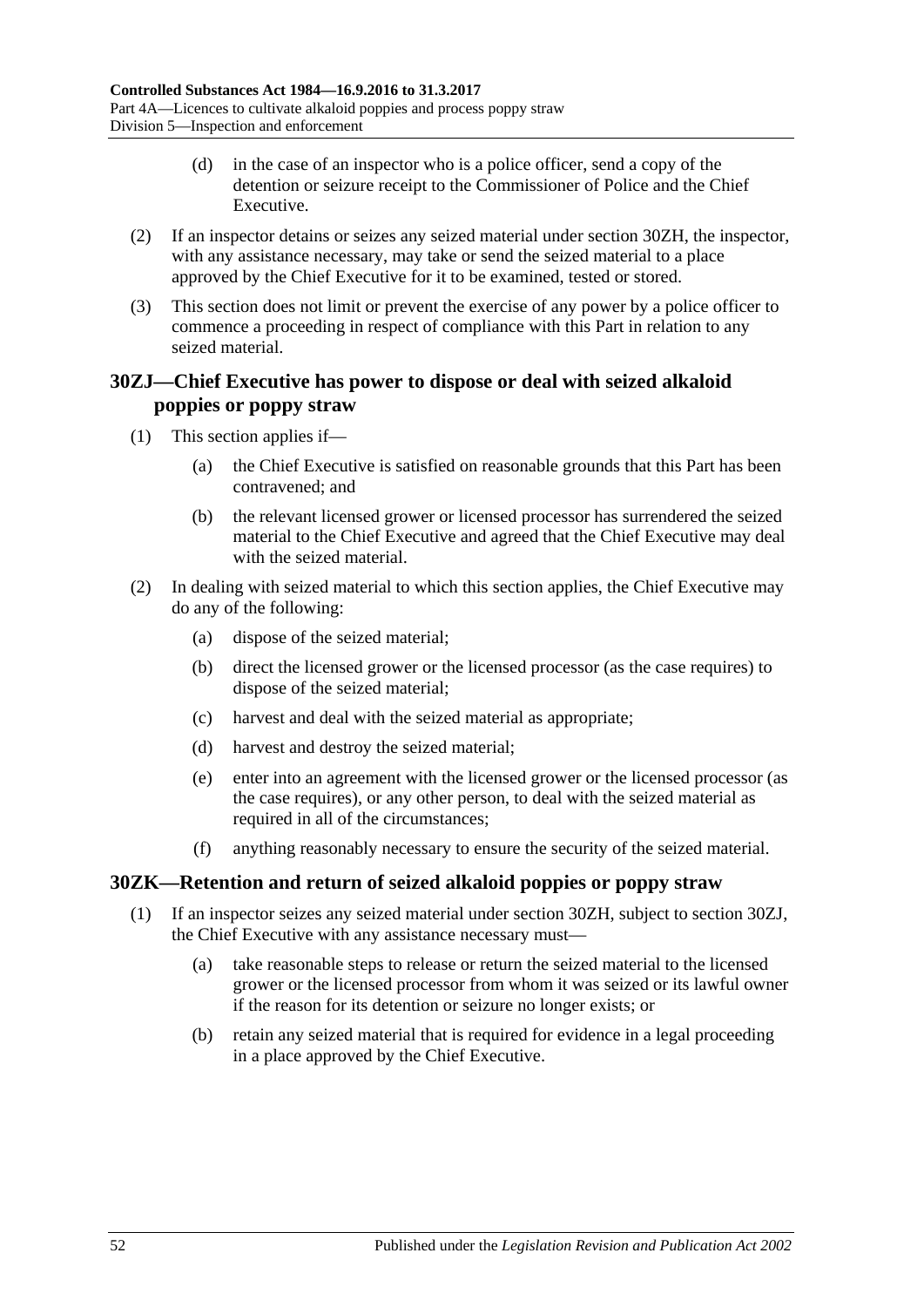- (2) If the seized material has not been returned to the licensed grower or the licensed processor from whom it was seized or its lawful owner within 3 months after it was seized, the Chief Executive must take reasonable steps to return it to that licensed grower or licensed processor or lawful owner (as the case requires) unless—
	- (a) proceedings for the purpose for which the seized material was retained have commenced within that 3 month period and those proceedings (including any appeal) have not been completed; or
	- (b) the Magistrates Court makes an order under [section](#page-52-0) 30ZL extending the period during which the seized material may be retained.

## <span id="page-52-1"></span><span id="page-52-0"></span>**30ZL—Magistrates Court may extend 3 month period**

- (1) The Chief Executive may apply to the Magistrates Court for an extension (not exceeding 3 months) of the period during which the seized material may be retained—
	- (a) within 3 months after the seized material is seized under [section](#page-50-2) 30ZH; or
	- (b) if an extension has been granted under this section, before the end of the period of the extension.
- (2) The Magistrates Court may make an order extending the period that the seized material is to be retained if satisfied that—
	- (a) the making of the order is in the interests of justice; and
	- (b) the total period of retention does not exceed 12 months; and
	- (c) retention of the seized material is necessary for the purposes of an investigation into whether a contravention of this Part has occurred.
- (3) At least 7 days prior to the hearing of an application under [subsection](#page-52-1) (1), the Chief Executive must give notice of the application to the licensed grower or the licensed processor, as the case requires, from whom the alkaloid poppies, poppy straw or material derived from alkaloid poppies or poppy straw were seized or its lawful owner described in the application.

## **30ZM—Forfeiture, harvest and destruction of alkaloid poppies or poppy straw**

- (1) The Chief Executive may apply to the Magistrates Court for a harvest and destruction order if the Chief Executive—
	- (a) is satisfied on reasonable grounds that a licensed grower or a licensed processor has contravened this Part; and
	- (b) has cancelled the relevant licence.
- (2) The Magistrates Court may make an order that the seized material of the licensed grower or the licensed processor, as the case requires, be forfeited to the Crown and be dealt with in accordance with a harvest and destruction order made under [subsection](#page-53-0) (3) if satisfied that—
	- (a) the relevant seized material poses a risk to public health and safety; and
	- (b) in all the circumstances it is appropriate to make a harvest and destruction order in regards to the relevant seized material.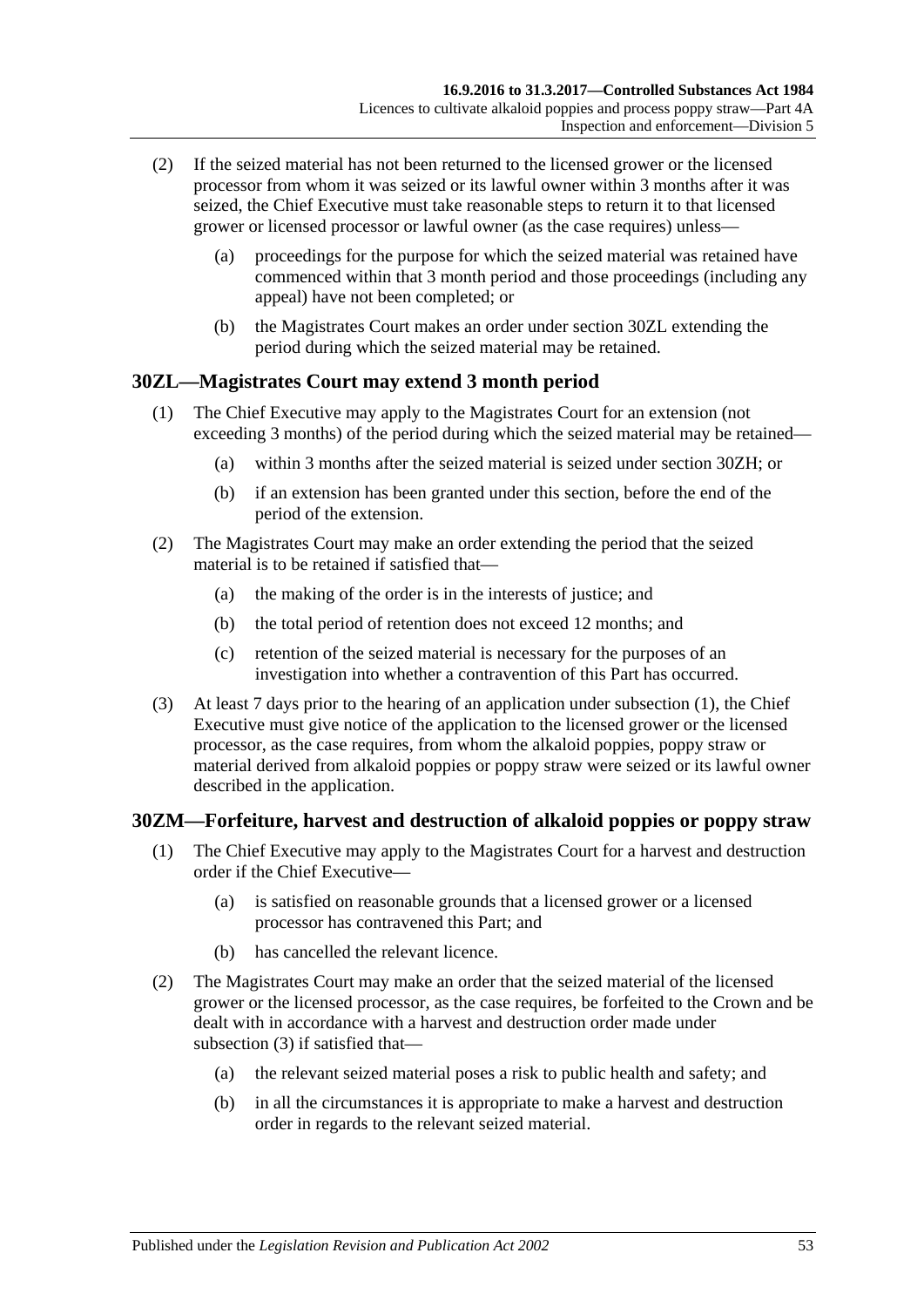- <span id="page-53-0"></span>(3) The Magistrates Court may make any of the following harvest and destruction orders (as the case requires):
	- (a) an order that the relevant seized material be harvested;
	- (b) an order that the relevant seized material be destroyed;
	- (c) an order that the relevant seized material be harvested and destroyed.
- (4) The Magistrates Court may—
	- (a) give any direction necessary to enable the Chief Executive to carry out the harvest and destruction order; and
	- (b) authorise the Chief Executive to give any appropriate direction to harvest or destroy the seized material (as the case requires) to which the order relates.

#### **30ZN—Recovery of costs**

If the Chief Executive incurs any costs in carrying out a harvest and destruction order the Chief Executive may recover those costs in any court of competent jurisdiction as a debt due to the Crown.

#### <span id="page-53-1"></span>**30ZO—Inspector may access ratepayer information**

- (1) For the purposes of exercising a power under this Part, an inspector may require a person having custody of any records relating to ratepayers (within the meaning of the *[Local Government Act](http://www.legislation.sa.gov.au/index.aspx?action=legref&type=act&legtitle=Local%20Government%20Act%201999) 1999*) to provide the inspector with—
	- (a) the name and address or other contact details of a ratepayer—
		- (i) who is a licensed grower or a licensed processor; or
		- (ii) who is an applicant for a poppy cultivation licence or a poppy processing licence; or
	- (b) the address or description of any land in respect of which the ratepayer is liable to pay rates and charges under the *[Local Government Act](http://www.legislation.sa.gov.au/index.aspx?action=legref&type=act&legtitle=Local%20Government%20Act%201999) 1999* if the ratepayer—
		- (i) is a licensed grower or a licensed processor; or
		- (ii) is an applicant for a licence under this Part.
- (2) An inspector may make a record of any information provided to the inspector under [subsection](#page-53-1) (1).
- (3) An inspector must not be charged a fee for anything done, or required to be done, by the inspector under this section.

#### **30ZP—Protection against self-incrimination**

It is a reasonable excuse for a natural person to refuse or fail to give information or do any other thing that the person is required to do by or under this Part, if the giving of the information or the doing of that thing would tend to incriminate the person.

#### <span id="page-53-2"></span>**30ZQ—Power to issue expiation notices**

An inspector may give an expiation notice (under the *[Expiation of Offences Act](http://www.legislation.sa.gov.au/index.aspx?action=legref&type=act&legtitle=Expiation%20of%20Offences%20Act%201996) 1996*) to a person who the inspector has reason to believe has committed a prescribed offence.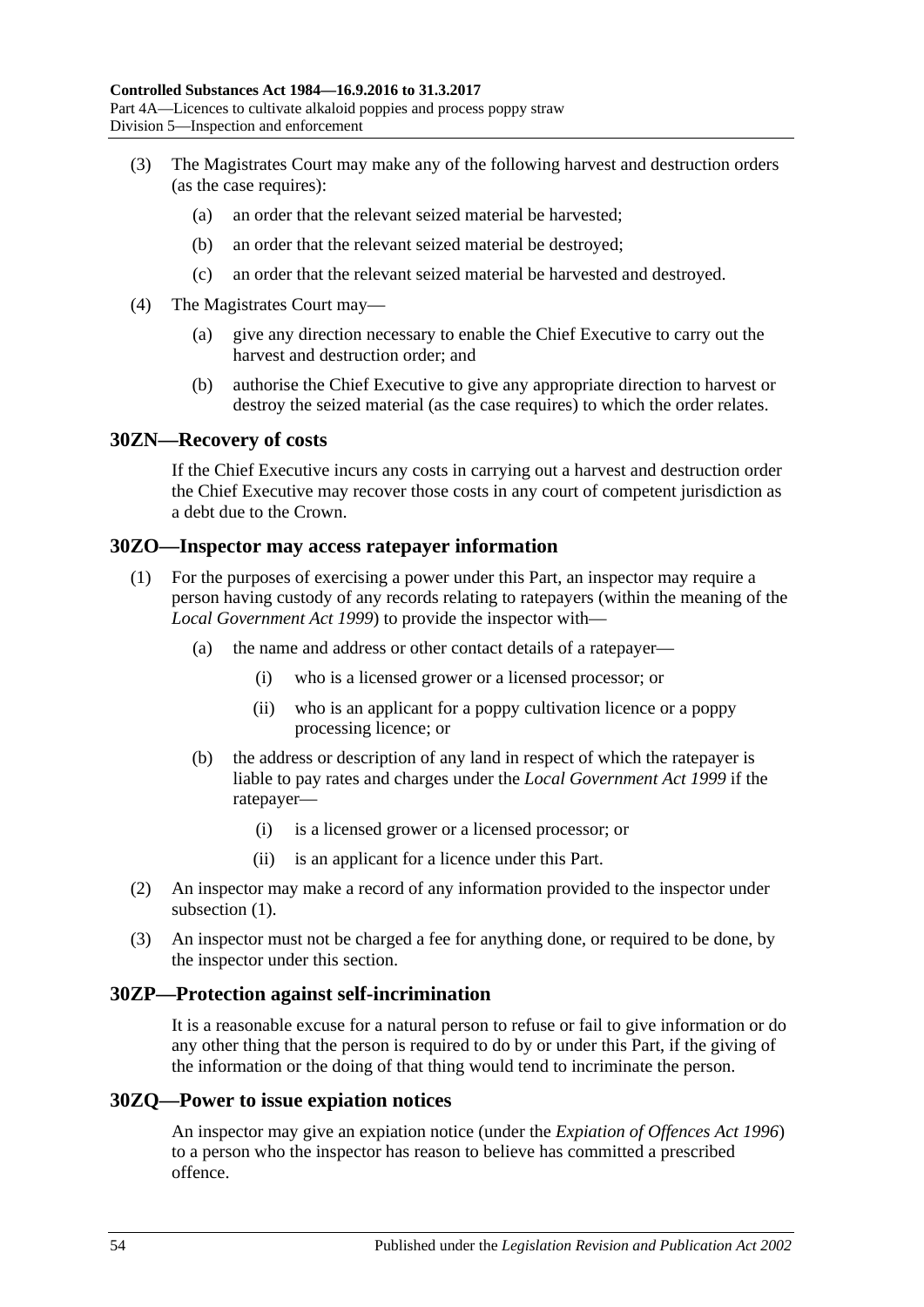### **30ZR—Expiation fee**

The regulations may prescribe the expiation fees for prescribed offences referred to in [section](#page-53-2) 30ZQ.

## **Division 6—Offences**

#### **30ZS—Offence to fail to report the amendment or cancellation of a contract**

A licensed grower who holds a poppy cultivation licence under [section](#page-36-0) 30D(1) must report to the Chief Executive within 3 business days any amendment to a contract registered in the alkaloid poppy register that does 1 or more of the following:

- (a) amends the duration of the contract;
- (b) amends the maximum quantity of alkaloid poppies that may be cultivated under the contract;
- (c) amends the date the contract expires;
- (d) cancels the contract.

Maximum penalty: \$15 000.

#### **30ZT—Offence to fail to report amendment or cancellation**

A licensed processor must inform the Chief Executive within 10 business days if a Commonwealth licence to manufacture or a Commonwealth licence to export required for the current poppy processing licence held by the licensed processor is amended or cancelled.

Maximum penalty: \$15 000.

## **30ZU—Offence to fail to report on any change of details of the licensed grower or the licensed processor**

<span id="page-54-1"></span>(1) A licensed grower or a licensed processor must report any specified information referred to in [subsection](#page-54-0) (2) in respect of a poppy cultivation licence or a poppy processing licence to the Chief Executive within 7 business days.

Maximum penalty: \$15 000.

- <span id="page-54-0"></span>(2) For the purposes of [subsection](#page-54-1) (1), specified information is—
	- (a) any change to the details of the licensed grower or the licensed processor that appears on the poppy cultivation licence or the poppy processing licence; or
	- (b) any associate other than those provided to the Chief Executive in the application for a poppy cultivation licence or a poppy processing licence; or
	- (c) the signing of a personal insolvency agreement or any declaration of bankruptcy that applies to the licensed grower or the licensed processor; or
	- (d) any offence that the licensed grower or the licensed processor has been found guilty of by a court in South Australia or elsewhere, after the date of the application for the poppy cultivation licence or the poppy processing licence (as the case requires) was sent to the Chief Executive; or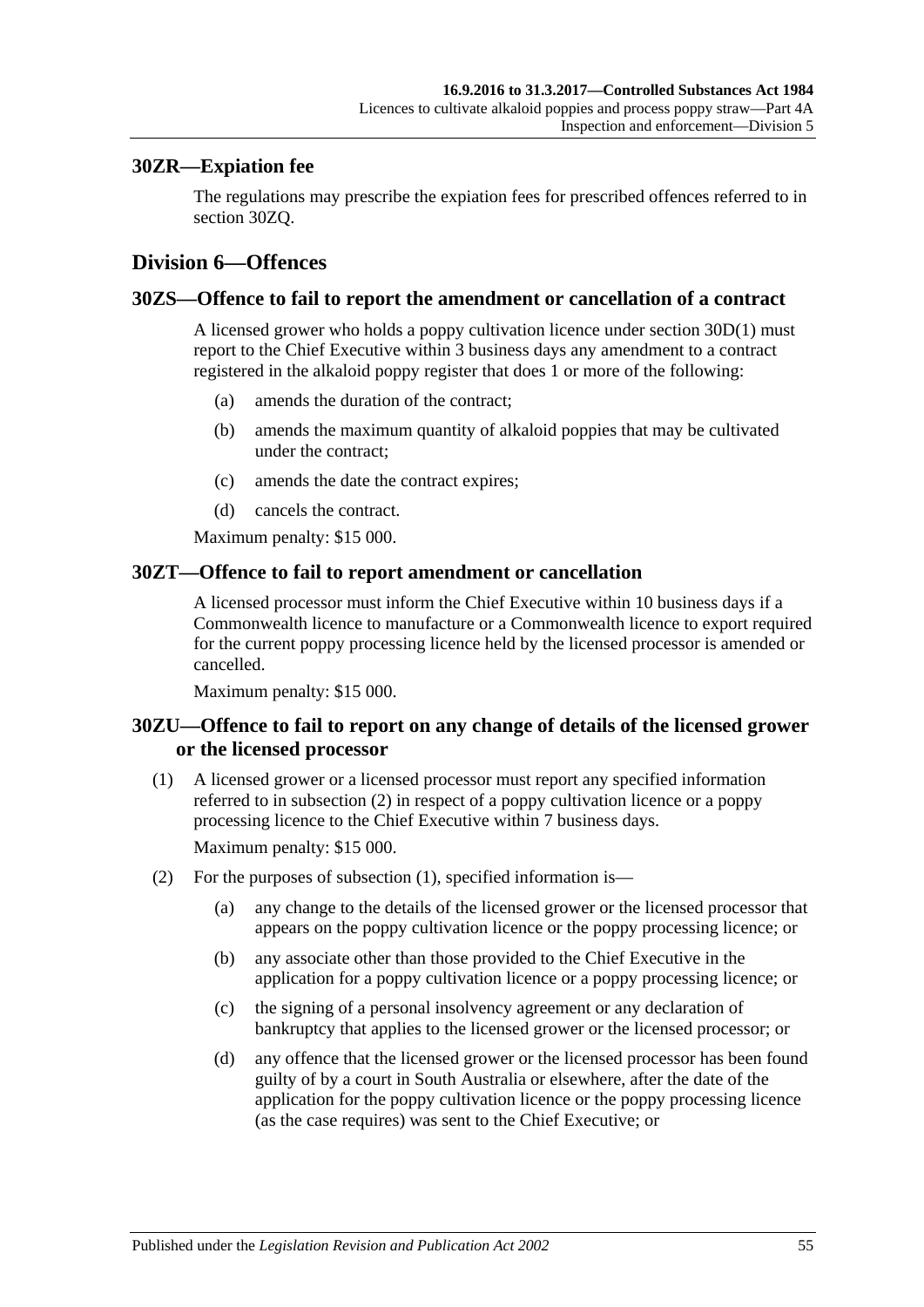- (e) any serious offence that an associate of the licensed grower or the licensed processor has been found guilty of by a court in South Australia or elsewhere, after the date of the application for the poppy cultivation licence or the poppy processing licence (as the case requires) was sent to the Chief Executive; or
- (f) any information that the name of an associate of a licensed grower or a licensed processor provided to the Chief Executive by the licensed grower or the licensed processor, in a successful application under this Part, has been changed; or
- (g) the entering by a licensed grower or a licensed processor that is not a natural person into voluntary administration, liquidation or receivership.

## **30ZV—Offence to fail to surrender licence on suspension or cancellation**

Within 14 days of the suspension or cancellation of a poppy cultivation licence or a poppy processing licence under [section](#page-46-5) 30Y, a person must surrender to the Chief Executive—

- (a) the relevant licence; and
- (b) any related document issued to the person.

Maximum penalty: \$5 000.

## **30ZW—Offence to contravene a licence**

- (1) A licensed grower must not contravene a prescribed minor term, condition, limitation or restriction to which the poppy cultivation licence is subject. Maximum penalty: \$5 000.
- (2) A licensed grower must not contravene the terms, conditions, limitations or restrictions to which the poppy cultivation licence is subject which is not a prescribed minor term, condition, limitation or restriction.

Maximum penalty: \$15 000 or imprisonment for 12 months, or both.

- (3) A licensed processor must not contravene a prescribed minor term, condition, limitation or restriction to which the poppy processing licence is subject. Maximum penalty: \$5 000.
- (4) A licensed processor must not contravene the terms, conditions, limitations or restrictions to which the poppy processing licence is subject which is not a prescribed minor term, condition, limitation or restriction.

Maximum penalty: \$15 000 or imprisonment for 12 months, or both.

## **30ZX—Offence to fail to prohibit access to premises**

- (1) A licensed grower must not permit any other person to enter the area of land where alkaloid poppies are being cultivated unless that other person is—
	- (a) an employee of the licensed grower who is employed to undertake an activity authorised under the poppy cultivation licence; or
	- (b) a licensed processor; or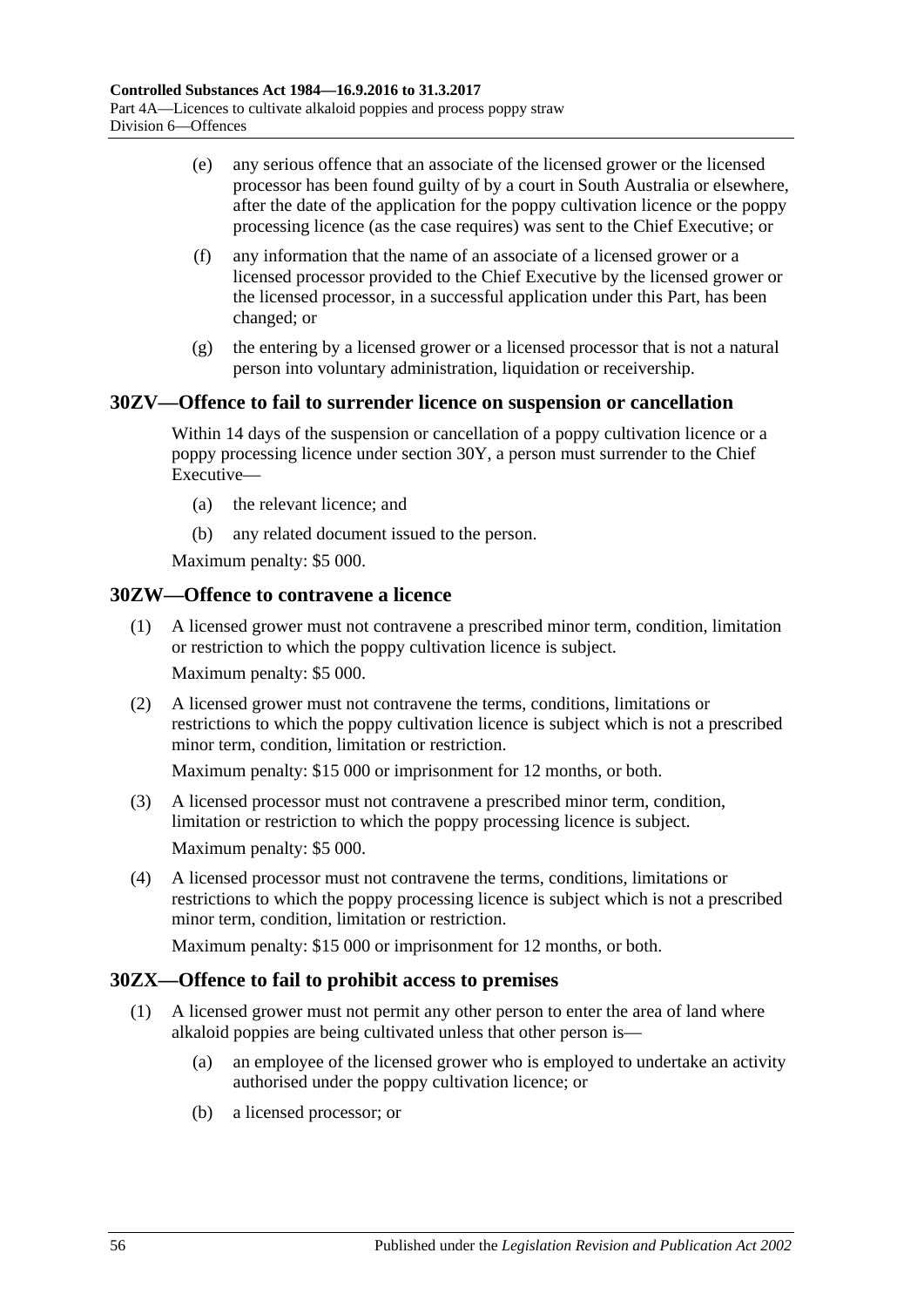(c) a party to a contract registered in the alkaloid poppy register with the relevant licensed grower or an employee of the relevant licensed processor.

Maximum penalty: \$15 000.

- (2) A licensed processor must not permit any other person to enter the specified premises unless that other person is an employee of the licensed processor who is employed—
	- (a) to carry out an activity in the business conducted by a licensed processor under the poppy processing licence; or
	- (b) to undertake an activity authorised under the poppy processing licence.

Maximum penalty: \$15 000.

- (3) A licensed grower must not permit any other person to enter the area of land where alkaloid poppies are being cultivated unless that other person is accompanied at all times—
	- (a) by the licensed grower; or
	- (b) by an employee of the licensed grower who is employed to undertake an activity authorised under the poppy cultivation licence; or
	- (c) by an inspector.

Maximum penalty: \$15 000.

- (4) A licensed processor must not permit any other person to enter the specified premises unless the other person is accompanied at all times—
	- (a) by the licensed processor; or
	- (b) by an employee of the licensed processor who is employed to undertake an activity authorised under the poppy processing licence; or
	- (c) by an inspector.

Maximum penalty: \$15 000.

## **30ZY—Offence to fail to carry and produce identification certificate**

(1) An employee of a licensed grower or a licensed processor who has been issued with an employee identification certificate must carry the certificate with him or her during the performance of any activity authorised under the relevant licence.

Maximum penalty: \$10 000.

(2) An employee of a licensed grower or a licensed processor must produce his or her employee identification certificate on the request of an inspector.

Maximum penalty: \$10 000.

## **30ZZ—Offence to employ disqualified persons under licence**

(1) A licensed grower must not employ a disqualified person in the business conducted under the poppy cultivation licence.

Maximum penalty: \$10 000.

(2) A licensed processor must not employ a disqualified person in the business conducted under the poppy processing licence.

Maximum penalty: \$10 000.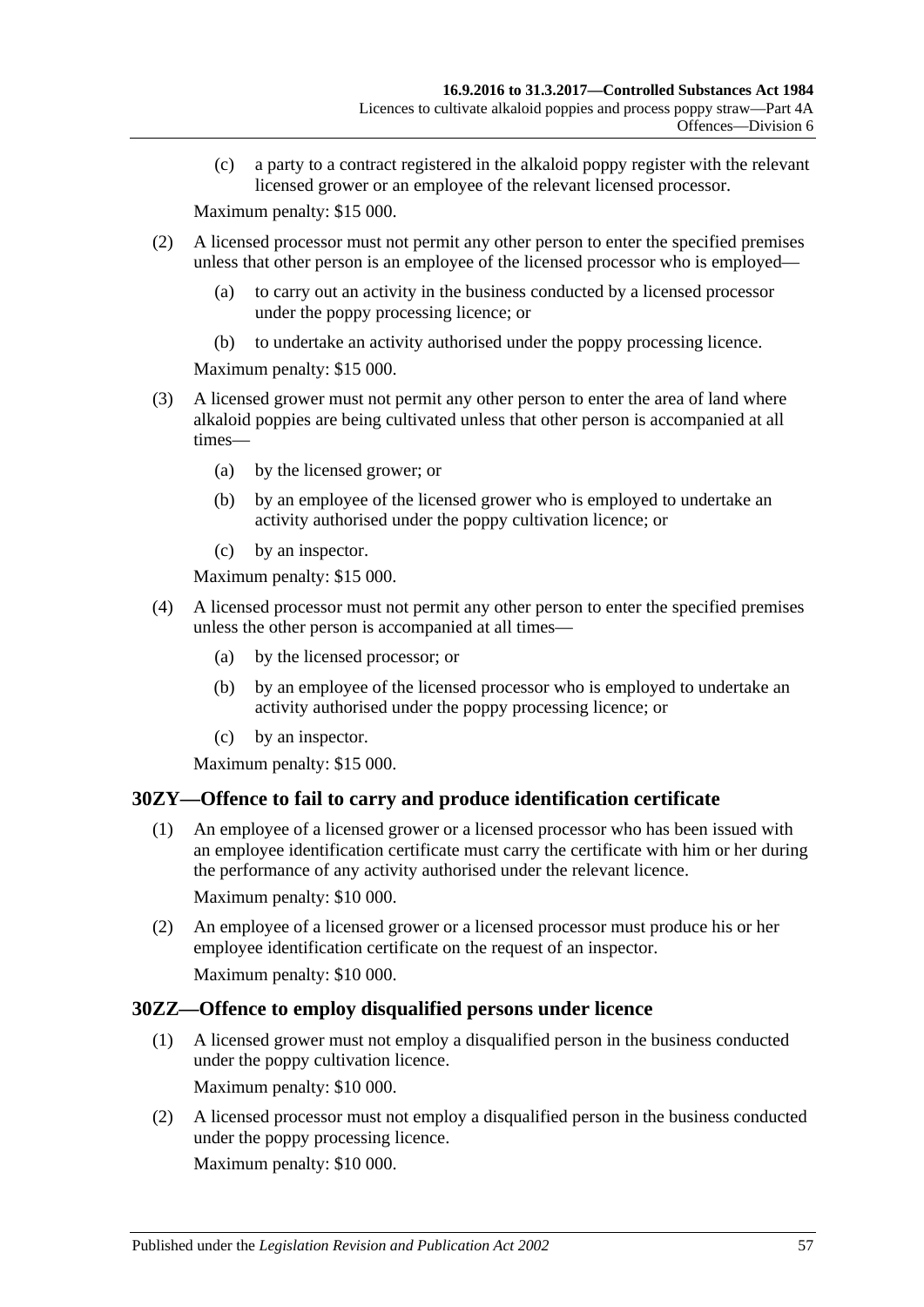## **30ZZA—Offence for disqualified person to be employed by licensed grower or licensed processor**

- (1) A disqualified person must not accept employment to carry out activities in the business conducted by a licensed grower under a poppy cultivation licence. Maximum penalty: \$10 000.
- (2) A disqualified person must not accept employment to carry out activities in the business conducted by a licensed processor under a poppy processing licence. Maximum penalty: \$10 000.

## <span id="page-57-0"></span>**30ZZB—Employee must comply with terms and conditions of licence**

(1) A licensed grower must take reasonable steps to prevent an employee of the licensed grower contravening the terms, conditions, limitations or restrictions of the poppy cultivation licence and the applicable requirements of this Part in carrying out an activity authorised by the licence.

Maximum penalty: \$10 000.

<span id="page-57-2"></span>(2) A licensed processor must take reasonable steps to prevent an employee of the licensed processor contravening the terms, conditions, limitations or restrictions of the licence and the applicable requirements of this Part in carrying out an activity authorised by the licence.

Maximum penalty: \$10 000.

<span id="page-57-1"></span>(3) A licensed grower must take reasonable steps to provide each employee of the licensed grower carrying out an activity authorised under the poppy cultivation licence with sufficient and appropriate information, instruction, training and supervision to be able to carry out that activity in accordance with the licence.

Maximum penalty: \$10 000.

<span id="page-57-3"></span>(4) A licensed processor must take reasonable steps to provide each employee of the licensed processor carrying out an activity authorised under the poppy processing licence with sufficient and appropriate information, instruction, training and supervision to be able to carry out that activity in accordance with the licence.

Maximum penalty: \$10 000.

(5) An employee must cooperate with the licensed grower in relation to any direction given, or action taken, by the licensed grower or by any person authorised by the licensed grower, in order to comply with [subsection](#page-57-0) (1) or [\(3\).](#page-57-1)

Maximum penalty: \$10 000.

(6) An employee must cooperate with the licensed processor in relation to any direction given, or action taken, by the licensed processor or by any person authorised by the licensed processor, in order to comply with [subsection](#page-57-2) (2) or [\(4\).](#page-57-3) Maximum penalty: \$10 000.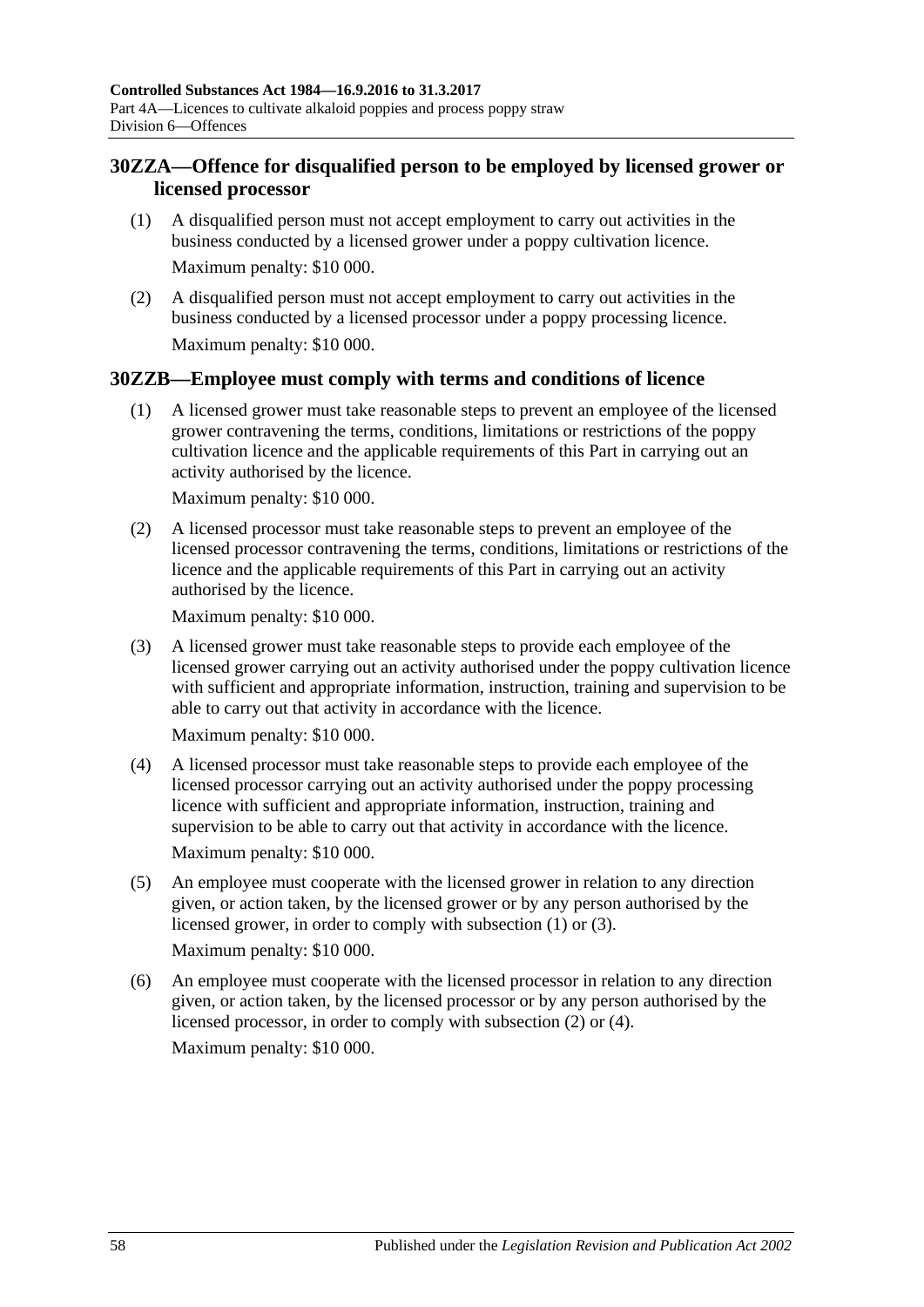## **30ZZC—Criminal liability of licensed grower or licensed processor—failure to exercise due diligence**

- <span id="page-58-0"></span>(1) If an employee of a licensed grower or a licensed processor commits an offence against this Part, the relevant licensed grower or licensed processor also commits an offence against this Part, if the licensed grower or the licensed processor failed to exercise due diligence to prevent the commission of the offence by the employee.
- (2) A licensed grower or a licensed processor referred to in [subsection](#page-58-0) (1) is liable to a penalty not exceeding the maximum penalty that applies to the offence against this Part committed by the employee.
- (3) In determining whether a licensed grower or a licensed processor failed to exercise due diligence, a court may have regard to—
	- (a) whether or not the licensed grower or the licensed processor permitted or authorised the act or omission of the employee in the course of his or her employment that constituted the offence against this Part; and
	- (b) what steps the licensed grower or the licensed processor took, or could reasonably have taken, to prevent the commission of the offence by the employee.
- (4) Without limiting any other defence available to a licensed grower or a licensed processor, the relevant licensed grower or licensed processor may rely on a defence that would be available to the employee of the licensed grower or the licensed processor if (as the case requires)—
	- (a) the employee were charged with the offence with which the licensed grower or the licensed processor is charged; and
	- (b) in doing so, the licensed grower or the licensed processor bears the same burden of proof that the employee would bear.
- (5) A licensed grower or a licensed processor may commit an offence against this Part whether or not the employee of the licensed grower or the licensed processor, as the case requires, has been prosecuted for, or found guilty of, an offence against this Part.

## **30ZZD—Offence to fail to provide an identification certificate for employees**

(1) A licensed grower must issue to each employee authorised in respect of the poppy cultivation licence an employee identification certificate that contains the information required under [section](#page-39-2) 30J(2).

Maximum penalty: \$10 000.

(2) A licensed processor must issue to each employee authorised in respect of the poppy processing licence an employee identification certificate that contains the information required under [section](#page-44-2) 30T(2).

Maximum penalty: \$10 000.

## **30ZZE—Offence to hinder or obstruct inspector**

(1) A person must not, without reasonable excuse, hinder or obstruct an inspector in the exercise of a power under this Part.

Maximum penalty: \$15 000.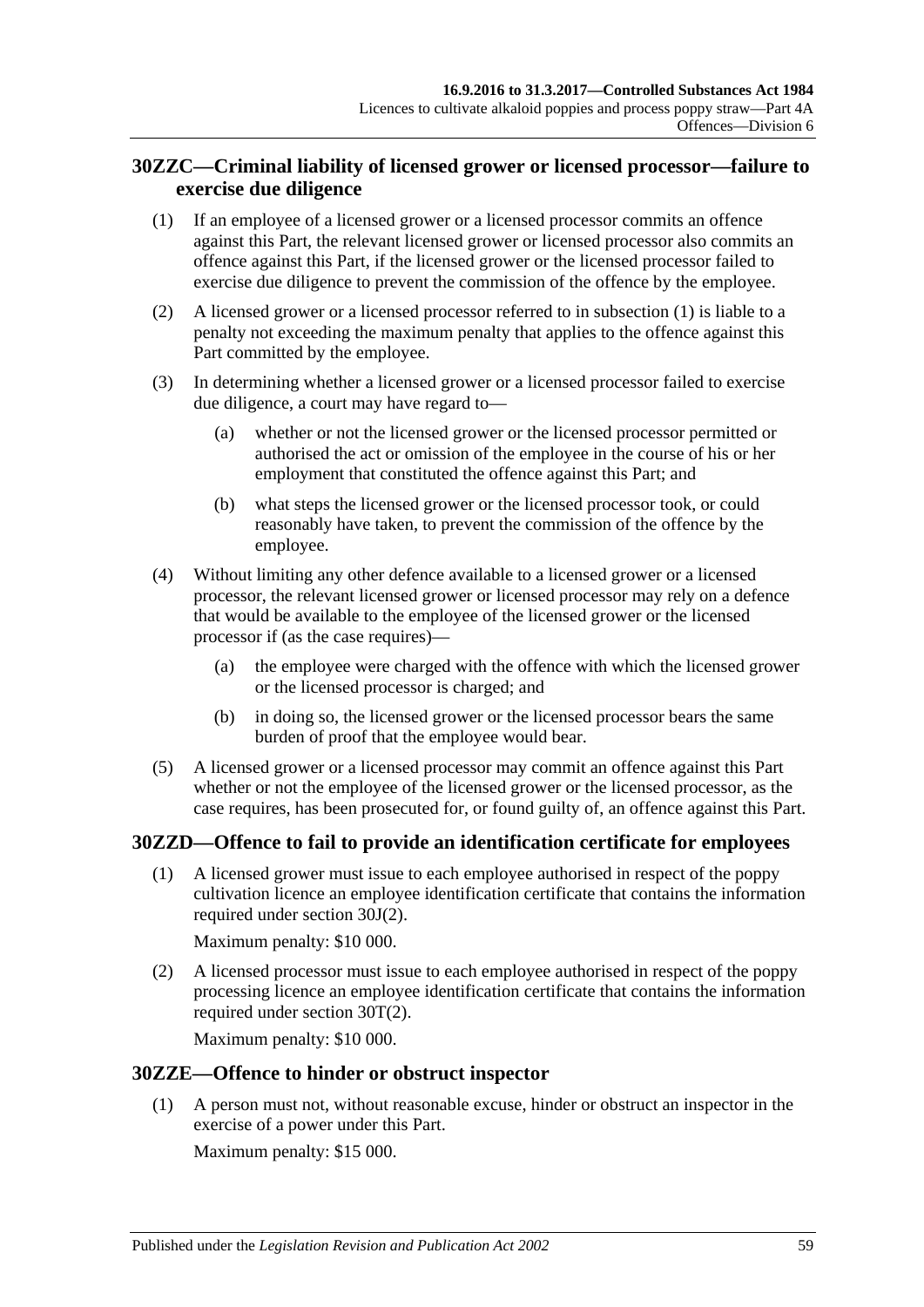(2) A person must not, without reasonable excuse, fail to comply with any direction, requirement or order of an inspector under this Part.

Maximum penalty: \$15 000.

## **30ZZF—Offence to remove detained or seized alkaloid poppies or poppy straw**

A person must not, while a detention or seizure notice remains in effect, remove the whole or any part of an alkaloid poppy, poppy straw or material derived from an alkaloid poppy or poppy straw to which the notice relates, without the authorisation of the Chief Executive or an inspector.

Maximum penalty: \$15 000.

# **Division 7—Alkaloid poppy register**

## **30ZZG—Alkaloid poppy register**

- (1) The Chief Executive must establish and maintain the alkaloid poppy register.
- (2) The alkaloid poppy register is to contain the following information in respect of each registrable contract:
	- (a) the name of each party to the contract;
	- (b) the location of the specified premises;
	- (c) the date the contract was entered into by the parties;
	- (d) any other relevant information provided by an applicant or licensed grower or licensed processor to an inspector or the Chief Executive;
	- (e) the details of the relevant poppy cultivation licence or poppy processing licence;
	- (f) any relevant information collected or received by an inspector to determine the compliance of a licensed grower or a licensed processor with this Part;
	- (g) any other prescribed information.

## <span id="page-59-0"></span>**30ZZH—Request to register a contract**

- (1) The Chief Executive, if requested to do so by a licensed grower, may register a contract between the licensed grower and a licensed processor in the alkaloid poppy register if the contract—
	- (a) is a valid contract; and
	- (b) includes details of the specified premises and area of land where it is proposed to cultivate alkaloid poppies; and
	- (c) specifies the period of the contract; and
	- (d) includes any other prescribed particulars (if any).
- <span id="page-59-2"></span><span id="page-59-1"></span>(2) If a licensed grower makes a request under [subsection](#page-59-0) (1), the Chief Executive must, within 7 days—
	- (a) register the contract; or
	- (b) refuse to register the contract.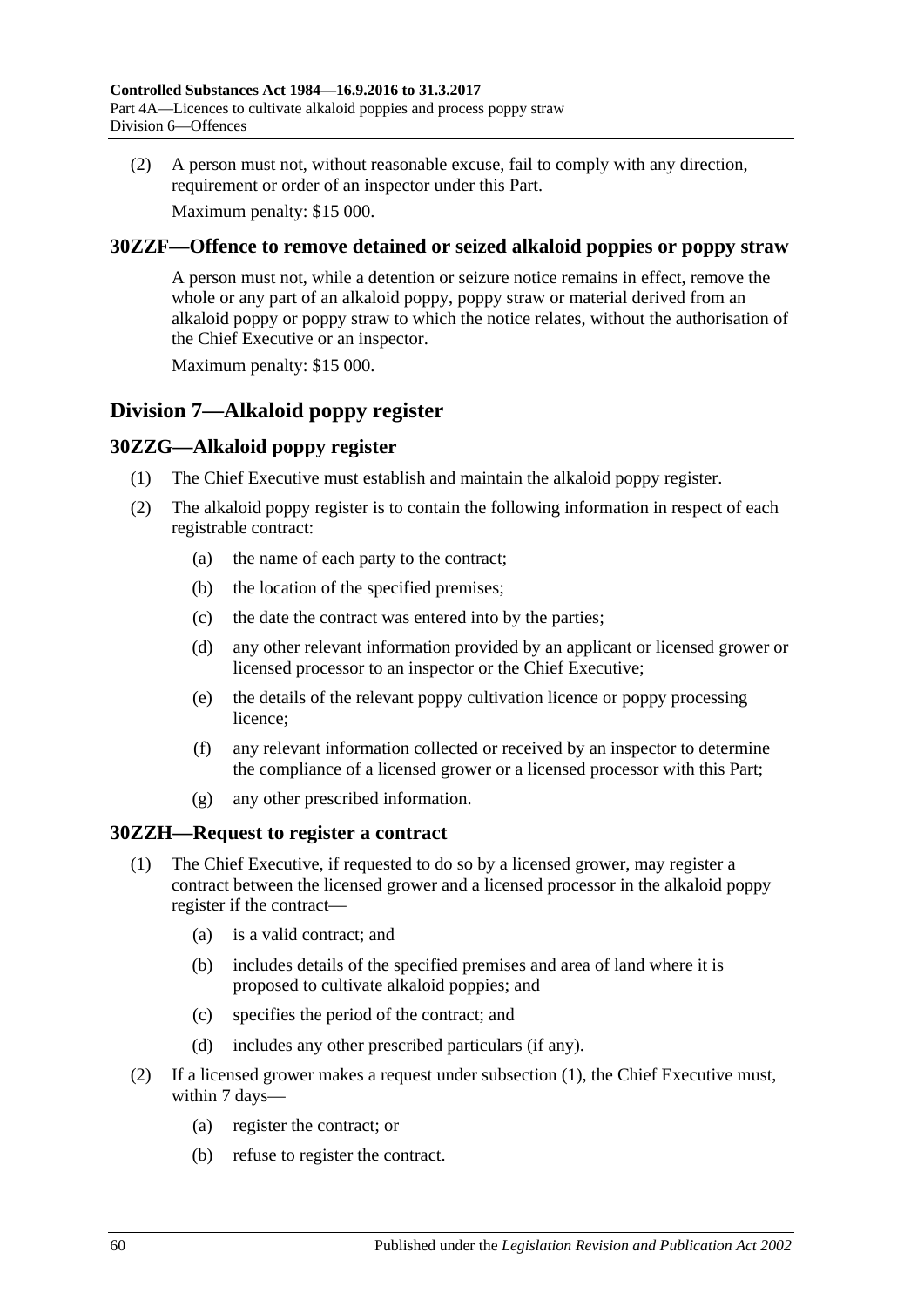- (3) On making a decision under [subsection](#page-59-1) (2) the Chief Executive must—
	- (a) notify the licensed grower and the licensed processor who are the parties to the contract of that decision; and
	- (b) provide reasons for the decision if the decision was a refusal under [subsection](#page-59-2)  $(2)(b)$ .

### **30ZZI—Access to the alkaloid poppy register restricted**

- (1) The Chief Executive must ensure that the alkaloid poppy register, or any part of the alkaloid poppy register, is only accessed by a prescribed person, or class of prescribed person, who is authorised to do so by the Chief Executive.
- (2) The Chief Executive must ensure that personal information in the alkaloid poppy register is only disclosed in accordance with this Act.

### **30ZZJ—Person with access to alkaloid poppy register not to disclose personal information from it**

- (1) Unless a disclosure is authorised under this section, a person authorised to have access to the alkaloid poppy register or any part of the alkaloid poppy register must not disclose to any person the following information in the alkaloid poppy register:
	- (a) any personal information;
	- (b) the location of specified premises;
	- (c) commercial in confidence information.

Maximum penalty: \$15 000 or imprisonment for 12 months, or both.

- (2) The Chief Executive or a person authorised to have access to the alkaloid poppy register or any part of the alkaloid poppy register may disclose personal information in the alkaloid poppy register to a Department or public statutory authority—
	- (a) for the purpose of law enforcement; or
	- (b) as required by or under any Act or law; or
	- (c) if the Chief Executive or a person authorised to have access to the alkaloid poppy register believes on reasonable grounds that to do so is necessary to enable the proper administration of the Act.

#### **30ZZK—Delegation**

- (1) The Chief Executive may, by instrument in writing, delegate a power or function under this Part—
	- (a) to a particular person; or
	- (b) to the person for the time being performing particular duties or holding or acting in a specified position.
- (2) A power or function delegated under this section may, if the instrument of delegation so provides, be further delegated.
- (3) A delegation—
	- (a) may be absolute or conditional; and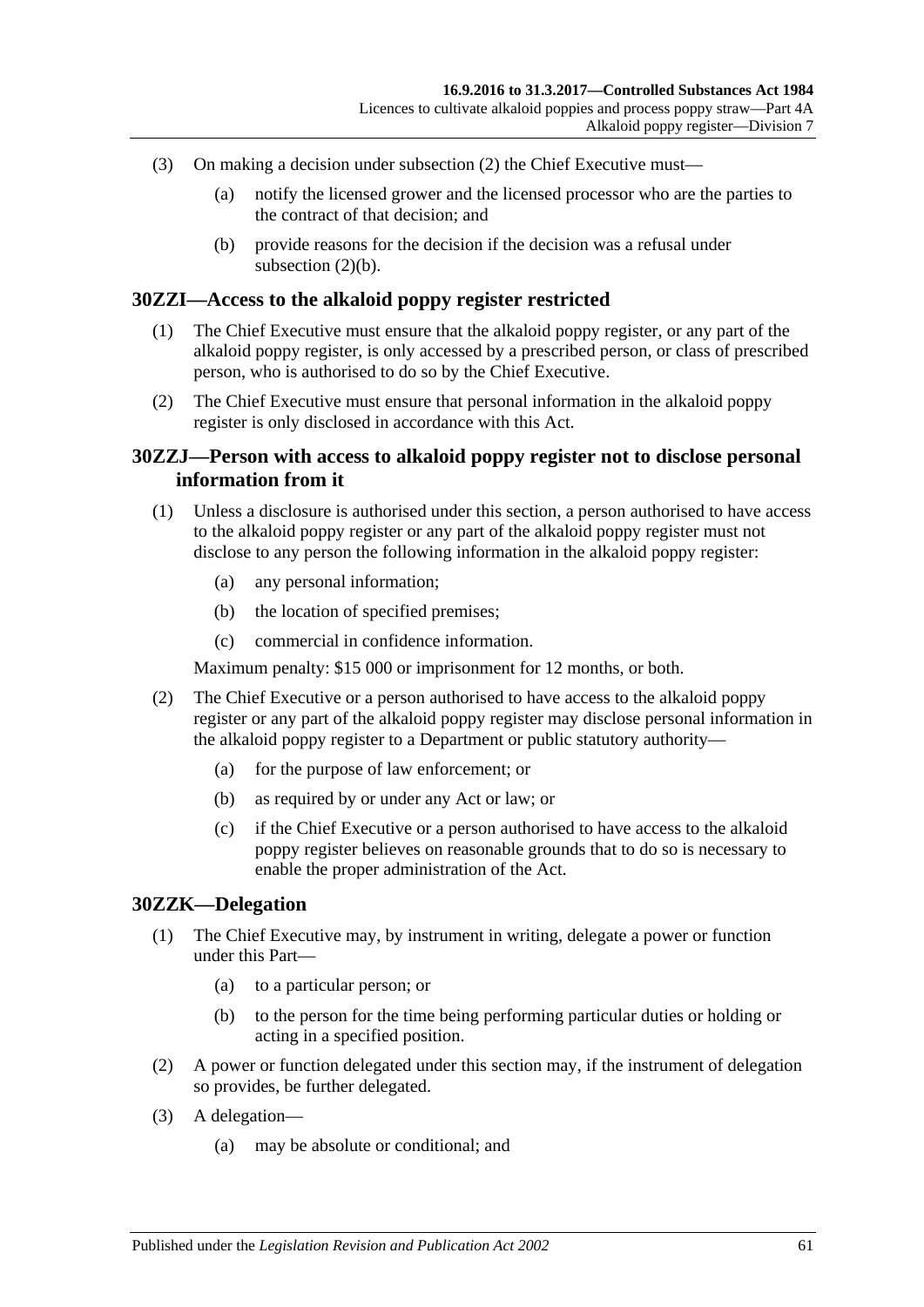- (b) does not derogate from the power of the delegator to act personally in a matter; and
- (c) is revocable at will.

# **Division 8—Review**

## **30ZZL—Review by Tribunal**

- (1) A person may apply to the Tribunal under section 34 of the *[South Australian Civil and](http://www.legislation.sa.gov.au/index.aspx?action=legref&type=act&legtitle=South%20Australian%20Civil%20and%20Administrative%20Tribunal%20Act%202013)  [Administrative Tribunal Act](http://www.legislation.sa.gov.au/index.aspx?action=legref&type=act&legtitle=South%20Australian%20Civil%20and%20Administrative%20Tribunal%20Act%202013) 2013* for review of a decision of the Chief Executive—
	- (a) to refuse to issue a poppy cultivation licence or a poppy processing licence to that person; or
	- (b) to refuse to renew a poppy cultivation licence or a poppy processing licence held by that person; or
	- (c) to refuse to register a contract between a licensed grower and a licensed processor in the alkaloid poppy register; or
	- (d) to suspend, cancel or amend a poppy cultivation licence or a poppy processing licence held by that person.
- (2) Subject to [subsection](#page-61-0) (3), an application for review must be made within 1 month of the making of the relevant decision of the Chief Executive.
- <span id="page-61-0"></span>(3) If the reasons of the Chief Executive are not given in writing at the time of making the decision and the person (within 1 month of the making of the decision) requires the Chief Executive to state the reasons in writing, the time for commencing proceedings before the Tribunal runs from the time at which the person receives the written statement of those reasons.

# **Division 9—Miscellaneous**

## **30ZZM—Criminal intelligence**

- (1) Information that is classified by the Commissioner of Police as criminal intelligence for the purposes of this Part may not be disclosed to any person other than the Chief Executive, the Minister, the Tribunal, a court or a person to whom the Commissioner of Police authorises its disclosure.
- (2) If the Commissioner of Police—
	- (a) opposes the issuing or renewal of a poppy cultivation licence or a poppy processing licence; or
	- (b) requests the suspension or cancellation of a poppy cultivation licence or a poppy processing licence,

on the basis of information that is classified by the Commissioner of Police as criminal intelligence, the Chief Executive is not (despite any other provision of this Part) required to provide any grounds or reasons for a decision to refuse to issue or renew the licence or to suspend or cancel the licence (as the case may be) other than that the decision was made in the public interest.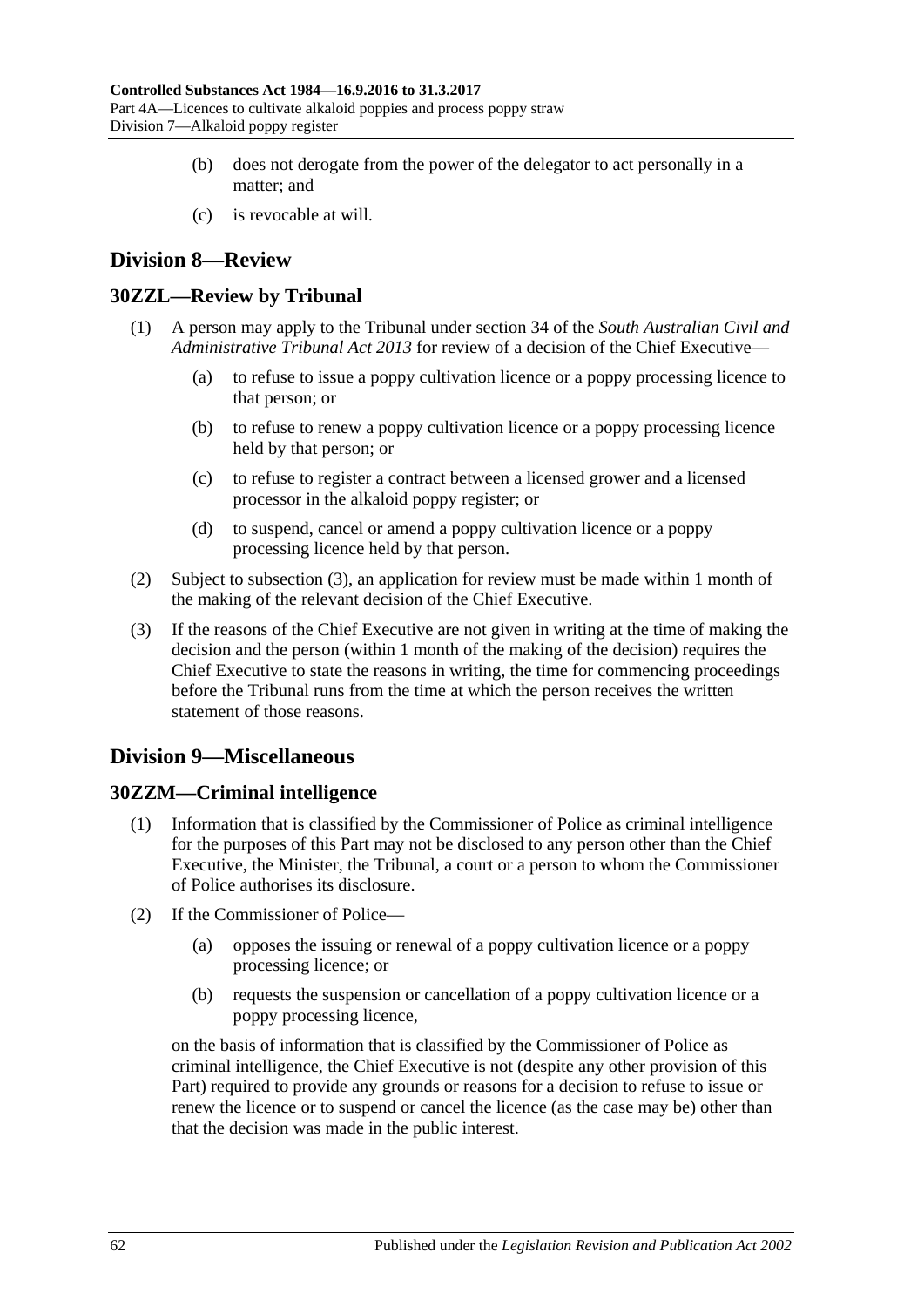- (3) In any proceedings under this Part, the Tribunal or a court—
	- (a) must, on the application of the Commissioner of Police, take steps to maintain the confidentiality of information classified by the Commissioner of Police as criminal intelligence, including steps to receive evidence and hear argument about the information in private in the absence of the parties to the proceedings and their representatives; and
	- (b) may take evidence consisting of or relating to information so classified by the Commissioner of Police by way of affidavit of a police officer of or above the rank of superintendent.
- (4) The Commissioner of Police may not delegate the function of classifying information as criminal intelligence for the purposes of this Part except to a Deputy Commissioner or Assistant Commissioner of Police.

#### **30ZZN—Regulations**

- (1) Without limiting section 63, the Governor may make regulations for or with respect to the following:
	- (a) the cultivation of alkaloid poppies;
	- (b) the processing of poppy straw;
	- (c) classes of persons that are disqualified persons;
	- (d) prescribing fees or levies to recover any compliance or administrative costs;
	- (e) prescribing terms, conditions, limitations and restrictions to which licences issued under this Part will be subject;
	- (f) particulars to be included in any application for the issue, renewal or amendment of a poppy cultivation licence or a poppy processing licence;
	- (g) restricting, limiting or prohibiting premises, vehicles or machines used or intended to be used in connection with the cultivation and destruction of alkaloid poppies or the processing or destruction of poppy straw;
	- (h) limiting or prohibiting transport of poppy straw, including in relation to specific geographical areas or regions in South Australia;
	- (i) the distance required to separate alkaloid poppies and poppy straw at a specified premises from any other place;
	- (j) matters to be considered by the Chief Executive in relation to the suitability of specified premises for the cultivation of alkaloid poppies or processing of poppy straw;
	- (k) fencing of specified premises and standard of fencing required to separate alkaloid poppies and poppy straw from a public place or any other premises;
	- (l) requirements of signage at specified premises and information to be displayed at a specified premises, or on equipment or vehicles used for or in connection with the growing or harvesting of alkaloid poppies or the processing of poppy straw;
	- (m) the manner in which searches, detentions and seizures under this Part are to be carried out;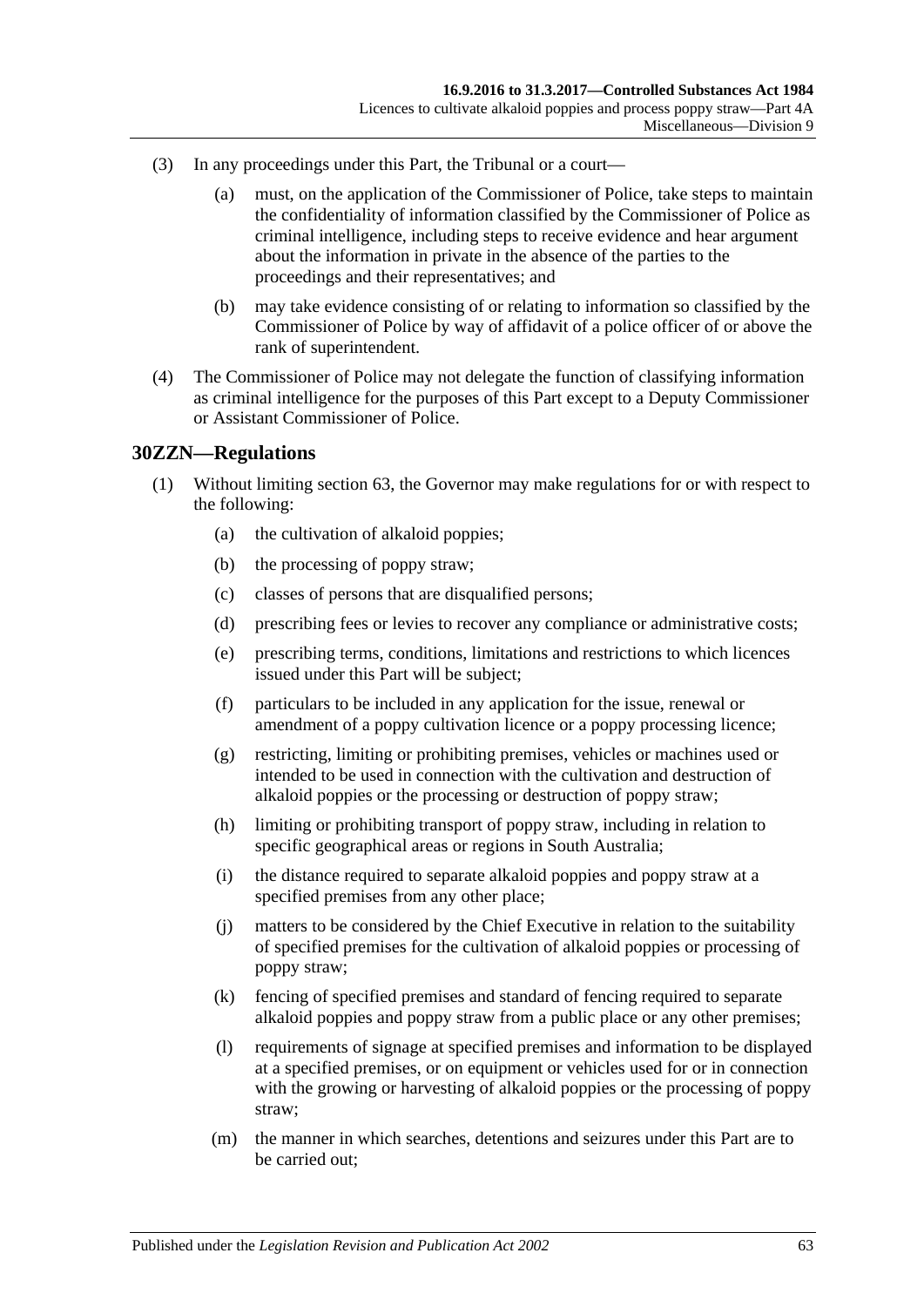- (n) records to be kept in relation to alkaloid poppy cultivation or poppy straw processing;
- (o) prescribing a penalty of not more than \$15 000 for any contravention of or failure to comply with the regulations made under this Part.
- (2) Regulations made for the purposes of this Part may—
	- (a) be of general or limited application;
	- (b) differ according to differences in time, place or circumstances;
	- (c) apply to different classes of person and licences;
	- (d) provide for different fees for different activities or classes of activity or different cases or classes of cases;
	- (e) provide for waiver or reduction of fees;
	- (f) in the case of applications for the issue or renewal of licences, specify fees that reflect the cost of administration of, and the provision of, inspection services in connection with this Part;
	- (g) confer powers or discretions or impose duties on the Chief Executive or an inspector;
	- (h) exempt specified persons or things or classes of person or classes of thing from complying with all or any of the regulations—
		- (i) whether unconditionally or on specified conditions; and
		- (ii) either wholly or to such an extent as is specified; and
		- (iii) leave any matter to be required to be undertaken in a manner approved by the Chief Executive.

# **Part 5—Offences relating to controlled drugs, precursors and plants**

## **Division 1—Preliminary**

## <span id="page-63-0"></span>**31—Application of Part**

- (1) This Part does not apply to—
	- (a) the manufacture, sale or supply of a poison, or the sale or supply of equipment for use in connection with the consumption or administration of a poison, by a pharmacist if the pharmacist is acting in the ordinary course of the pharmacist's profession; or
	- (ab) the sale by retail of a poison, or of equipment for use in connection with the consumption or administration of a poison, by a registered health practitioner if the practitioner is acting in the ordinary course of the practitioner's profession and—
		- (i) the practitioner is a dentist, medical practitioner or nurse practitioner; or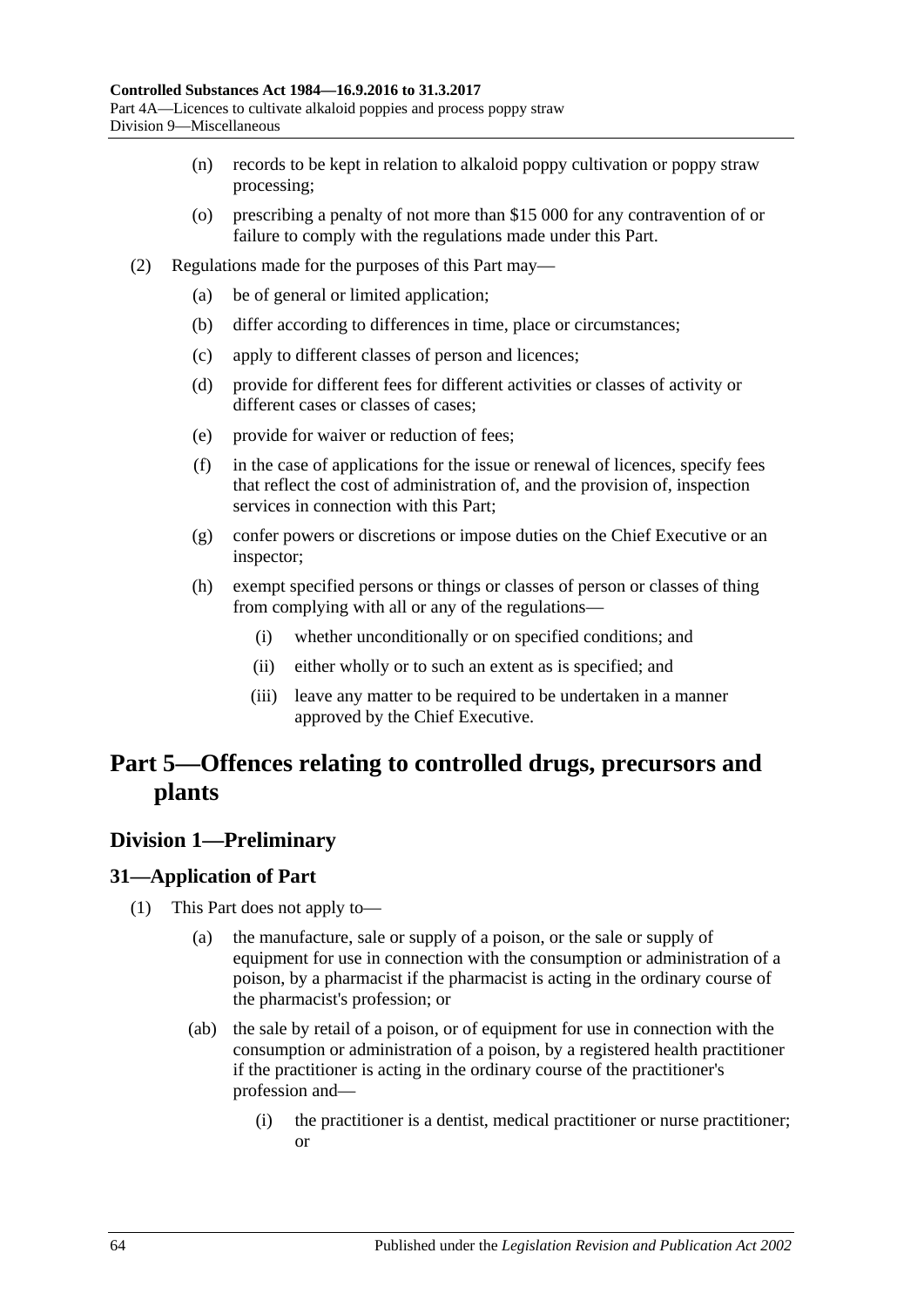- (ii) the practitioner's registration is endorsed under section 94 of the *Health Practitioner Regulation National Law* as being qualified to sell a scheduled medicine or class of scheduled medicines and the poison is a scheduled medicine or of a class of scheduled medicines specified in the endorsement; or
- (iii) the practitioner is authorised to sell the poison by the regulations; or
- (ac) the supply of a poison, or of equipment for use in connection with the consumption or administration of a poison, by a registered health practitioner if the practitioner is acting in the ordinary course of the practitioner's profession and—
	- (i) the practitioner is a dentist, medical practitioner, nurse or midwife; or
	- (ii) the practitioner's registration is endorsed under section 94 of the *Health Practitioner Regulation National Law* as being qualified to supply a scheduled medicine or class of scheduled medicines and the poison is a scheduled medicine or of a class of scheduled medicines specified in the endorsement; or
	- (iii) the practitioner is authorised to supply the poison by the regulations; or
- (ad) the administration of a poison by a registered health practitioner if the practitioner is acting in the ordinary course of the practitioner's profession and—
	- (i) the practitioner is a dentist, medical practitioner, nurse or midwife; or
	- (ii) the practitioner's registration is endorsed under section 94 of the *Health Practitioner Regulation National Law* as being qualified to administer a scheduled medicine or class of scheduled medicines and the poison is a scheduled medicine or of a class of scheduled medicines specified in the endorsement; or
	- (iii) the practitioner is authorised to administer the poison by the regulations; or
- (ae) the manufacture, sale, supply or administration of a poison, or the sale or supply of equipment for use in connection with the consumption or administration of a poison, by a veterinary surgeon if the veterinary surgeon is acting in the ordinary course of the veterinary surgeon's profession; or
- (af) the possession of a poison or equipment if that possession is incidental to an activity described in a preceding paragraph; or
- (ag) the cultivation or sale of a plant, the manufacture, sale, supply, administration or possession of a substance or the sale, supply or possession of equipment by a person who is acting in accordance with a licence or permit issued under this Act; or
- <span id="page-64-0"></span>(b) the possession of a relevant controlled drug, or of equipment for use in connection with the consumption or administration of a relevant controlled drug, by—
	- (i) a person—
		- (A) for whom the drug has been lawfully prescribed; or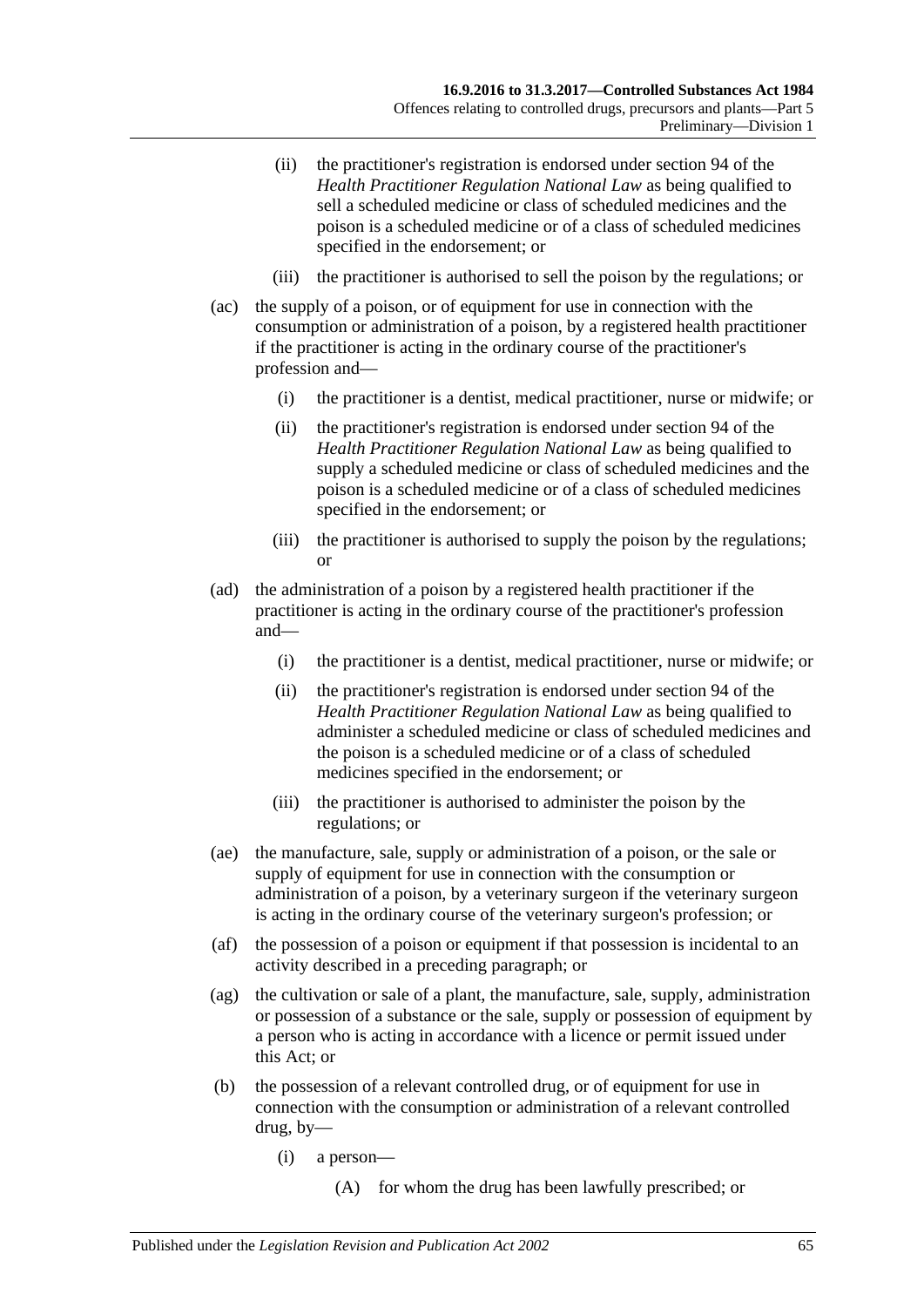- (B) to whom the drug has been lawfully supplied for the purpose of consumption or administration by the person; or
- <span id="page-65-0"></span>(ii) a person—
	- (A) being the owner of an animal for whom the drug has been lawfully prescribed; or
	- (B) to whom the drug has been lawfully supplied for the purpose of consumption by or administration to an animal owned by the person; or
- (iii) a person acting on behalf of a person referred to in [subparagraph](#page-64-0) (i) or [\(ii\);](#page-65-0) or
- (c) the administration or supply, or the giving of permission for the administration or supply, of a relevant controlled drug to a person—
	- (i) for whom the drug has been lawfully prescribed; or
	- (ii) to whom the drug has been lawfully supplied for the purpose of consumption or administration by the person; or
- (d) the consumption or administration of a relevant controlled drug by a person—
	- (i) for whom the drug has been lawfully prescribed; or
	- (ii) to whom the drug has been lawfully supplied for the purpose of consumption or administration by the person.
- (2) In proceedings for an offence against this Part, [subsection](#page-63-0) (1) is to be treated as providing exceptions, and no proof will be required in relation to any exception by the prosecution but the application of an exception will be a matter for proof by the defendant.
- (3) In this section—

*relevant controlled drug* means a controlled drug other than a controlled drug of a kind excluded from this definition by regulation.

## **Division 2—Commercial offences**

## **Subdivision 1—Trafficking in controlled drugs**

#### <span id="page-65-1"></span>**32—Trafficking**

(1) A person who traffics in a large commercial quantity of a controlled drug is guilty of an offence.

Maximum penalty: \$500 000 or imprisonment for life, or both.

<span id="page-65-2"></span>(2) A person who traffics in a commercial quantity of a controlled drug is guilty of an offence.

Maximum penalty:

- (a) for a basic offence—\$200 000 or imprisonment for 25 years, or both;
- (b) for an aggravated offence—\$500 000 or imprisonment for life, or both.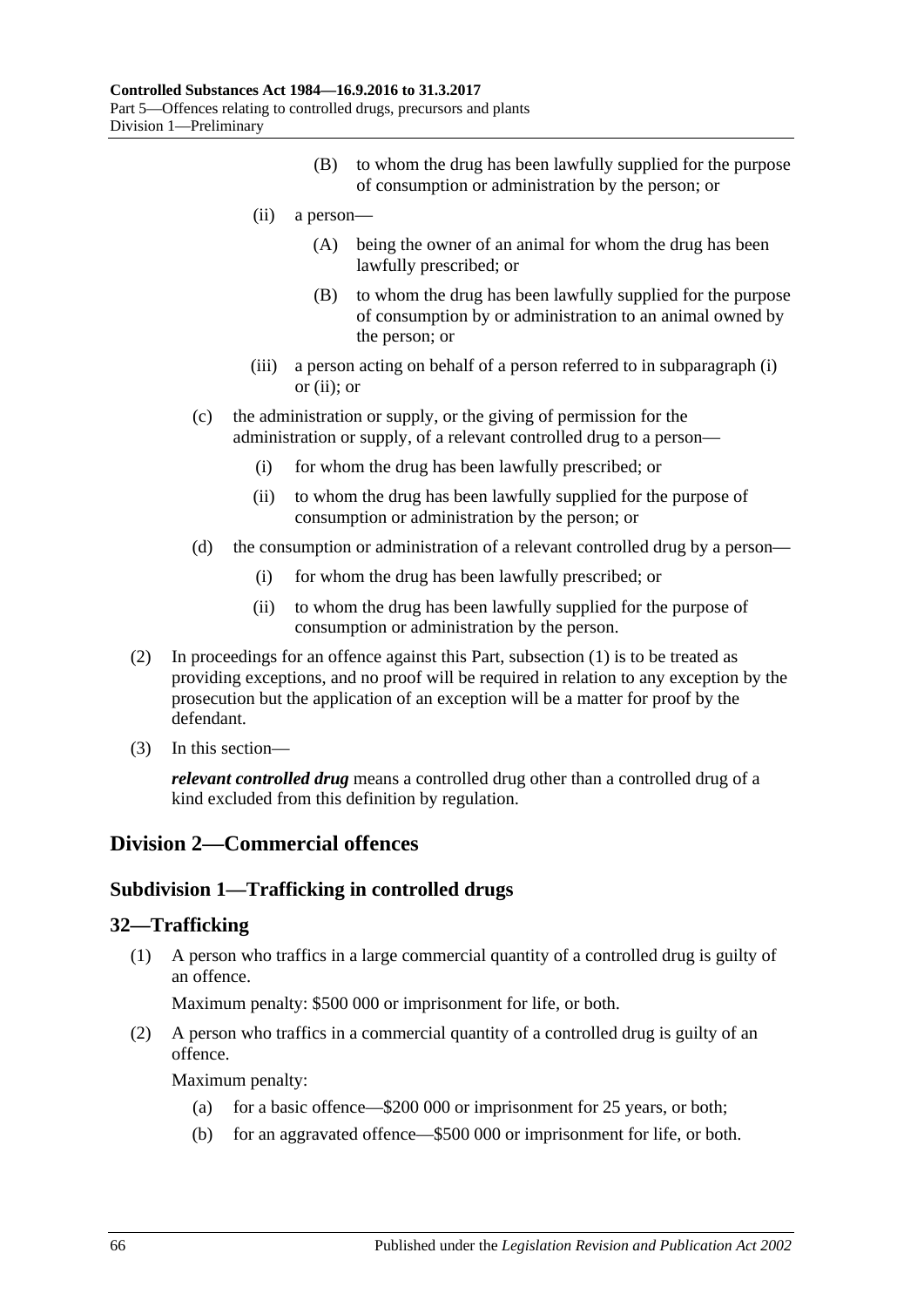- <span id="page-66-1"></span>(2a) A person who, in a prescribed area, traffics in a controlled drug is guilty of an offence. Maximum penalty:
	- (a) for a basic offence—\$75 000 or imprisonment for 15 years, or both;
	- (b) for an aggravated offence—\$200 000 or imprisonment for 25 years, or both.
- <span id="page-66-0"></span>(3) A person who traffics in a controlled drug is guilty of an offence. Maximum penalty:
	- (a) for a basic offence—\$50 000 or imprisonment for 10 years, or both;
	- (b) for an aggravated offence—\$75 000 or imprisonment for 15 years, or both.
- (4) An offence against [subsection](#page-66-0) (3) involving cannabis, cannabis resin or cannabis oil (and not involving any other controlled drug) must be prosecuted, and dealt with by the Magistrates Court, as a summary offence but if the Court determines that a person found guilty of such an offence should be sentenced to a term of imprisonment exceeding 5 years, the Court must commit the person to the District Court for sentence.
- (5) If, in any proceedings for an offence against [subsection](#page-65-1) (1), [\(2\),](#page-65-2) [\(2a\)](#page-66-1) or [\(3\)](#page-66-0) it is proved that the defendant had possession of a trafficable quantity of a controlled drug, it is presumed, in the absence of proof to the contrary—
	- (a) in a case where it is alleged that the defendant was taking part in the process of sale of the drug, that the defendant—
		- (i) was acting for the purpose of sale of the drug; and
		- (ii) had the relevant belief concerning the sale of the drug necessary to constitute the offence; or
	- (b) in any other case—that the defendant had the relevant intention concerning the sale of the drug necessary to constitute the offence.
- (6) In this section—

#### *prescribed area* means—

- (a) prescribed licensed premises or an area being used in connection with prescribed licensed premises; or
- (b) premises at which members of the public are gathered for a public entertainment or an area being used in connection with such premises;

#### **Example—**

Areas *being used in connection with* premises would include—

- (a) a car parking area specifically provided for the use of patrons of the premises;
- (b) an area in which people are queuing to enter the premises.

## *prescribed licensed premises* means—

- (a) premises in respect of which 1 of the following classes of licence is in force under the *[Liquor Licensing Act](http://www.legislation.sa.gov.au/index.aspx?action=legref&type=act&legtitle=Liquor%20Licensing%20Act%201997) 1997*:
	- (i) a hotel licence;
	- (ii) a restaurant licence that includes an extended trading authorisation;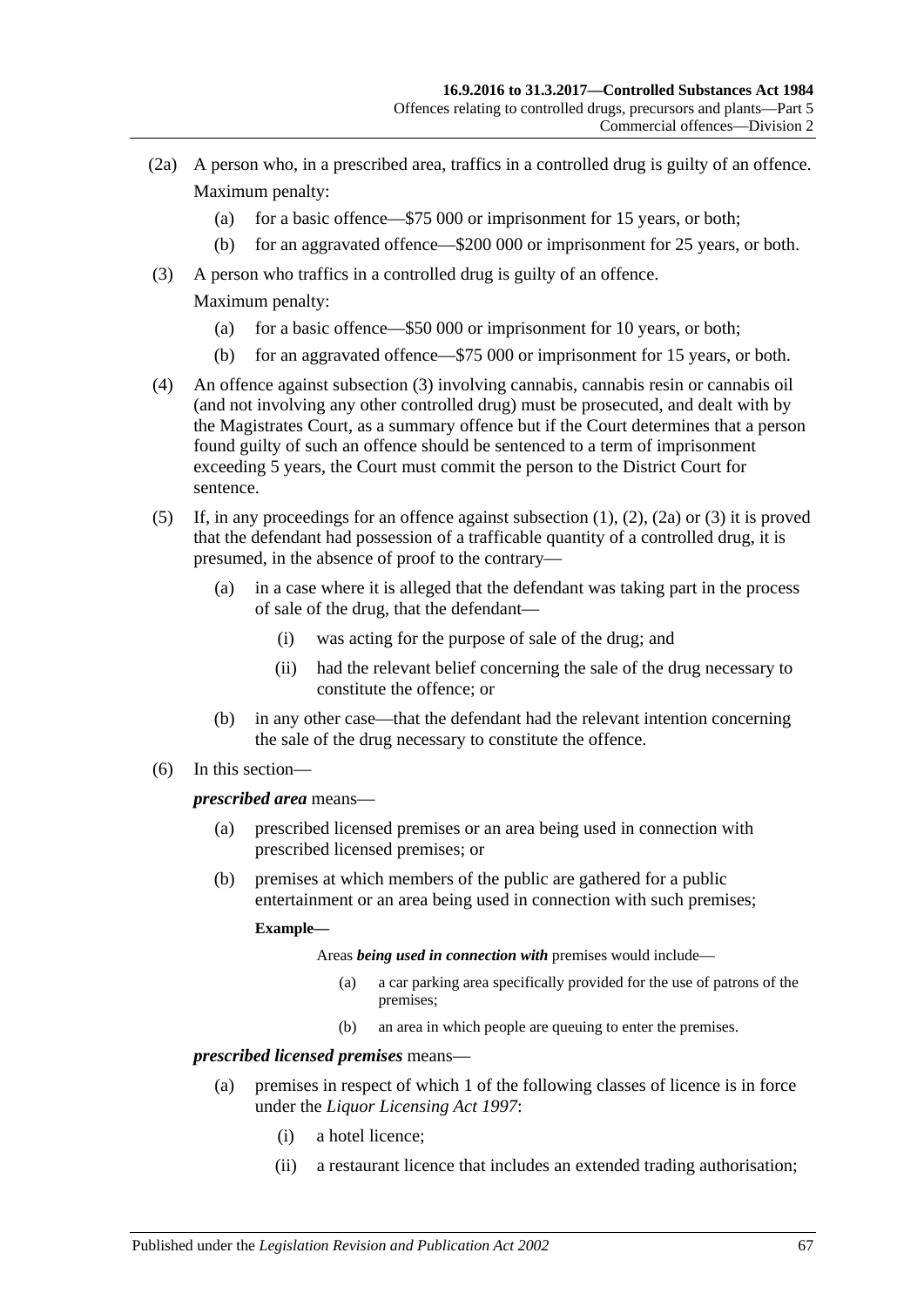- (iii) an entertainment venue licence;
- (iv) a club licence that includes an extended trading authorisation;
- (v) a special circumstances licence that includes an extended trading authorisation;
- (vi) a licence of a class prescribed by regulation;
- (b) the premises defined in the casino licence, within the meaning of the *[Casino](http://www.legislation.sa.gov.au/index.aspx?action=legref&type=act&legtitle=Casino%20Act%201997)  Act [1997](http://www.legislation.sa.gov.au/index.aspx?action=legref&type=act&legtitle=Casino%20Act%201997)*, as the premises to which the licence relates;
- (c) premises subject to a licence prescribed by regulation;

*public entertainment* means a dance, performance, exhibition or event that is calculated to attract and entertain members of the public, whether admission is open, procured by the payment of money or restricted to members of a club or a class of persons with some other qualification or characteristic.

## **Subdivision 2—Manufacture of controlled drugs**

### <span id="page-67-0"></span>**33—Manufacture of controlled drugs for sale**

(1) A person who manufactures a large commercial quantity of a controlled drug intending to sell any of it or believing that another person intends to sell any of it is guilty of an offence.

Maximum penalty: \$500 000 or imprisonment for life, or both.

<span id="page-67-1"></span>(2) A person who manufactures a commercial quantity of a controlled drug intending to sell any of it or believing that another person intends to sell any of it is guilty of an offence.

Maximum penalty:

- (a) for a basic offence—\$200 000 or imprisonment for 25 years, or both;
- (b) for an aggravated offence—\$500 000 or imprisonment for life, or both.
- <span id="page-67-2"></span>(3) A person who manufactures a controlled drug intending to sell any of it or believing that another person intends to sell any of it is guilty of an offence.

Maximum penalty:

- (a) for a basic offence—\$50 000 or imprisonment for 10 years, or both;
- (b) for an aggravated offence—\$75 000 or imprisonment for 15 years, or both.
- $(4)$  If
	- (a) in any proceedings for an offence against [subsection](#page-67-0)  $(1)$ ,  $(2)$  or  $(3)$  it is proved that the defendant manufactured a trafficable quantity of a controlled drug; or
	- (b) in any proceedings for an offence of attempting or conspiring to commit an offence against [subsection](#page-67-0)  $(1)$ ,  $(2)$  or  $(3)$  it is proved that the defendant attempted or conspired (as the case may require) to manufacture a trafficable quantity of a controlled drug,

it is presumed, in the absence of proof to the contrary, that the defendant had the relevant intention or belief concerning the sale of the drug necessary to constitute the offence.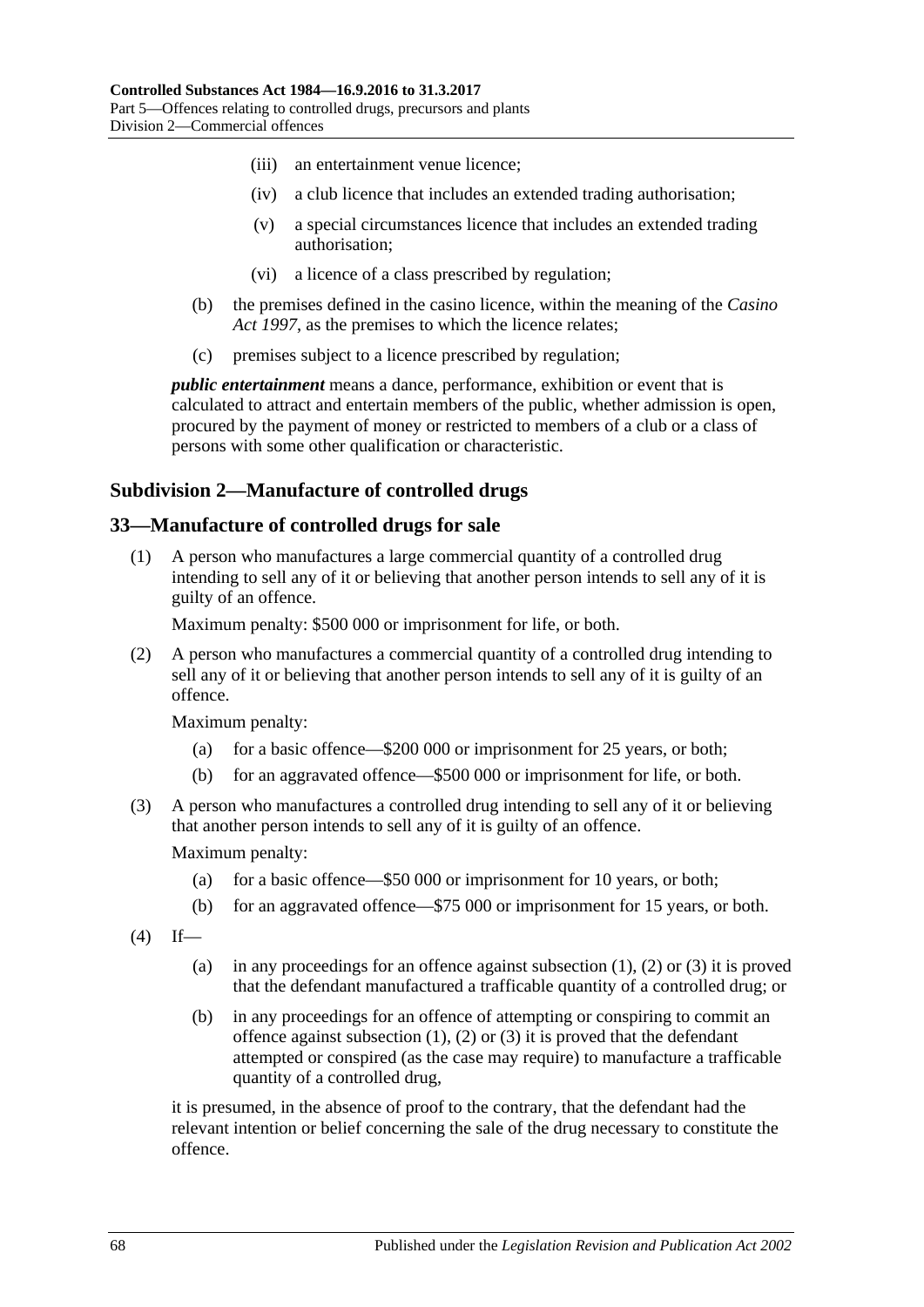## **33A—Sale, manufacture etc of controlled precursor**

- (1) A person who—
	- (a) sells a large commercial quantity of a controlled precursor; or
	- (b) has possession of a large commercial quantity of a controlled precursor intending to sell it,

believing that the person to whom it is, or is to be, sold or another person intends to use any of it to unlawfully manufacture a controlled drug is guilty of an offence. Maximum penalty:

- (a) for a basic offence—\$200 000 or imprisonment for 25 years, or both;
- (b) for an aggravated offence—\$500 000 or imprisonment for life, or both.
- (2) A person who—
	- (a) sells a commercial quantity of a controlled precursor; or
	- (b) has possession of a commercial quantity of a controlled precursor intending to sell it,

believing that the person to whom it is, or is to be, sold or another person intends to use any of it to unlawfully manufacture a controlled drug is guilty of an offence.

Maximum penalty:

- (a) for a basic offence—\$75 000 or imprisonment for 15 years, or both;
- (b) for an aggravated offence—\$200 000 or imprisonment for 25 years, or both.
- (3) A person who—
	- (a) sells a controlled precursor; or
	- (b) has possession of a controlled precursor intending to sell it,

believing that the person to whom it is, or is to be, sold or another person intends to use any of it to unlawfully manufacture a controlled drug is guilty of an offence.

Maximum penalty:

- (a) for a basic offence—\$50 000 or imprisonment for 10 years, or both;
- (b) for an aggravated offence—\$75 000 or imprisonment for 15 years, or both.
- (4) A person who manufactures a controlled precursor—
	- (a) intending to unlawfully manufacture a controlled drug; and
	- (b) intending to sell any of the drug so manufactured or believing that another person intends to sell any of it,

is guilty of an offence.

Maximum penalty:

- (a) for a basic offence—\$50 000 or imprisonment for 10 years, or both;
- (b) for an aggravated offence—\$75 000 or imprisonment for 15 years, or both.
- (5) A person who manufactures a controlled precursor—
	- (a) intending to sell any of the precursor to another person; and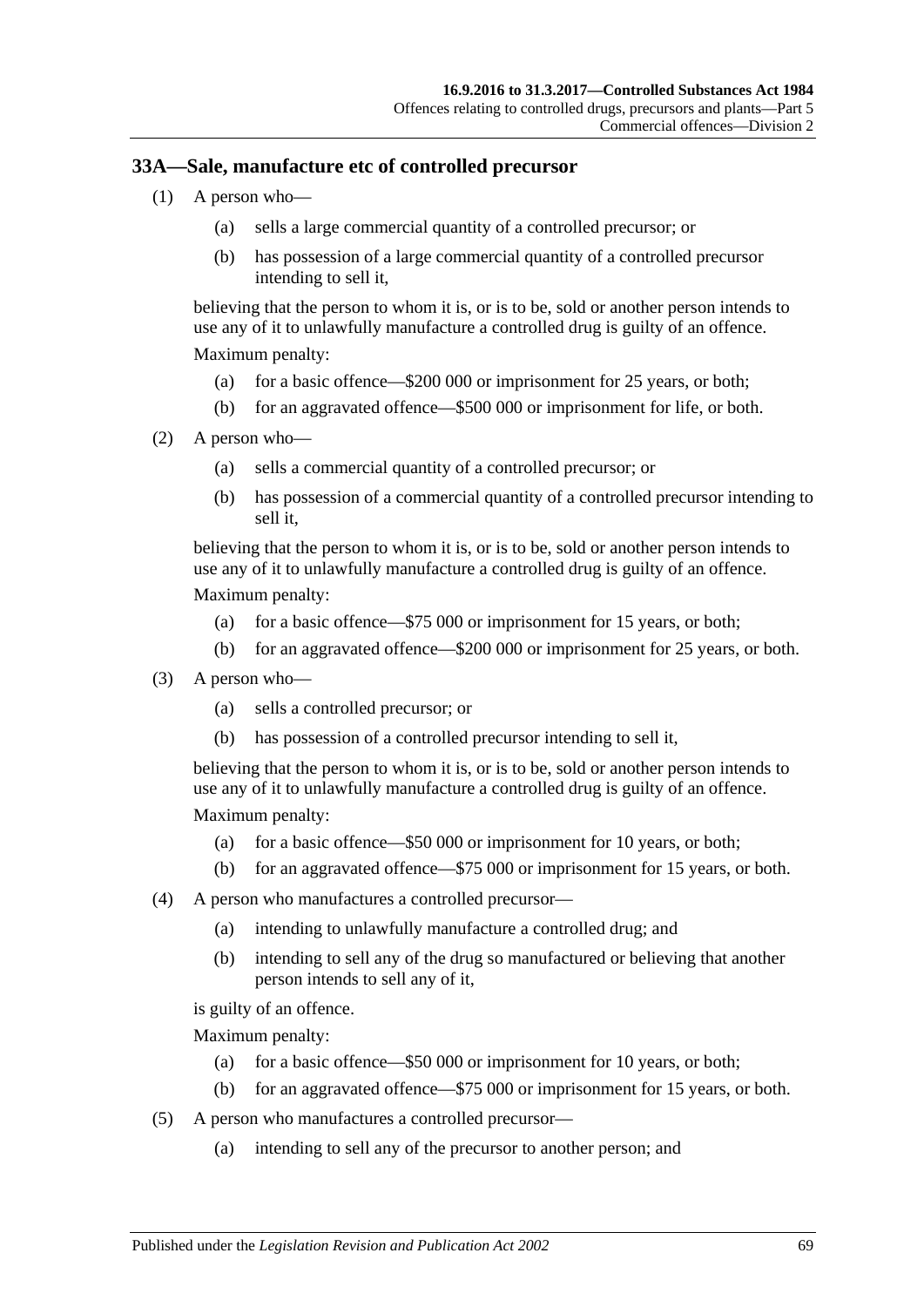(b) believing that that person, or another person, intends to use the controlled precursor to unlawfully manufacture a controlled drug,

is guilty of an offence.

Maximum penalty:

- (a) for a basic offence—\$50 000 or imprisonment for 10 years, or both;
- (b) for an aggravated offence—\$75 000 or imprisonment for 15 years, or both.

## **Subdivision 3—Cultivation and sale of controlled plants**

## <span id="page-69-1"></span>**33B—Cultivation of controlled plants for sale**

(1) A person who cultivates a large commercial quantity of a controlled plant intending to sell any of them or their products or believing that another person intends to sell any of them or their products is guilty of an offence.

Maximum penalty: \$500 000 or imprisonment for life, or both.

<span id="page-69-2"></span>(2) A person who cultivates a commercial quantity of a controlled plant intending to sell any of them or their products or believing that another person intends to sell any of them or their products is guilty of an offence.

Maximum penalty:

- (a) for a basic offence—\$200 000 or imprisonment for 25 years, or both;
- (b) for an aggravated offence—\$500 000 or imprisonment for life, or both.
- <span id="page-69-0"></span>(3) A person who cultivates a controlled plant intending to sell it or any of its products or believing that another person intends to sell it or any of its products is guilty of an offence.

Maximum penalty:

- (a) for a basic offence—\$50 000 or imprisonment for 10 years, or both;
- (b) for an aggravated offence—\$75 000 or imprisonment for 15 years, or both.
- (4) An offence against [subsection](#page-69-0) (3) involving a cannabis plant (and not involving any other controlled plant) must be prosecuted, and dealt with by the Magistrates Court, as a summary offence but if the Court determines that a person found guilty of such an offence should be sentenced to a term of imprisonment exceeding 5 years, the Court must commit the person to the District Court for sentence.
- (5) If, in any proceedings for an offence against [subsection](#page-69-1)  $(1)$ ,  $(2)$  or  $(3)$ , it is proved that the defendant cultivated a trafficable quantity of a controlled plant, it is presumed, in the absence of proof to the contrary, that the defendant had the relevant intention or belief concerning the sale of the plants or their products necessary to constitute the offence.

## <span id="page-69-3"></span>**33C—Sale of controlled plants**

- (1) A person who—
	- (a) sells a large commercial quantity of a controlled plant; or
	- (b) has possession of a large commercial quantity of a controlled plant intending to sell any of them or their products,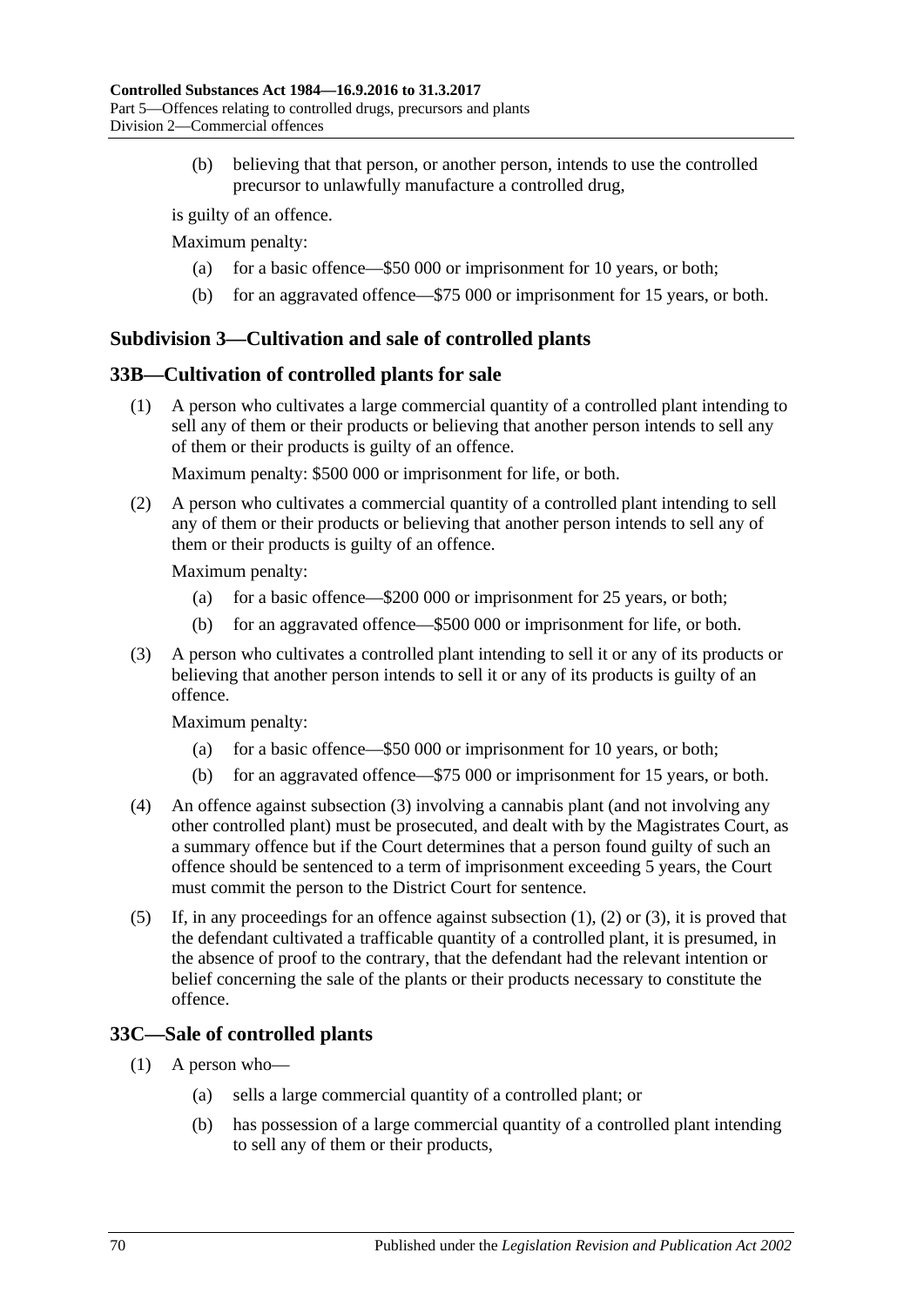is guilty of an offence.

Maximum penalty: \$500 000 or imprisonment for life, or both.

- <span id="page-70-1"></span>(2) A person who—
	- (a) sells a commercial quantity of a controlled plant; or
	- (b) has possession of a commercial quantity of a controlled plant intending to sell any of them or their products,

is guilty of an offence.

Maximum penalty:

- (a) for a basic offence—\$200 000 or imprisonment for 25 years, or both;
- (b) for an aggravated offence—\$500 000 or imprisonment for life, or both.
- <span id="page-70-0"></span>(3) A person who—
	- (a) sells a controlled plant; or
	- (b) has possession of a controlled plant intending to sell it or its products,

is guilty of an offence.

Maximum penalty:

- (a) for a basic offence—\$50 000 or imprisonment for 10 years, or both;
- (b) for an aggravated offence—\$75 000 or imprisonment for 15 years, or both.
- (4) An offence against [subsection](#page-70-0) (3) involving a cannabis plant (and not involving any other controlled plant) must be prosecuted, and dealt with by the Magistrates Court, as a summary offence but if the Court determines that a person found guilty of such an offence should be sentenced to a term of imprisonment exceeding 5 years, the Court must commit the person to the District Court for sentence.
- (5) If, in any proceedings for an offence against [subsection](#page-69-3)  $(1)$ ,  $(2)$  or  $(3)$  it is proved that the defendant had possession of a trafficable quantity of a controlled plant, it is presumed, in the absence of proof to the contrary, that the defendant had the relevant intention concerning the sale of the plants or their products necessary to constitute the offence.

### **Subdivision 4—Sale of equipment etc**

#### **33D—Sale of equipment**

A person who—

- (a) sells a piece of equipment for use in connection with the smoking, consumption or administration of a controlled drug, or the preparation of such a drug for smoking, consumption or administration; or
- (b) has possession of a piece of equipment, intending to sell it for such use,

is guilty of an offence.

Maximum penalty: \$10 000 or imprisonment for 2 years, or both.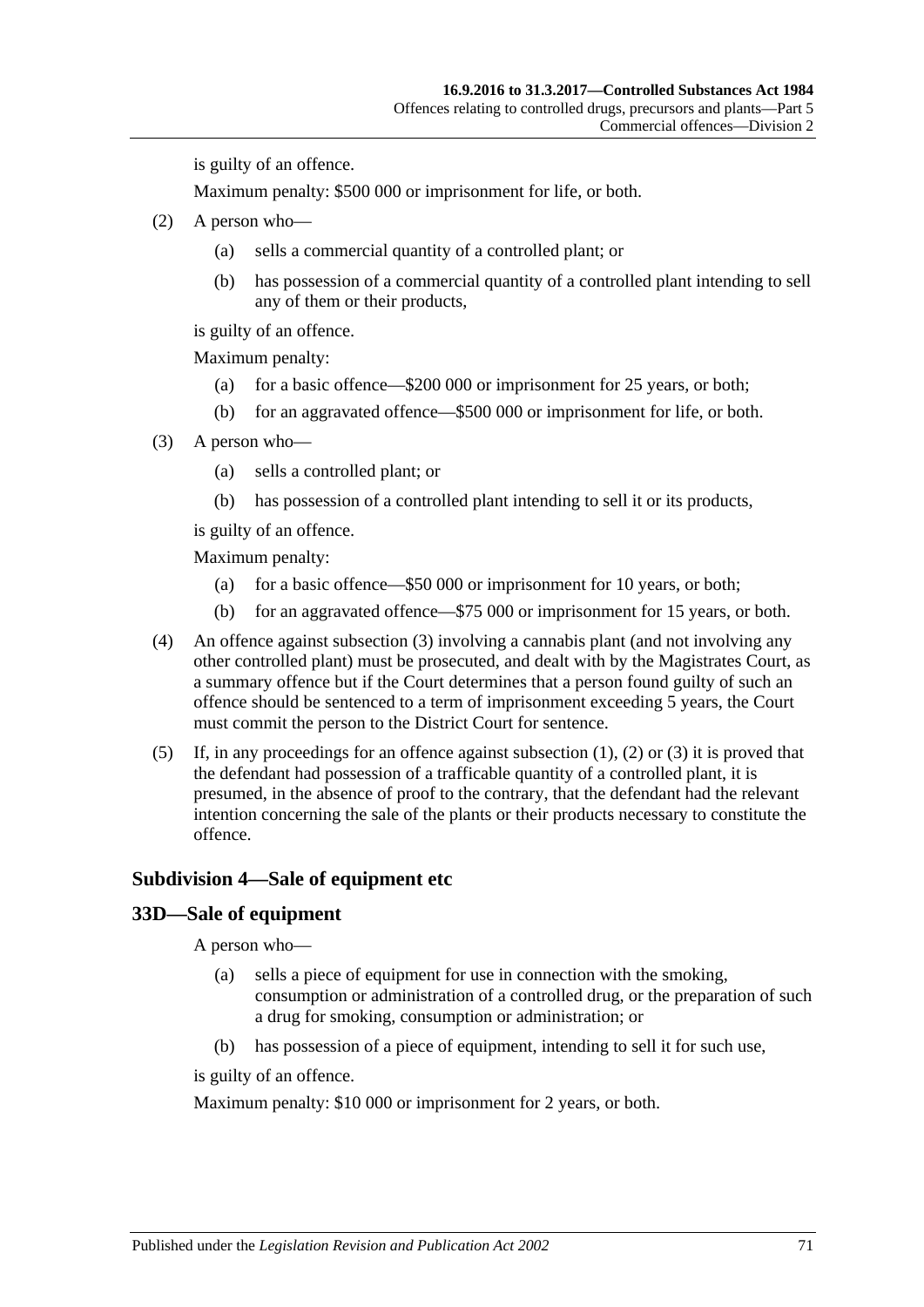## **33DA—Sale of instructions**

- (1) A person who, without reasonable excuse (proof of which lies on the person)—
	- (a) sells a document containing instructions for the manufacture of a controlled drug or the cultivation of a controlled plant; or
	- (b) has possession of a document containing instructions for the manufacture of a controlled drug or the cultivation of a controlled plant, intending to sell it,

is guilty of an offence.

Maximum penalty:

- (a) for a basic offence—\$10 000 or imprisonment for 3 years, or both;
- (b) for an aggravated offence—\$15 000 or imprisonment for 5 years, or both.
- (2) In this section—

*document* includes any record of information whether in documentary, magnetic, electronic or other form.

## **Division 3—Offences involving children and school zones**

### **33E—Application of Division**

- (1) A person is not guilty of an offence against this Division if, at the time of the offence, the person was a child.
- (2) Subject to [subsection](#page-71-0) (3), a person may be guilty of an offence against this Division involving another person who was a child whether or not the person knew that the other person was a child.
- <span id="page-71-0"></span>(3) However, it is a defence to a charge of an offence against this Division involving another who was a child if it is proved that the defendant believed on reasonable grounds that the other person had attained 18 years of age.

## **33F—Sale, supply or administration of controlled drug to child**

A person who—

- (a) sells, supplies or administers a controlled drug to a child; or
- (b) has possession of a controlled drug intending to sell, supply or administer the drug to a child,

is guilty of an offence.

Maximum penalty: \$1 000 000 or imprisonment for life, or both.

#### **33G—Sale, supply or administration of controlled drug in school zone**

- (1) A person who—
	- (a) sells, supplies or administers a controlled drug to another person in a school zone; or
	- (b) has possession, in a school zone, of a controlled drug intending to sell, supply or administer the drug to another person,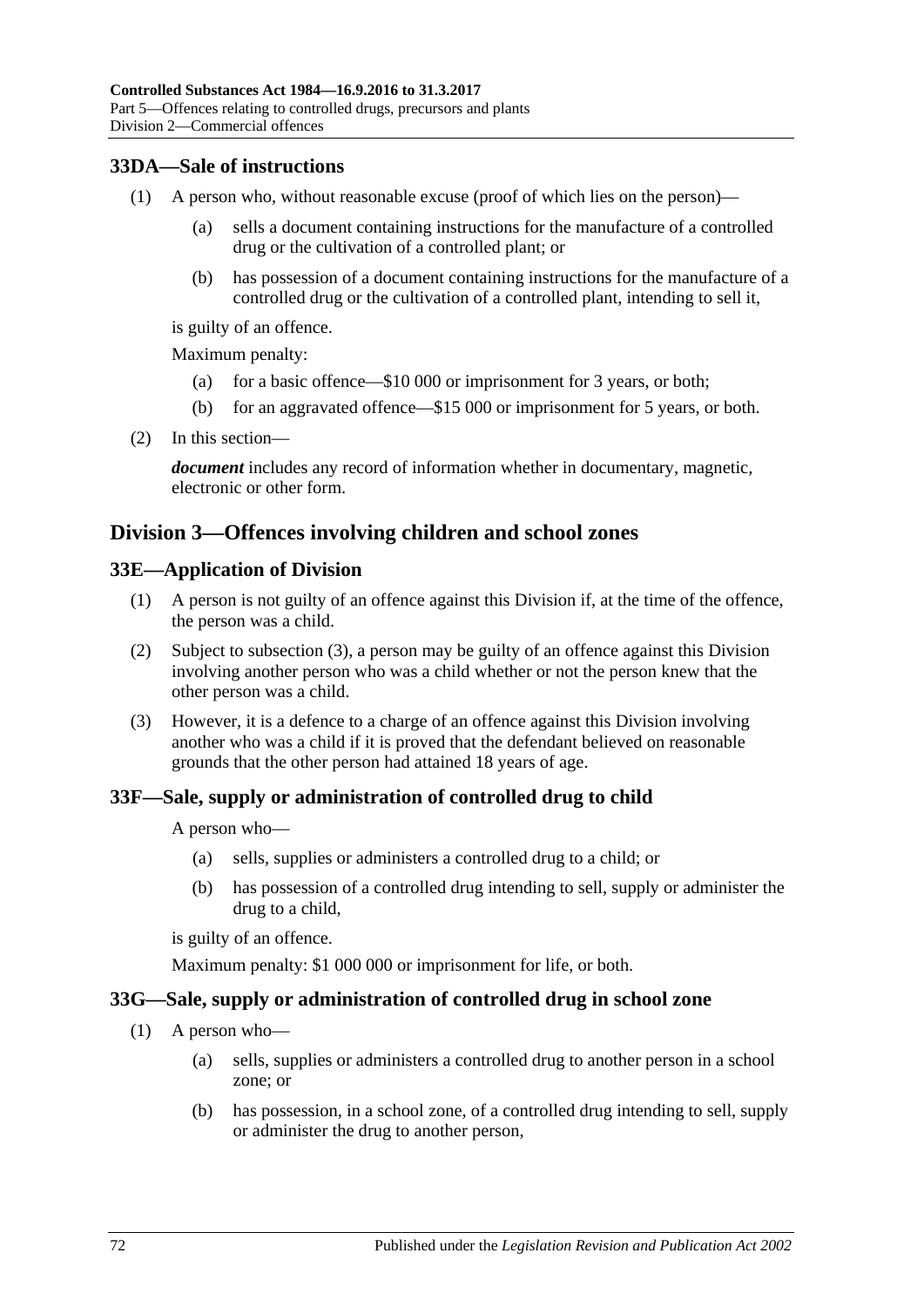is guilty of an offence.

Maximum penalty: \$1 000 000 or imprisonment for life, or both.

(2) If, in any proceedings for an offence against this section it is proved that the defendant had possession of a trafficable quantity of a controlled drug, it is presumed, in the absence of proof to the contrary that the defendant had the relevant intention concerning the sale or supply of the drug necessary to constitute the offence.

#### **33GA—Sale of equipment to child for use in connection with consumption of controlled drugs**

A person who—

- (a) sells a piece of equipment to a child for use in connection with the smoking, consumption or administration of a controlled drug, or the preparation of such a drug for smoking, consumption or administration; or
- (b) has possession of a piece of equipment, intending to sell it to a child for such use,

is guilty of an offence.

Maximum penalty: \$20 000 or imprisonment for 2 years, or both.

#### **33GB—Sale of instructions to a child**

- (1) A person who, without reasonable excuse (proof of which lies on the person)—
	- (a) sells to a child a document containing instructions for the manufacture of a controlled drug or the cultivation of a controlled plant; or
	- (b) has possession of a document containing instructions for the manufacture of a controlled drug or the cultivation of a controlled plant, intending to sell it to a child,

is guilty of an offence.

Maximum penalty:

- (a) for a basic offence—\$20 000 or imprisonment for 3 years, or both;
- (b) for an aggravated offence—\$30 000 or imprisonment for 5 years, or both.
- (2) In this section—

*document* includes any record of information whether in documentary, magnetic, electronic or other form.

#### <span id="page-72-0"></span>**33H—Procuring child to commit offence**

A person who procures a child to commit an offence against this Part is guilty of an offence.

Maximum penalty: \$1 000 000 or imprisonment for life, or both.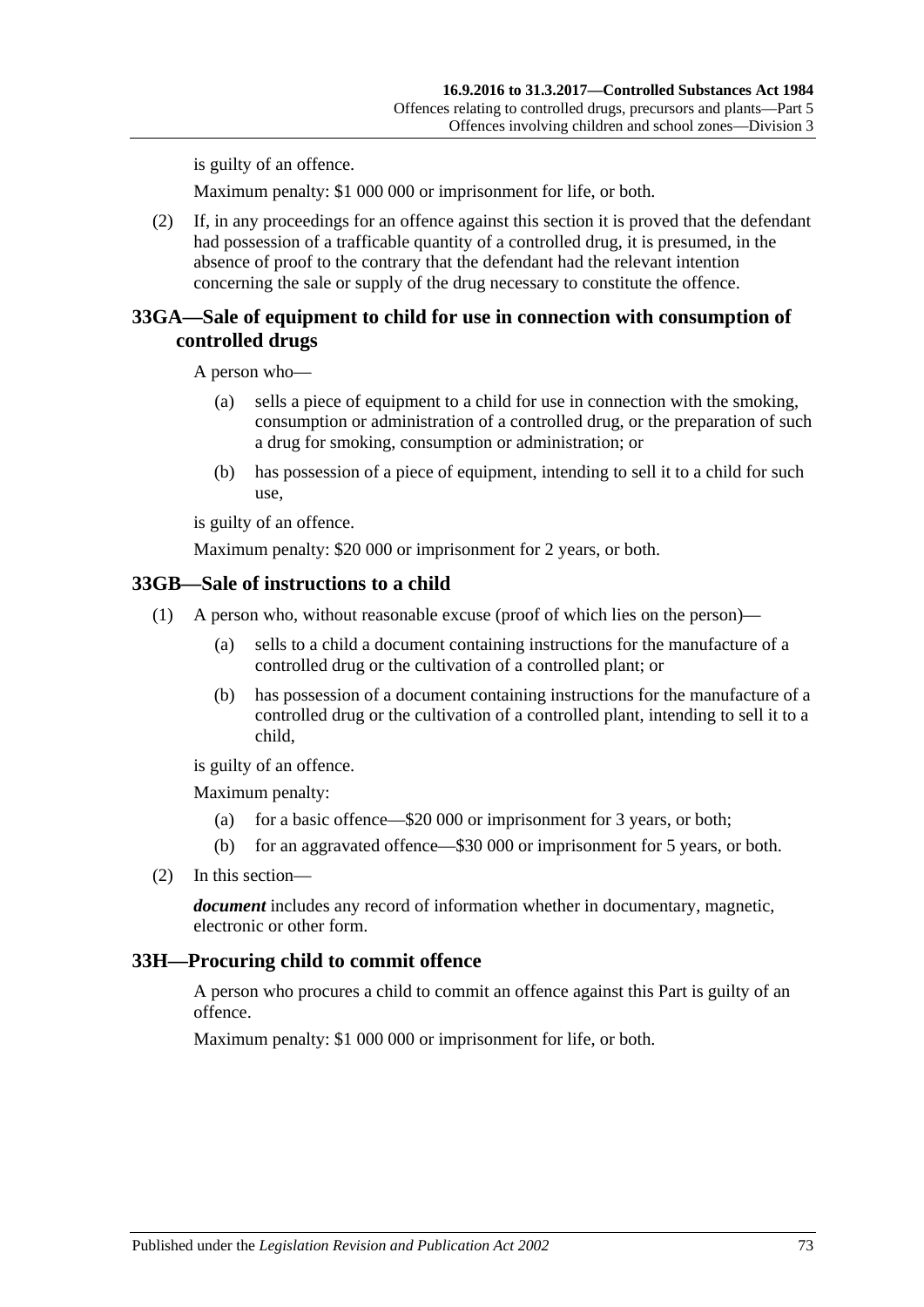# <span id="page-73-1"></span>**Division 4—Other offences**

## <span id="page-73-4"></span>**33I—Supply or administration of controlled drug**

- (1) A person who—
	- (a) supplies or administers a controlled drug (other than cannabis, cannabis resin or cannabis oil) to another person; or
	- (b) has possession of a controlled drug (other than cannabis, cannabis resin or cannabis oil) intending to supply or administer the drug to another person,

is guilty of an offence.

Maximum penalty: \$50 000 or imprisonment for 10 years, or both.

- <span id="page-73-2"></span>(2) A person who—
	- (a) supplies or administers cannabis, cannabis resin or cannabis oil to another person; or
	- (b) has possession of cannabis, cannabis resin or cannabis oil intending to supply or administer the cannabis, cannabis resin or cannabis oil to another person,

is guilty of an offence.

Maximum penalty: \$2 000 or imprisonment for 2 years, or both.

#### **33J—Manufacture of controlled drugs**

- (1) A person who manufactures a controlled drug is guilty of an offence. Maximum penalty: \$35 000 or imprisonment for 7 years, or both.
- (2) A person who has possession of—
	- (a) a controlled precursor; or
	- (b) any prescribed equipment,

intending to use it to manufacture a controlled drug is guilty of an offence. Maximum penalty: \$15 000 or imprisonment for 5 years, or both.

#### <span id="page-73-3"></span>**33K—Cultivation of controlled plants**

- (1) A person who—
	- (a) cultivates a controlled plant (other than a cannabis plant); or
	- (ab) cultivates a cannabis plant by artificially enhanced cultivation; or
	- (b) cultivates more than the prescribed number of cannabis plants; or
	- (c) cultivates a cannabis plant intending to supply the plant or to supply or administer any product of the plant to another person,

is guilty of an offence.

Maximum penalty: \$2 000 or imprisonment for 2 years, or both.

<span id="page-73-0"></span>(2) A person who cultivates not more than the prescribed number of cannabis plants is guilty of an offence.

Maximum penalty: \$1 000 or imprisonment for 6 months, or both.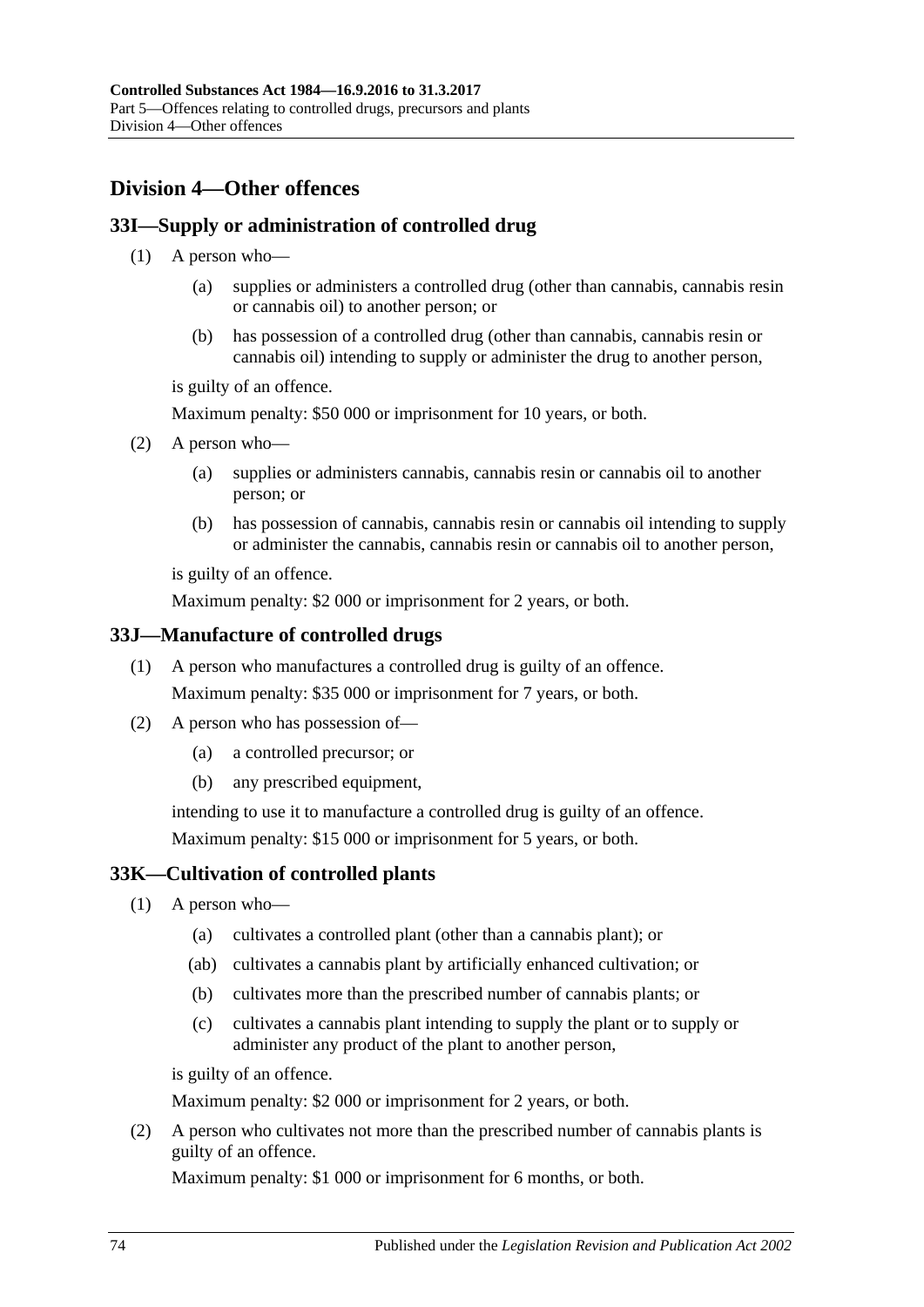(3) A court sentencing a person for an offence against [subsection](#page-73-0) (2) that is a simple cannabis offence (within the meaning of [section](#page-87-0) 45A) must not impose any sentence of imprisonment in relation to the offence.

## <span id="page-74-0"></span>**33L—Possession or consumption of controlled drug etc**

- (1) A person who—
	- (a) has possession of a controlled drug (other than an interim controlled drug, cannabis, cannabis resin or cannabis oil); or
	- (b) smokes, consumes or administers to himself or herself, or permits another person to administer to him or her, a controlled drug (other than an interim controlled drug, cannabis, cannabis resin or cannabis oil); or
	- (c) has possession of any piece of equipment for use in connection with the smoking, consumption or administration of a controlled drug (other than an interim controlled drug, cannabis, cannabis resin or cannabis oil), or the preparation of such a drug for smoking, consumption or administration,

is guilty of an offence.

Maximum penalty: \$2 000 or imprisonment for 2 years, or both.

- <span id="page-74-3"></span><span id="page-74-2"></span><span id="page-74-1"></span>(2) A person who—
	- (a) has possession of any cannabis, cannabis resin or cannabis oil; or
	- (b) smokes or consumes any cannabis, cannabis resin or cannabis oil; or
	- (c) has possession of any piece of equipment for use in connection with the smoking or consumption of cannabis, cannabis resin or cannabis oil, or the preparation of cannabis, cannabis resin or cannabis oil for smoking or consumption,

is guilty of an offence.

Maximum penalty: \$500.

#### <span id="page-74-4"></span>**33LA—Possession or supply of prescribed equipment**

A person who, without reasonable excuse (proof of which lies on the person)—

- (a) has possession of any prescribed equipment; or
- (b) supplies to another person any prescribed equipment; or
- (c) has possession of any prescribed equipment intending to supply it to another person,

is guilty of an offence.

Maximum penalty: \$10 000 or imprisonment for 2 years, or both.

#### **33LAB—Possession or supply of instructions**

- (1) A person who, without reasonable excuse (proof of which lies on the person)—
	- (a) has possession of a document containing instructions for the manufacture of a controlled drug or the cultivation of a controlled plant; or
	- (b) supplies to another person a document containing instructions for the manufacture of a controlled drug or the cultivation of a controlled plant; or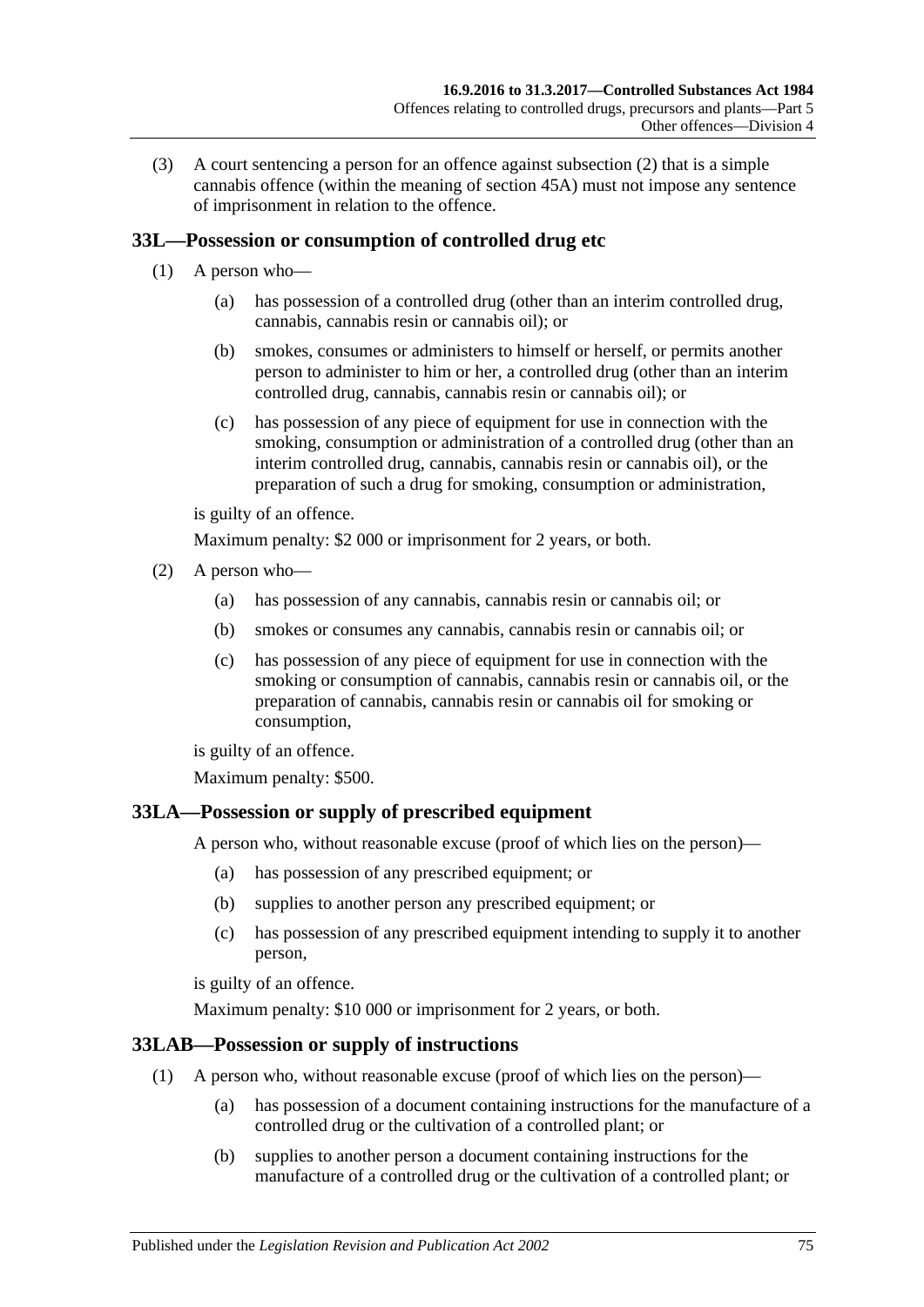(c) has possession of a document containing instructions for the manufacture of a controlled drug or the cultivation of a controlled plant intending to supply it to another person,

is guilty of an offence.

Maximum penalty: \$10 000 or imprisonment for 2 years, or both.

(2) In this section—

*document* includes any record of information whether in documentary, magnetic, electronic or other form.

## <span id="page-75-0"></span>**33LB—Possession or supply of prescribed quantity of controlled precursor**

- (1) A person who, without reasonable excuse (proof of which lies on the person)—
	- (a) has possession of a prescribed quantity of a controlled precursor; or
	- (b) supplies to another person a prescribed quantity of a controlled precursor; or
	- (c) has possession of a prescribed quantity of a controlled precursor intending to supply it to another person,

is guilty of an offence.

Maximum penalty: \$10 000 or imprisonment for 3 years, or both.

- (2) A person who, without reasonable excuse (proof of which lies on the person)—
	- $(a)$ 
		- (i) has possession of a prescribed quantity of a controlled precursor; or
		- (ii) supplies to another person a prescribed quantity of a controlled precursor; or
		- (iii) has possession of a prescribed quantity of a controlled precursor intending to supply it to another person; and
	- $(b)$ 
		- (i) has possession of a prescribed quantity of another kind of controlled precursor or any prescribed equipment; or
		- (ii) supplies to another person a prescribed quantity of another kind of controlled precursor or any prescribed equipment; or
		- (iii) has possession of a prescribed quantity of another kind of controlled precursor or any prescribed equipment intending to supply it to another person,

is guilty of an offence.

Maximum penalty: \$15 000 or imprisonment for 5 years, or both.

(5) In this section—

*prescribed quantity* of a controlled precursor means—

- (a) in relation to a controlled precursor contained in a mixture—
	- (i) a quantity of the precursor that equals or exceeds the amount prescribed for the purposes of this section for the precursor in its pure form; or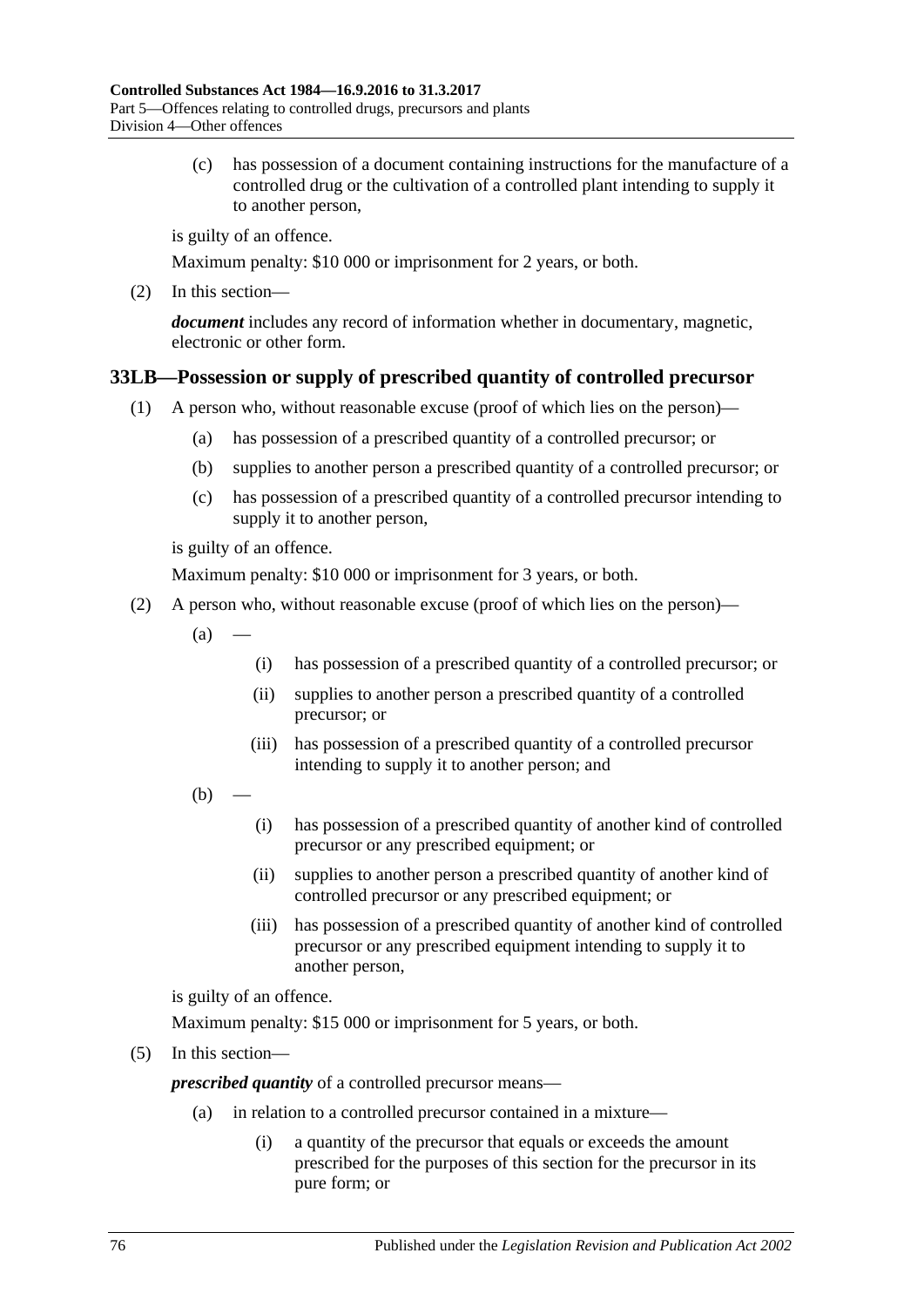- (ii) a quantity of the mixture that equals or exceeds the amount prescribed for the purposes of this section for a mixture containing the precursor; or
- (b) in relation to a controlled precursor that is not contained in a mixture—a quantity of the precursor that equals or exceeds the amount prescribed for the purposes of this section for the precursor in its pure form.

## <span id="page-76-1"></span>**Division 4A—Offences relating to controlled drug alternatives**

## **33LC—Interpretation**

(1) In this Division—

*manufacture*, in relation to a substance, means—

- (a) undertake any process by which the substance is extracted, produced or refined; or
- (b) take part in the process of manufacture of the substance.
- (2) For the purposes of this Division, a person takes part in the process of manufacture of a substance if the person directs, takes or participates in any step, or causes any step to be taken, in the process of manufacture of the substance.
- (3) For the purposes of this Division, a step in the process of manufacture of a substance includes, without limitation, any of the following when done for the purpose of manufacture of the substance:
	- (a) acquiring equipment, substances or materials;
	- (b) storing equipment, substances or materials;
	- (c) carrying, transporting, loading or unloading equipment, substances or materials;
	- (d) guarding or concealing equipment, substances or materials;
	- (e) providing or arranging finance (including finance for the acquisition of equipment, substances or materials);
	- (f) providing or allowing the use of premises or jointly occupying premises.
- (4) A court may be satisfied that a person has committed an offence against this Division in relation to a substance despite any usage instruction concerning the substance (given in any manner, way, medium or form) that indicates that it is not a controlled drug or a legal alternative to a controlled drug or that it is not intended for human consumption.

## <span id="page-76-0"></span>**33LD—Intentional manufacture of controlled drug alternative**

A person who manufactures a substance intending that the substance—

- (a) will have pharmacological effects similar to those of a controlled drug; or
- (b) will be a legal alternative to a controlled drug,

is guilty of an offence.

Maximum penalty: \$15 000 or imprisonment for 4 years, or both.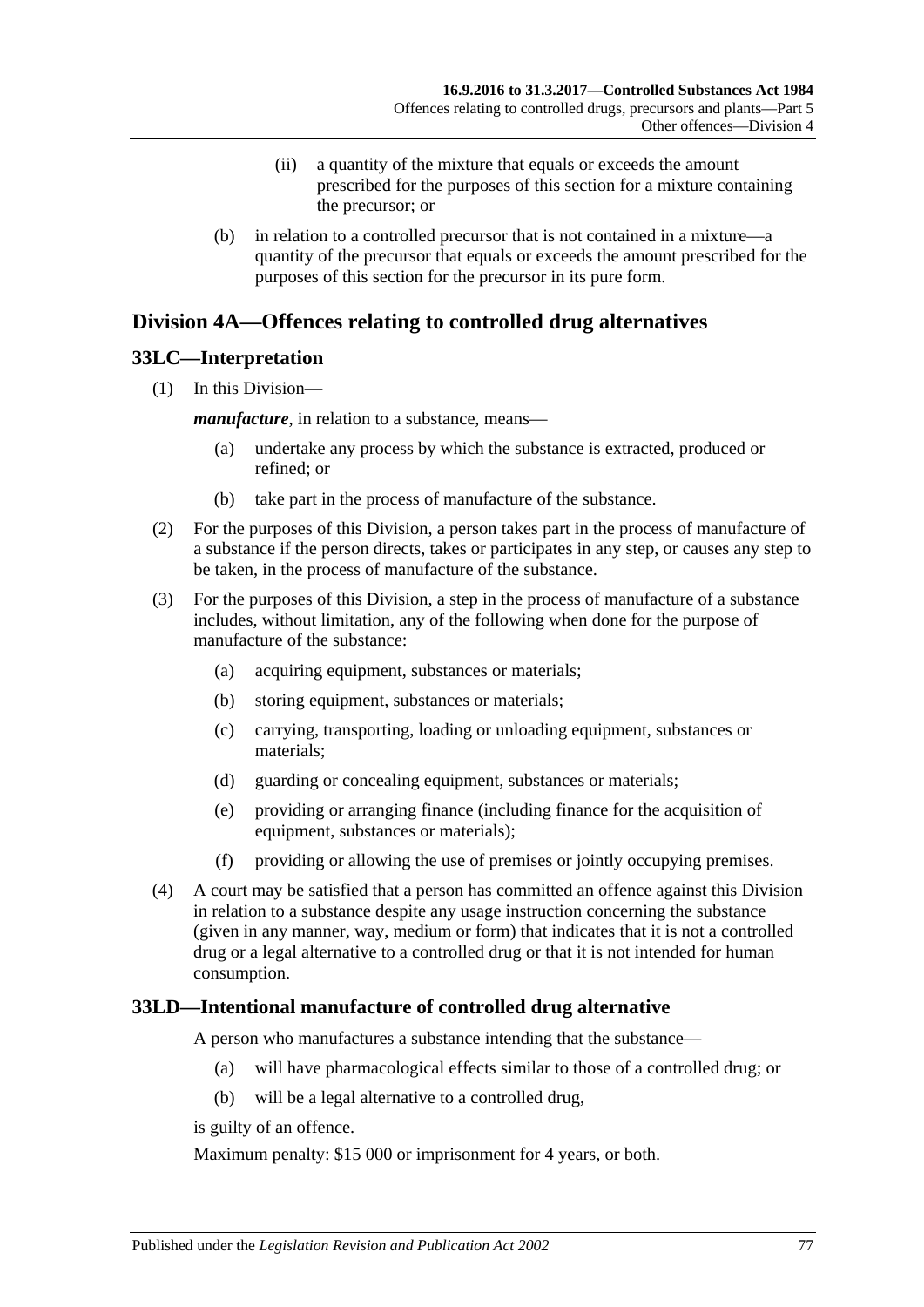## <span id="page-77-1"></span><span id="page-77-0"></span>**33LE—Promoting controlled drug alternative**

- (1) A person who promotes a substance—
	- (a) as having pharmacological effects similar to those of a controlled drug; or
	- (b) as being a legal alternative to a controlled drug; or
	- (c) in a way that is intended, or likely, to cause a person to believe that the substance—
		- (i) is a controlled drug; or
		- (ii) has pharmacological effects similar to those of a controlled drug; or
		- (iii) is a legal alternative to a controlled drug,

is guilty of an offence.

Maximum penalty: \$10 000 or imprisonment for 2 years, or both.

- (2) In proceedings for an offence against [subsection](#page-77-0) (1), the prosecution need not prove that the defendant promoted the substance—
	- (a) as having pharmacological effects similar to those of a particular controlled drug; or
	- (b) as being a legal alternative to a particular controlled drug; or
	- (c) in a way that is intended, or likely, to cause a person to believe that the substance—
		- (i) is a particular controlled drug; or
		- (ii) has pharmacological effects similar to those of a particular controlled drug; or
		- (iii) is a legal alternative to a particular controlled drug.
- (3) For the purposes of [subsection](#page-77-0) (1), a person *promotes* a substance if the person takes any action that is designed to publicise or promote the substance, whether visual or auditory means are employed and whether the substance is directly depicted or referred to or symbolism of some kind is employed, and includes taking any other action of a kind prescribed by regulation for the purposes of this subsection.

#### **33LF—Manufacturing, packaging, selling or supplying substance promoted as controlled drug alternative**

- <span id="page-77-2"></span>(1) If a police officer reasonably suspects that a person intends to manufacture, package, sell or supply a substance that is being, or is to be, promoted in a manner prohibited under [section](#page-77-1) 33LE, the officer may give the person a notice (containing any particulars prescribed by the regulations) warning the person that if he or she manufactures, packages, sells or supplies the substance he or she will be guilty of an offence.
- <span id="page-77-3"></span>(2) A notice given to a person under [subsection](#page-77-2) (1) may be revoked at any time by further notice given to the person by a police officer (and must be so revoked if a police officer is satisfied that the substance to which the notices relates is not being, and is not to be, promoted in a manner prohibited under [section](#page-77-1) 33LE).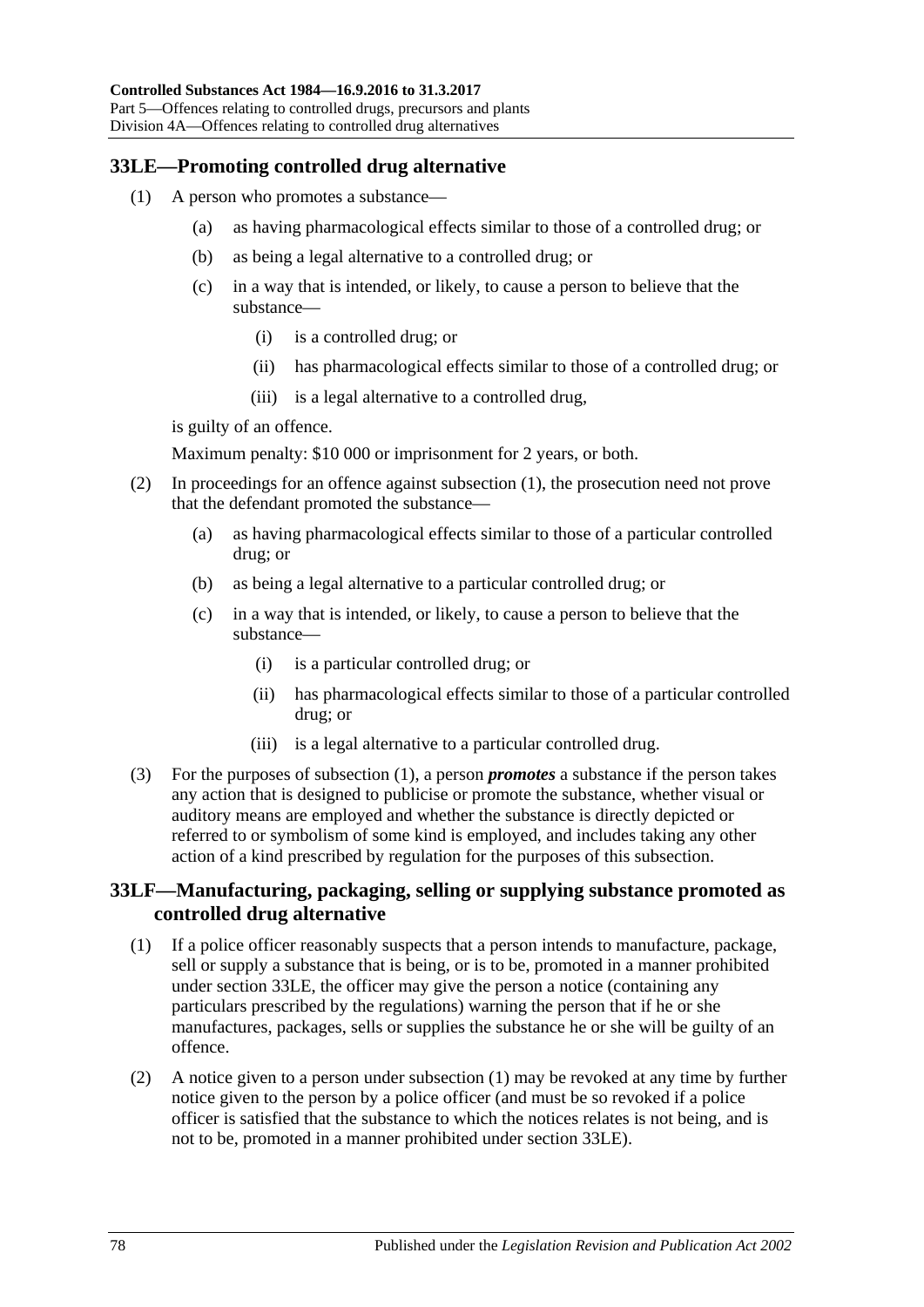(3) A person who has been given a notice under [subsection](#page-77-2) (1) and who subsequently manufactures, sells or supplies the substance specified in the notice is guilty of an offence.

Maximum penalty: \$15 000 or imprisonment for 4 years, or both.

- (4) A notice to be given to a person under this section—
	- (a) in the case of a notice under [subsection](#page-77-2) (1)—must be served on the person personally; or
	- (b) in the case of a notice under [subsection](#page-77-3) (2)—may be served personally or by post.

## **Division 5—General provisions relating to offences**

## **33M—Interpretation**

In this Division—

*controlled substance* means a controlled drug, controlled precursor or controlled plant.

## **33N—Aggregation of offences**

- $(1)$  If—
	- (a) a person has committed offences against this Part in relation to different batches of controlled substances (whether or not controlled substances of the same kind); and
	- (b) the offences were committed by the person on the same occasion or within 7 days of each other or in the course of an organised commercial activity relating to controlled substances carried on by the person,

the person may be charged with a single offence against this Part in respect of all of the different batches of controlled substances and, subject to [section](#page-79-0) 33O, the quantity of controlled substances concerned for the purposes of that offence is the total quantity of the controlled substances in the different batches.

- (2) If the prosecution seeks to rely on this section to charge a person with a single offence in respect of different batches of controlled substances—
	- (a) the fact that the prosecution intends to do so must be set out in the charge; and
	- (b) the charge must contain adequate particulars of the defendant's conduct in relation to each of the batches or in relation to the total quantity of the controlled substances in the different batches; and
	- (c) it is not necessary for the prosecution to specify, if the charge relates to conduct of the defendant on different occasions, the exact dates of each occasion or to specify the exact quantity of each batch.
- (3) The presumption under [section](#page-66-0) 32(5), [33\(4\)](#page-67-0) or [33B\(5\)](#page-69-0) may only apply in a case where the prosecution seeks to rely on this section if—
	- (a) the charge relates to conduct of the defendant on the same occasion; or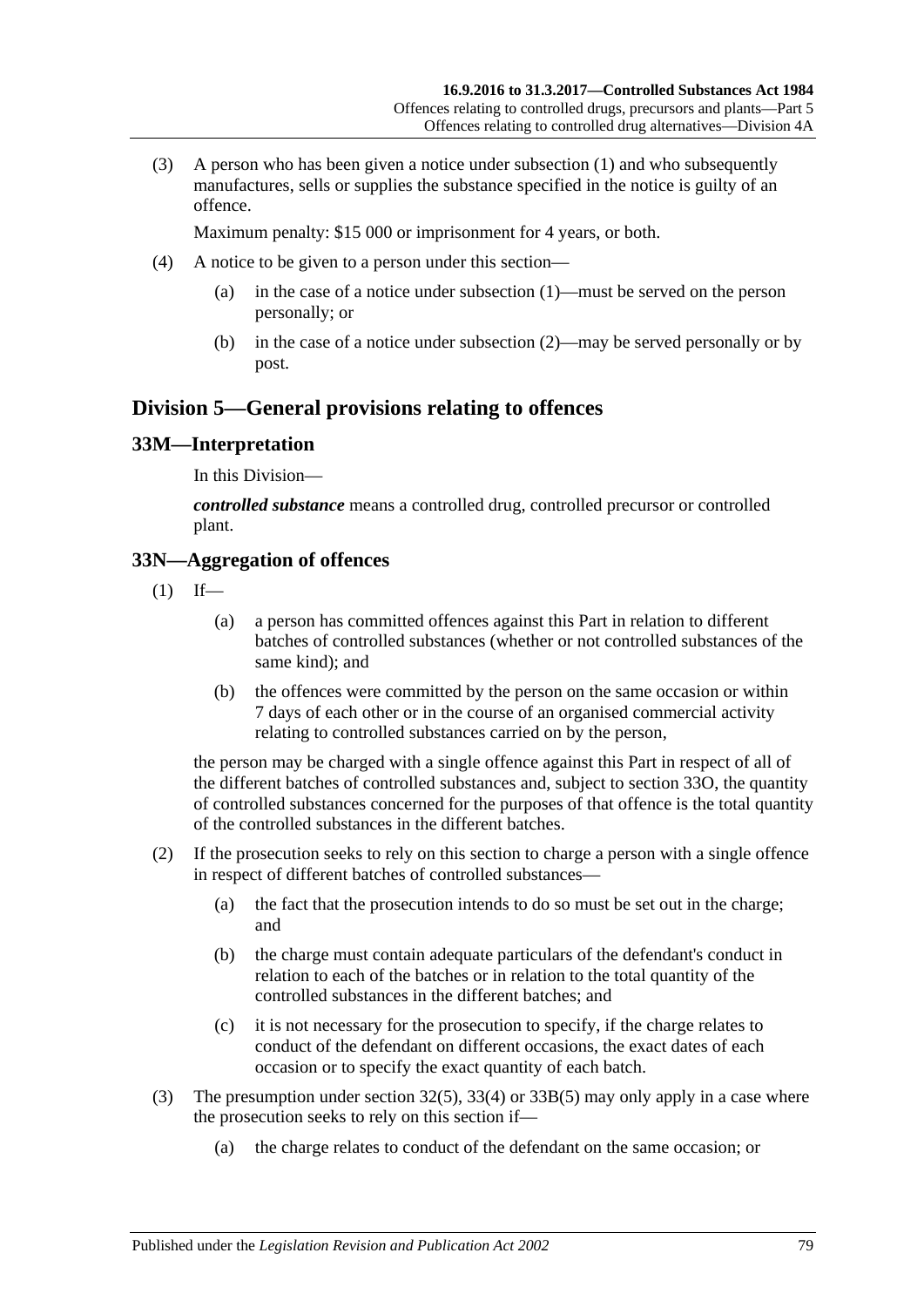- (b) the charge relates to conduct of the defendant on different occasions within 7 days of each other and on at least one occasion involved a trafficable quantity of a controlled substance.
- (4) Nothing in this section prevents a person being charged with separate offences in respect of different batches of controlled substances.
- (5) However, if a person has been convicted or acquitted of a single offence against this Part in respect of different batches of controlled substances, the person may not be charged with a separate offence in respect of any of the batches.
- (6) A person may not be charged with a single offence against this Part in respect of different batches of controlled substances if the person has been convicted or acquitted of a separate offence in respect of any of the batches.

## <span id="page-79-0"></span>**33O—Offences involving more than one kind of substance**

- (1) If a person is charged with a single offence against this Part and the charge relates to more than one kind of controlled substance, the quantity of the controlled substances for the purposes of the charge is to be determined as follows:
	- (a) the quantity is a trafficable quantity if the sum of the fractions obtained by dividing the actual quantity of each kind of controlled substance by the quantity prescribed in relation to that kind of controlled substance (in its pure form) for the purposes of the definition of *trafficable quantity* in [section](#page-5-0) 4 is equal to or greater than 1;
	- (b) the quantity is a commercial quantity if the sum of the fractions obtained by dividing the actual quantity of each kind of controlled substance by the quantity prescribed in relation to that kind of controlled substance (in its pure form) for the purposes of the definition of *commercial quantity* in [section](#page-5-0) 4 is equal to or greater than 1;
	- (c) the quantity is a large commercial quantity if the sum of the fractions obtained by dividing the actual quantity of each kind of controlled substance by the quantity prescribed in relation to that kind of controlled substance (in its pure form) for the purposes of the definition of *large commercial quantity* in [section](#page-5-0) 4 is equal to or greater than 1.
- (2) If there is no quantity prescribed in relation to a particular kind of controlled substance in its pure form for the purposes of the relevant definition, the quantity of that controlled substance must be disregarded for the purposes of a calculation under this section.

#### **33OA—Basis for determining quantity of controlled substance**

- (1) If, for the purposes of the definition of *trafficable quantity*, *commercial quantity* or *large commercial quantity* in [section](#page-5-1) 4(1) or the definition of *prescribed quantity* in [section](#page-75-0) 33LB, the regulations prescribe more than 1 of the following in relation to a particular controlled drug or controlled precursor:
	- (a) an amount for the drug or precursor in its pure form;
	- (b) an amount for a mixture containing the drug or precursor;
	- (c) a number of discrete dosage units for a mixture containing the drug or precursor,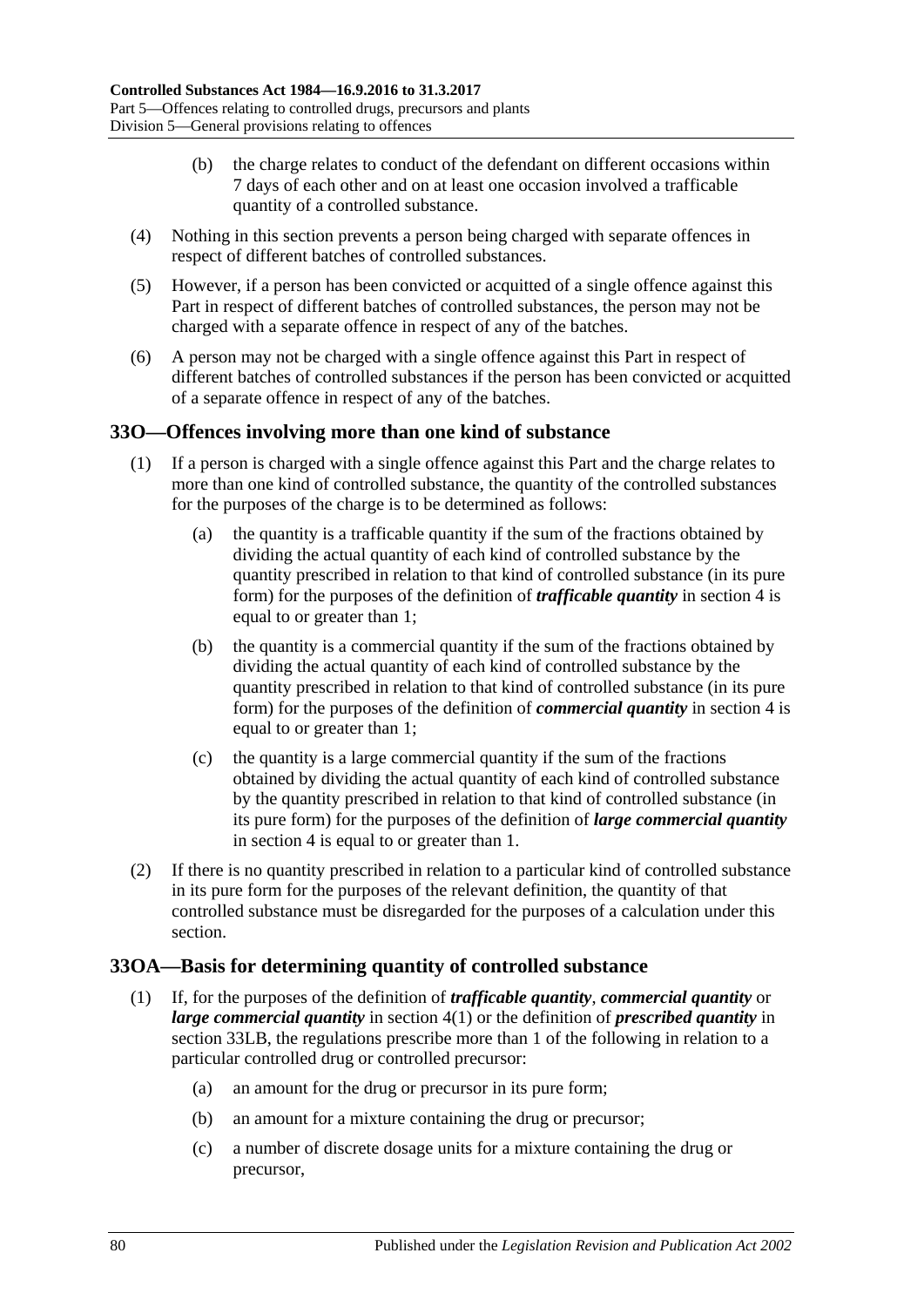then, in proceedings for an offence against this Part involving that drug or precursor contained in a mixture, the question of whether or not the quantity of the drug or precursor the subject of the proceedings was a trafficable quantity, commercial quantity, large commercial quantity or prescribed quantity will be determined by reference to—

- (d) if the charge alleges a particular quantity of the drug or precursor in its pure form—the prescribed amount for the drug or precursor in its pure form; or
- (e) if the charge alleges a particular quantity of the mixture containing the drug or precursor—the prescribed amount for a mixture containing the drug or precursor; or
- (f) if the charge alleges a particular number of discrete dosage units of the mixture containing the drug or precursor—the prescribed number of discrete dosage units for a mixture containing the drug or precursor.
- (2) If, for the purposes of the definition of *trafficable quantity*, *commercial quantity* or *large commercial quantity* in [section](#page-5-1) 4(1), the regulations prescribe both a number of a particular controlled plant and a weight of that plant, then, in proceedings for an offence against this Part involving that plant, the question of whether or not the quantity of the plant the subject of the proceedings was a trafficable quantity, commercial quantity or large commercial quantity will be determined by reference to—
	- (a) if the charge alleges a particular number of the plant—the prescribed number for the plant; or
	- (b) if the charge alleges a particular weight of the plant—the prescribed weight for the plant.

#### **33P—Knowledge or recklessness with respect to identity or quantity**

- (1) In any proceedings against a person for an offence against this Part relating to a controlled substance, the prosecution must establish that the person knew, or was reckless with respect to, the fact that the substance was or was to be a controlled substance.
- (2) The prosecution need not establish that the person knew, or was reckless with respect to, the particular identity of the controlled substance.

#### **33Q—Alternative conviction—mistake as to identity of controlled substance**

- (1) If, in any proceedings against a person for an offence against this Part relating to a particular quantity of a controlled substance—
	- (a) the court is satisfied that, at the time of the conduct constituting the offence, the person was under a mistaken belief about the identity of the controlled substance; and
	- (b) the person would have been guilty of another equivalent or lesser offence against this Part if his or her mistaken belief had been correct,

the court may find the person not guilty of the offence charged but guilty of the other equivalent or lesser offence (and the person is liable to be punished accordingly).

(2) The burden of proving a mistaken belief as to the identity of a controlled substance lies on the defendant.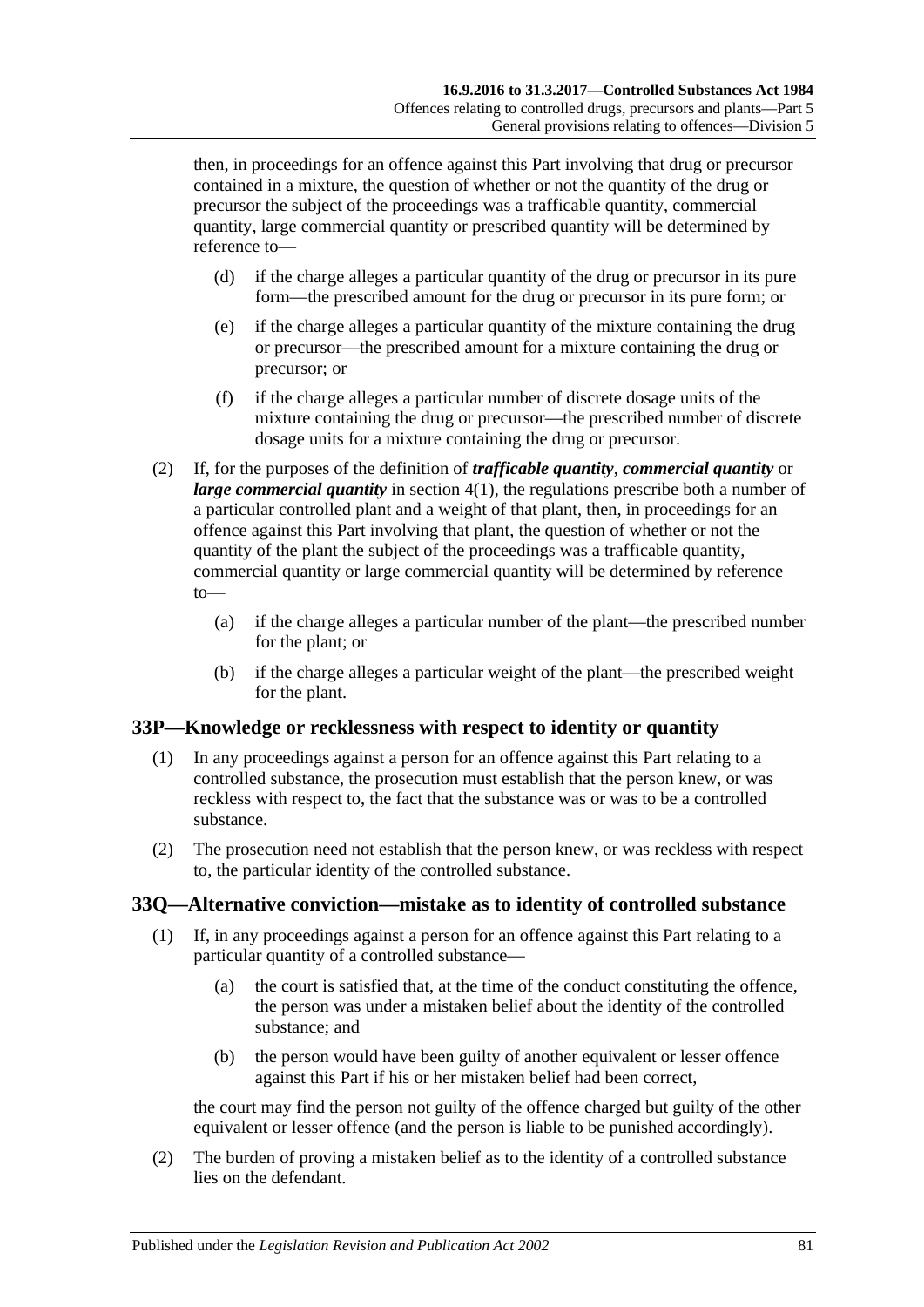(3) For the purposes of this section, an equivalent or lesser offence is an offence for which the maximum penalty is the same as or less than the maximum penalty for the offence charged.

## **33R—Alternative verdicts**

- (1) If, in any proceedings against a person for an offence against this Part, the court is not satisfied that the person committed the offence but is satisfied that the person committed another equivalent or lesser offence against this Part, the court may find the person not guilty of the offence charged but guilty of the other equivalent or lesser offence (and the person is liable to be punished accordingly).
- (2) For the purposes of this section, an equivalent or lesser offence is an offence for which the maximum penalty is the same as or less than the maximum penalty for the offence charged.

## **33S—No accessorial liability for certain offences**

Section 267 of the *[Criminal Law Consolidation Act](http://www.legislation.sa.gov.au/index.aspx?action=legref&type=act&legtitle=Criminal%20Law%20Consolidation%20Act%201935) 1935* does not apply—

- (a) in relation to an offence against [section](#page-65-0) 32, [33,](#page-67-1) [33B](#page-69-1) or [33LD;](#page-76-0) or
- (b) in circumstances prescribed by regulation.

#### **33T—Power of court to prohibit certain activities**

- (1) A court may, on the application of a police officer, make an order under this section in relation to a person if satisfied that—
	- (a) the person has been convicted of 1 or more offences against this Part committed in the course of carrying on a business; and
	- (b) the making of the order is reasonably necessary to ensure that the person does not engage in further conduct constituting an offence against this Part.
- (2) An order under this section may prohibit a person from—
	- (a) engaging in specified conduct; or
	- (b) carrying on a specified business or a specified kind of business,

at specified premises or in specified circumstances.

- (3) A court making an order under this section may make any ancillary orders that the court considers appropriate.
- (4) A court may, by subsequent order, vary or revoke an order made by the court under this section.

## **Division 6—Procedure in relation to simple possession offences**

#### **34—Application of Division**

- (1) This Division does not apply in relation to—
	- (a) a child who is alleged to have committed a simple possession offence; or
	- (b) a person who is alleged to have committed a simple possession offence and is charged with a serious drug offence arising out of the same circumstances.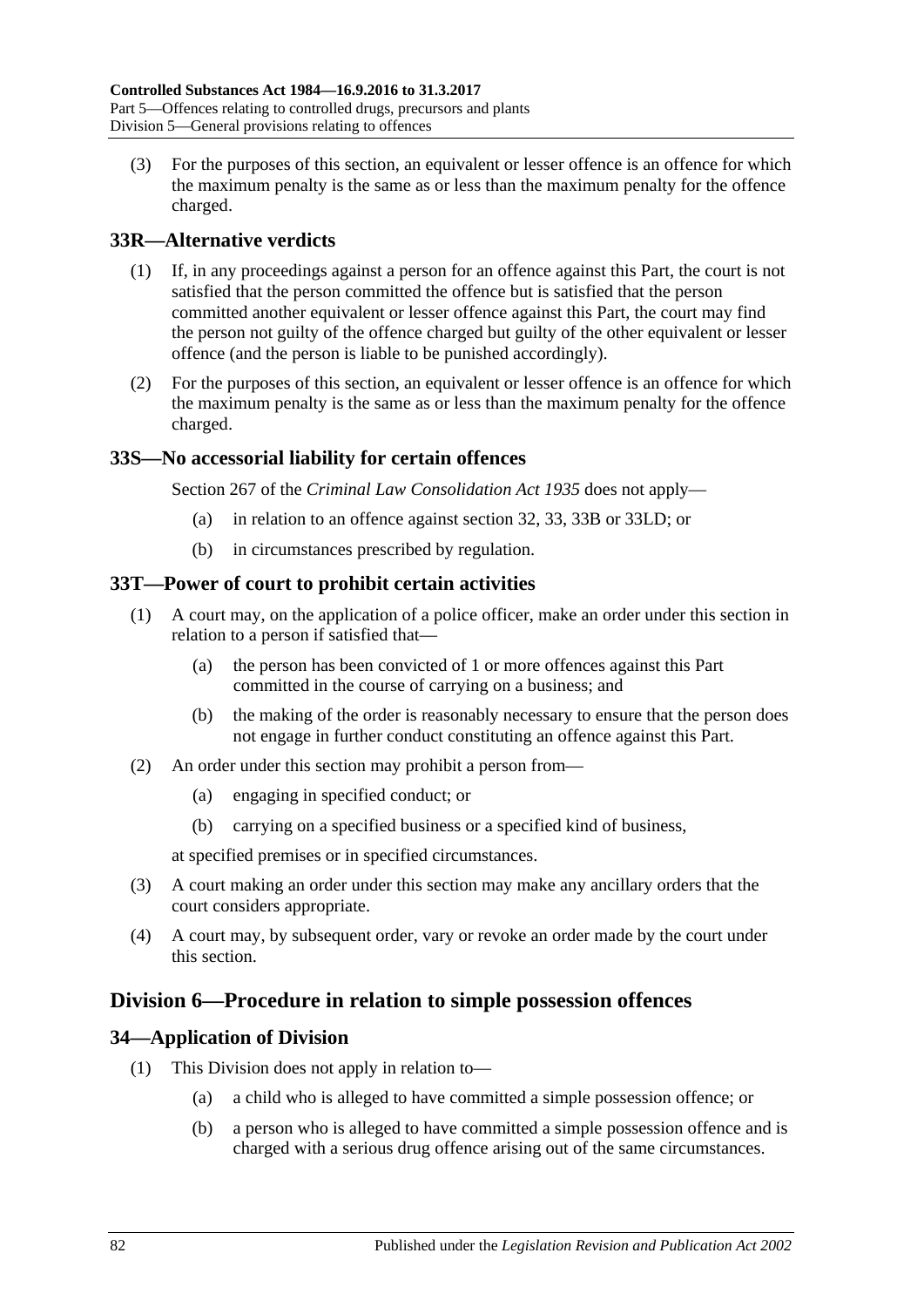(2) In this section—

*serious drug offence* means an offence against [Division 2](#page-65-1) (other than [Subdivision 4\)](#page-70-0), [Division 3,](#page-71-0) [Division 4](#page-73-1) (other than [section](#page-73-2) 33I(2), [33K](#page-73-3) or [33L\)](#page-74-0) or [Division 4A](#page-76-1) of this Part.

#### <span id="page-82-0"></span>**35—Accreditation of drug assessment and treatment services**

- (1) The Minister may, by instrument in writing, accredit such suitably qualified persons or bodies as drug assessment services or drug treatment services as are necessary for the purposes of this Division.
- (2) Without limiting [subsection](#page-82-0) (1), the Minister may establish panels of persons with a view to the accreditation of such a panel as a drug assessment service under that subsection.
- (3) The Minister may, in an instrument of accreditation, impose conditions on the accreditation.
- (4) The Minister may, by notice in writing to an accredited drug assessment service or drug treatment service—
	- (a) vary or revoke any of the conditions imposed on the accreditation or impose further conditions; or
	- (b) revoke the accreditation.

#### **36—Referral for assessment**

- (1) If a person is alleged to have committed a simple possession offence, a police officer must refer the person to a nominated assessment service and give the person a notice that sets out particulars of the date, place and time at which the person must attend the service.
- (2) A copy of the referral notice must be forwarded to the nominated assessment service.
- (3) A referral under this section operates as a stay of proceedings (if any) for the alleged offence.

#### **37—Assessment of referred person**

- (1) On a person being referred to an assessment service under this Division, the service must proceed to carry out and complete its assessment as expeditiously as reasonably practicable.
- (2) For the purposes of carrying out the assessment, the service may, by notice in writing given personally or by post, require the person to—
	- (a) give written consent to—
		- (i) the release of the person's medical and other treatment records to the service and to any drug treatment service that is to provide treatment to the person pursuant to an undertaking under this Division;
		- (ii) the release to the service of—
			- (A) records held by or on behalf of an assessment service or any agency or instrumentality of the Crown relating to previous assessments of, or undertakings entered into by, the person under this Division; and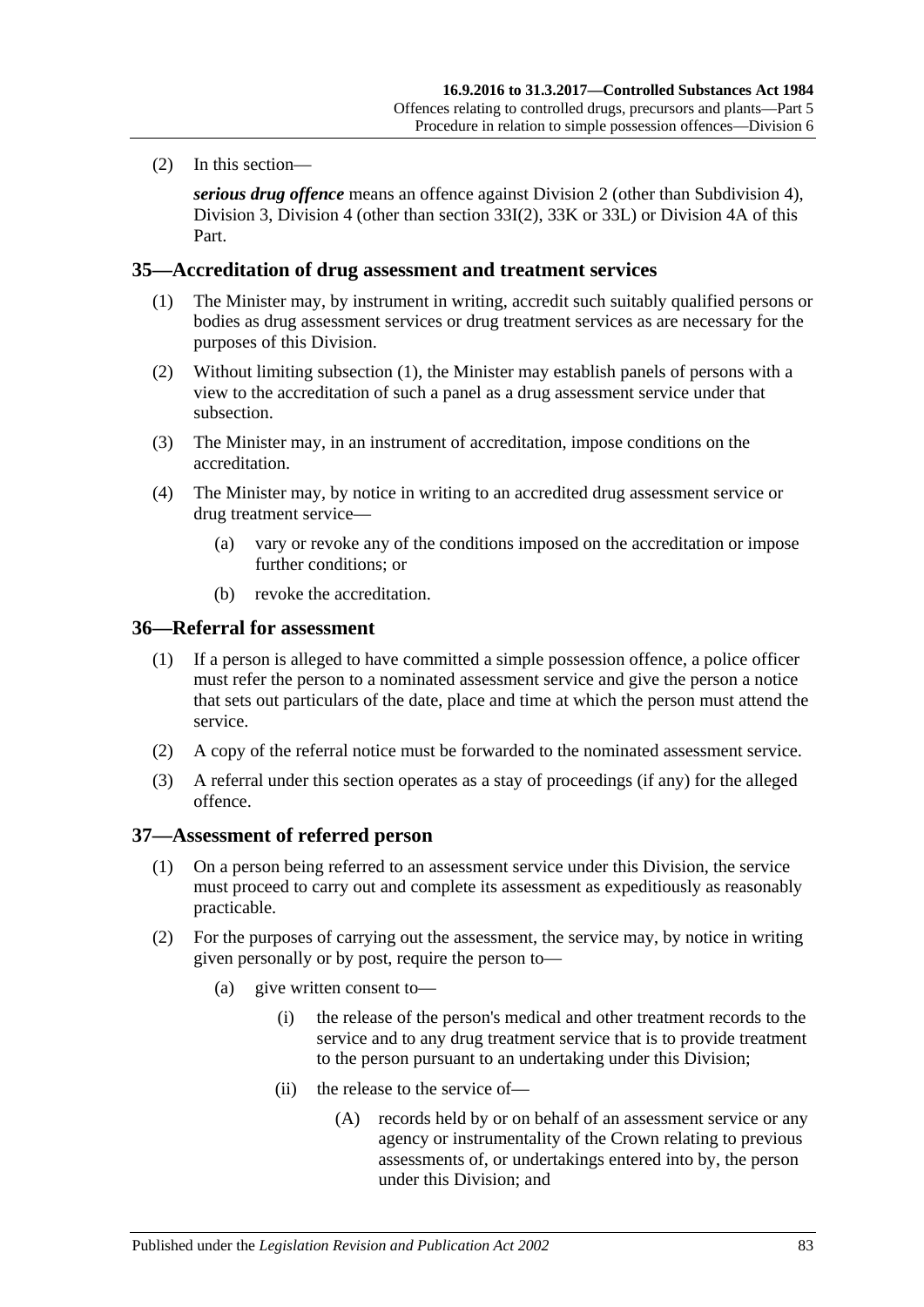- (B) the person's criminal record (ie, record of any convictions recorded against the person); or
- (b) attend the service for such further number of interviews as the service thinks fit; or
- (c) submit to an examination, by the service or by any other person, to determine whether the person is experiencing physical, psychological or social problems connected with the misuse of drugs and, if so, the treatment (if any) appropriate for the person.
- <span id="page-83-0"></span>(3) The assessment service must, by notice in writing to the person given personally or by post, terminate the person's referral to the service—
	- (a) if the person fails, without reasonable excuse, to attend the service in accordance with the referral notice or with any other notice requiring the person to attend; or
	- (b) if at any time during the assessment it becomes apparent to the service that—
		- (i) it would not in the circumstances be appropriate to require the person to enter into an undertaking under this Division; or
		- (ii) the person does not admit to the allegation (but the service is not required to ascertain this); or
		- (iii) the person does not want the service to deal with the matter,

and may, in the same manner, terminate the referral—

- (c) if the person hinders, or does not cooperate with, the service in carrying out the assessment; or
- (d) if the person, without reasonable excuse, refuses or fails to comply with a requirement under this Division to give written consent to the release of records or to submit to an examination; or
- (e) if the person refuses to comply with a requirement to enter into an undertaking under this Division or, without reasonable excuse, contravenes or fails to comply with an undertaking entered into under this Division.
- (4) A notice under [subsection](#page-83-0) (3) must set out a short statement of the service's reasons for the termination.
- (5) The service must give a copy of the notice of termination to the Commissioner of Police.

#### **38—Undertakings**

- (1) An assessment service may, on the completion of an assessment under this Division, require the person alleged to have committed the offence to enter into a written undertaking relating to—
	- (a) the treatment that the person will undertake; or
	- (b) participation by the person in a programme of an educative, preventive or rehabilitative nature; or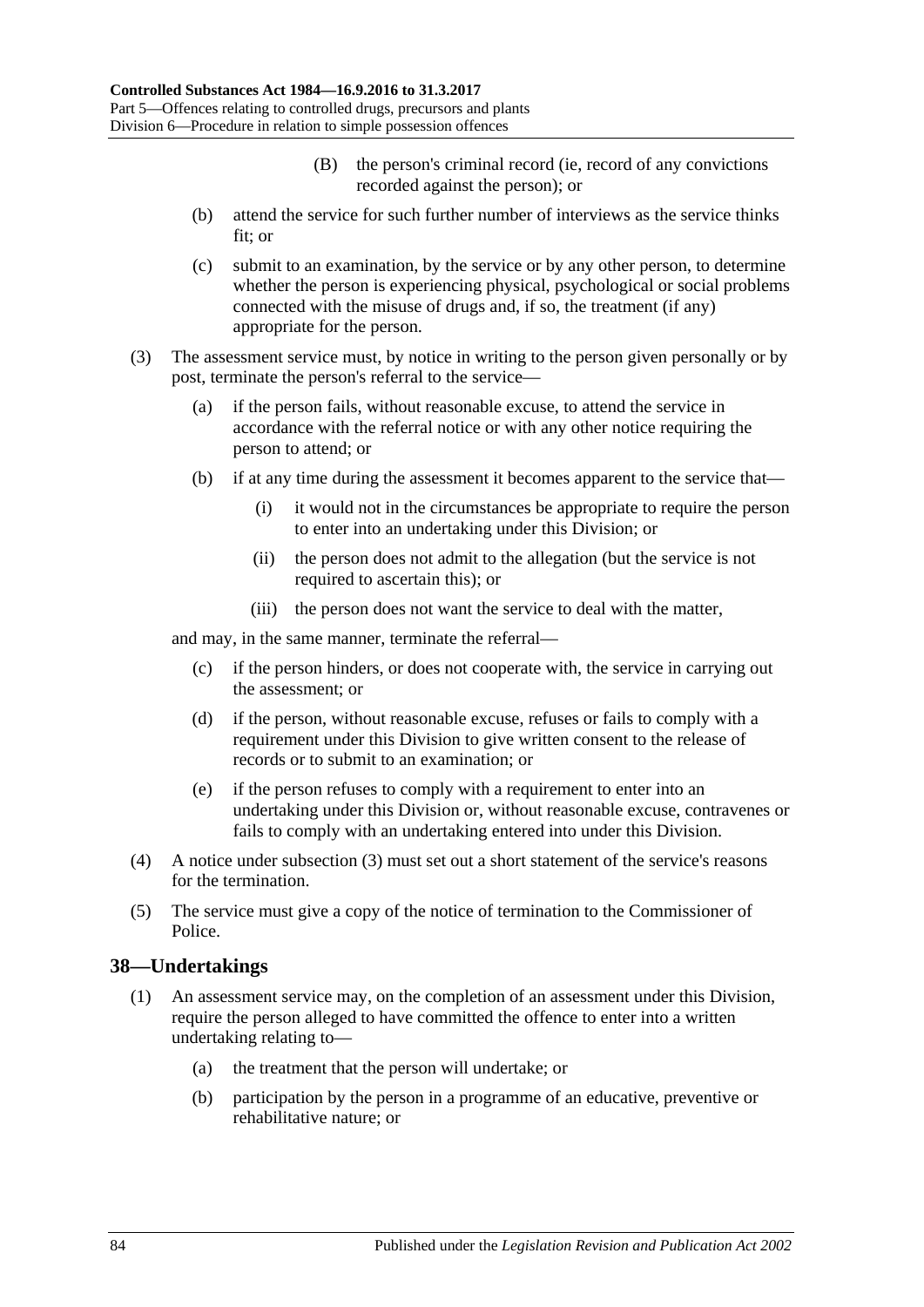- (c) any other matters that will, in the opinion of the service, assist the person to overcome any personal problems that may tend to lead, or that may have led, to the misuse of drugs.
- (2) The undertaking can only require the person to undergo treatment with a drug treatment service that is accredited under this Division.
- (3) If the person enters into the undertaking—
	- (a) the person must be given a copy of the undertaking; and
	- (b) any complaint laid against the person for the alleged simple possession offence must be withdrawn; and
	- (c) the person must, if remanded in custody for the alleged simple possession offence but not otherwise subject to detention, be released from detention or, if on bail for the offence, the bail agreement must be discharged.
- (4) The undertaking will be effective for a period, not exceeding 6 months, determined by the service and specified in the undertaking.
- (5) The service may, at the request or with the consent of the person bound by the undertaking, vary the terms of the undertaking, but not so that the total period of the undertaking exceeds 6 months.
- (6) The service must notify the Commissioner of Police that the person has entered into an undertaking, of any extension to the period of the undertaking and, if it occurs, of the expiry of the undertaking.

#### **39—Release from custody for the purposes of assessment or undertaking**

If a person who is in custody has been given a notice under this Division requiring the person to attend an assessment service or any other place, or has entered into an undertaking under this Division requiring the person to attend at any place, the manager of the place in which the person is being detained must cause the person to be brought to the service or other place as required by the notice or undertaking.

#### **40—Prosecution of simple possession offences**

- (1) A prosecution for a simple possession offence alleged to have been committed by a person cannot proceed unless the person has been referred to an assessment service under this Division and the referral has been terminated by the service.
- (2) The fact that a person alleged to have committed a simple possession offence participates in an assessment or enters into an undertaking under this Division does not constitute an admission of guilt, and will not be regarded as evidence tending to establish guilt, in relation to the alleged offence.
- (3) If the referral of a person is terminated under this Division, evidence—
	- (a) of anything said or done by the person in the course of being assessed or carrying out an undertaking; or
	- (b) of the reasons for the termination,

is not admissible in any proceedings against the person for the alleged offence.

(4) On the expiry of an undertaking under this Division, the person who entered into it is immune from prosecution for the alleged offence to which the undertaking related.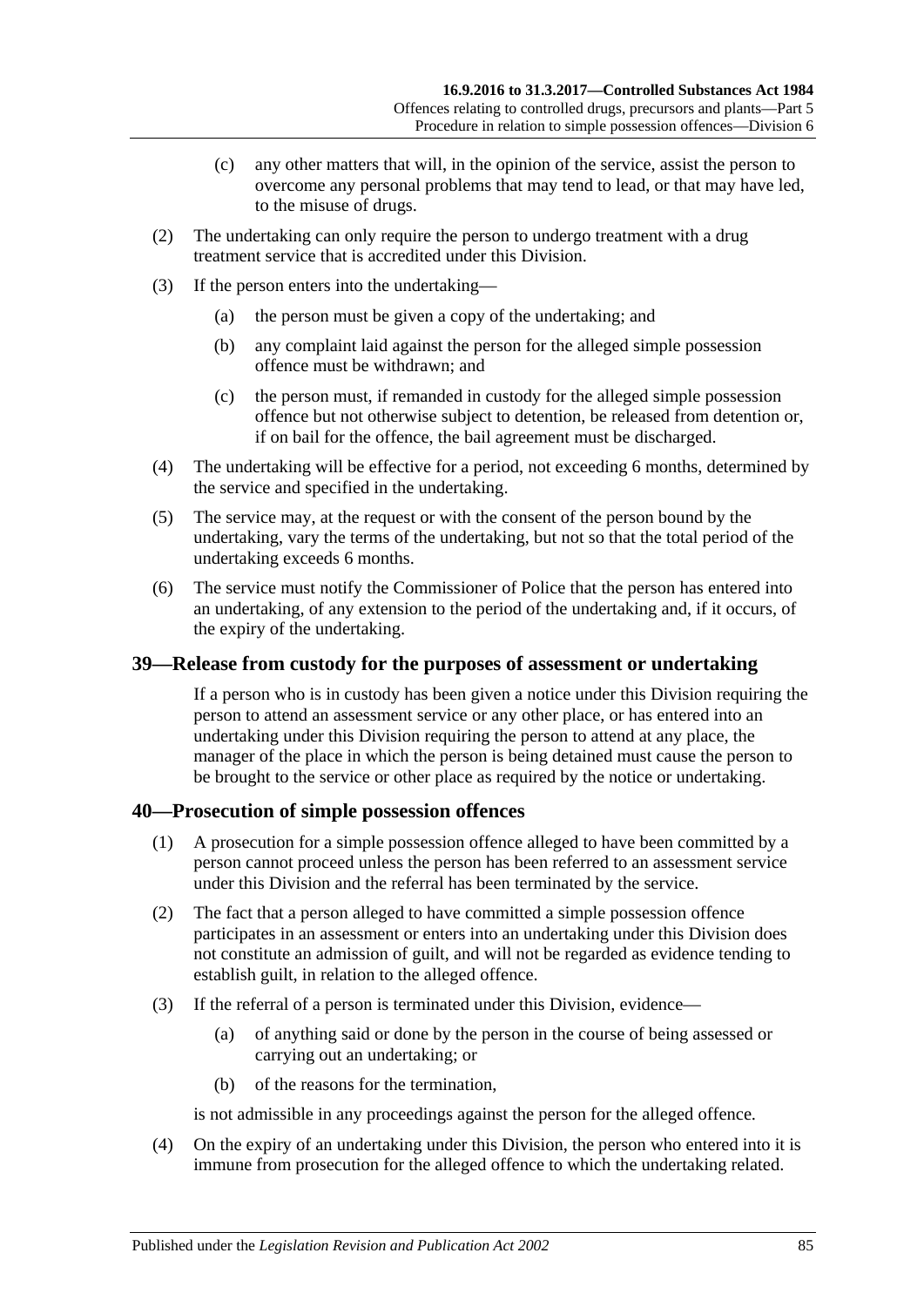#### **40A—Confidentiality**

A person who is, or has been, engaged in duties related to the administration of this Division must not disclose information relating to a person referred for assessment under this Division, being information obtained in the course of those duties, unless the disclosure is made—

- (a) in the administration of this Division; or
- (b) as authorised or required by law; or
- (c) with the consent of the person to whom the information relates.

Maximum penalty: \$10 000.

## **Part 6—Offences, penalties etc**

#### **43—Aggravated offences**

- <span id="page-85-0"></span>(1) An aggravated offence is an offence committed in circumstances where—
	- (a) the offender committed the offence for the benefit of a criminal organisation, or 2 or more members of a criminal organisation, or at the direction of, or in association with, a criminal organisation; or
	- (b) in the course of, or in connection with, the offence the offender identified himself or herself in some way as belonging to, or otherwise being associated with, a criminal organisation (whether or not the offender did in fact belong to, or was in fact associated with, the organisation).
- <span id="page-85-1"></span>(2) For the purposes of [subsection](#page-85-0)  $(1)(b)$ , a person will be taken to have identified himself or herself as belonging to, or as being associated with, a criminal organisation if the person displayed (whether on an article of clothing, as a tattoo or otherwise) the insignia of the criminal organisation unless the person proves that he or she did not display the insignia knowingly or recklessly.
- (3) [Subsection](#page-85-1) (2) does not limit the ways in which a person may identify himself or herself as belonging to, or being associated with, a criminal organisation.
- (4) If a person is charged with an aggravated offence, the circumstances alleged to aggravate the offence must be stated in the instrument of charge.
- (5) In this section—

*criminal organisation* has the same meaning as in Part 3B of the *[Criminal Law](http://www.legislation.sa.gov.au/index.aspx?action=legref&type=act&legtitle=Criminal%20Law%20Consolidation%20Act%201935)  [Consolidation Act](http://www.legislation.sa.gov.au/index.aspx?action=legref&type=act&legtitle=Criminal%20Law%20Consolidation%20Act%201935) 1935*.

(6) This section does not prevent a court from taking into account, in the usual way, the circumstances of and surrounding the commission of an offence for the purpose of determining sentence.

**Examples—**

1 A person is charged with a basic offence and the court finds that the offence was committed in circumstances that would have justified a charge of the offence in its aggravated form. In this case, the court may, in sentencing, take into account the circumstances of aggravation for the purpose of determining penalty but must (of course) fix a penalty within the limits appropriate to the basic offence.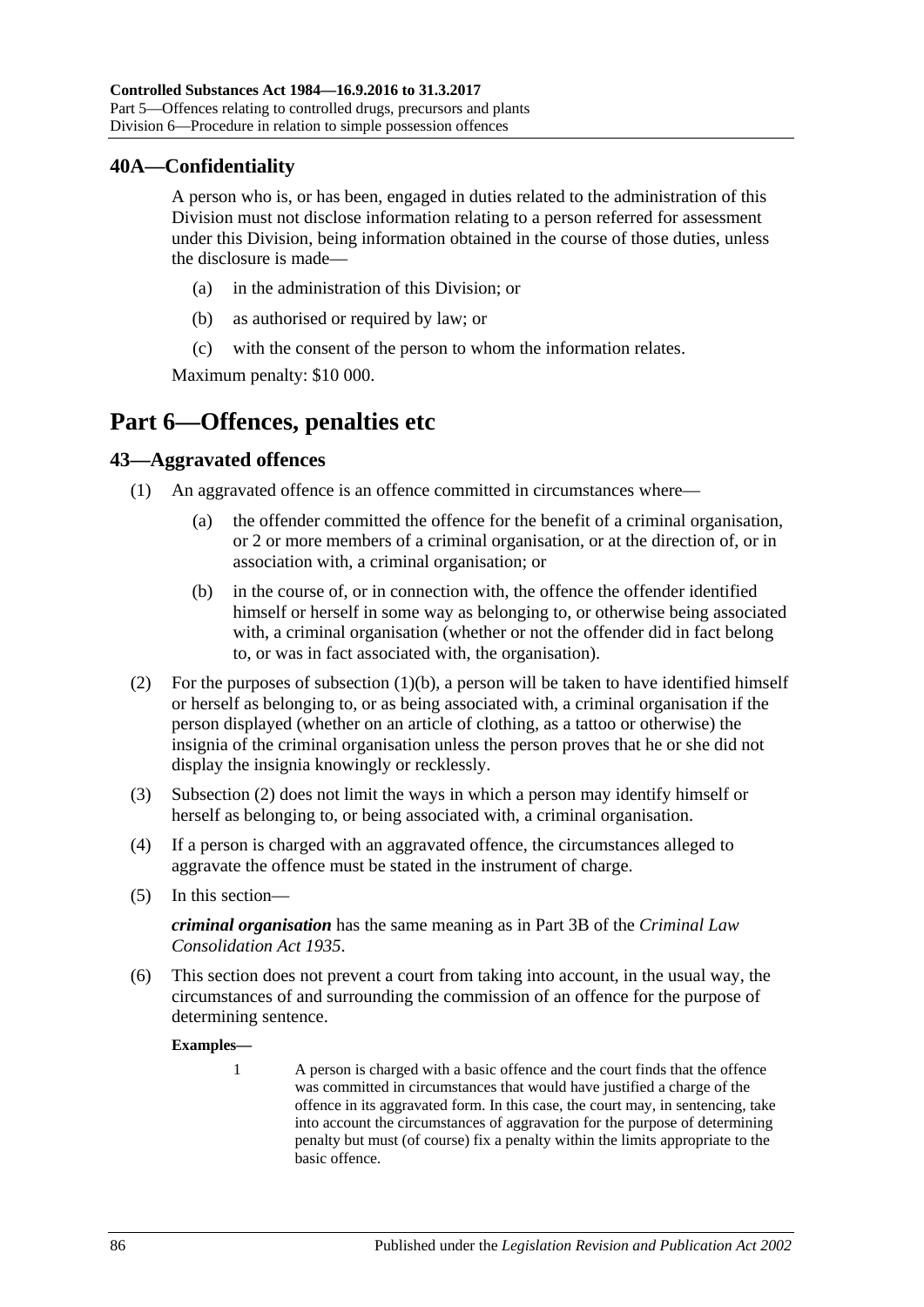2 A person is charged with an aggravated offence and the court finds a number (but not all) of the circumstances alleged in the instrument of charge to aggravate the offence have been established. In this case, the court may, in sentencing, take into account the established circumstances of and surrounding the aggravated offence (whether alleged in the instrument of charge or not) but must not (of course) take account of circumstances alleged in the instrument of charge that were not established.

#### **44—Matters to be considered when court fixes penalty**

- (1) In determining the penalty to be imposed on a person convicted of an indictable or minor indictable offence against this Act, the court must take into consideration—
	- (a) subject to [subsection](#page-86-0) (2), the nature of the substance or goods involved in the commission of the offence; and
	- (b) the quantity of the substance or goods involved in the commission of the offence; and
	- (c) the personal circumstances of the convicted person (being a natural person), including the circumstances relating to the person's use (if at all) of any controlled drug; and
	- (d) in the case of an offence against [Part 5 Division 2](#page-65-1) or [3—](#page-71-0)
		- (i) the commercial or other motives of the convicted person in committing the offence; and
		- (ii) the financial gain that is likely to have accrued to the convicted person as a result of the commission of the offence (but this is not to be taken into consideration if that financial gain is the subject of an application under the *[Criminal Assets Confiscation Act](http://www.legislation.sa.gov.au/index.aspx?action=legref&type=act&legtitle=Criminal%20Assets%20Confiscation%20Act%202005) 2005*); and
	- (da) in the case of an offence against [section](#page-71-1) 33F, [33H](#page-72-0) or [33I—](#page-73-4)whether the offence occurred within a school zone or at or near any prescribed place; and
	- (e) any other relevant factor.
- <span id="page-86-0"></span>(2) In determining the penalty to be imposed in respect of a summary or indictable offence against [Part 5](#page-63-0) involving a controlled drug (other than cannabis, cannabis resin or cannabis oil), the degree of physical or other harm generally associated with the consumption of that particular type of controlled drug, as compared with other types of controlled drugs, is not a relevant consideration and the court must determine the penalty on the basis that controlled drugs are all categorised equally as very harmful.
- (3) If a person is convicted by a court of an indictable offence against this Act and an offence against section 32 of the *[Criminal Law Consolidation Act](http://www.legislation.sa.gov.au/index.aspx?action=legref&type=act&legtitle=Criminal%20Law%20Consolidation%20Act%201935) 1935* constituted of having the custody or control of a firearm or imitation firearm for the purpose of—
	- (a) using, or causing or permitting another person to use, the firearm in the course of committing the indictable offence against this Act; or
	- (b) carrying, or causing or permitting another person to carry, the firearm when committing the indictable offence against this Act,

the court must make any sentences of imprisonment imposed for the 2 offences cumulative unless the court is satisfied that special reasons exist for not doing so.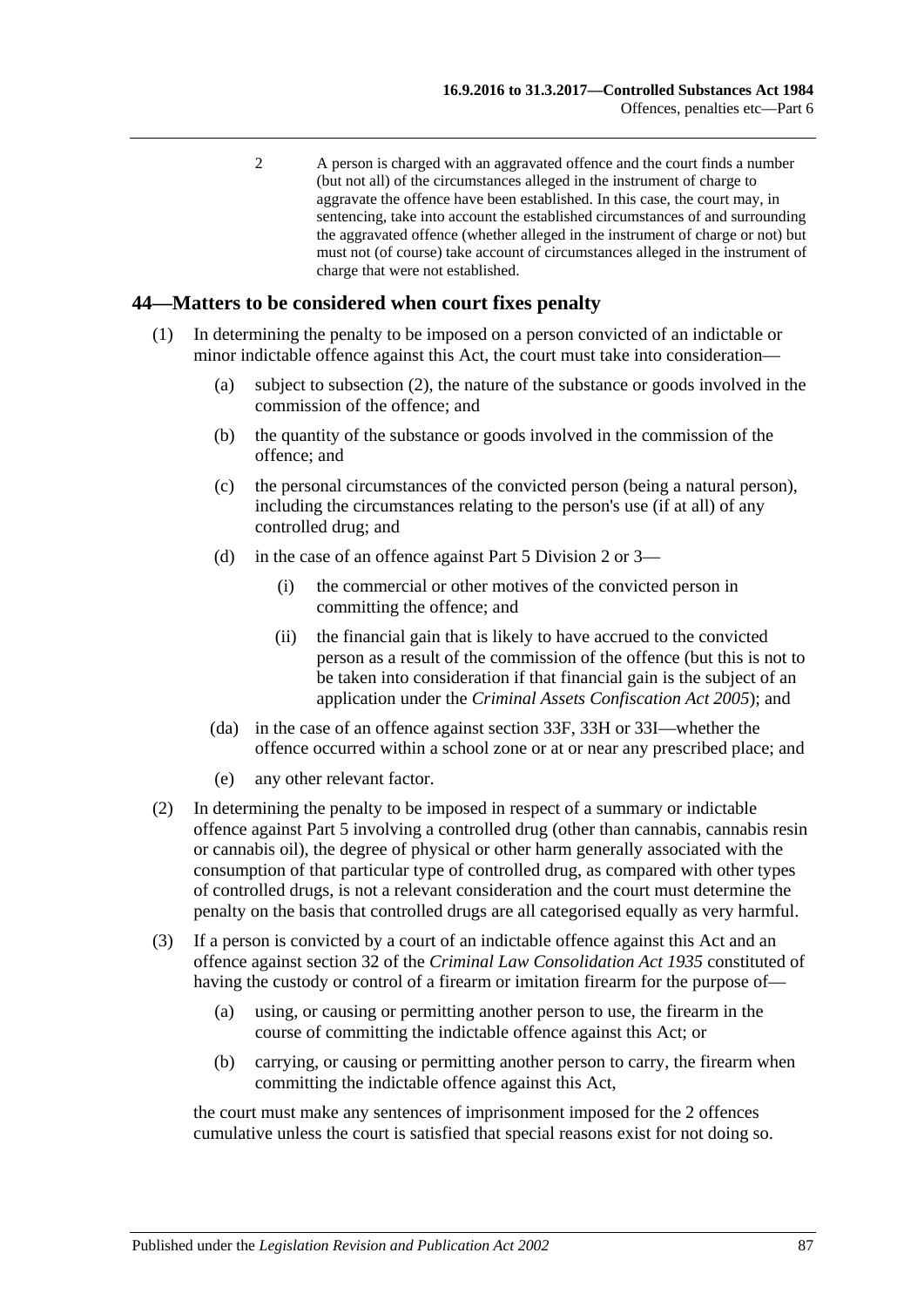#### <span id="page-87-0"></span>**45A—Expiation of simple cannabis offences**

- (1) A prosecution for a simple cannabis offence cannot be commenced except by—
	- (a) the Director of Public Prosecutions; or
	- (b) a police officer; or
	- (c) a person authorised in writing by the Director of Public Prosecutions to commence the prosecution.
- <span id="page-87-1"></span>(2) Subject to this section, if a person (not being a child) is alleged to have committed a simple cannabis offence, then before a prosecution is commenced, an expiation notice must be given to the alleged offender under the *[Expiation of Offences Act](http://www.legislation.sa.gov.au/index.aspx?action=legref&type=act&legtitle=Expiation%20of%20Offences%20Act%201996) 1996*.
- (3) Expiation fees (which may vary according to any factor) may be fixed by regulation for the purposes of this section.
- (7) Non-compliance with [subsection](#page-87-1) (2) does not invalidate a prosecution.
- (8) For the purposes of this section—

*simple cannabis offence* means—

- (a) an offence against [section](#page-73-0) 33K(2) involving the cultivation (not being artificially enhanced cultivation) of cannabis plants other than an offence involving the cultivation of a number of cannabis plants in excess of the number prescribed by regulation for the purposes of this paragraph; or
- (b) an offence against section [33L\(2\)\(a\)](#page-74-1) other than an offence involving the possession of quantities of cannabis, cannabis resin or cannabis oil in excess of the quantity prescribed by regulation for the purposes of this paragraph; or
- (c) an offence against section [33L\(2\)\(b\)](#page-74-2) other than an offence alleged to have been committed in—
	- (i) a public place; or
	- (ii) a place of a kind prescribed by regulation; or
- (d) an offence against section  $33L(2)(c)$ .

## **Part 7—Search, seizure, forfeiture and analysis**

#### **49—Application of Part**

This Part does not apply in relation to Part 4A.

**Note—**

See Part 4A Division 5.

#### **50—Authorised officers**

- <span id="page-87-2"></span>(1) The following persons are authorised officers for the purposes of this Act:
	- (a) a police officer; and
	- (b) any other person appointed by the Minister, by instrument in writing, to be an authorised officer for the purposes of this Act.
- (2) The Minister must provide an authorised officer appointed under [subsection](#page-87-2) (1)(b) with a certificate of identification.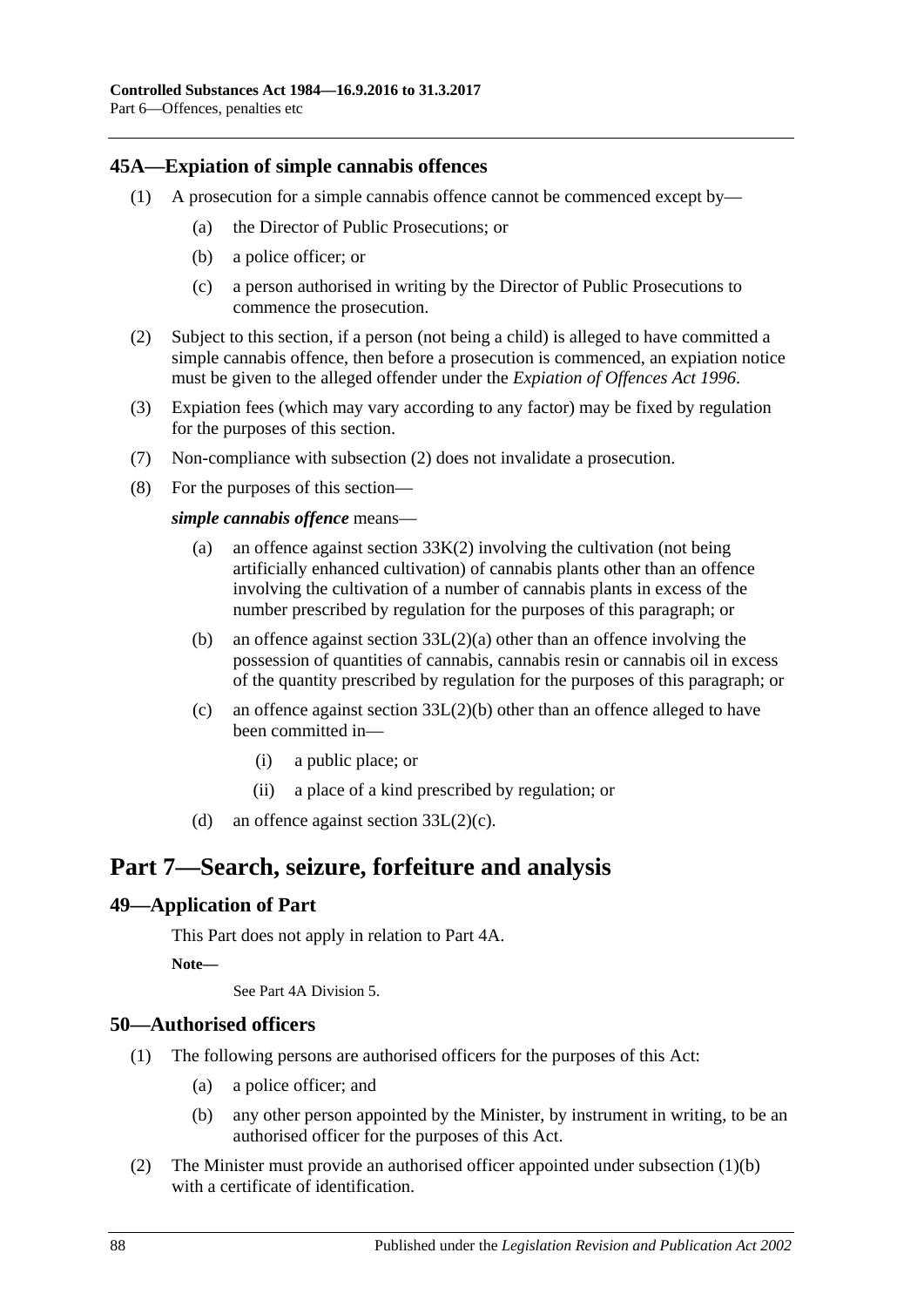(3) An authorised officer appointed under [subsection](#page-87-2) (1)(b) must, on demand by a person in relation to whom the officer is exercising any powers under this Act, produce the certificate of identification for the inspection of that person.

#### **51—Analysts**

- (1) Subject to [subsection](#page-88-0) (2), the Governor may appoint such number of persons to be analysts as the Governor thinks necessary or desirable for the purposes of this Act.
- <span id="page-88-0"></span>(2) No person who has a direct or indirect interest in the manufacture, production, sale or supply of any substance or device to which this Act applies may be appointed as an analyst.

#### <span id="page-88-3"></span>**52—Power to search, seize etc**

- <span id="page-88-2"></span><span id="page-88-1"></span>(1) Subject to this section, an authorised officer may—
	- (a) enter at any time any premises for the purposes of ascertaining whether the provisions of this Act, or of a licence, authority or permit granted under this Act, are being complied with or have been contravened; and
	- (b) if reasonably necessary for that purpose, break into or open any part of the premises, or anything in or on the premises; and
	- (c) for the purposes of [paragraph](#page-88-1) (a) or [\(b\),](#page-88-2) require the driver of any vehicle, the master of any vessel or the pilot of any aircraft to stop that vehicle, vessel or aircraft.
- (2) While an authorised officer is in or on any premises pursuant to this section, the officer may—
	- (a) inspect or search the premises or any equipment or other thing on the premises;
	- (b) require any person to produce any books, papers or documents (including a written record that reproduces, in an understandable form, information stored by computer, microfilm or other process) or any substance, equipment or device:
	- (c) examine any books, papers or documents (including a written record that reproduces, in an understandable form, information stored by computer, microfilm or other process) and take extracts from any of them or make copies of any of them;
	- (d) examine any substance, equipment or device;
	- (e) take and remove from the premises samples of any substance or goods;
	- (f) carry out any tests;
	- (g) take any photographs or films or make any audio or audiovisual record;
	- (h) require the holder of a licence, authority or permit under this Act to produce that licence, authority or permit for inspection;
	- (i) if the officer suspects on reasonable grounds that an offence against this Act has been committed, seize and remove from the premises anything that the officer has reasonable cause to suspect affords evidence of the offence;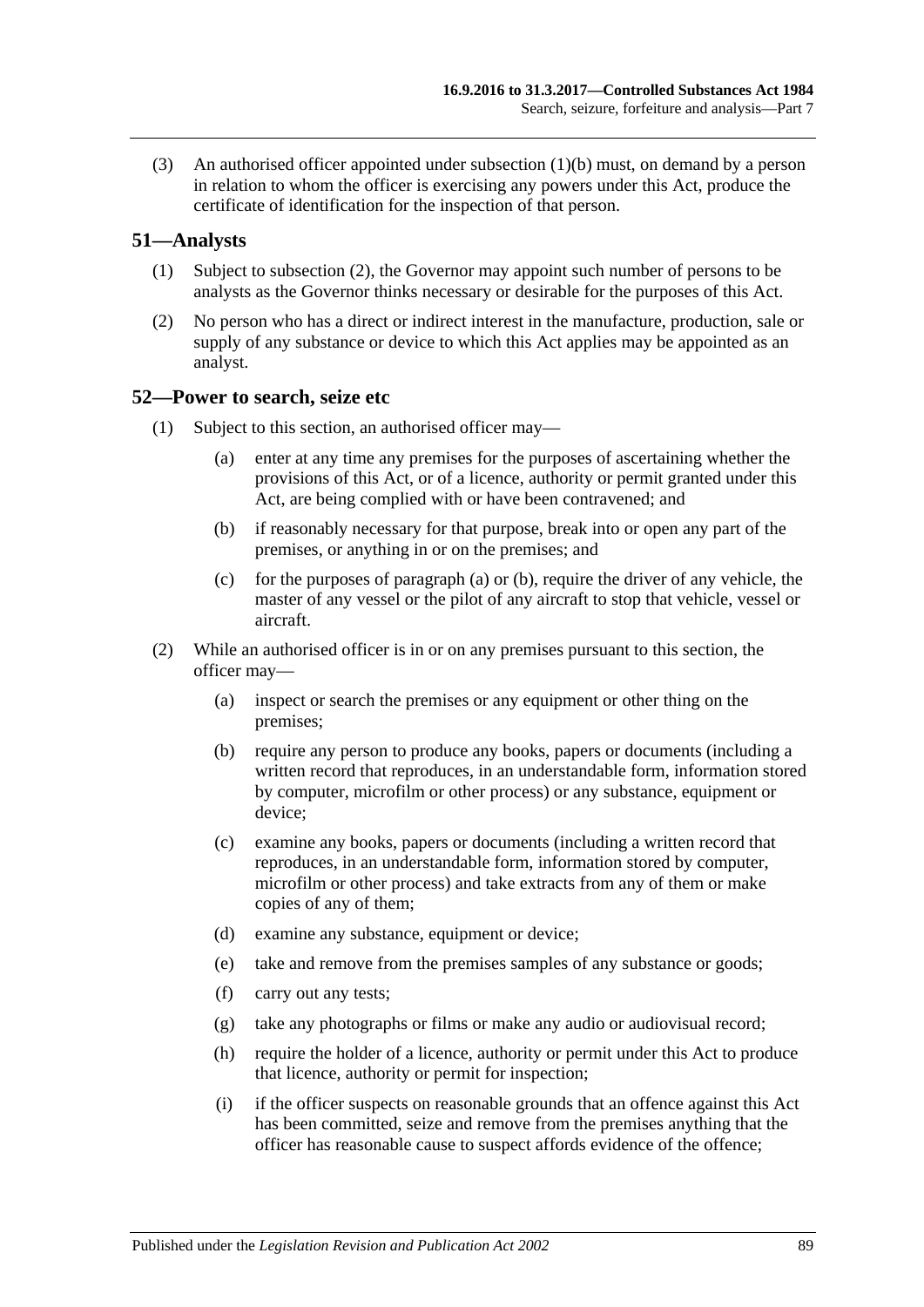- (j) give such directions as are reasonably necessary for, or incidental to, the effective exercise of the officer's powers under this Act.
- (3) The powers conferred by [subsection](#page-88-2) (1)(b) may only be exercised by an authorised officer who is a police officer.
- <span id="page-89-0"></span>(4) An authorised officer must not exercise the powers conferred by [subsection](#page-88-1)  $(1)(a)$  and [\(b\)](#page-88-2) except on the authority of a warrant issued by a senior police officer, magistrate or justice, unless the powers are being exercised in relation to—
	- (a) premises that are used by a registered health practitioner or veterinary surgeon in the ordinary course of his or her profession; or
	- (b) premises that are used in the course of an activity in respect of which a licence, authority or permit has been granted under this Act; or
	- (c) premises that are used for a non-residential purpose and in which the authorised officer reasonably suspects poisons, medicines, medical devices or volatile solvents are being stored, used or sold,

provided that the powers are exercised during ordinary business hours.

- (5) A senior police officer, magistrate or justice must not issue a warrant under [subsection](#page-89-0) (4) unless satisfied, on information given on oath—
	- (a) that there are reasonable grounds for suspecting that an offence against this Act has been, is being, or is about to be, committed; and
	- (b) that a warrant is reasonably required in the circumstances.
- (6) An authorised officer who is a police officer may search any person whom the officer reasonably suspects has in his or her possession any substance or equipment in contravention of this Act.
- (9) If an authorised officer who is a police officer reasonably suspects that any substance or equipment that would afford evidence of an offence against this Act is in any vehicle, vessel or aircraft, the officer may—
	- (a) require the driver of the vehicle, the master of the vessel or the pilot of the aircraft to stop the vehicle, vessel or aircraft; and
	- (b) detain and search the vehicle, vessel or aircraft; and
	- (c) seize and remove from the vehicle, vessel or aircraft anything that the officer reasonably suspects would afford evidence of an offence against this Act.
- (10) Nothing in this section derogates from the power of a police officer to do anything authorised under [section](#page-89-1) 52A or [52B.](#page-91-0)
- (11) A police officer may, in exercising powers pursuant to a warrant issued under [subsection](#page-89-0) (4) or any other powers under this section, use a drug detection dog or an electronic drug detection system.

#### <span id="page-89-1"></span>**52A—General drug detection powers**

- (1) A police officer may carry out general drug detection in relation to—
	- (a) any property in an area to which this section applies; and
	- (b) any person who is in, or is apparently attempting to enter or to leave, an area to which this section applies; and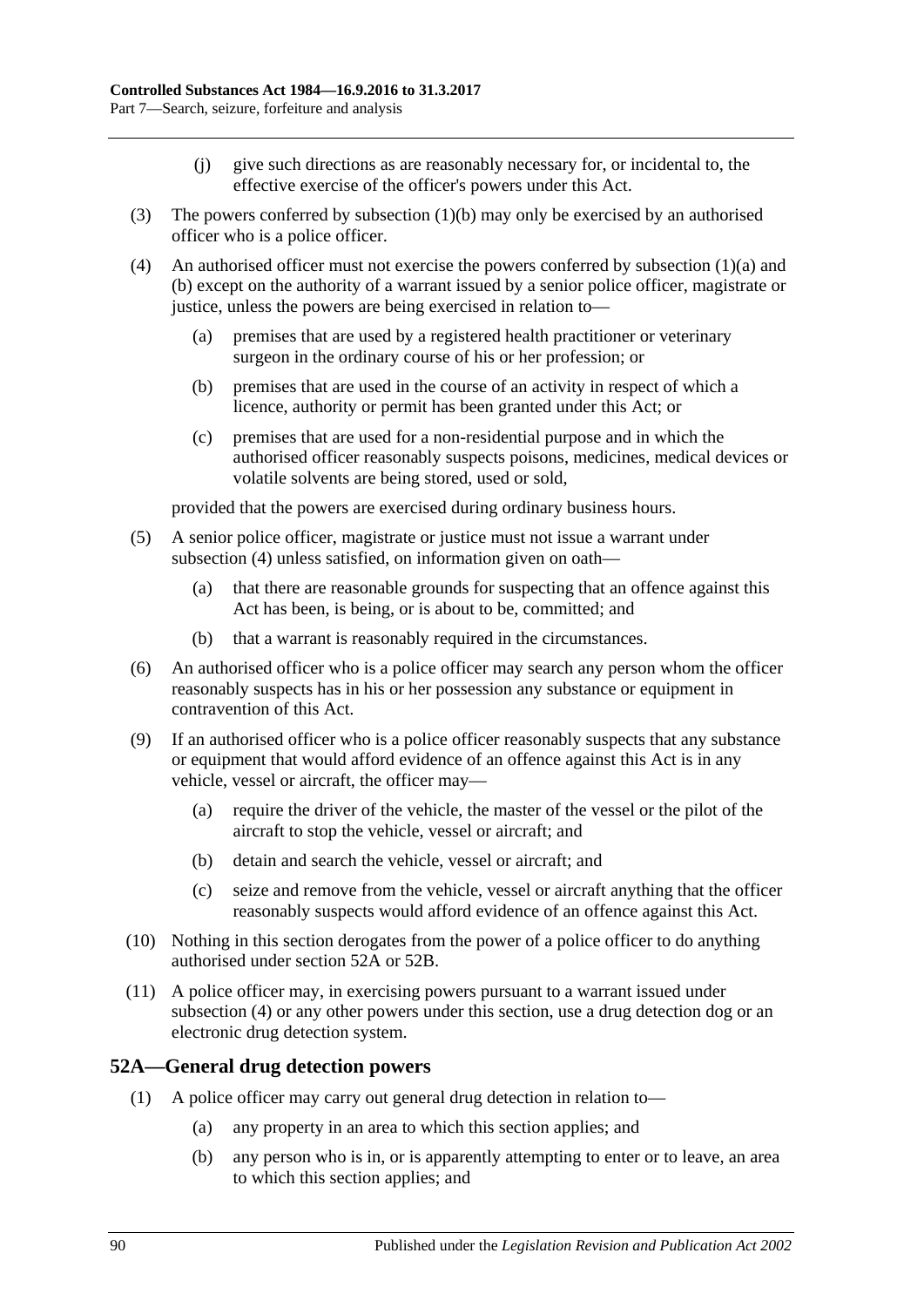- (c) any property in the possession of such a person.
- (2) This section applies to the following areas:
	- (a) licensed premises or a carparking area specifically provided for the use of patrons of any licensed premises;
	- (b) a public venue or a carparking area specifically provided for the use of patrons of any public venue;
	- (c) a public passenger carrier or any place at which public passenger carriers may take up, or set down, passengers;
	- (d) a public place in relation to which the exercise of powers under this section is authorised in accordance with [subsection](#page-90-0) (3).
- <span id="page-90-0"></span>(3) A senior police officer may authorise the exercise of powers under this section in relation to a public place.
- (4) An authorisation granted by a senior police officer under [subsection](#page-90-0) (3)—
	- (a) must be granted in accordance with any guidelines issued by the Commissioner in relation to such authorisations; and
	- (b) must define the public place to which the authorisation relates; and
	- (c) may be subject to conditions specified by the officer granting the authorisation; and
	- (d) operates for an initial period (not exceeding 14 days) specified by the officer granting the authorisation; and
	- (e) may be renewed from time to time by a senior police officer for a further period (not exceeding 14 days).
- (5) An authorisation granted under [subsection](#page-90-0) (3) may be varied or revoked by a senior police officer at any time.
- (6) A police officer exercising powers under this section may—
	- (a) enter and remain in any premises or place necessary for the purpose of exercising those powers; and
	- (b) give such directions as are reasonably necessary for, or incidental to, the effective exercise of those powers.
- (7) A police officer may only detain a person, by directions given under this section, for so long as is reasonably necessary to carry out general drug detection in relation to the person and any property in the possession of the person.
- (8) In this section—

#### *licensed premises* means—

- (a) licensed premises within the meaning of the *[Liquor Licensing Act](http://www.legislation.sa.gov.au/index.aspx?action=legref&type=act&legtitle=Liquor%20Licensing%20Act%201997) 1997*, other than premises in respect of which only a restaurant licence or residential licence is in force; and
- (b) the premises defined in the casino licence, within the meaning of the *[Casino](http://www.legislation.sa.gov.au/index.aspx?action=legref&type=act&legtitle=Casino%20Act%201997)  Act [1997](http://www.legislation.sa.gov.au/index.aspx?action=legref&type=act&legtitle=Casino%20Act%201997)*, as the premises to which the licence relates;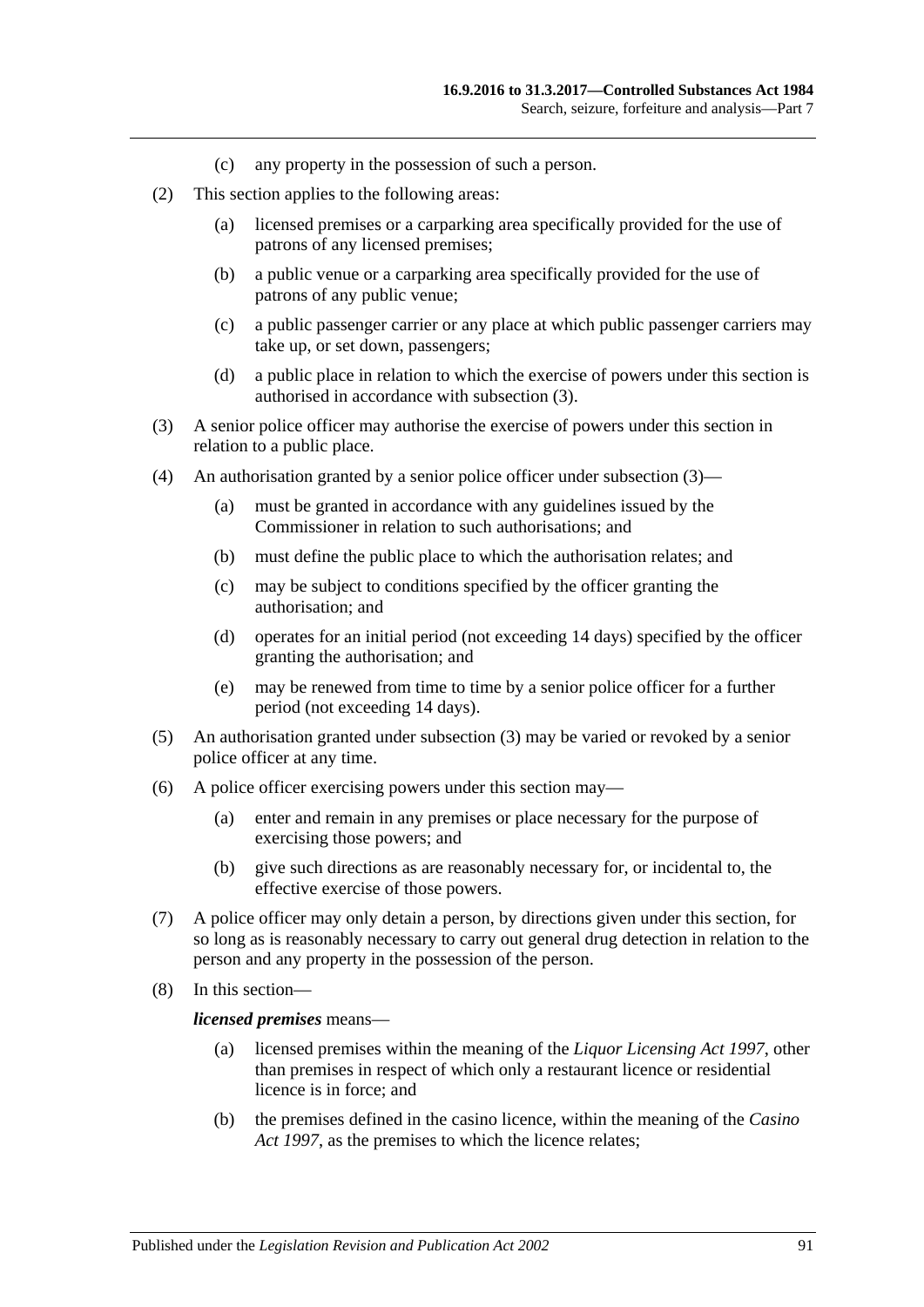*public passenger carrier* means a bus, tram, train, vessel or aircraft used for the purpose of carrying passengers for hire or reward;

#### *public place* includes—

- (a) a place to which free access is permitted to the public, with the express or tacit consent of the owner or occupier of that place; and
- (b) a place to which the public are admitted on payment of money, the test of admittance being the payment of money only; and
- (c) a road, street, footway, court, alley or thoroughfare which the public are allowed to use, notwithstanding that that road, street, footway, court, alley or thoroughfare is on private property;

*public venue* means a place where members of the public are gathered for an entertainment or an event or activity of any kind, whether admission is open, procured by the payment of money or restricted to members of a club or a class of persons with some other qualification or characteristic, but does not include a church or place of public worship.

#### <span id="page-91-1"></span><span id="page-91-0"></span>**52B—Special powers relating to drug transit routes**

- (1) A senior police officer may, if he or she reasonably suspects that an area is being, or is likely to be, used for the transport of controlled drugs, controlled precursors or controlled plants in contravention of this Act, authorise the exercise of powers under this section in relation to the area.
- (2) An authorisation granted by a senior police officer under [subsection](#page-91-1) (1)—
	- (a) must be granted in accordance with any guidelines issued by the Commissioner in relation to such authorisations; and
	- (b) must define the area to which the authorisation relates; and
	- (c) may be subject to conditions specified by the officer granting the authorisation; and
	- (d) operates for an initial period (not exceeding 14 days) specified by the officer granting the authorisation; and
	- (e) may be renewed from time to time by a senior police officer for a further period (not exceeding 14 days).
- (3) An authorisation granted under [subsection](#page-91-1) (1) may be varied or revoked by a senior police officer at any time.
- (4) An area may only be subject to an authorisation under this section if—
	- (a) the whole of the area is situated more than 30 kilometres from the General Post Office at Adelaide; and
	- (b) the total size of the area is not more than 5 square kilometres.
- (5) If the exercise of powers under this section in relation to an area is authorised, a police officer may—
	- (a) require the driver of a vehicle within the area to stop the vehicle (whether at a drug detection point established in accordance with [subsection](#page-92-0) (7) or at any other location); and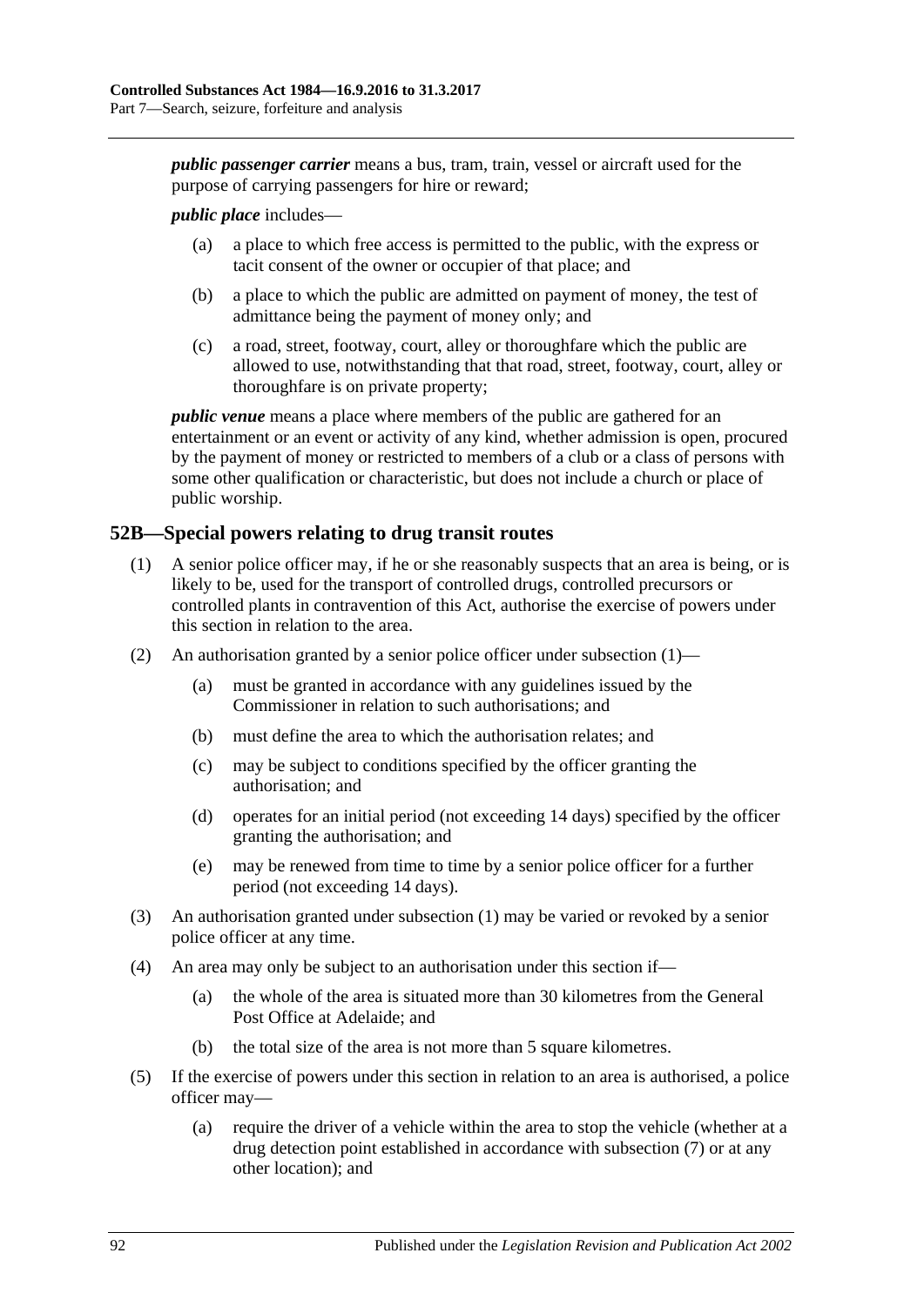- (b) detain the vehicle and carry out general drug detection in relation to the vehicle and any persons or property in or on the vehicle; and
- (c) allow a drug detection dog to enter any part of the vehicle not designed for the purpose of carrying passengers while the vehicle is moving; and
- (d) direct a person to open any part of the vehicle and give such other directions as are reasonably necessary for, or incidental to, the effective exercise of powers under this section.
- (6) A police officer may only detain a person who is in a vehicle, by directions given under this section, for so long as is reasonably necessary to carry out general drug detection in relation to the vehicle and any persons or property in the vehicle.
- <span id="page-92-0"></span>(7) A drug detection point may be established by police officers at any time on or in the vicinity of any road within an area in relation to which the exercise of powers under this section is authorised for the purpose of exercising those powers in relation to persons driving motor vehicles on the road.
- (8) A drug detection point must be established in such a way, and consist of such facilities and warning and other devices, as the Commissioner of Police considers necessary in order to enable vehicles to be stopped in a safe and orderly manner.
- (9) The Commissioner of Police must—
	- (a) establish procedures to be followed by police officers in the exercise of powers under this section, being procedures designed to prevent as far as reasonably practicable any undue delay or inconvenience to persons being subjected to the powers; and
	- (b) establish procedures to ensure that the exercise of powers under this section is not authorised in relation to more than 3 areas at any one time.

#### **52C—Report to Minister on issue of authorisations**

- (1) The Commissioner of Police must, on or before 30 September in each year (other than the calendar year in which this section comes into operation), provide a report to the Attorney-General specifying the following information in relation to the financial year ending on the preceding 30 June:
	- (a) the number of authorisations granted by senior police officers under [sections](#page-89-1) 52A and [52B](#page-91-0) during that financial year;
	- (b) the public places or areas in relation to which those authorisations were granted;
	- (c) the periods during which the authorisations applied;
	- (d) the number of occasions on which a drug detection dog or electronic drug detection system indicated detection of the presence of a controlled drug, controlled precursor or controlled plant in the course of the exercise of powers under [sections](#page-89-1) 52A and [52B.](#page-91-0)
- (2) The Attorney-General must, within 12 sitting days after receipt of a report under this section, cause copies of the report to be laid before each House of Parliament.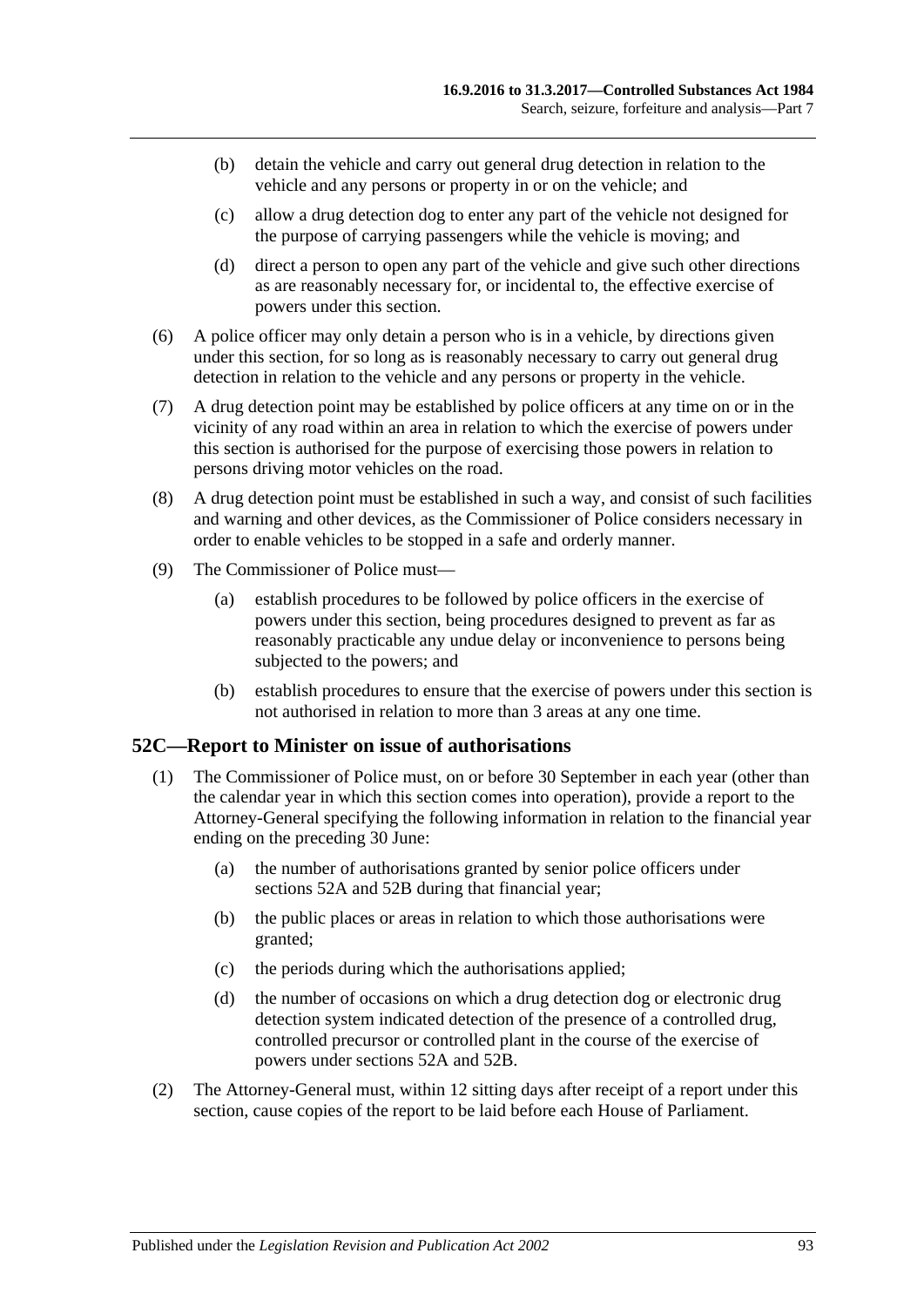## **52D—General provisions relating to exercise of powers**

- (1) Nothing in this Part derogates from the power of a police officer to do anything pursuant to a general search warrant issued under the *[Summary Offences Act](http://www.legislation.sa.gov.au/index.aspx?action=legref&type=act&legtitle=Summary%20Offences%20Act%201953) 1953*.
- (2) An authorised officer may, in exercising powers under this Part, be assisted by such persons as the authorised officer considers necessary or desirable in the circumstances.
- (3) A person must not—
	- (a) hinder or obstruct an authorised officer, or a person accompanying an authorised officer, in the exercise of the powers conferred by this Part; or
	- (b) refuse or fail to comply with a requirement made of the person, or a direction given to the person, pursuant to [section](#page-88-3) 52, [52A](#page-89-1) or [52B.](#page-91-0)

Maximum penalty: \$10 000 or imprisonment for 2 years.

- (4) In any proceedings, an apparently genuine document purporting to be a certificate signed by the Commissioner of Police (or a delegate of the Commissioner of Police), and certifying that—
	- (a) a particular public place was subject to an authorisation properly granted by a senior police officer in accordance with [section](#page-90-0) 52A(3) during a period specified in the certificate; or
	- (b) a particular area was subject to an authorisation properly granted by a senior police officer in accordance with [section](#page-91-1) 52B(1) during a period specified in the certificate; or
	- (c) a dog used during a specified period to carry out general drug detection within a specified area, or at a specified place, was a drug detection dog; or
	- (d) a device or system used during a specified period to carry out general drug detection within a specified area, or at a specified place, was an electronic drug detection system,

constitutes proof, in the absence of proof to the contrary, of the matters so certified.

- (5) For the avoidance of doubt, an indication—
	- (a) by a drug detection dog that the dog has detected the presence of a controlled drug, controlled precursor or controlled plant; or
	- (b) by an electronic drug detection system that the system has detected the presence of a controlled drug, controlled precursor or controlled plant,

constitutes reasonable grounds to suspect that a controlled drug, controlled precursor or controlled plant is present.

#### **52E—Seized property and forfeiture**

- (1) Subject to this section, seized property must be held pending proceedings for an offence against this Act relating to the property.
- <span id="page-93-0"></span>(2) If seized property—
	- (a) is a controlled drug, controlled plant, controlled precursor or a poison; or
	- (b) is, in the opinion of the Commissioner of Police, likely to constitute a danger if stored pending proceedings for an offence against this Act relating to the property,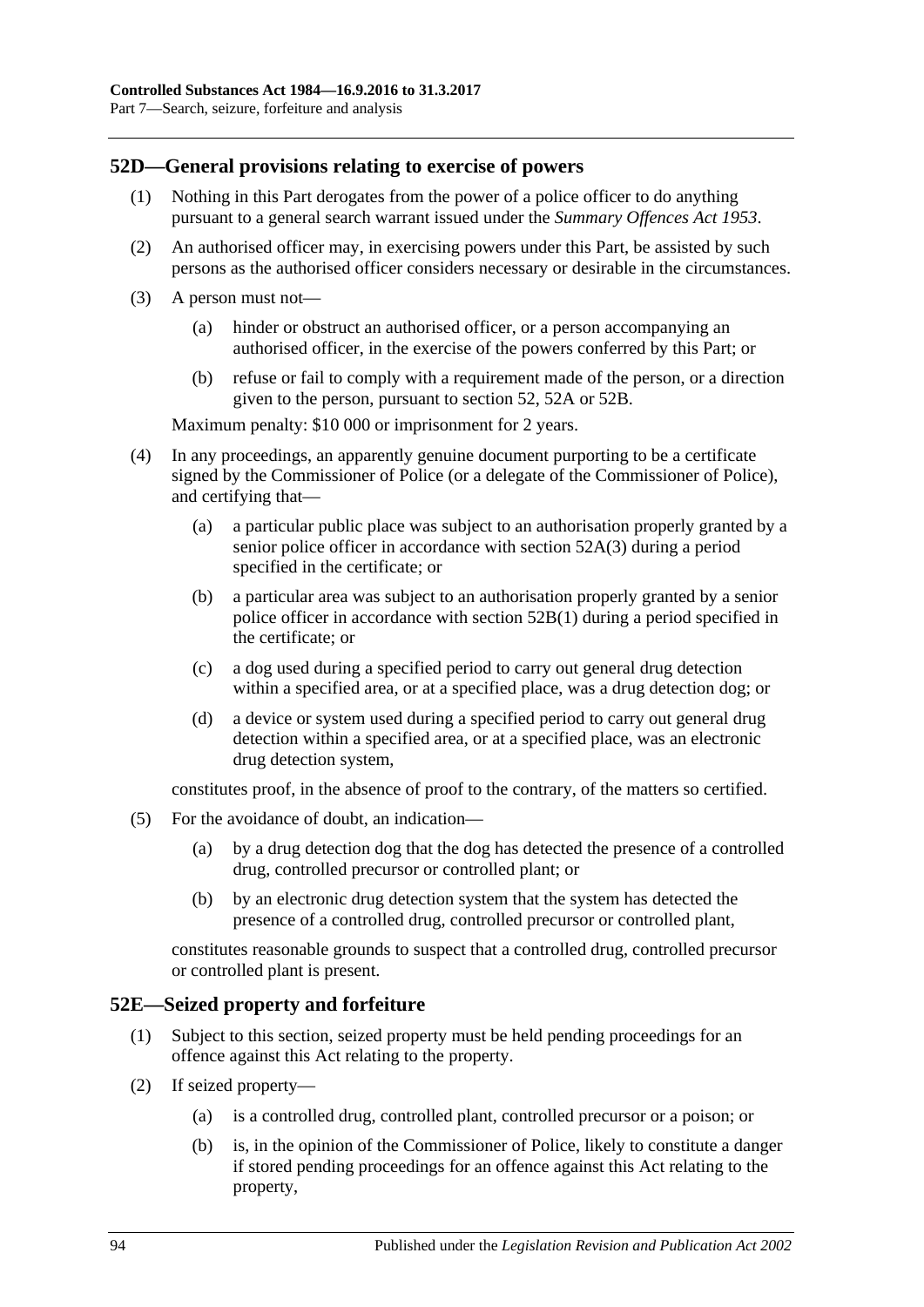the Commissioner of Police may direct that the property be destroyed, whether or not a person has been or is to be charged with an offence in relation to it.

- (3) Property referred to in [subsection](#page-93-0) (2) may be destroyed at the place at which it was seized or at any other suitable place.
- (4) If a charge is laid, or is to be laid, for an offence in relation to property referred to in [subsection](#page-93-0) (2)—
	- (a) samples of the property that provide a true representation of the nature of the property must be taken and kept for evidentiary purposes; and
	- (b) the defendant is entitled to have a portion of the sample analysed by an analyst (see [section](#page-95-0) 53); and
	- (c) the defendant must be given written notice of that entitlement.
- (5) Possession of samples taken under this section must remain at all times within the control of the Commissioner of Police or his or her nominee.
- (6) The regulations may make provision relating to the taking of samples of seized property and analysis of those samples.
- (6a) If a person is convicted of an offence in relation to property destroyed in accordance with [subsection](#page-93-0) (2), the court may order the convicted person to pay the reasonable costs of destruction to the Commissioner of Police.
- <span id="page-94-2"></span>(7) If the Magistrates Court on application by an authorised officer, or any court hearing proceedings under this Act, finds that seized property—
	- (a) was the subject of an offence against this Act; or
	- (b) consists of equipment, devices, substances, documents or records acquired, used or intended for use for, or in connection with, the manufacture, or the smoking, consumption or administration, of a controlled drug or the cultivation of a controlled plant,

the court may, by order, forfeit the property to the Crown.

- (8) Property that is the subject of an order for forfeiture under this section may be sold, destroyed or otherwise disposed of as the Commissioner of Police directs.
- <span id="page-94-1"></span>(9) Subject to [subsections](#page-94-0) (10) and [\(11\),](#page-95-1) if seized property has not been forfeited to the Crown in proceedings under this Act commenced within the prescribed period after its seizure, a person from whose lawful possession the property was seized, or a person with legal title to it, is entitled to recover from the Commissioner of Police (if necessary, by action in a court of competent jurisdiction) the property itself, or if it has been damaged or destroyed or has deteriorated, compensation of an amount equal to its market value at the time of its seizure.
- <span id="page-94-0"></span>(10) [Subsection](#page-94-1) (9) does not apply to property that has been destroyed under [subsection](#page-93-0) (2) if the property—
	- (a) was the subject of an offence against this Act; or
	- (b) consists of equipment, devices, substances, documents or records acquired, used or intended for use for, or in connection with, the manufacture, or the smoking, consumption or administration, of a controlled drug or the cultivation of a controlled plant.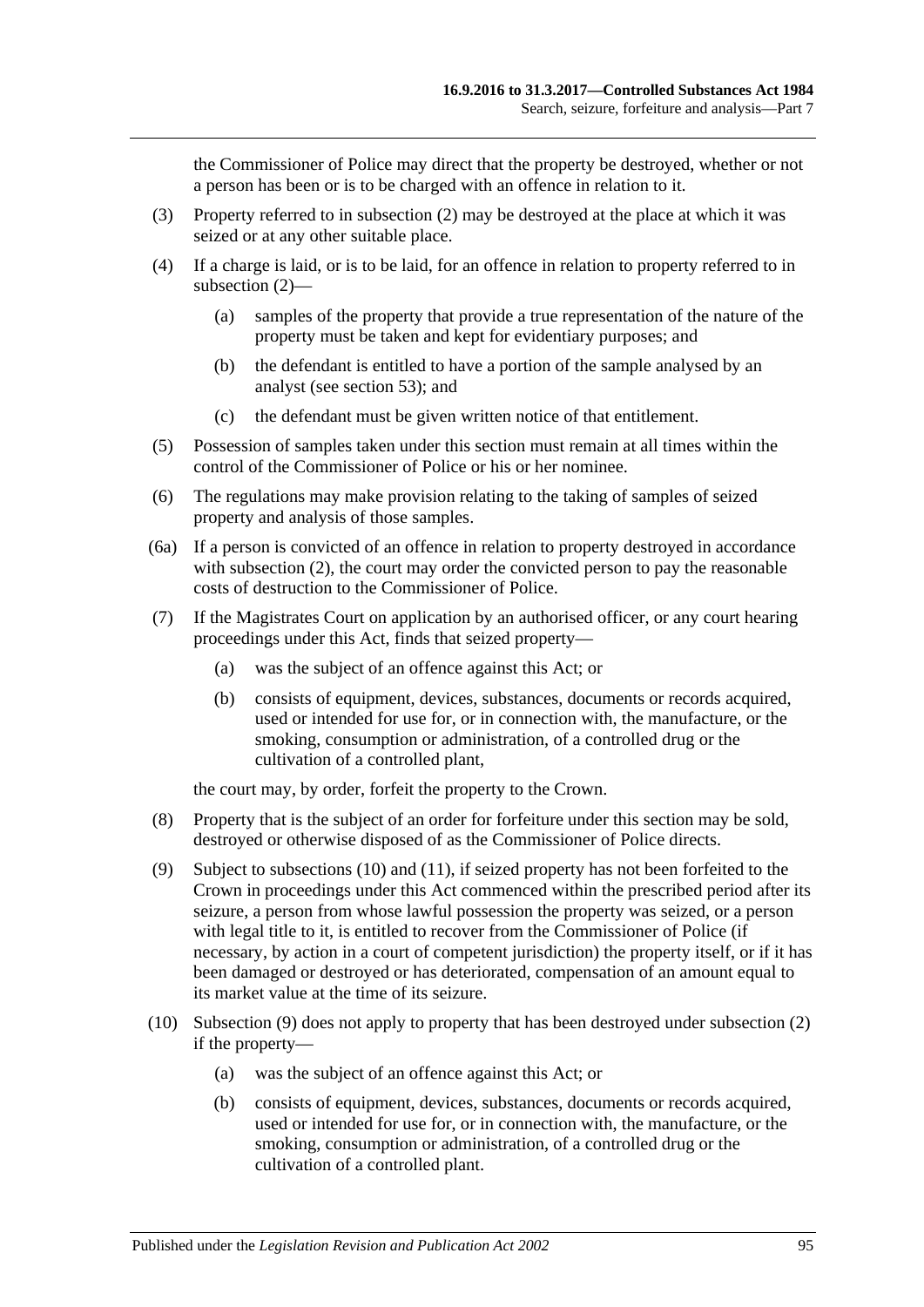- <span id="page-95-1"></span>(11) Despite [subsection](#page-94-1) (9), a court hearing proceedings under that subsection in relation to property that has not been destroyed under [subsection](#page-93-0) (2) may, if it thinks fit, make an order under [subsection](#page-94-2) (7) for forfeiture of the property to the Crown.
- (12) Nothing in this section affects the operation of the *[Criminal Assets Confiscation](http://www.legislation.sa.gov.au/index.aspx?action=legref&type=act&legtitle=Criminal%20Assets%20Confiscation%20Act%202005)  Act [2005](http://www.legislation.sa.gov.au/index.aspx?action=legref&type=act&legtitle=Criminal%20Assets%20Confiscation%20Act%202005)*.
- (13) In this section—

*prescribed period* means two years or such longer period as the Magistrates Court may, on application by an authorised officer, allow;

*seized property* means anything—

- (a) seized under this Act; or
- (b) seized otherwise than under this Act that is evidence of an offence against this Act.

## <span id="page-95-0"></span>**53—Analysis**

- (1) An authorised officer may cause any substance seized or taken pursuant to this Part to be analysed by, or under the supervision of, an analyst.
- (1a) An analysis under this section may include a determination as to the weight, amount or quantity of any substance (and such determination must comply with any requirements prescribed by regulation).
- <span id="page-95-2"></span>(2) Any person may, for the purposes of ascertaining whether a substance is, or is not, a particular poison, prescription drug, drug of dependence, controlled drug, controlled precursor, controlled plant or medicine, or for any other evidentiary purpose, cause the substance to be analysed by, or under the supervision of, an analyst.
- (3) A person who initiates an analysis pursuant to [subsection](#page-95-2) (2) must do so in the prescribed manner and on payment of the prescribed fee.
- (4) An analyst must, on the completion of an analysis pursuant to this section, certify in the prescribed form the results of the analysis, and—
	- (a) in the case of an analysis initiated by an authorised officer who is a police officer—must forward the certificate to the Commissioner of Police; or
	- (b) in the case of an analysis initiated by any other authorised officer—must forward the certificate to the Department; or
	- (c) in any other case—must forward the certificate to the person who initiated the analysis.

# **Part 8—Miscellaneous**

#### **55—Licences, authorities and permits**

- (1) The Minister may, in the Minister's absolute discretion, grant or refuse a licence, authority or permit for the purposes of this Act.
- (2) The Minister may grant a licence, authority or permit subject to such conditions as the Minister thinks fit and specifies in the licence, authority or permit and may at any time, by notice in writing given personally or by post to the holder, vary or revoke a condition, or attach a further condition, to the licence, authority or permit.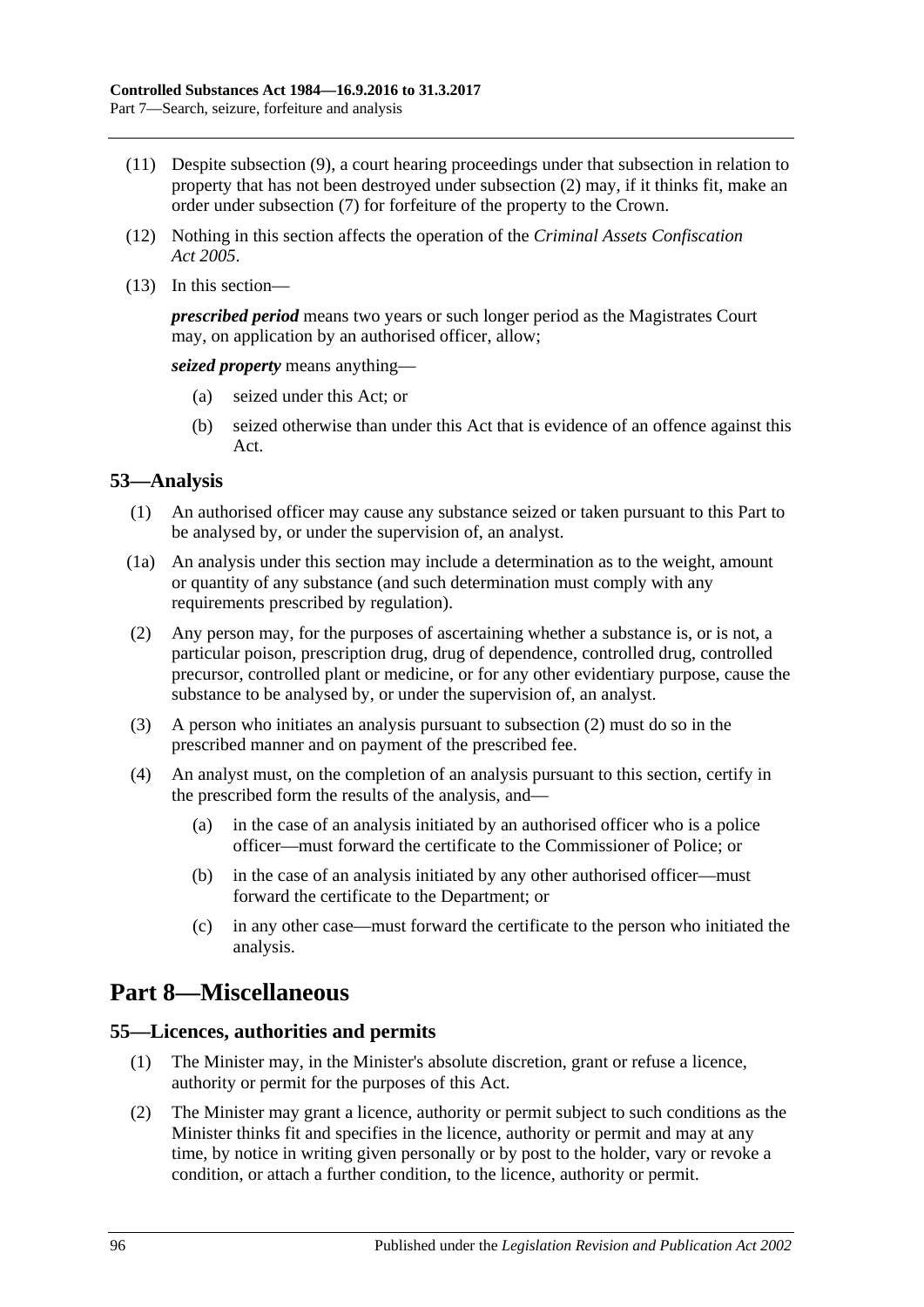- (2a) If a person who holds a licence, authority or permit contravenes or fails to comply with a condition of that licence, authority or permit, the holder is guilty of an offence. Maximum penalty: \$5 000.
- (2b) The Minister may fix fees payable in respect of a licence, authority or permit (including application fees, fees for grant and renewal and periodic fees) and may waive or reduce a fee payable if the Minister considers it appropriate to do so.
- (3) On the expiry of the term of a licence granted under this Act, the Minister must, if application for renewal has been made in the due manner and the appropriate fee paid, renew the licence for a further term.
- (4) The Minister may, by notice in writing given personally or by post to the holder of a licence, authority or permit granted under this Act, suspend or revoke the licence, authority or permit if—
	- (a) the holder obtained it improperly; or
	- (b) the holder is found guilty of an offence against this Act; or
	- (c) the holder has, in the opinion of the Minister, contravened or failed to comply with a condition of the licence, authority or permit.
- <span id="page-96-0"></span>(5) A person whose licence, authority or permit is suspended or revoked under [subsection](#page-96-0) (4)(c) may appeal to the Administrative and Disciplinary Division of the District Court against the suspension or revocation.
- (6) Subject to [subsection](#page-96-1) (8), an appeal must be instituted within 1 month of the suspension or revocation.
- (7) The Minister must, if required by the appellant, state in writing the reasons for the suspension or revocation.
- <span id="page-96-1"></span>(8) If the reasons of the Minister are not given to the appellant, in writing, at the time of making the decision to suspend or revoke and the appellant (within 1 month of the making of the decision) requires the Minister to state the reasons in writing, the time for instituting the appeal runs from the time at which the appellant receives the written statement of those reasons.
- (9) This section does not apply in relation to a licence under Part 4A.

#### **56—Permits for research etc**

- (1) The Minister may issue a permit authorising, subject to such conditions as may be specified in the permit, the person named in the permit to manufacture, cultivate, sell, supply, administer or have in his or her possession a substance or medical device for the purposes of analysis, research, instruction or training.
- (2) Despite any other provision of this Act, the holder of a permit issued under this section is not guilty of an offence against this Act in respect of anything done pursuant to and in accordance with the permit.

#### <span id="page-96-2"></span>**57—Power of Minister to prohibit certain activities**

- (1) If a person—
	- (a) has been convicted of an offence against this Act; or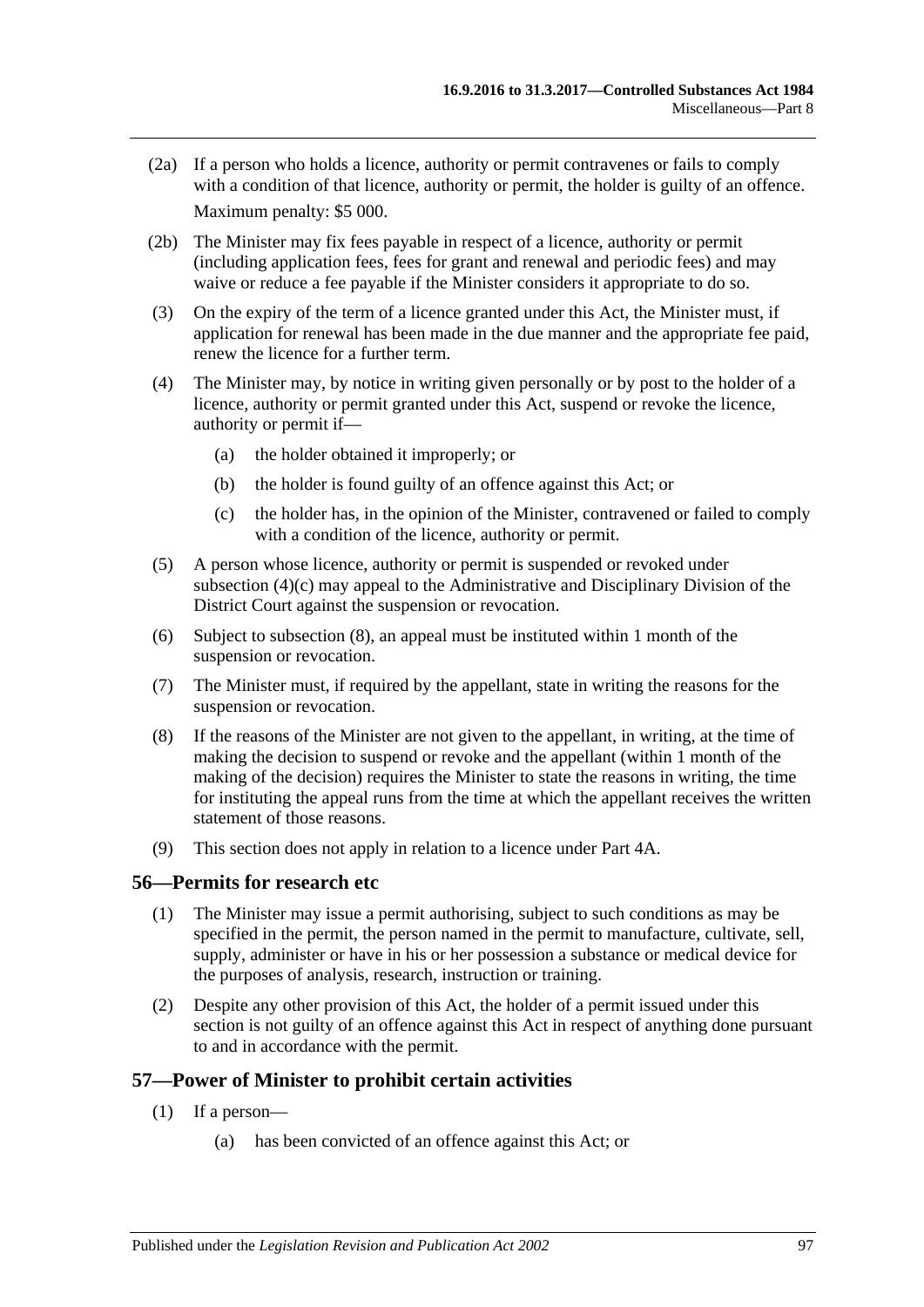- (b) has, in the opinion of the Minister, contravened or failed to comply with a condition of a licence, authority or permit granted under this Act; or
- (c) has, in the opinion of the Minister, prescribed, supplied or administered a prescription drug in an irresponsible manner,

the Minister may, by order, prohibit the person from manufacturing, producing, packaging, selling, supplying, prescribing, administering, using or having possession of any substance or device specified in the order.

- <span id="page-97-0"></span>(2) The Minister may, by subsequent order, revoke an order under [subsection](#page-96-2) (1).
- (3) The Minister must publish an order made under [subsection](#page-96-2) (1) or [\(2\)](#page-97-0) in the Gazette and must cause a copy of the order to be served personally or by post on the person to whom it applies.
- (4) A person must not contravene an order made under this section. Maximum penalty: \$10 000 or imprisonment for 2 years.
- (5) A person to whom an order under [subsection](#page-96-2) (1) applies may appeal to the Administrative and Disciplinary Division of the District Court against the order.
- (6) Subject to [subsection](#page-97-1) (8), an appeal must be instituted within 1 month of the making of the order.
- (7) The Minister must, if required by the appellant, state in writing the reasons for the order.
- <span id="page-97-1"></span>(8) If the reasons of the Minister are not given to the appellant, in writing, at the time of making the order and the appellant (within 1 month of the making of the order) requires the Minister to state the reasons in writing, the time for instituting the appeal runs from the time at which the appellant receives the written statement of those reasons.

#### <span id="page-97-2"></span>**57A—Warnings**

- (1) Subject to this section, if the Minister is satisfied that—
	- (a) a substance or device might be dangerous to persons consuming or using the substance or device (whether because of a failure to comply with a requirement under this Act or otherwise); or
	- (b) an advertisement or other published material relating to a substance or device contains instructions or other material that might be dangerous to persons consuming or using the substance or device,

the Minister may take such action as the Minister thinks fit to warn the public against the risks or potential risks.

- (2) The Minister may only take action under this section—
	- (a) in relation to a substance, if the substance is a poison or medicine or is a substance that the Minister is satisfied has the potential to be harmful to humans or is or may be used, or is designed to be used, as a medicine; or
	- (b) in relation to a device, if the device is a medical device or is a device that the Minister is satisfied is or may be used, or is designed to be used, as a medical device.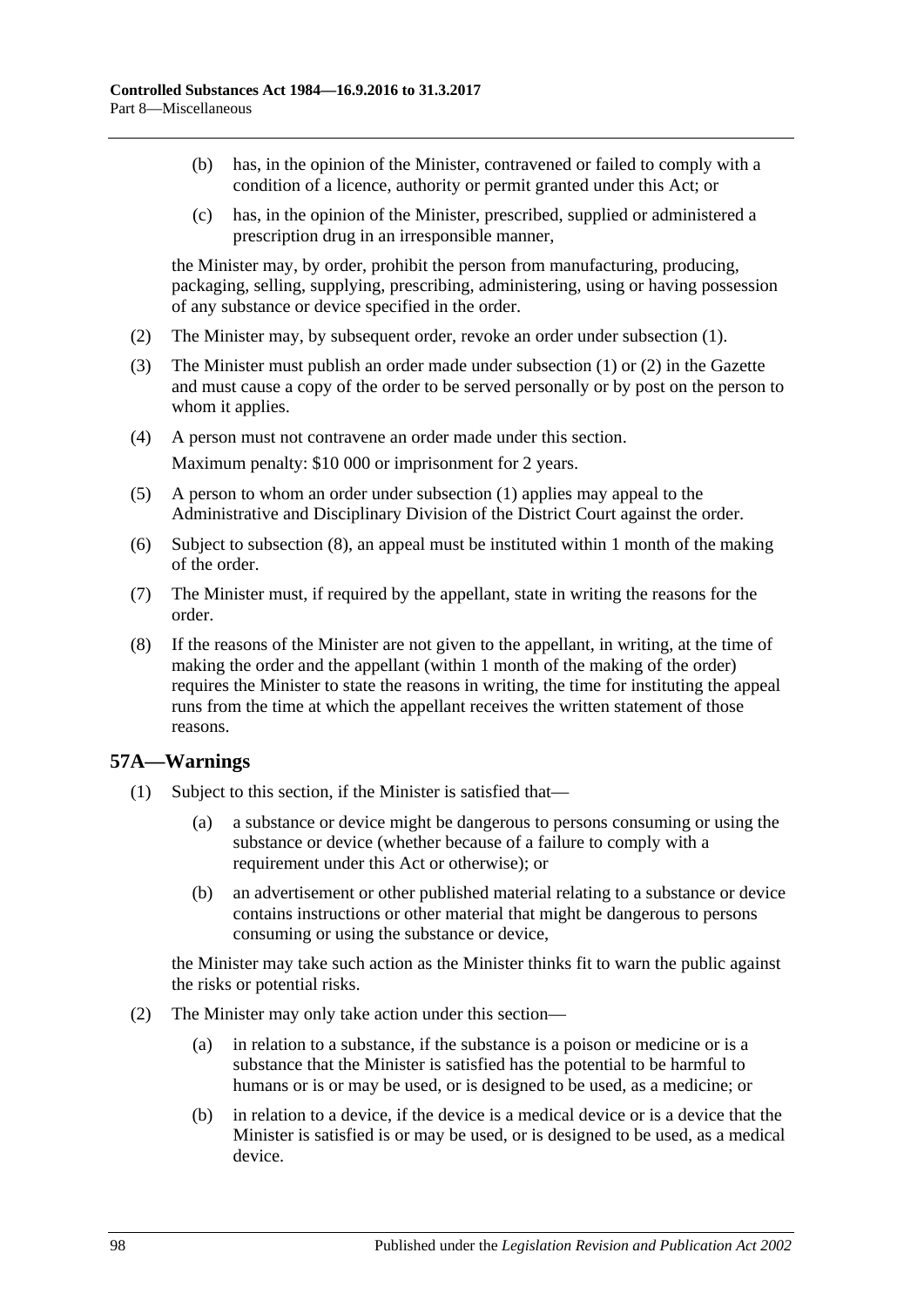(3) For the purpose of [subsection](#page-97-2) (1), the Minister may publish the trade name or description of a substance or device and may identify manufacturers, sellers, suppliers or importers of the substance or device.

#### <span id="page-98-0"></span>**58—Publication of information**

- (1) If the Minister believes on reasonable grounds that a person has a history of consuming poisons or medicines in a quantity or manner that presents a risk to the person's health or has obtained or attempted to obtain a poison, medicine or medical device by false pretences or other unlawful means or for an unlawful purpose, the Minister may, for the purpose of preventing or restricting the supply of such a substance or device to that person, publish information relating to that person to all or any of the following classes of persons:
	- (a) persons concerned in the management of hospitals or nursing homes who are responsible for the supply of such substances or devices to patients attending the hospitals or nursing homes; and
	- (b) registered health practitioners; and
	- (c) veterinary surgeons; and
	- (f) any other prescribed class of persons, being persons who deal in or supply such substances or devices in the ordinary course of their business or profession.
- (1a) The Minister may publish information to a class of persons referred to in [subsection](#page-98-0) (1)—
	- (a) by publishing the information to a professional association prescribed by regulation whose members belong to that class of persons; or
	- (b) in any other manner the Minister thinks fit.
- (2) Information published under this section is privileged unless it is proved that it was done with malice.
- (3) A person to whom information was published under this section must not communicate that information to any other person except so far as it may be necessary to do so in order to achieve the purpose of the publication.

#### **60—Minister may require certain information to be given**

- (1) For the purpose of ascertaining—
	- (a) whether any substance or device is, or ought to be, one to which this Act applies; or
	- (b) whether any requirements under this Act relating to a substance or device are appropriate and effective,

the Minister may, by notice in writing given personally or by post to a person who manufactures, produces, packs, sells, supplies, imports or advertises a substance or device, require that person to furnish to the Minister such information relating to the substance or device as may be specified in the notice.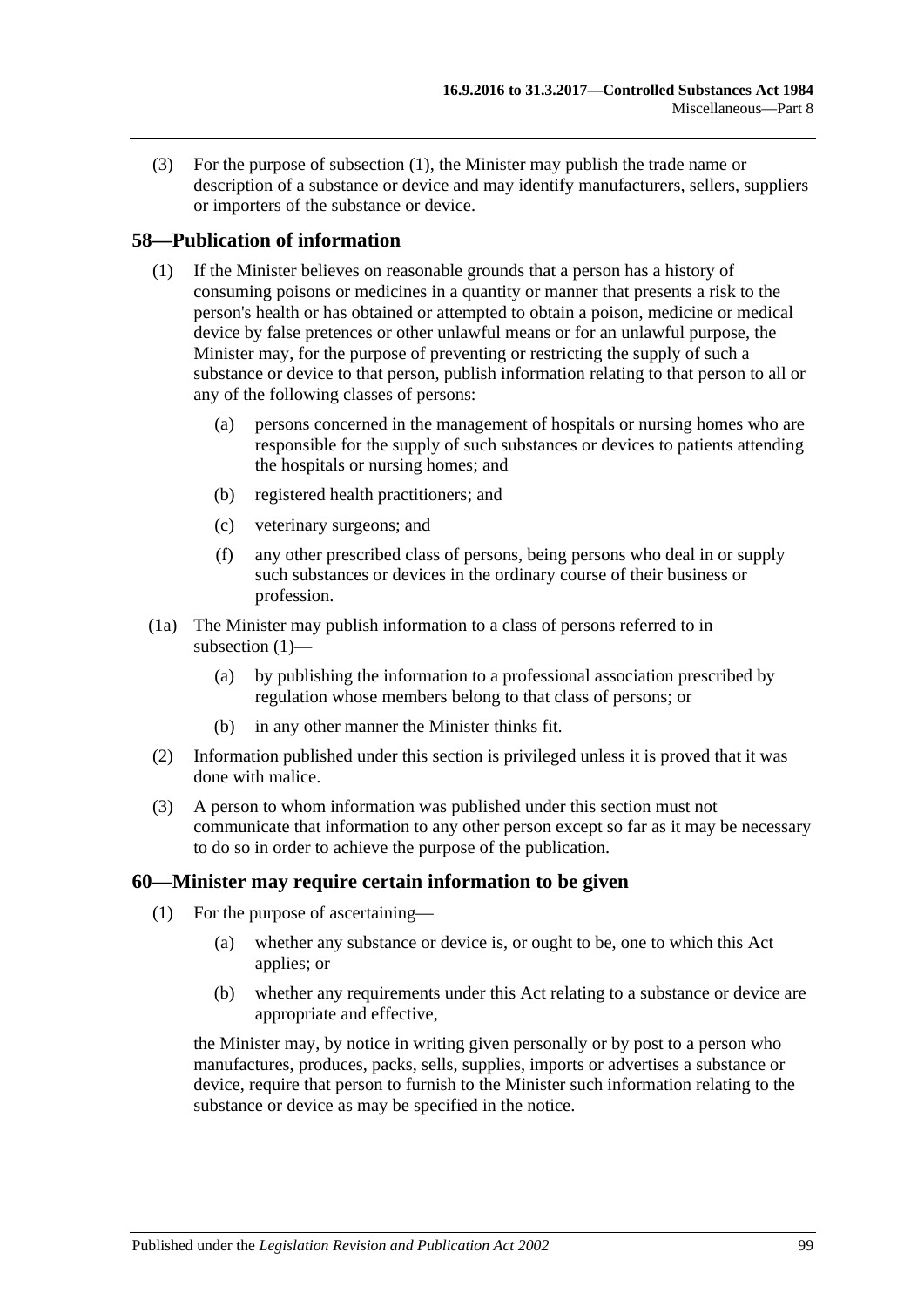- (2) If the Minister has reasonable cause to believe that there is extensive misuse of a prescription drug or a volatile solvent in a particular area, the Minister may, by notice in writing given personally or by post to a registered health practitioner, veterinary surgeon or supplier practising or operating in, or in the vicinity of, that area, require him or her to furnish to the Minister such particulars as may be specified relating to—
	- (a) in the case of a registered health practitioner (other than a pharmacist) or veterinary surgeon—the quantities in which and the number and frequency of occasions on which a prescription drug specified in the notice was prescribed, supplied or administered by him or her;
	- (b) in the case of a pharmacist or supplier—the quantities in which and the number and frequency of occasions on which a prescription drug or volatile solvent specified in the notice was supplied by him or her.
- (3) A notice under this section may require any such information or particulars to be furnished in such manner and within such period, being not less than 14 days, as may be specified in the notice.
- (4) A person to whom a notice under this section has been given must not fail to comply with the notice.

Maximum penalty: \$5 000.

#### **60A—Confidentiality**

- <span id="page-99-0"></span>(1) A person must not divulge—
	- (a) information relating to trade processes; or
	- (b) medical records or details of medical treatment of a person,

obtained (whether by that person or some other person) in the administration or enforcement of this Act except—

- (c) in connection with the administration or enforcement of this Act; or
- (d) as authorised or required by law; or
- (e) with the consent of the person from whom the information was obtained or to whom the information relates; or
- (f) for the purpose of any legal proceedings arising out of the administration or enforcement of this Act; or
- (g) to a law enforcement, prosecution or health authority of another jurisdiction as may be reasonably required for the purpose of the administration or enforcement of a law of that jurisdiction.

Maximum penalty: \$10 000

(2) [Subsection](#page-99-0) (1)(b) does not prevent the disclosure of statistical or other information that could not reasonably be expected to lead to the identification of any person to whom it relates.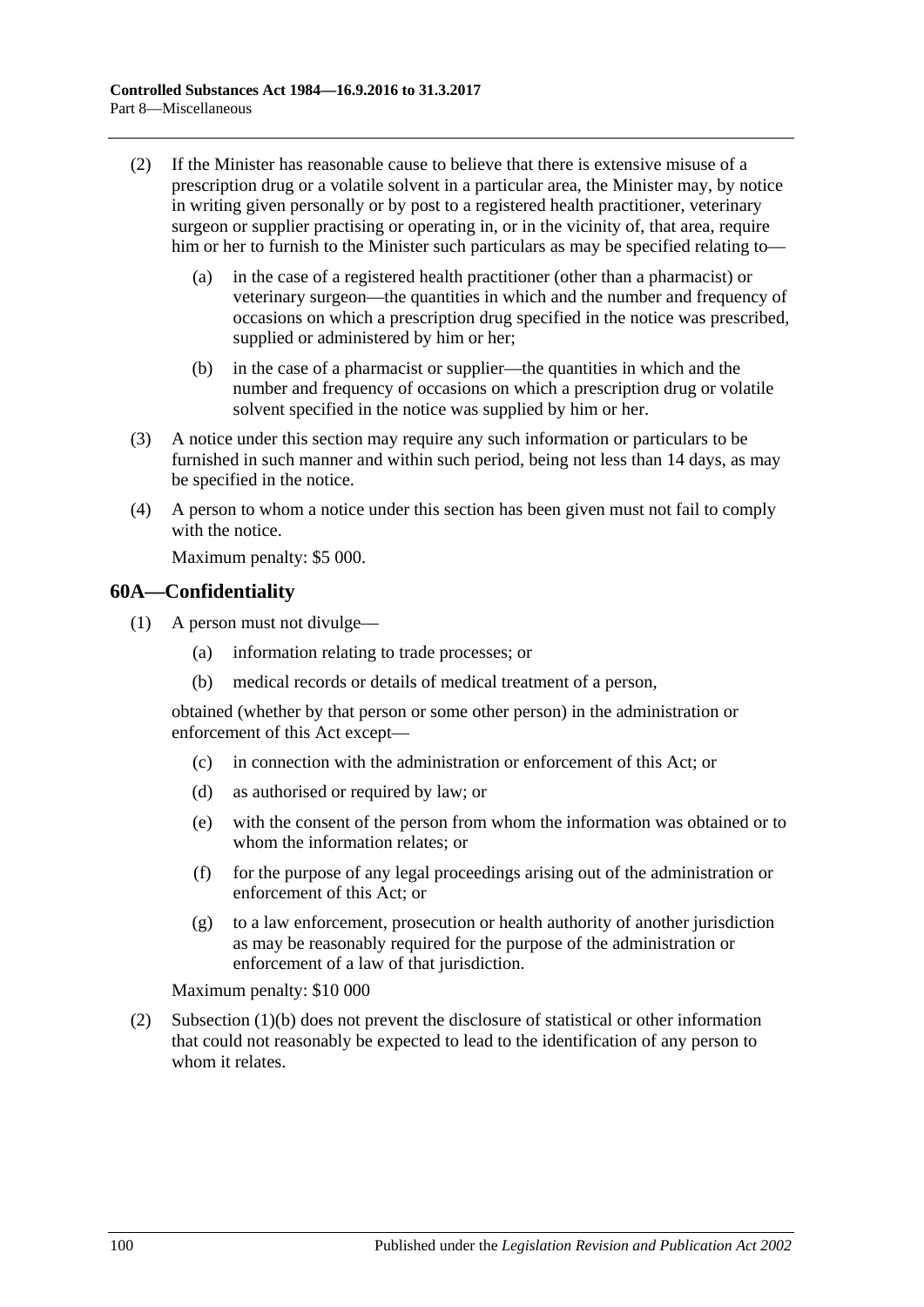#### **60B—False or misleading information**

A person must not make a statement that is false or misleading in a material particular (whether by reason of the inclusion or omission of any particular) in any information provided, or record kept, under this Act.

Maximum penalty: \$5 000.

#### **61—Evidentiary provisions**

- (1) In any proceedings for an offence against this Act, an apparently genuine document purporting to be signed by the Minister and to certify that a person named in the certificate did, or did not, hold a licence, authority or permit under this Act on a specified day will, in the absence of proof to the contrary, be proof of the matters so certified.
- (2) In any proceedings for an offence against this Act, an apparently genuine document purporting to be signed by an analyst and to certify that an analysis of a substance referred to in the certificate was carried out by, or under the supervision of, the analyst will, in the absence of proof to the contrary, be proof of any facts stated in the certificate—
	- (a) tending to identify the substance analysed or tending to identify the substance analysed as an analogue of another substance for the purposes of this Act; and
	- (ab) as to the weight, amount or quantity of the substance analysed; and
	- (b) relating to the nature and results of the analysis.
- (2a) In any proceedings for an offence against this Act, an apparently genuine document purporting to be a certificate issued under a corresponding law and to certify that an analysis of a substance referred to in the certificate was carried out in accordance with the corresponding law will, in the absence of proof to the contrary, be proof of any facts stated in the certificate—
	- (a) tending to identify the substance analysed or tending to identify the substance analysed as an analogue of another substance for the purposes of this Act; and
	- (ab) as to the weight, amount or quantity of the substance analysed; and
	- (b) relating to the nature and results of the analysis.
- (3) In any proceedings for an offence against this Act, an apparently genuine document purporting to be signed by the Minister and to certify that a person named in the certificate is an authorised officer, or an analyst, as the case may be, will, in the absence of proof to the contrary, be proof of the matter certified.
- (4) In this section—

*corresponding law* means a law of the Commonwealth, another State, or a Territory that is prescribed by regulation for the purposes of this definition.

#### **62A—Delegation**

- (1) The Minister may delegate a power or function vested in or conferred on the Minister by or under this Act—
	- (a) to a particular person or body; or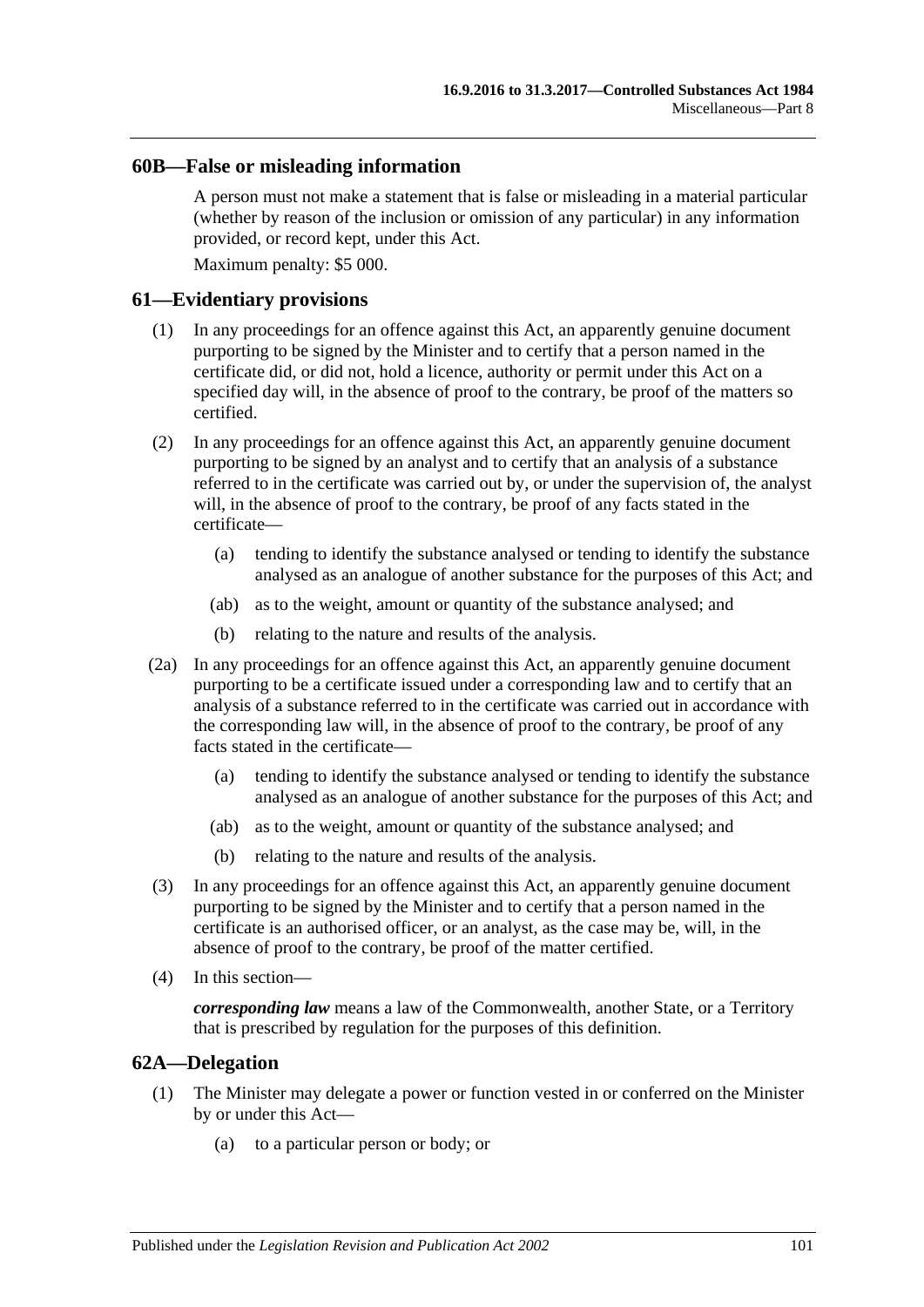- (b) to the person for the time being holding or acting in a particular office or position.
- (2) A power or function delegated under this section may, if the instrument of delegation so provides, be further delegated.
- (3) A delegation—
	- (a) may be absolute or conditional; and
	- (b) does not derogate from the power of the delegator to act in a matter; and
	- (c) is revocable at will by the delegator.

#### <span id="page-101-0"></span>**63—Regulations**

- (1) The Governor may make such regulations as are contemplated by, or as are necessary or expedient for the purposes of, this Act.
- (2) The Minister must consult with the Advisory Council in relation to any regulation proposed to be made under this Act (other than a regulation proposed to be made under [Part 4A](#page-31-0) or [section](#page-74-4) 33LA).
- (3) No regulation may be made prescribing an amount relating to a controlled drug, controlled precursor or controlled plant for the purposes of [Part 5](#page-63-0) or [section](#page-87-0) 45A except on the recommendation of the Advisory Council.
- (4) Without limiting the generality of [subsection](#page-101-0) (1), the regulations may—
	- (a) regulate, restrict or prohibit the manufacture, production, packaging, sale (whether by wholesale or retail), supply, prescribing, administration, possession, use, handling, labelling, storing, transporting, disposal or advertising of any poison, controlled precursor, medicine, medical device or volatile solvent;
	- (b) prescribe standards, or provide for the prescription by a person, a committee of persons or an authority, of standards, with which any poison, controlled precursor, medicine or medical device must conform;
	- (ba) regulate the installation, sale, supply or operation of an automatic vending machine for the sale or supply of a poison, medicine or medical device (in circumstances in which that is not prohibited);
	- (c) prescribe the form of any notice, application, certificate, warrant or other document to be given, made or granted under this Act;
	- (d) prescribe fees in respect of anything to be done under this Act, and provide for the remission of fees in specified circumstances;
	- (e) provide for or regulate the classes, application for, grant, term, refusal, renewal, suspension or revocation of licences and permits under this Act by a person, a committee of persons or an authority;
	- (f) require any specified person, or persons of a specified class, to keep records or provide information in relation to any poison, controlled drug, controlled precursor, controlled plant, medicine, medical device or volatile solvent;
	- (g) provide for and regulate the inspection, examination, testing or analysis of any substance or goods;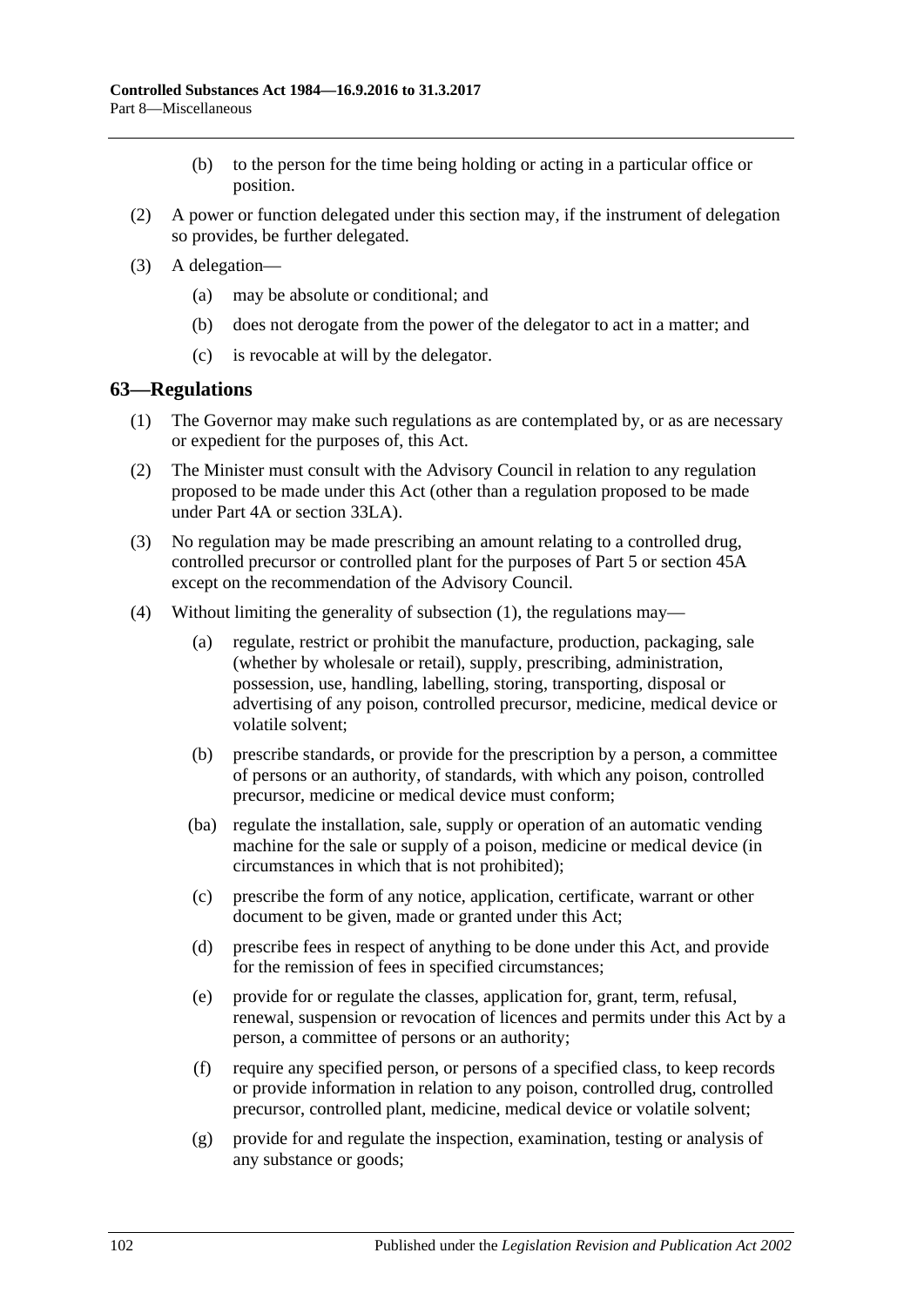- (h) exempt, conditionally or unconditionally, any person, substance or medical device from any provision of this Act or the applied provisions, or provide for all or any of those exemptions to be given by a person or committee of persons or an authority;
- (i) prescribe penalties, not exceeding \$5 000, for breach of, or non-compliance with, any regulation.
- (5) The regulations may refer to or, by reference, incorporate (with or without modifications) any code, standard, pharmacopoeia or other document published inside or outside of this State, either as in force at the time the regulations are made or as in force from time to time.
- (5a) If a code, standard, pharmacopoeia or other document is referred to or incorporated in the regulations (or in a code, standard, pharmacopoeia or other document referred to or incorporated in the regulations)—
	- (a) a copy of the code, standard, pharmacopoeia or other document must be kept available for inspection by members of the public, without charge and during normal office hours, at an office or offices specified in the regulations; and
	- (b) evidence of the contents of the code, standard, pharmacopoeia or other document may be given in any legal proceedings by production of a document apparently certified by the Minister to be a true copy of the code, standard, pharmacopoeia or other document.
- (6) Any regulation under this Act may be of general or limited application according to—
	- (a) the classes of persons or things; or
	- (b) the circumstances; or
	- (c) any other specified factor,

to which the regulation is expressed to apply.

(7) The regulations may provide that a matter or thing in respect of which regulations may be made is to be determined according to the discretion of the Minister.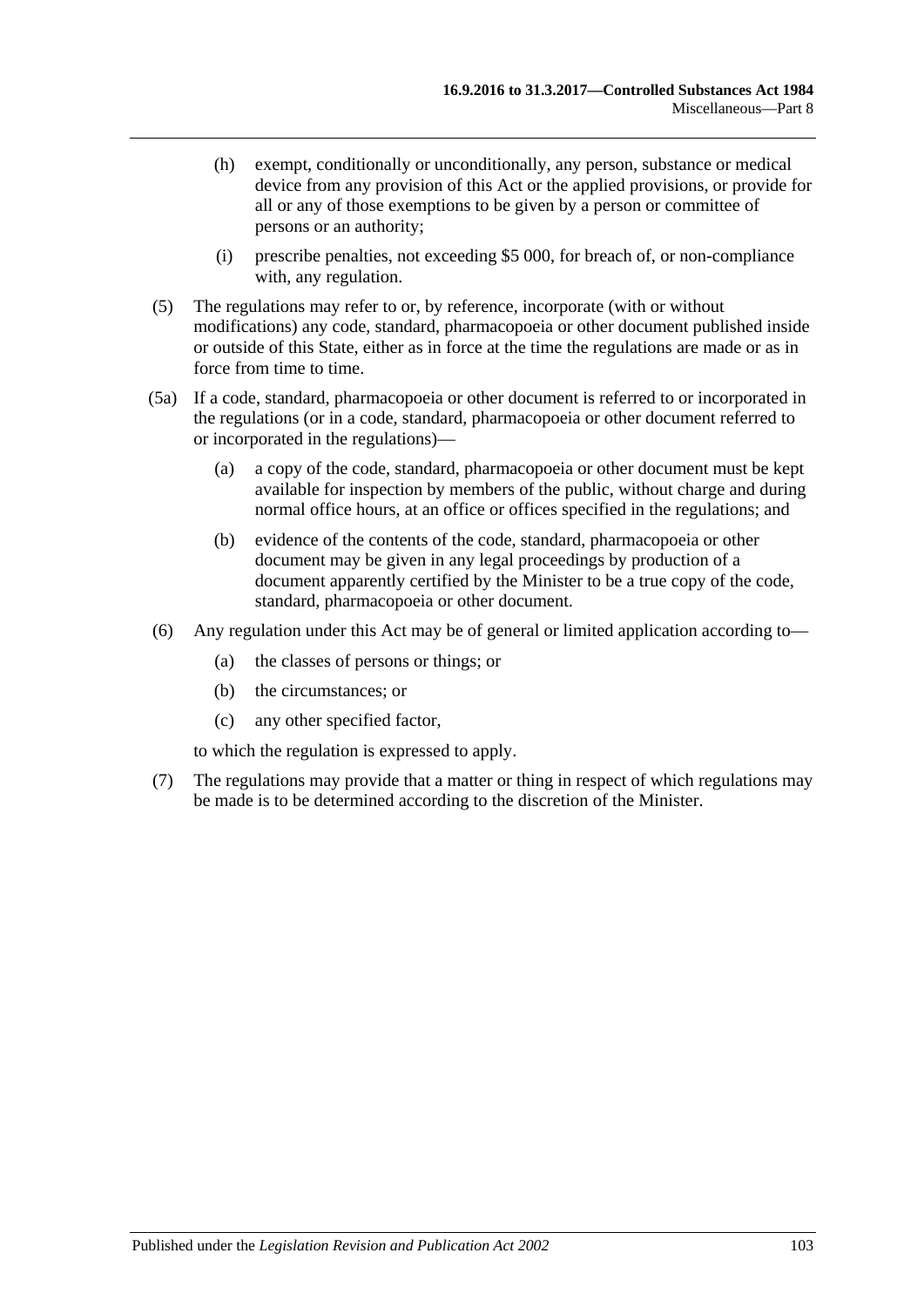# **Legislative history**

## **Notes**

- Amendments of this version that are uncommenced are not incorporated into the text.
- Please note—References in the legislation to other legislation or instruments or to titles of bodies or offices are not automatically updated as part of the program for the revision and publication of legislation and therefore may be obsolete.
- Earlier versions of this Act (historical versions) are listed at the end of the legislative history.
- For further information relating to the Act and subordinate legislation made under the Act see the Index of South Australian Statutes or www.legislation.sa.gov.au.

# **Principal Act and amendments**

New entries appear in bold.

| Year | N <sub>o</sub> | Title                                                                              | Assent     | Commencement                                                                                                                                                                                                                                                                                                                                                |
|------|----------------|------------------------------------------------------------------------------------|------------|-------------------------------------------------------------------------------------------------------------------------------------------------------------------------------------------------------------------------------------------------------------------------------------------------------------------------------------------------------------|
| 1984 | 52             | <b>Controlled Substances Act 1984</b>                                              | 24.5.1984  | 9.5.1985 (Gazette 9.5.1985 p1399) except<br>s 19-3.3.1986 (Gazette 27.2.1986 p421)<br>and except s 22-1.7.1988 (Gazette<br>19.5.1988 p1246) and except<br>s 21-9.2.1989 (Gazette 9.2.1989 p354)<br>and except ss 12(7), 13–18 $&$<br>23-29-4.1.1996 (Gazette 4.1.1996 p2)<br>and except ss $3(1)$ , $12(5)$ , (6) &<br>20-1.7.2011 (Gazette 9.6.2011 p2544) |
| 1986 | 17             | Crimes (Confiscation of Profits)<br>Act 1986                                       | 20.3.1986  | 1.3.1987 (Gazette 19.2.1987 p381)                                                                                                                                                                                                                                                                                                                           |
| 1986 | 43             | <b>Statutes Amendment (Analysts)</b><br>Act 1986                                   | 4.9.1986   | 16.10.1986 (Gazette 16.10.1986 p1373)                                                                                                                                                                                                                                                                                                                       |
| 1986 | 64             | Controlled Substances Act Amendment6.11.1986<br>Act 1986                           |            | 20.11.1986 (Gazette 20.11.1986 p1638)<br>except s 8-30.4.1987 (Gazette 30.4.1987<br>p1133) and except s 7-29.3.1990<br>(Gazette 29.3.1990 p884)                                                                                                                                                                                                             |
| 1990 | 28             | Controlled Substances Act Amendment26.4.1990<br>Act 1990                           |            | 26.4.1990                                                                                                                                                                                                                                                                                                                                                   |
| 1990 | 29             | Controlled Substances Act Amendment26.4.1990<br>Act (No. 2) 1990                   |            | 26.9.1991 (Gazette 26.9.1991 p890)                                                                                                                                                                                                                                                                                                                          |
| 1991 | 13             | Pharmacists Act 1991                                                               | 4.4.1991   | 21.11.1991 (Gazette 21.11.1991 p1328)                                                                                                                                                                                                                                                                                                                       |
| 1991 | 49             | Director of Public Prosecutions<br>Act 1991                                        | 21.11.1991 | 6.7.1992 (Gazette 25.6.1992 p1869)                                                                                                                                                                                                                                                                                                                          |
| 1991 | 69             | <b>Statutes Repeal and Amendment</b><br>$(Courts)$ Act 1991                        | 12.12.1991 | 6.7.1992 (Gazette 2.7.1992 p209)                                                                                                                                                                                                                                                                                                                            |
| 1992 | 44             | Controlled Substances (Classification 10.9.1992<br>of Offences) Amendment Act 1992 |            | 6.7.1992: $s$ 2                                                                                                                                                                                                                                                                                                                                             |
| 1994 | 27             | Controlled Substances (Destruction of 26.5.1994<br>Cannabis) Amendment Act 1994    |            | 13.10.1994 (Gazette 13.10.1994 p944)                                                                                                                                                                                                                                                                                                                        |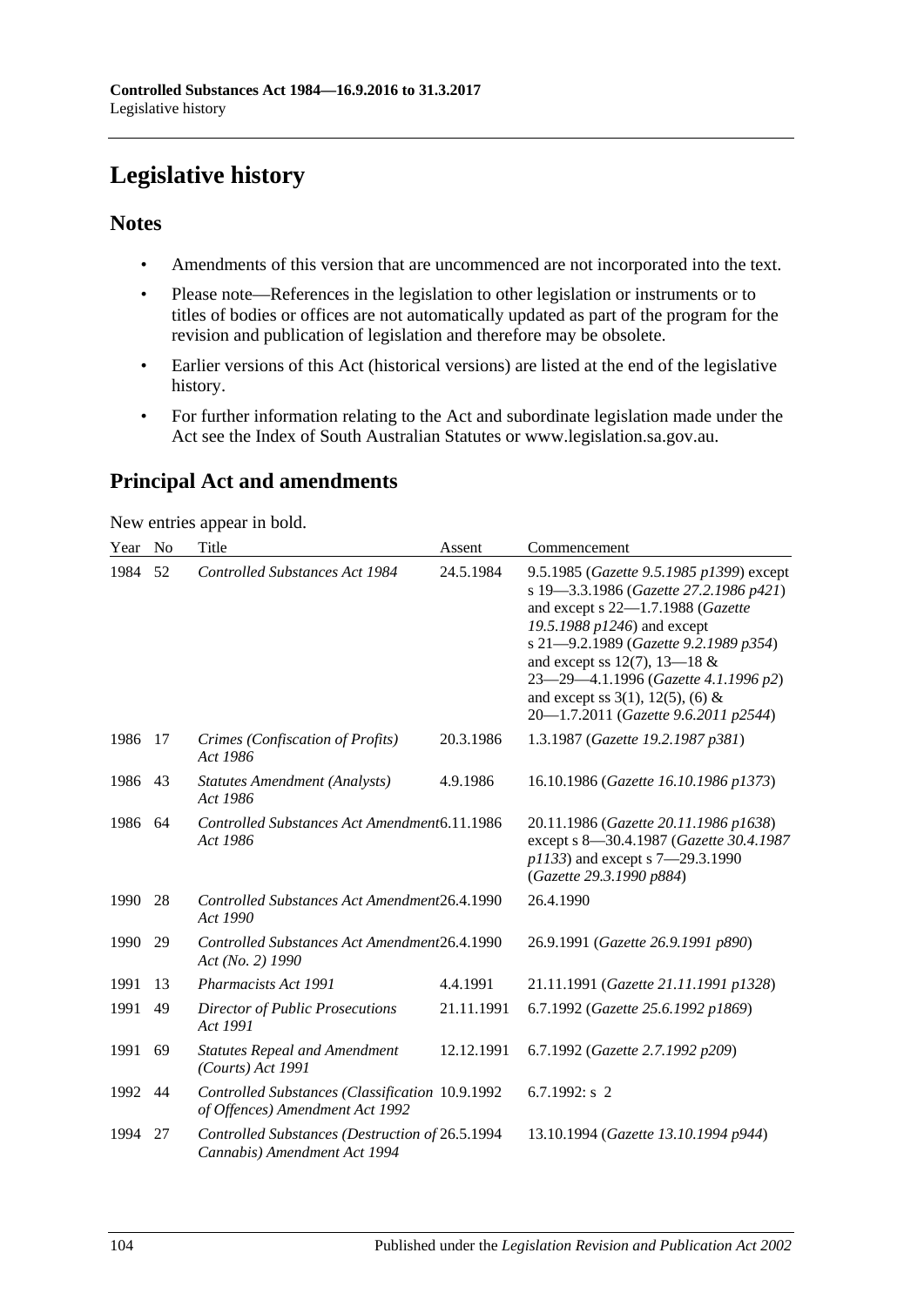| 1995 98 |      | <b>Controlled Substances (General</b><br>Offences-Poisons) Amendment<br>Act 1995                   | 14.12.1995 | 4.1.1996 (Gazette 4.1.1996 p2)                                                                                                                                                                                                      |
|---------|------|----------------------------------------------------------------------------------------------------|------------|-------------------------------------------------------------------------------------------------------------------------------------------------------------------------------------------------------------------------------------|
| 1996 34 |      | <b>Statutes Amendment and Repeal</b><br>(Common Expiation Scheme) Act 1996                         | 2.5.1996   | Sch (cl 12)-3.2.1997 (Gazette<br>19.12.1996 p1923)                                                                                                                                                                                  |
| 1999    | 59   | <b>Controlled Substances</b><br>(Miscellaneous) Amendment Act 1999                                 | 19.8.1999  | 19.8.1999                                                                                                                                                                                                                           |
| 2000 34 |      | South Australian Health Commission 6.7.2000<br>(Administrative Arrangements)<br>Amendment Act 2000 |            | Sch 1 (cl 4)-6.7.2000 (Gazette 6.7.2000<br>p5)                                                                                                                                                                                      |
| 2000    | 87   | Controlled Substances (Drug Offence 14.12.2000<br>Diversion) Amendment Act 2000                    |            | 1.10.2001 (Gazette 27.9.2001 p4295)                                                                                                                                                                                                 |
| 2002    | 47   | Controlled Substances (Cannabis)<br>Amendment Act 2002                                             | 12.12.2002 | 1.2.2003 (Gazette 16.1.2003 p180)                                                                                                                                                                                                   |
| 2004    | 48   | Controlled Substances (Repeal of<br><b>Sunset Provision</b> ) Amendment Act<br>2004                | 16.12.2004 | 30.9.2004: s 2                                                                                                                                                                                                                      |
| 2005    | 19   | Criminal Assets Confiscation Act 20059.6.2005                                                      |            | Sch 1 (cll 2-4)-2.4.2006 (Gazette<br>16.2.2006 p578)                                                                                                                                                                                |
| 2005    | 80   | Controlled Substances (Serious Drug 8.12.2005<br>Offences) Amendment Act 2005                      |            | Pt 2 (ss 4(2), (4), 5, 6, 12, 18, 19(2), 21,<br>23-28)-12.1.2006 (Gazette 12.1.2006<br>$p43$ ; ss 4(1), (3), (5)—(12), 7—11,<br>$13-17$ , 19(1), (3), (4), 20, 22, 29, 30 &<br>Sch 1 (cl 6)-3.12.2007 (Gazette<br>22.11.2007 p4294) |
| 2007    | 35   | Statutes Amendment (Petroleum<br>Products) Act 2007                                                | 20.9.2007  | Pt 2 (s 4)-1.7.2008 (Gazette 13.3.2008<br>p1006)                                                                                                                                                                                    |
| 2007    | 50   | Controlled Substances (Possession of 29.11.2007<br>Prescribed Equipment) Amendment<br>Act 2007     |            | 26.9.2008 (Gazette 25.9.2008 p4575)<br>except s 4-19.10.2008 (Gazette<br>16.10.2008 p4834)                                                                                                                                          |
| 2008    | 3    | Health Care Act 2008                                                                               | 13.3.2008  | Sch 4 (cl 4)-1.7.2008 (Gazette<br>26.6.2008 p2563)                                                                                                                                                                                  |
| 2008    | 11   | Summary Offences (Drug<br>Paraphernalia) Amendment Act 2008                                        | 8.5.2008   | Sch 1 (cll 1 & 2)-8.6.2008 (Gazette<br>5.6.2008 p1872)                                                                                                                                                                              |
| 2008    | - 32 | Controlled Substances (Controlled<br>Drugs, Precursors and Cannabis)<br>Amendment Act 2008         | 31.7.2008  | 10.9.2009 (Gazette 10.9.2009 p4410)                                                                                                                                                                                                 |
| 2008    | 33   | <b>Controlled Substances (Drug</b><br>Detection Powers) Amendment Act<br>2008                      | 31.7.2008  | Pt 2 (ss 4-8)-23.10.2008 (Gazette<br>23.10.2008 p4931)                                                                                                                                                                              |
| 2009    | 84   | <b>Statutes Amendment (Public Sector</b><br>Consequential Amendments) Act 2009                     | 10.12.2009 | Pt 37 (ss 68 & 69)-1.2.2010 (Gazette<br>28.1.2010 p320)                                                                                                                                                                             |
| 2010 5  |      | <b>Health Practitioner Regulation</b><br>National Law (South Australia) Act<br><i>2010</i>         | 1.7.2010   | Sch 1 (cl 6)-1.7.2010 (Gazette 1.7.2010<br>p3338)                                                                                                                                                                                   |
| 2010 17 |      | <b>Controlled Substances</b><br>(Miscellaneous) Amendment Act 2010                                 | 14.10.2010 | 28.11.2010 (Gazette 25.11.2010 p5401)                                                                                                                                                                                               |
| 2011    | 3    | Controlled Substances (Therapeutic<br>Goods and Other Matters)<br>Amendment Act 2011               | 3.3.2011   | 9.6.2011 except ss 4–26, 28–32 &<br>Sch 1-1.7.2011 (Gazette 9.6.2011<br>p2544)                                                                                                                                                      |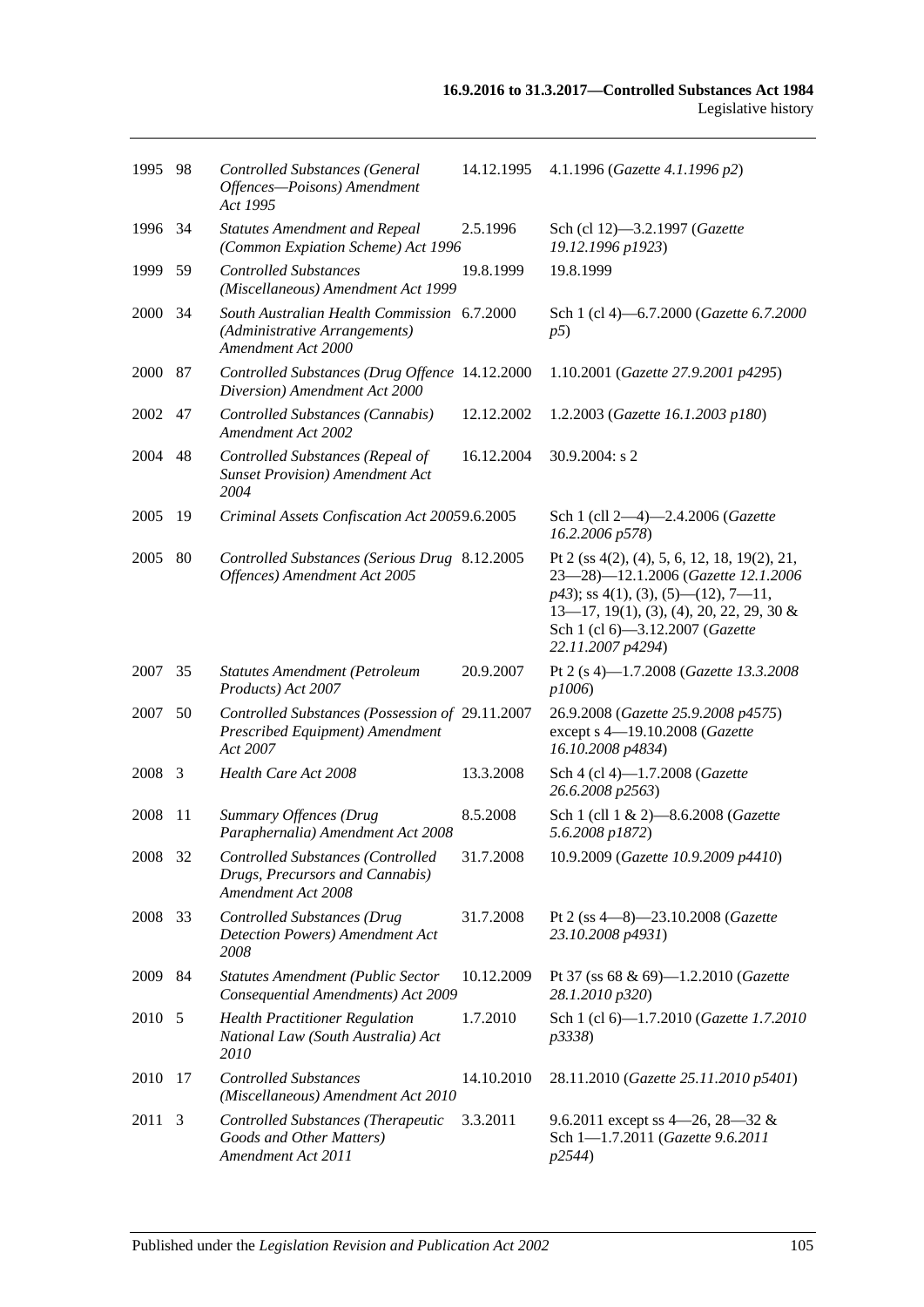#### **Controlled Substances Act 1984—16.9.2016 to 31.3.2017** Legislative history

| 2011 | 25  | <b>Controlled Substances (Offences</b><br>Relating to Instructions) Amendment<br>Act 2011 | 21.7.2011  | 28.8.2011 (Gazette 18.8.2011 p3490)                                  |
|------|-----|-------------------------------------------------------------------------------------------|------------|----------------------------------------------------------------------|
| 2011 | 36  | <b>Statutes Amendment (Directors'</b><br>Liability) Act 2011                              | 22.9.2011  | Pt 8 (s 10)-1.1.2012 (Gazette<br>15.12.2011 p4988)                   |
| 2012 | -12 | <b>Statutes Amendment (Serious and</b><br>Organised Crime) Act 2012                       | 10.5.2012  | Pt 4 (ss $17 - 25$ ) -17.6.2012 ( <i>Gazette</i><br>14.6.2012 p2756) |
| 2012 | 43  | <b>Statutes Amendment (Courts</b><br>Efficiency Reforms) Act 2012                         | 22.11.2012 | Pt 3 (ss $6-9$ )-1.7.2013 ( <i>Gazette</i><br>$16.5.2013$ $p1541$ )  |
| 2013 | 84  | Controlled Substances (Offences)<br>Amendment Act 2013                                    | 5.12.2013  | 16.2.2014 (Gazette 23.1.2014 p343)                                   |
| 2015 | 38  | <b>Controlled Substances (Simple</b><br>Possession Offences) Amendment<br>Act 2015        | 26.11.2015 | 29.2.2016 (Gazette 4.2.2016 p365)                                    |
| 2015 | 42  | <b>Controlled Substances (Poppy</b><br><b>Cultivation</b> ) Amendment Act 2015            | 3.12.2015  | 16.9.2016 (Gazette 1.9.2016 p3625)                                   |
| 2016 | 52  | <b>Controlled Substances</b><br>(Miscellaneous) Amendment Act 2016                        | 10.11.2016 | 1.4.2017 ( <i>Gazette 16.2.2017 p549</i> )                           |

# **Provisions amended**

New entries appear in bold.

| Entries that relate to provisions that have been deleted appear in italics. |  |  |  |  |  |
|-----------------------------------------------------------------------------|--|--|--|--|--|
|-----------------------------------------------------------------------------|--|--|--|--|--|

| Provision               | How varied                                                               | Commencement |
|-------------------------|--------------------------------------------------------------------------|--------------|
| Long title              | amended by 59/1999 s 13 (Sch)                                            | 19.8.1999    |
|                         | amended by 3/2011 s 4                                                    | 1.7.2011     |
|                         | amended under Legislation Revision and<br><b>Publication Act 2002</b>    | 28.8.2011    |
| Pt1                     |                                                                          |              |
| s <sub>2</sub>          | deleted by 59/1999 s 13 (Sch)                                            | 19.8.1999    |
| s 3 before omission     |                                                                          |              |
| $s \frac{3}{2}$         | deleted by 59/1999 s 13 (Sch)                                            | 19.8.1999    |
| s <sub>3</sub>          | omitted under Legislation Revision and<br><b>Publication Act 2002</b>    | 28.8.2011    |
| s <sub>4</sub>          |                                                                          |              |
| s(4(1))                 | s 4 redesignated as s $4(1)$ by $64/1986$ s $3(b)$                       | 20.11.1986   |
| <b>Advisory Council</b> | the Advisory Council amended to read Advisory<br>Council by 3/2011 Sch 1 | 1.7.2011     |
|                         | aggravated offence inserted by $12/2012$ s $17(1)$                       | 17.6.2012    |
| analyst                 | substituted by $43/1986$ s $5(a)$                                        | 16.10.1986   |
|                         | applied provisions inserted by $3/2011$ s $5(1)$                         | 1.7.2011     |
| cultivation             | artificially enhancedinserted by 32/2008 s 4(1)                          | 10.9.2009    |
| assessment panel        | deleted by $87/2000 s3$                                                  | 1.10.2001    |
|                         | assessment service inserted by 87/2000 s 3                               | 1.10.2001    |
| authorised officer      | substituted by $32/2008$ s $4(2)$                                        | 10.9.2009    |
| basic offence           | inserted by 12/2012 s 17(2)                                              | 17.6.2012    |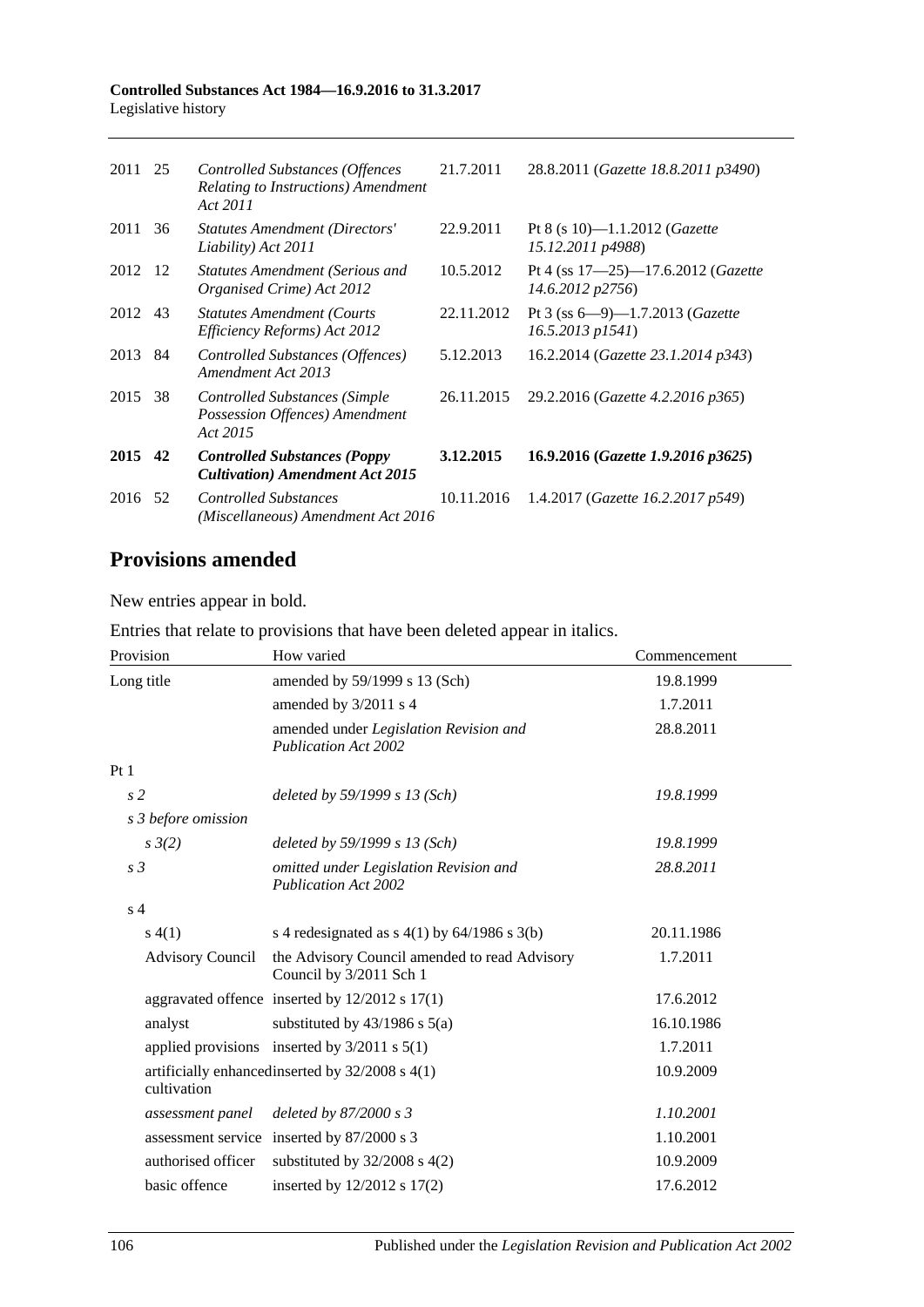| botanist                                  | deleted by $43/1986$ s $5(b)$                                | 16.10.1986 |
|-------------------------------------------|--------------------------------------------------------------|------------|
| cannabis                                  | substituted by $29/1990$ s $3(a)$                            | 26.9.1991  |
| cannabis oil                              | substituted by $29/1990$ s $3(a)$                            | 26.9.1991  |
| cannabis resin                            | substituted by $29/1990$ s $3(a)$                            | 26.9.1991  |
| child                                     | substituted by $29/1990$ s $3(b)$                            | 26.9.1991  |
| commercial                                | inserted by $80/2005$ s $4(1)$                               | 3.12.2007  |
| quantity                                  |                                                              |            |
|                                           | amended by 32/2008 s 4(3)                                    | 10.9.2009  |
|                                           | Commonwealth Act inserted by 3/2011 s 5(2)                   | 1.7.2011   |
| Commonwealth<br>Minister                  | inserted by $3/2011$ s $5(2)$                                | 1.7.2011   |
| Commonwealth<br>Secretary                 | inserted by $3/2011$ s $5(2)$                                | 1.7.2011   |
| Commonwealth<br>therapeutic goods<br>laws | inserted by $3/2011$ s $5(2)$                                | 1.7.2011   |
| controlled drug                           | inserted by $80/2005$ s $4(1)$                               | 3.12.2007  |
|                                           | amended by $84/2013$ s $4(1)$                                | 16.2.2014  |
| controlled plant                          | inserted by $80/2005$ s $4(1)$                               | 3.12.2007  |
|                                           | controlled precursor inserted by 80/2005 s 4(1)              | 3.12.2007  |
| cultivate                                 | inserted by $80/2005$ s $4(1)$                               | 3.12.2007  |
| dentist                                   | amended by 59/1999 s 13 (Sch)                                | 19.8.1999  |
|                                           | amended by 80/2005 s 4(2)                                    | 12.1.2006  |
|                                           | substituted by 5/2010 Sch 1 cl 6(1)                          | 1.7.2010   |
| Department                                | the Department inserted by $34/2000$ Sch 1 cl $4(a)$         | 6.7.2000   |
|                                           | the Department amended to read Department by<br>3/2011 Sch 1 | 1.7.2011   |
|                                           | discrete dosage unit inserted by $32/2008$ s $4(4)$          | 10.9.2009  |
|                                           | substituted by 17/2010 s 4                                   | 28.11.2010 |
|                                           | drug detection dog inserted by $33/2008$ s 4(1)              | 23.10.2008 |
| electronic drug<br>detection system       | inserted by 33/2008 s 4(2)                                   | 23.10.2008 |
| general drug<br>detection                 | inserted by $33/2008$ s $4(2)$                               | 23.10.2008 |
| the Health<br>Commission                  | deleted by 3/2008 Sch 4 cl 4                                 | 1.7.2008   |
| interim controlled<br>drug                | inserted by $84/2013$ s $4(2)$                               | 16.2.2014  |
| large commercial<br>quantity              | inserted by $80/2005$ s $4(3)$                               | 3.12.2007  |
|                                           | amended by 32/2008 s 4(5)                                    | 10.9.2009  |
| manufacture                               | inserted by 80/2005 s 4(3)                                   | 3.12.2007  |
| medical device                            | inserted by $3/2011$ s $5(3)$                                | 1.7.2011   |
|                                           | medical practitioner amended by 59/1999 s 13 (Sch)           | 19.8.1999  |
|                                           | substituted by $5/2010$ Sch 1 cl $6(2)$                      | 1.7.2010   |
| medicine                                  | inserted by $3/2011$ s $5(4)$                                | 1.7.2011   |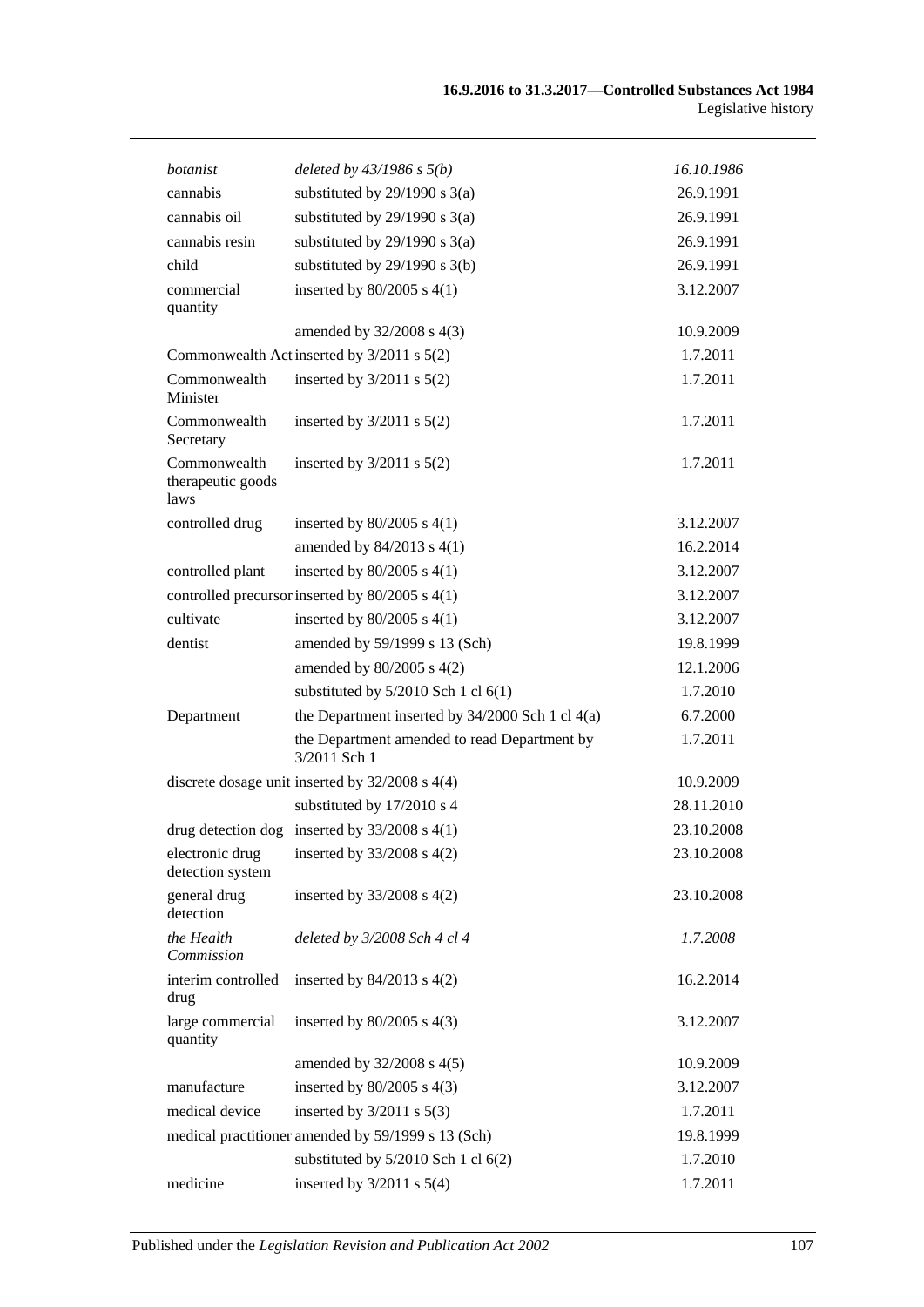#### **Controlled Substances Act 1984—16.9.2016 to 31.3.2017** Legislative history

|                | midwife                           | inserted by $3/2011$ s $5(4)$                        | 1.7.2011   |
|----------------|-----------------------------------|------------------------------------------------------|------------|
|                | nurse                             | amended by $64/1986$ s $3(a)$                        | 20.11.1986 |
|                |                                   | amended by $80/2005$ s $4(4)$                        | 12.1.2006  |
|                |                                   | substituted by $5/2010$ Sch 1 cl $6(3)$              | 1.7.2010   |
|                | nurse practitioner                | inserted by $3/2011$ s $5(5)$                        | 1.7.2011   |
|                | pharmacist                        | substituted by 13/1991 (Sch 2)                       | 21.11.1991 |
|                |                                   | substituted by $5/2010$ Sch 1 cl $6(4)$              | 1.7.2010   |
|                | plant                             | deleted by $29/1990 s3(c)$                           | 26.9.1991  |
|                | possession                        | substituted by $80/2005$ s $4(5)$                    | 3.12.2007  |
|                | produce                           | deleted by $80/2005$ s $4(6)$                        | 3.12.2007  |
|                | product                           | inserted by $80/2005$ s 4(6)                         | 3.12.2007  |
|                | prohibited<br>substance           | deleted by $80/2005$ s $4(7)$                        | 3.12.2007  |
|                | registered health<br>practitioner | inserted by $3/2011$ s $5(6)$                        | 1.7.2011   |
|                | related person or<br>body         | deleted by 17/1986 s 13 (Sch)                        | 1.3.1987   |
|                | sell                              | substituted by $80/2005$ s $4(8)$                    | 3.12.2007  |
|                |                                   | senior police officer inserted by 33/2008 s 4(3)     | 23.10.2008 |
|                |                                   | amended by 3/2011 Sch 1                              | 1.7.2011   |
|                | school zone                       | inserted by $29/1990$ s 3(d)                         | 26.9.1991  |
|                | simple possession<br>offence      | substituted by $80/2005$ s $4(9)$                    | 3.12.2007  |
|                | supply                            | substituted by $80/2005$ s $4(10)$                   | 3.12.2007  |
|                | therapeutic device                | deleted by $3/2011 s 5(7)$                           | 1.7.2011   |
|                | therapeutic<br>substance          | deleted by $3/2011 s 5(7)$                           | 1.7.2011   |
|                | traffic                           | inserted by $80/2005$ s $4(11)$                      | 3.12.2007  |
|                |                                   | trafficable quantity inserted by $80/2005$ s $4(11)$ | 3.12.2007  |
|                |                                   | amended by 32/2008 s 4(6)                            | 10.9.2009  |
|                |                                   | veterinary surgeon amended by 59/1999 s 13 (Sch)     | 19.8.1999  |
|                |                                   | amended by 3/2011 Sch 1                              | 1.7.2011   |
|                | s(4(2)                            | inserted by $64/1986$ s $3(b)$                       | 20.11.1986 |
|                | s(4(3))                           | inserted by $64/1986$ s $3(b)$                       | 20.11.1986 |
|                |                                   | substituted by $80/2005$ s $4(12)$                   | 3.12.2007  |
|                | $s\ 4(4)$ (8)                     | inserted by $80/2005$ s $4(12)$                      | 3.12.2007  |
| s <sub>5</sub> |                                   |                                                      |            |
|                | $s \ 5(2)$ and (3)                | amended by 59/1999 s 13 (Sch)                        | 19.8.1999  |
| Pt 2           |                                   |                                                      |            |
| s <sub>6</sub> |                                   |                                                      |            |
|                | s(6(1))                           | substituted by 59/1999 s 13 (Sch)                    | 19.8.1999  |
|                | s(6(2))                           | amended by 59/1999 s 13 (Sch)                        | 19.8.1999  |
|                |                                   | amended by 34/2000 Sch 1 cl 4(b)                     | 6.7.2000   |
|                |                                   | amended by 80/2005 s 5(1), (2)                       | 12.1.2006  |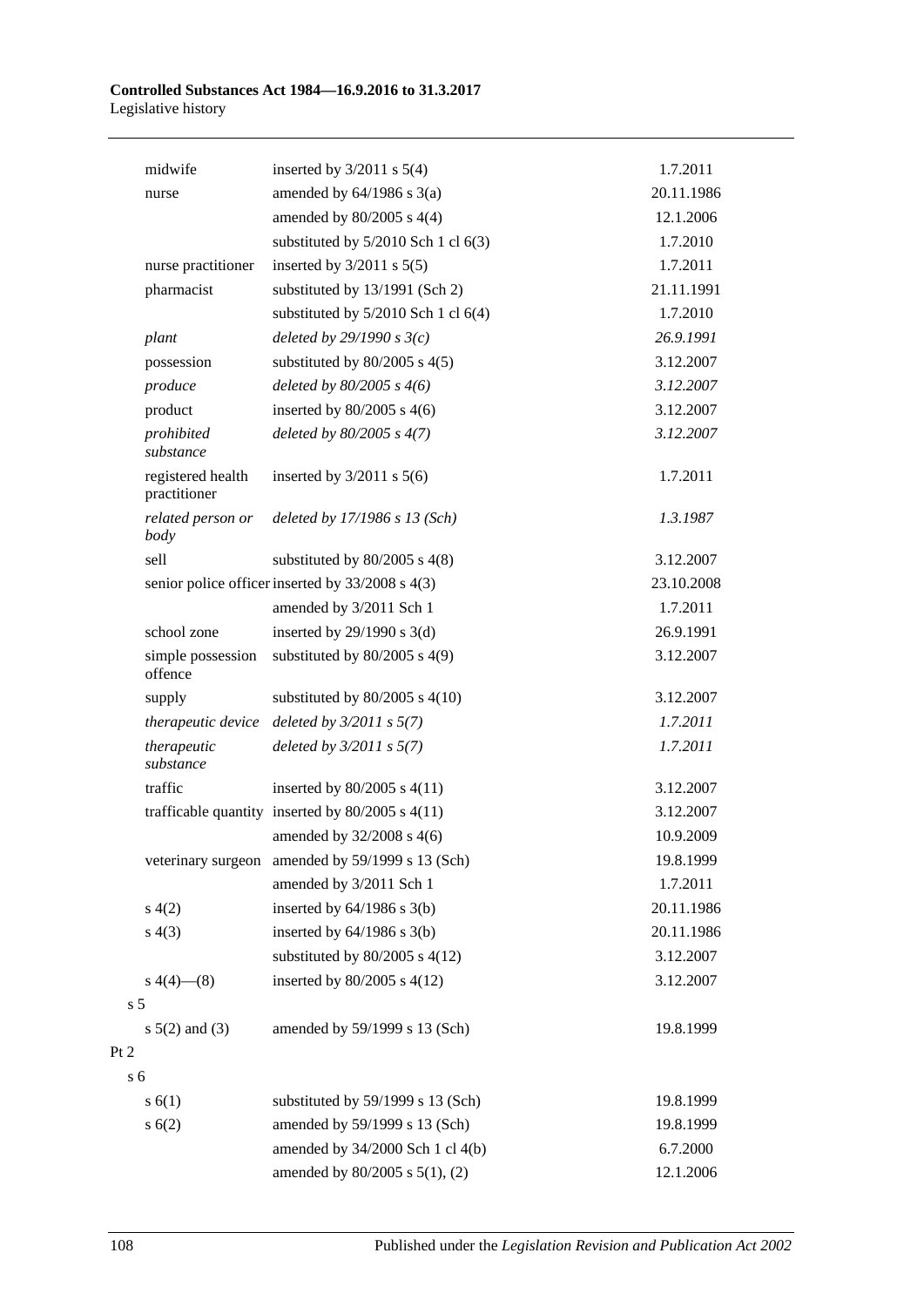|                       | amended by 32/2008 s 5                                                                                  | 10.9.2009 |
|-----------------------|---------------------------------------------------------------------------------------------------------|-----------|
|                       | amended by 3/2011 Sch 1                                                                                 | 1.7.2011  |
| s 6(4)                | amended by 59/1999 s 13 (Sch)                                                                           | 19.8.1999 |
|                       | amended by 3/2011 Sch 1                                                                                 | 1.7.2011  |
| s 7                   |                                                                                                         |           |
| s(7(1)                | amended by 59/1999 s 13 (Sch)                                                                           | 19.8.1999 |
|                       | amended by 3/2011 Sch 1                                                                                 | 1.7.2011  |
| $s \, 7(2)$ and (3)   | amended by 59/1999 s 13 (Sch)                                                                           | 19.8.1999 |
| $s \, 7(4)$           | amended by 59/1999 s 13 (Sch)                                                                           | 19.8.1999 |
|                       | amended by 3/2011 Sch 1                                                                                 | 1.7.2011  |
| ss 8 and 9            | amended by 59/1999 s 13 (Sch)                                                                           | 19.8.1999 |
| s 10                  |                                                                                                         |           |
| 10(1)                 | substituted by 59/1999 s 13 (Sch)                                                                       | 19.8.1999 |
| 10(2)                 | amended by 59/1999 s 13 (Sch)                                                                           | 19.8.1999 |
| s 10(3)               | amended by 59/1999 s 13 (Sch)                                                                           | 19.8.1999 |
|                       | amended by 80/2005 s 6                                                                                  | 12.1.2006 |
| s $10(4)$ —(6)        | amended by 59/1999 s 13 (Sch)                                                                           | 19.8.1999 |
| s 10A                 | inserted by 84/2009 s 68                                                                                | 1.2.2010  |
| s 11                  |                                                                                                         |           |
| s 11(3)               | amended by 59/1999 s 13 (Sch)                                                                           | 19.8.1999 |
|                       | amended by 3/2011 Sch 1                                                                                 | 1.7.2011  |
| $s 11(5)$ —(7)        | amended by 59/1999 s 13 (Sch)                                                                           | 19.8.1999 |
| Pt 2A                 | inserted by 3/2011 s 6                                                                                  | 1.7.2011  |
| Pt 3                  |                                                                                                         |           |
| s 12                  |                                                                                                         |           |
| s $12(1)$ and $(3)$   | amended by 59/1999 s 13 (Sch)                                                                           | 19.8.1999 |
| s 12(4)               | amended by 59/1999 s 13 (Sch)                                                                           | 19.8.1999 |
|                       | amended by 80/2005 s 7(1)                                                                               | 3.12.2007 |
| s $12(4a)$ and $(4b)$ | inserted by 80/2005 s 7(2)                                                                              | 3.12.2007 |
| s $12(5)$ and (6)     | amended by 59/1999 s 13 (Sch) but deleted by<br>$3/2011$ s $7(1)$ immediately following<br>commencement | 1.7.2011  |
| s 12(7)               | amended by 59/1999 s 13 (Sch)                                                                           | 19.8.1999 |
| s 12(8)               | amended by $3/2011$ s $7(2)$                                                                            | 1.7.2011  |
| s 12A                 | inserted by 84/2013 s 5                                                                                 | 16.2.2014 |
| Pt 4                  |                                                                                                         |           |
| s 13                  |                                                                                                         |           |
| s 13(1)               | amended by 98/1995 s 3                                                                                  | 4.1.1996  |
|                       | amended by 59/1999 s 13 (Sch)                                                                           | 19.8.1999 |
|                       | amended by 34/2000 Sch 1 cl 4(c)                                                                        | 6.7.2000  |
|                       | amended by 80/2005 s 8(1)                                                                               | 3.12.2007 |
|                       | amended by 3/2011 s 8(1), (2)                                                                           | 1.7.2011  |
| s 13(2)               | amended by $3/2011$ s $8(3)$                                                                            | 1.7.2011  |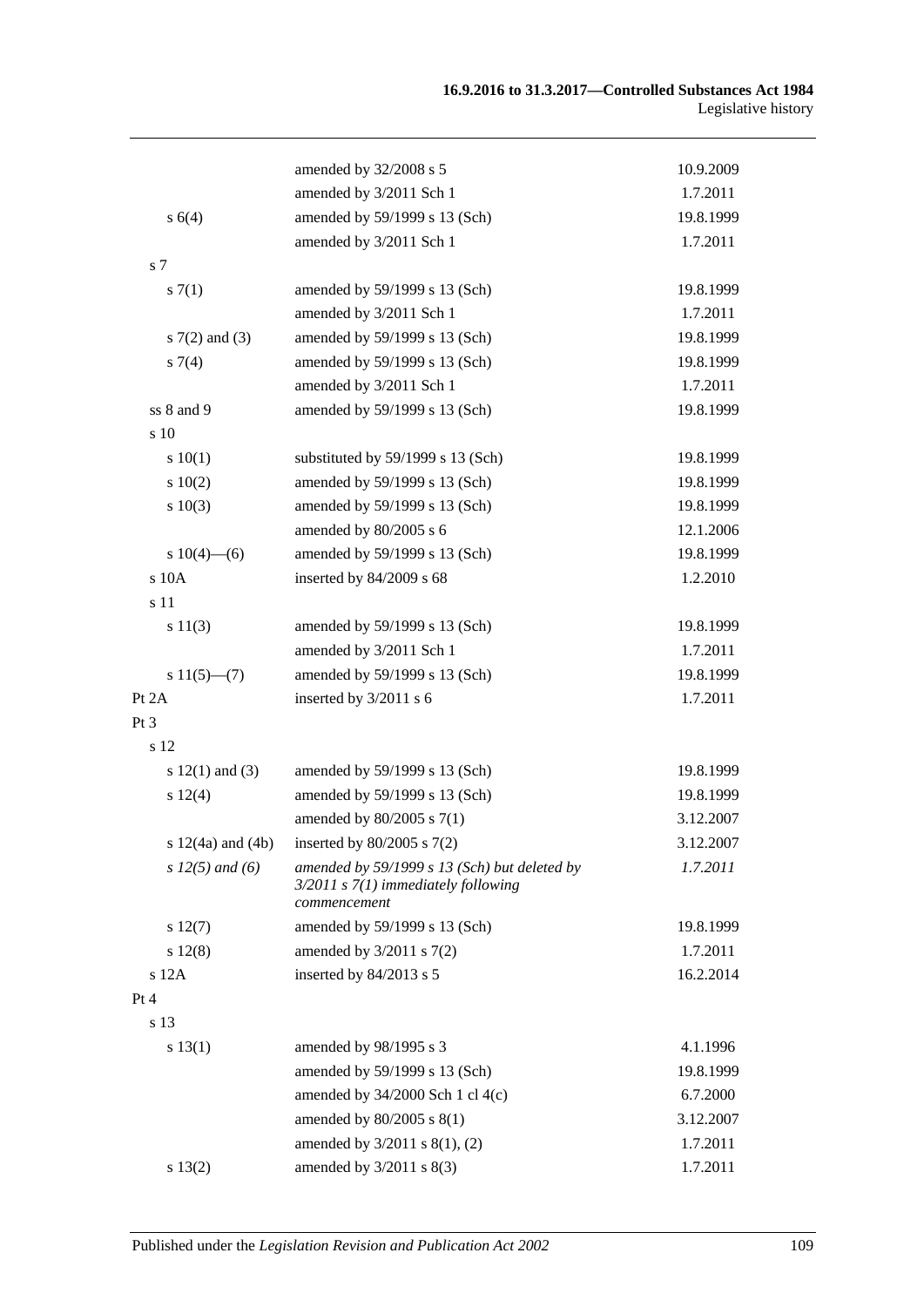#### **Controlled Substances Act 1984—16.9.2016 to 31.3.2017** Legislative history

| s 13(3)             | inserted by 59/1999 s 2              | 19.8.1999 |
|---------------------|--------------------------------------|-----------|
| s 13(4)             | inserted by $80/2005$ s $8(2)$       | 3.12.2007 |
| s 14                |                                      |           |
| s 14(1)             | amended by 98/1995 s 4               | 4.1.1996  |
|                     | amended by 59/1999 s 13 (Sch)        | 19.8.1999 |
|                     | amended by 34/2000 Sch 1 cl 4(d)     | 6.7.2000  |
|                     | amended by 3/2011 s 9(1)             | 1.7.2011  |
| 14(2)               | amended by $3/2011$ s $9(2)$         | 1.7.2011  |
| $s\ 14(3)$          | inserted by 59/1999 s 3              | 19.8.1999 |
| s 15                |                                      |           |
| s 15(1)             | amended by 98/1995 s 5               | 4.1.1996  |
|                     | amended by 59/1999 s 13 (Sch)        | 19.8.1999 |
|                     | amended by 34/2000 Sch 1 cl 4(e)     | 6.7.2000  |
|                     | amended by 3/2011 s 10(1), (2)       | 1.7.2011  |
| s 15(2)             | amended by 3/2011 s 10(3)            | 1.7.2011  |
| s 15(3)             | inserted by 59/1999 s 4              | 19.8.1999 |
| s 16                |                                      |           |
| s $16(1)$ and $(2)$ | amended by 98/1995 s 6               | 4.1.1996  |
|                     | amended by 59/1999 s 13 (Sch)        | 19.8.1999 |
| s 16(3)             | amended by 98/1995 s 6               | 4.1.1996  |
|                     | amended by 59/1999 s 13 (Sch)        | 19.8.1999 |
|                     | amended by 3/2011 Sch 1              | 1.7.2011  |
| s 16(4)             | amended by 98/1995 s 6               | 4.1.1996  |
|                     | amended by 59/1999 s 13 (Sch)        | 19.8.1999 |
| s 17                | amended by 98/1995 s 7               | 4.1.1996  |
|                     | amended by 59/1999 s 13 (Sch)        | 19.8.1999 |
| s 17A               | inserted by 32/2008 s 6              | 10.9.2009 |
| s 17B               | inserted by 32/2008 s 6              | 10.9.2009 |
| s $17B(5)$          | amended by $3/2011$ s 11             | 1.7.2011  |
| s 17C               | inserted by 32/2008 s 6              | 10.9.2009 |
| $s \ 17C(3)$        | amended by 3/2011 s 12               | 1.7.2011  |
| s 18                | substituted by 98/1995 s 8           | 4.1.1996  |
| s 18(1)             | amended by 59/1999 s 13 (Sch)        | 19.8.1999 |
|                     | amended by $34/2000$ Sch 1 cl $4(f)$ | 6.7.2000  |
|                     | substituted by $3/2011$ s $13(1)$    | 1.7.2011  |
| s $18(1a)$ — $(1e)$ | inserted by $3/2011$ s $13(1)$       | 1.7.2011  |
| s 18(2)             | amended by 59/1999 s 13 (Sch)        | 19.8.1999 |
|                     | substituted by $3/2011$ s $13(1)$    | 1.7.2011  |
| s 18(3)             | amended by 59/1999 s 13 (Sch)        | 19.8.1999 |
|                     | amended by $34/2000$ Sch 1 cl $4(g)$ | 6.7.2000  |
|                     | amended by 80/2005 s 9               | 3.12.2007 |
| s 18(4)             | inserted by 59/1999 s 5              | 19.8.1999 |
| s 18(5)             | inserted by 3/2011 s 13(2)           | 1.7.2011  |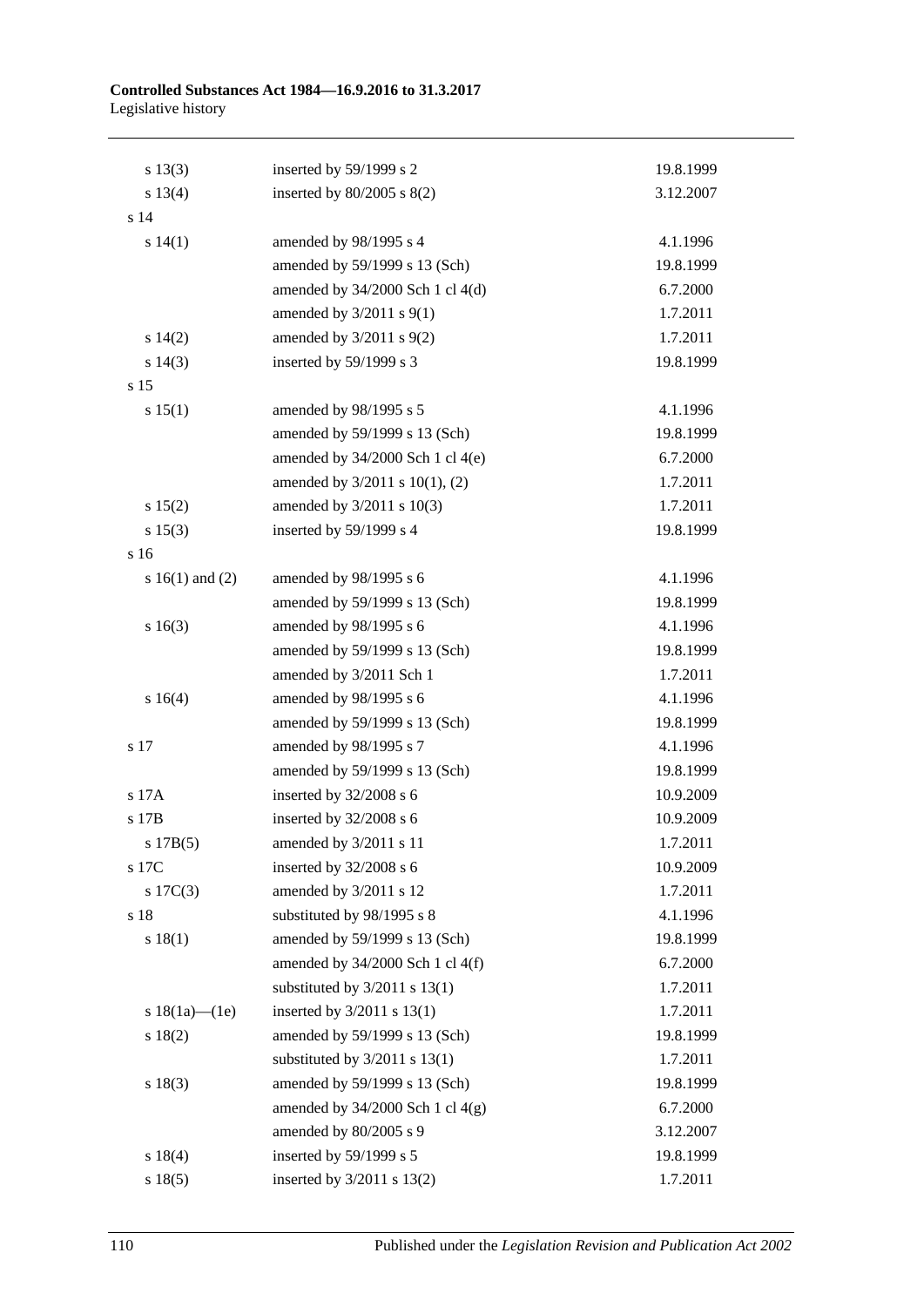| s 18A           | inserted by 80/2005 s 10                        | 3.12.2007 |
|-----------------|-------------------------------------------------|-----------|
| s 18A(a1)       | inserted by $3/2011$ s $14(1)$                  | 1.7.2011  |
| s 18A(1)        | amended by $3/2011$ s $14(2)$ —(4)              | 1.7.2011  |
| s 18A(2)        | amended by 3/2011 s 14(5)                       | 1.7.2011  |
| s 18A(3)        | amended by 3/2011 s 14(6)                       | 1.7.2011  |
| s 18A(4)        | amended by 3/2011 s 14(7)                       | 1.7.2011  |
| s 18A(5)        | amended by 3/2011 s 14(8)                       | 1.7.2011  |
| s 18A(6)        | amended by 32/2008 s 7(1)                       | 10.9.2009 |
|                 | amended by 3/2011 s 14(9)                       | 1.7.2011  |
| s 18A(8)        | substituted by $32/2008$ s $7(2)$               | 10.9.2009 |
| s 19            |                                                 |           |
| s 19(1)         | s 19 amended by 98/1995 s 9                     | 4.1.1996  |
|                 | s 19 amended by 59/1999 s 13 (Sch)              | 19.8.1999 |
|                 | s 19 redesignated as s $19(1)$ by $35/2007$ s 4 | 1.7.2008  |
| $s 19(2)$ - (6) | inserted by 35/2007 s 4                         | 1.7.2008  |
| s 20            |                                                 |           |
| $s \ 20(1)$     | amended by 98/1995 s 10                         |           |
|                 | amended by 59/1999 s 13 (Sch)                   |           |
|                 | amended by 80/2005 s 11(1), (2)                 |           |
|                 | amended by 3/2011 s 15(1)                       | 1.7.2011  |
| $s\ 20(2)$      | substituted by $80/2005$ s $11(3)$              |           |
|                 | amended by 3/2011 s 15(1), (2)                  | 1.7.2011  |
| s 21            |                                                 |           |
| $s\,21(1)$      | amended by 59/1999 s 13 (Sch)                   | 19.8.1999 |
|                 | amended by 80/2005 s 12(1), (2)                 | 12.1.2006 |
| $s\ 21(2)$      | amended by 98/1995 s 11                         | 4.1.1996  |
|                 | amended by 59/1999 s 13 (Sch)                   | 19.8.1999 |
| $s \ 21(4)$     | amended by 59/1999 s 13 (Sch)                   | 19.8.1999 |
|                 | amended by 3/2011 Sch 1                         | 1.7.2011  |
| s <sub>22</sub> |                                                 |           |
| $s\,22(1)$      | amended by 98/1995 s 12                         | 4.1.1996  |
|                 | amended by 59/1999 s 13 (Sch)                   | 19.8.1999 |
|                 | amended by 34/2000 Sch 1 cl 4(h)                | 6.7.2000  |
| s 23            |                                                 |           |
| $s\,23(1)$      | amended by 98/1995 s 13                         | 4.1.1996  |
|                 | amended by 59/1999 s 13 (Sch)                   | 19.8.1999 |
|                 | amended by 3/2011 s 16                          | 1.7.2011  |
| $s\,23(2)$      | amended by 59/1999 s 13 (Sch)                   | 19.8.1999 |
| s <sub>24</sub> | substituted by 98/1995 s 14                     | 4.1.1996  |
|                 | amended by 59/1999 s 13 (Sch)                   | 19.8.1999 |
|                 | amended by 3/2011 s 17                          | 1.7.2011  |
| s <sub>25</sub> | amended by 98/1995 s 15                         | 4.1.1996  |
|                 | amended by 59/1999 s 13 (Sch)                   | 19.8.1999 |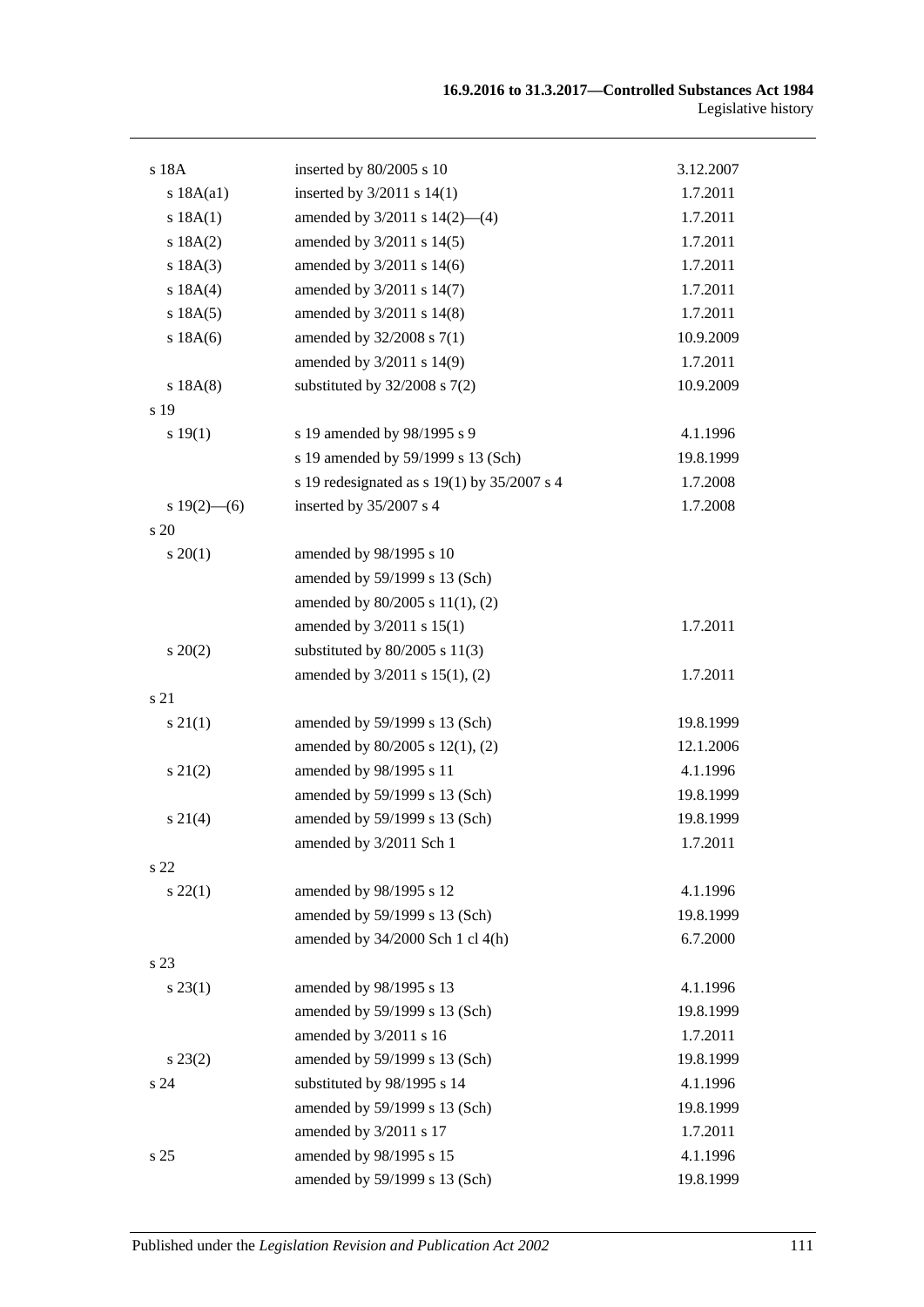|                                              | amended by 3/2011 s 18               | 1.7.2011   |
|----------------------------------------------|--------------------------------------|------------|
| s <sub>26</sub>                              | amended by 98/1995 s 16              | 4.1.1996   |
|                                              | amended by 59/1999 s 13 (Sch)        | 19.8.1999  |
|                                              | amended by 3/2011 s 19               | 1.7.2011   |
| s 27                                         | substituted by 98/1995 s 17          | 4.1.1996   |
|                                              | amended by 59/1999 s 13 (Sch)        | 19.8.1999  |
|                                              | amended by 3/2011 s 20               | 1.7.2011   |
| s 28                                         |                                      |            |
| $s\,28(1)$                                   | amended by 98/1995 s 18              | 4.1.1996   |
|                                              | amended by 59/1999 s 13 (Sch)        | 19.8.1999  |
|                                              | amended by $3/2011$ s $21(1)$        | 1.7.2011   |
| $s\,28(2)$                                   | amended by $3/2011$ s $21(2)$        | 1.7.2011   |
| s 29                                         | amended by 98/1995 s 19              | 4.1.1996   |
|                                              | amended by 59/1999 s 13 (Sch)        | 19.8.1999  |
|                                              | amended by 3/2011 s 22               | 1.7.2011   |
| s 30                                         |                                      |            |
| $s \ 30(1)$                                  | amended by $98/1995$ s $20(a)$       | 4.1.1996   |
|                                              | amended by 59/1999 s 13 (Sch)        | 19.8.1999  |
| $s \ 30(2)$                                  | amended by 98/1995 s 20(b)           | 4.1.1996   |
|                                              | amended by 59/1999 s 13 (Sch)        | 19.8.1999  |
| s $30(2a)$                                   | inserted by $98/1995$ s $20(c)$      | 4.1.1996   |
|                                              | amended by 59/1999 s 13 (Sch)        | 19.8.1999  |
| $s \ 30(3)$                                  | amended by 59/1999 s 13 (Sch)        | 19.8.1999  |
| Pt 4A                                        | inserted by 42/2015 s 4              | 16.9.2016  |
| Pt 5                                         |                                      |            |
| heading                                      | substituted by 80/2005 s 13          | 3.12.2007  |
| Pt 5 Div 1 before<br>substitution by 80/2005 |                                      |            |
| s <sub>31</sub>                              |                                      |            |
| $s \frac{3I(1)}{2}$                          | amended by 59/1999 s 13 (Sch)        | 19.8.1999  |
| $s \frac{3I(2)}{2}$                          | amended by $64/1986 s 4$             | 20.11.1986 |
|                                              | amended by 59/1999 s 13 (Sch)        | 19.8.1999  |
| $s \frac{3I(3)}{3}$                          | amended by 59/1999 s 13 (Sch)        | 19.8.1999  |
|                                              | amended by $34/2000$ Sch 1 cl $4(i)$ | 6.7.2000   |
| $s \, 3I(4)$                                 | amended by 59/1999 s 13 (Sch)        | 19.8.1999  |
| $s \, 3I(5)$                                 | inserted by $59/1999 s 6$            | 19.8.1999  |
| s <sub>32</sub>                              |                                      |            |
| $s\,32(1)$                                   | amended by 59/1999 s 13 (Sch)        | 19.8.1999  |
| $s\,32(2)$                                   | amended by 59/1999 s 13 (Sch)        | 19.8.1999  |
|                                              | amended by $34/2000$ Sch 1 cl $4(j)$ | 6.7.2000   |
| s $32(3)$ and (4)                            | amended by 59/1999 s 13 (Sch)        | 19.8.1999  |
| $s\,32(5)$                                   | amended by $64/1986$ s 5             | 20.11.1986 |
|                                              | amended by $29/1990 s 4(a)$          | 26.9.1991  |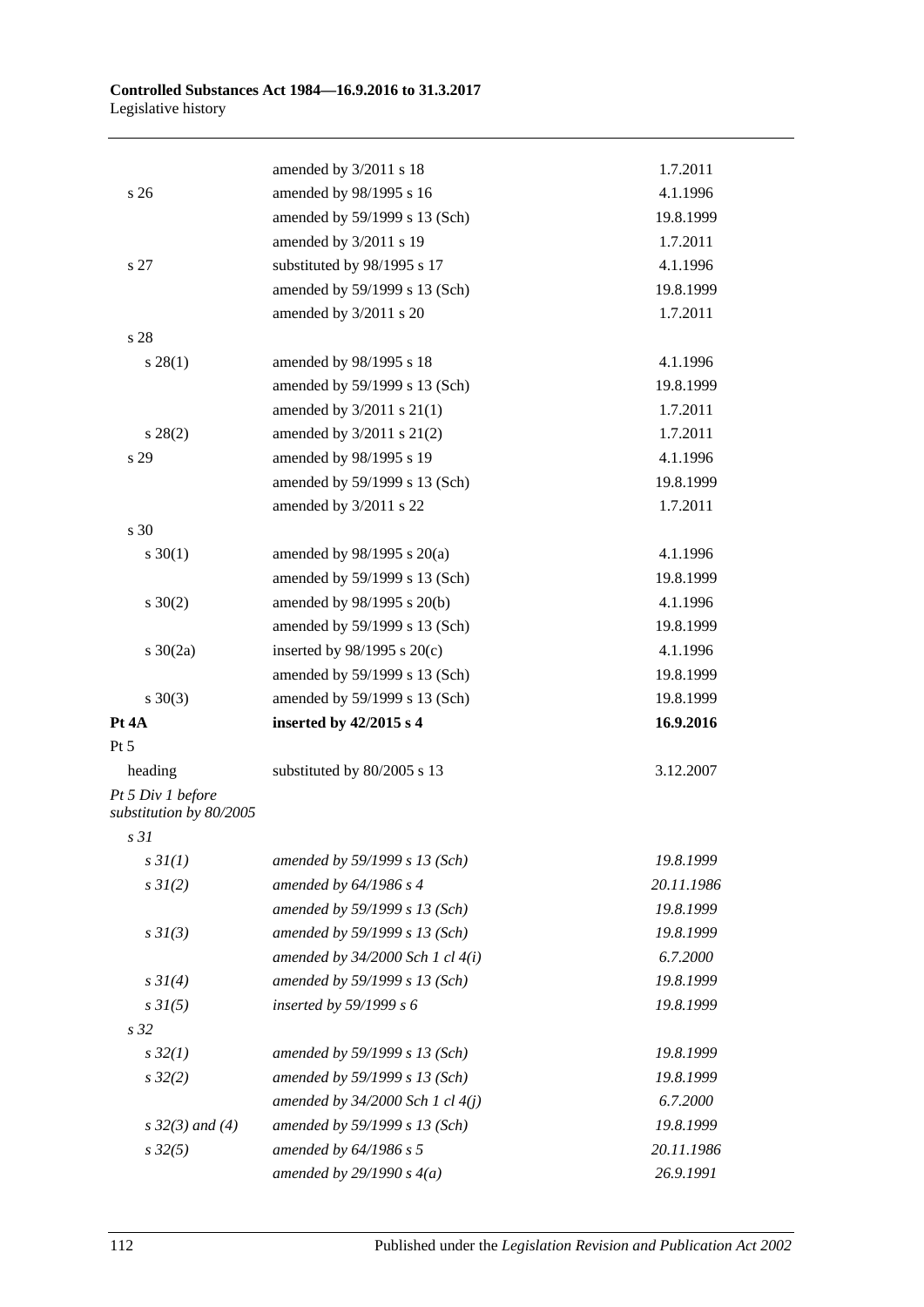|                     | amended by $69/1991 s 16(a)$ , (b)         | 6.7.1992   |
|---------------------|--------------------------------------------|------------|
|                     | amended by $44/1992 s 3(a), (b)$           | 6.7.1992   |
|                     | $B(b)(iii)$ deleted by 44/1992 s 3(c)      | 6.7.1992   |
|                     | amended by 59/1999 s 13 (Sch)              | 19.8.1999  |
| $s\,32(5a)$         | inserted by 28/1990 s 2                    | 26.4.1990  |
| $s\,32(6)$          | substituted by $29/1990 s 4(b)$            | 26.9.1991  |
| $s\,32(7)$          | inserted by 59/1999 s 7                    | 19.8.1999  |
| s <sub>33</sub>     |                                            |            |
| $s \, 33(1)$        | amended by $64/1986$ s $6(a)$              | 20.11.1986 |
|                     | amended by 59/1999 s 13 (Sch)              | 19.8.1999  |
|                     | amended by $34/2000$ Sch 1 cl $4(k)$       | 6.7.2000   |
| $s\,33(1a)$         | inserted by $64/1986$ s $6(b)$             | 20.11.1986 |
|                     | amended by 59/1999 s 13 (Sch)              | 19.8.1999  |
|                     | amended by 34/2000 Sch 1 cl 4(l)           | 6.7.2000   |
| $s \, 33(2)$        | amended by 59/1999 s 13 (Sch)              | 19.8.1999  |
| s33(3)              | amended by $64/1986 s 6(c)$                | 20.11.1986 |
|                     | amended by $34/2000$ Sch 1 cl $4(m)$       | 6.7.2000   |
| $s \, 33(4)$        | amended by $64/1986 s 6(d)$                | 20.11.1986 |
|                     | amended by $34/2000$ Sch 1 cl $4(n)$       | 6.7.2000   |
| $s\,33(5)$          | amended by $64/1986 s 6(e)$                | 20.11.1986 |
|                     | amended by $34/2000$ Sch 1 cl $4(0)$ , (p) | 6.7.2000   |
| $s \, 33(6)$        | amended by 59/1999 s 13 (Sch)              | 19.8.1999  |
| Pt 5 Div 1          | substituted by 80/2005 s 14                | 3.12.2007  |
| s 31                |                                            |            |
| $s \, 31(1)$        | amended by 32/2008 s 8(1), (2)             | 10.9.2009  |
|                     | amended by 3/2011 s 23                     | 1.7.2011   |
|                     | amended by 42/2015 s 5                     | 16.9.2016  |
| $s \ 31(3)$         | inserted by 32/2008 s 8(3)                 | 10.9.2009  |
| Pt 5 Div 2          | substituted by 80/2005 s 14                | 3.12.2007  |
| Pt 5 Div 2 Subdiv 1 |                                            |            |
| s 32                |                                            |            |
| $s \, 32(2)$        | amended by 12/2012 s 18(1)                 | 17.6.2012  |
| $s \frac{32}{2a}$   | inserted by 17/2010 s 5(1)                 | 28.11.2010 |
|                     | amended by 12/2012 s 18(2)                 | 17.6.2012  |
| $s \, 32(3)$        | amended by 12/2012 s 18(3)                 | 17.6.2012  |
| $s \, 32(4)$        | amended by 43/2012 s 6                     | 1.7.2013   |
| $s \, 32(5)$        | amended by 17/2010 s 5(2)                  | 28.11.2010 |
| $s \, 32(6)$        | inserted by 17/2010 s 5(3)                 | 28.11.2010 |
| Pt 5 Div 2 Subdiv 2 |                                            |            |
| s 33                |                                            |            |
| $s \, 33(2)$        | amended by 12/2012 s 19(1)                 | 17.6.2012  |
| $s \, 33(3)$        | amended by 12/2012 s 19(2)                 | 17.6.2012  |
| $s \, 33(4)$        | substituted by 32/2008 s 9                 | 10.9.2009  |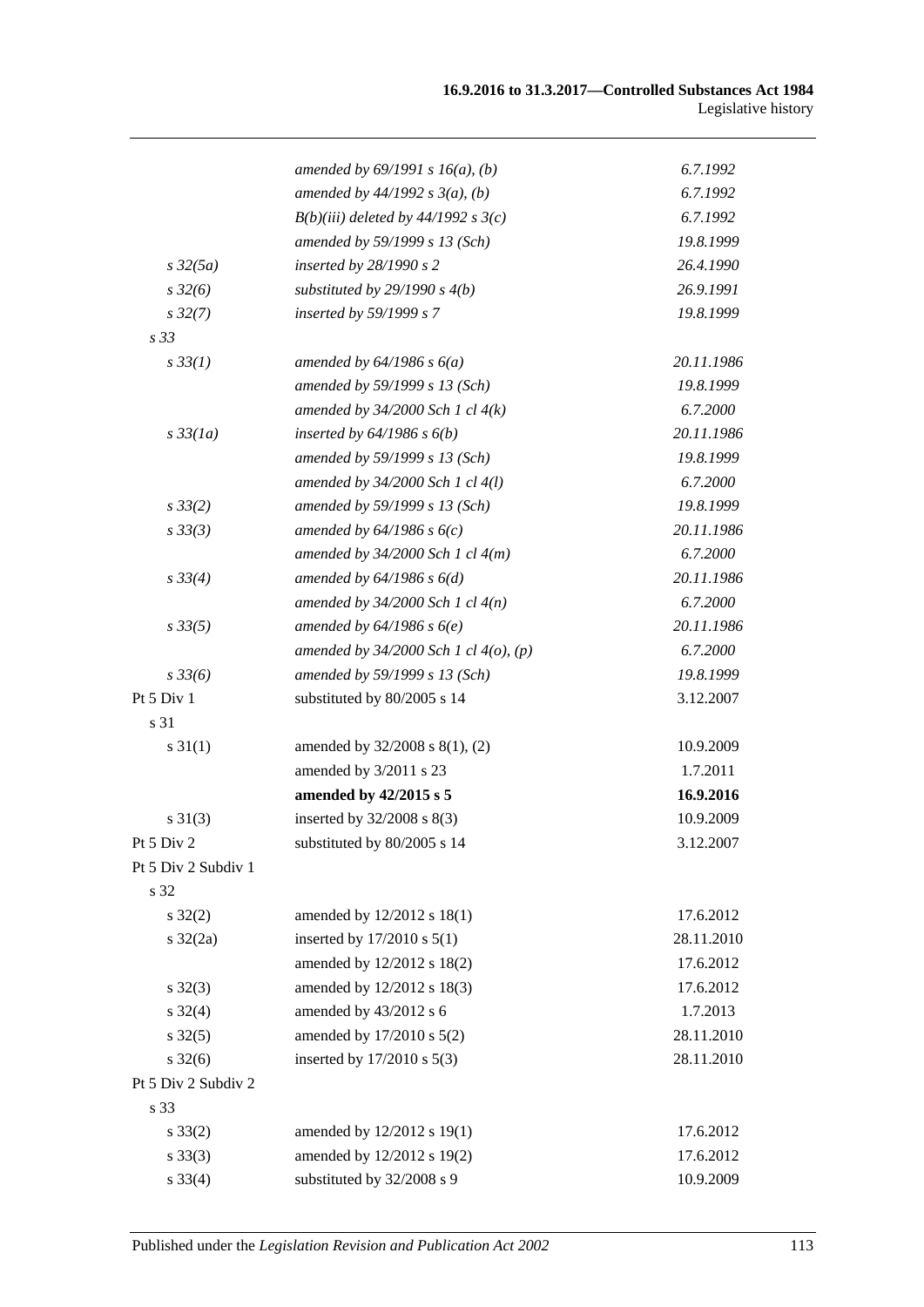| s33A                  |                                                    |            |
|-----------------------|----------------------------------------------------|------------|
| $s \, 33A(1)$         | substituted by 25/2011 s 4                         | 28.8.2011  |
|                       | amended by 12/2012 s 20(1)                         | 17.6.2012  |
| $s \, 33A(2)$         | substituted by 25/2011 s 4                         | 28.8.2011  |
|                       | amended by 12/2012 s 20(2)                         | 17.6.2012  |
| $s \, 33A(3)$         | substituted by 25/2011 s 4                         | 28.8.2011  |
|                       | amended by 12/2012 s 20(3)                         | 17.6.2012  |
| s $33A(4)$            | amended by 12/2012 s 20(4)                         | 17.6.2012  |
| $s \, 33A(5)$         | amended by 12/2012 s 20(5)                         | 17.6.2012  |
| Pt 5 Div 2 Subdiv 3   |                                                    |            |
| s 33B                 |                                                    |            |
| $s \, 33B(2)$         | amended by $12/2012$ s $21(1)$                     | 17.6.2012  |
| $s \, 33B(3)$         | amended by 12/2012 s 21(2)                         | 17.6.2012  |
| $s \, 33B(4)$         | amended by 43/2012 s 7                             | 1.7.2013   |
| s 33C                 |                                                    |            |
| $s \, 33C(2)$         | amended by 12/2012 s 22(1)                         | 17.6.2012  |
| s $33C(3)$            | amended by 12/2012 s 22(2)                         | 17.6.2012  |
| s $33C(4)$            | amended by 43/2012 s 8                             | 1.7.2013   |
| Pt 5 Div 2 Subdiv 4   |                                                    |            |
| heading               | substituted by 25/2011 s 5                         | 28.8.2011  |
| s 33D                 | amended by 11/2008 Sch 1 cl 1                      | 8.6.2008   |
| $s$ 33DA              | inserted by $25/2011$ s 6                          | 28.8.2011  |
| $s$ 33DA $(1)$        | amended by 12/2012 s 23                            | 17.6.2012  |
| Pt 5 Div 3            | inserted by 80/2005 s 14                           | 3.12.2007  |
| s33GA                 | inserted by 11/2008 Sch 1 cl 2                     | 8.6.2008   |
| s 33GB                | inserted by $25/2011$ s 7                          | 28.8.2011  |
| $s \cdot 33GB(1)$     | amended by 12/2012 s 24                            | 17.6.2012  |
| Pt 5 Div 4            | inserted by 80/2005 s 14                           | 3.12.2007  |
| s <sub>33J</sub>      |                                                    |            |
| s $33J(1)$            | s 33J redesignated as s $33J(1)$ by $32/2008$ s 10 | 10.9.2009  |
| s $33J(2)$            | inserted by 32/2008 s 10                           | 10.9.2009  |
| s <sub>33K</sub>      |                                                    |            |
| s $33K(1)$            | amended by 32/2008 s 11(1)                         | 10.9.2009  |
| $s \, 33K(2)$         | amended by 32/2008 s 11(2)                         | 10.9.2009  |
| $s \, 33K(3)$         | inserted by 32/2008 s 11(3)                        | 10.9.2009  |
| $s$ 33 $L$            |                                                    |            |
| $s \, 33L(1)$         | amended by 84/2013 s 6                             | 16.2.2014  |
| s 33LA                | inserted by 50/2007 s 4                            | 19.10.2008 |
|                       | substituted by 25/2011 s 8                         | 28.8.2011  |
| s 33LAB               | inserted by 25/2011 s 9                            | 28.8.2011  |
| s 33LB                | inserted by 32/2008 s 12                           | 10.9.2009  |
| s $33LB(1)$ and $(2)$ | substituted by 25/2011 s 10                        | 28.8.2011  |
| $s$ 33LB(3) and (4)   | deleted by 25/2011 s 10                            | 28.8.2011  |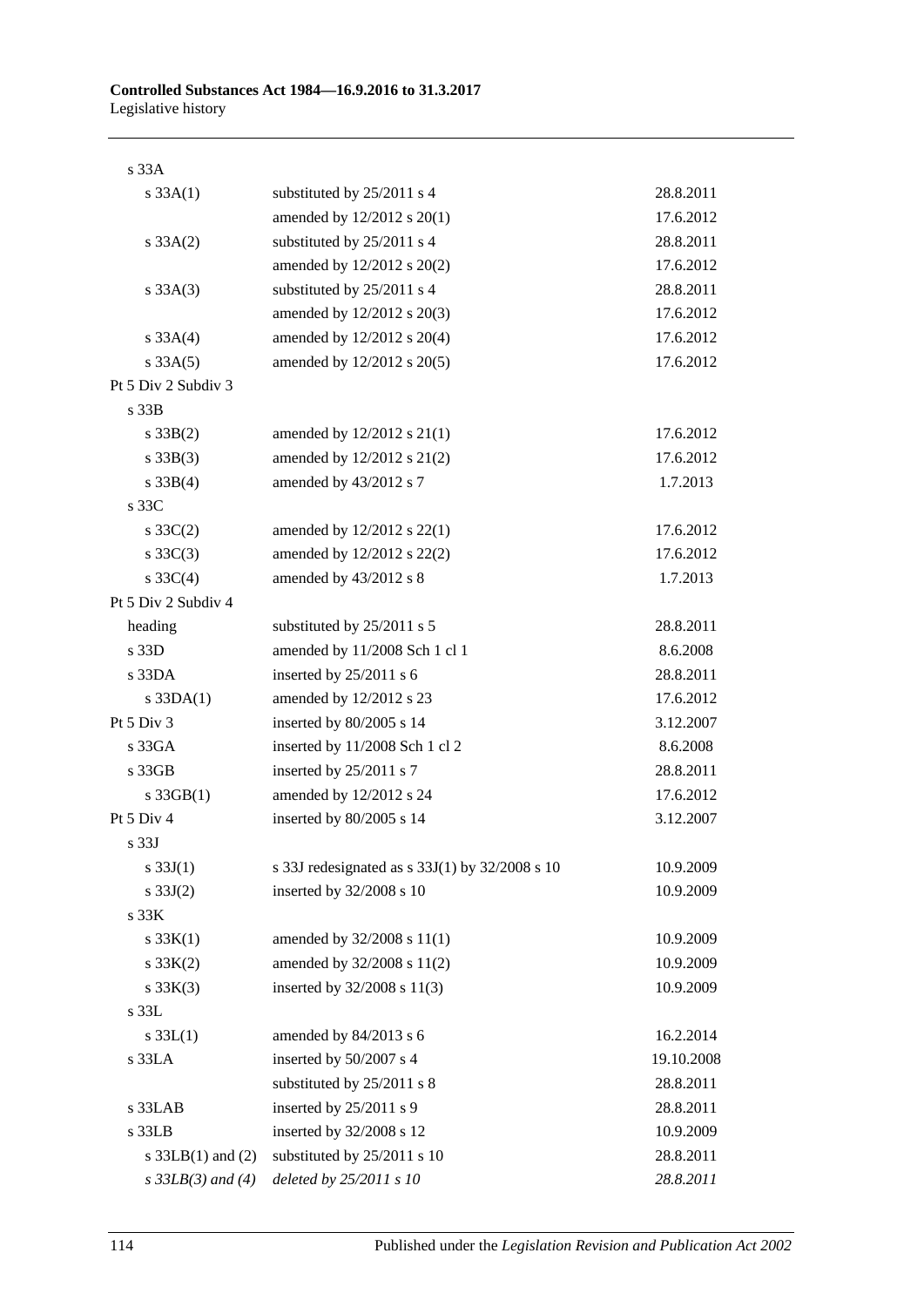| Pt 5 Div 4A                  | inserted by 84/2013 s 7                                             | 16.2.2014 |
|------------------------------|---------------------------------------------------------------------|-----------|
| Pt 5 Div 5                   | inserted by 80/2005 s 14                                            | 3.12.2007 |
| s 330                        |                                                                     |           |
| $s \, 33O(2)$                | amended by 3/2011 Sch 1                                             | 1.7.2011  |
| s 330A                       | inserted by 32/2008 s 13                                            | 10.9.2009 |
| s 33S                        | amended by 84/2013 s 8                                              | 16.2.2014 |
| s 33T                        | inserted by 84/2013 s 9                                             | 16.2.2014 |
| Pt $5$ Div $6$               |                                                                     |           |
| heading                      | inserted by 80/2005 s 14                                            | 3.12.2007 |
| s 34                         | substituted by 64/1986 s 7                                          | 29.3.1990 |
|                              | amended by 59/1999 s 13 (Sch)                                       | 19.8.1999 |
|                              | substituted by 87/2000 s 4                                          | 1.10.2001 |
|                              | substituted by 38/2015 s 4                                          | 29.2.2016 |
| s 35                         | amended by 59/1999 s 13 (Sch)                                       | 19.8.1999 |
|                              | substituted by 87/2000 s 4                                          | 1.10.2001 |
| s 36                         | amended by 59/1999 s 13 (Sch)                                       | 19.8.1999 |
|                              | substituted by 87/2000 s 4                                          | 1.10.2001 |
| $s \; 36(1)$                 | amended by 3/2011 Sch 1                                             | 1.7.2011  |
| ss 37-39                     | amended by 59/1999 s 13 (Sch)                                       | 19.8.1999 |
|                              | substituted by 87/2000 s 4                                          | 1.10.2001 |
| $\boldsymbol{\mathsf{s}}$ 40 | substituted by 87/2000 s 4                                          | 1.10.2001 |
| s 40A                        | inserted by 87/2000 s 4                                             | 1.10.2001 |
| $s$ 40 $B$                   | inserted by $87/2000 s 4$                                           | 1.10.2001 |
|                              | deleted by $48/2004$ s 4                                            | 30.9.2004 |
| $Pt\ 6$                      | heading substituted by 59/1999 s 8                                  | 19.8.1999 |
| Div 1 heading                | deleted by 59/1999 s 9                                              | 19.8.1999 |
| ss 41 and 42                 | amended by 59/1999 s 13 (Sch)                                       | 19.8.1999 |
|                              | deleted by 80/2005 s 15                                             | 3.12.2007 |
| 19/2005                      | s 43 before deletion by substituted by 17/1986 s 13 (Sch)           | 1.3.1987  |
| $s\,43(1)$ and (2)           | deleted by $69/1991 s 16(c)$                                        | 6.7.1992  |
| $s\,43(3)$                   | amended by 59/1999 s 13 (Sch)                                       | 19.8.1999 |
| $s\,43$                      | deleted by 19/2005 Sch 1 cl 2                                       | 2.4.2006  |
| s 43                         | inserted by 12/2012 s 25                                            | 17.6.2012 |
| s 44                         |                                                                     |           |
| $s\,44(1)$                   | s 44 amended by 29/1990 s 5                                         | 26.9.1991 |
|                              | s 44 amended by 59/1999 s 13 (Sch)                                  | 19.8.1999 |
|                              | s 44 amended by 87/2000 s 5                                         | 1.10.2001 |
|                              | s 44 amended by 19/2005 Sch 1 cl 3                                  | 2.4.2006  |
|                              | s 44 amended by 80/2005 s 16(1)–(3)                                 | 3.12.2007 |
|                              | s 44(db) deleted by 80/2005 s 16(3)                                 | 3.12.2007 |
|                              | s 44 amended and redesignated as s 44(1) by<br>32/2008 s 14(1), (2) | 10.9.2009 |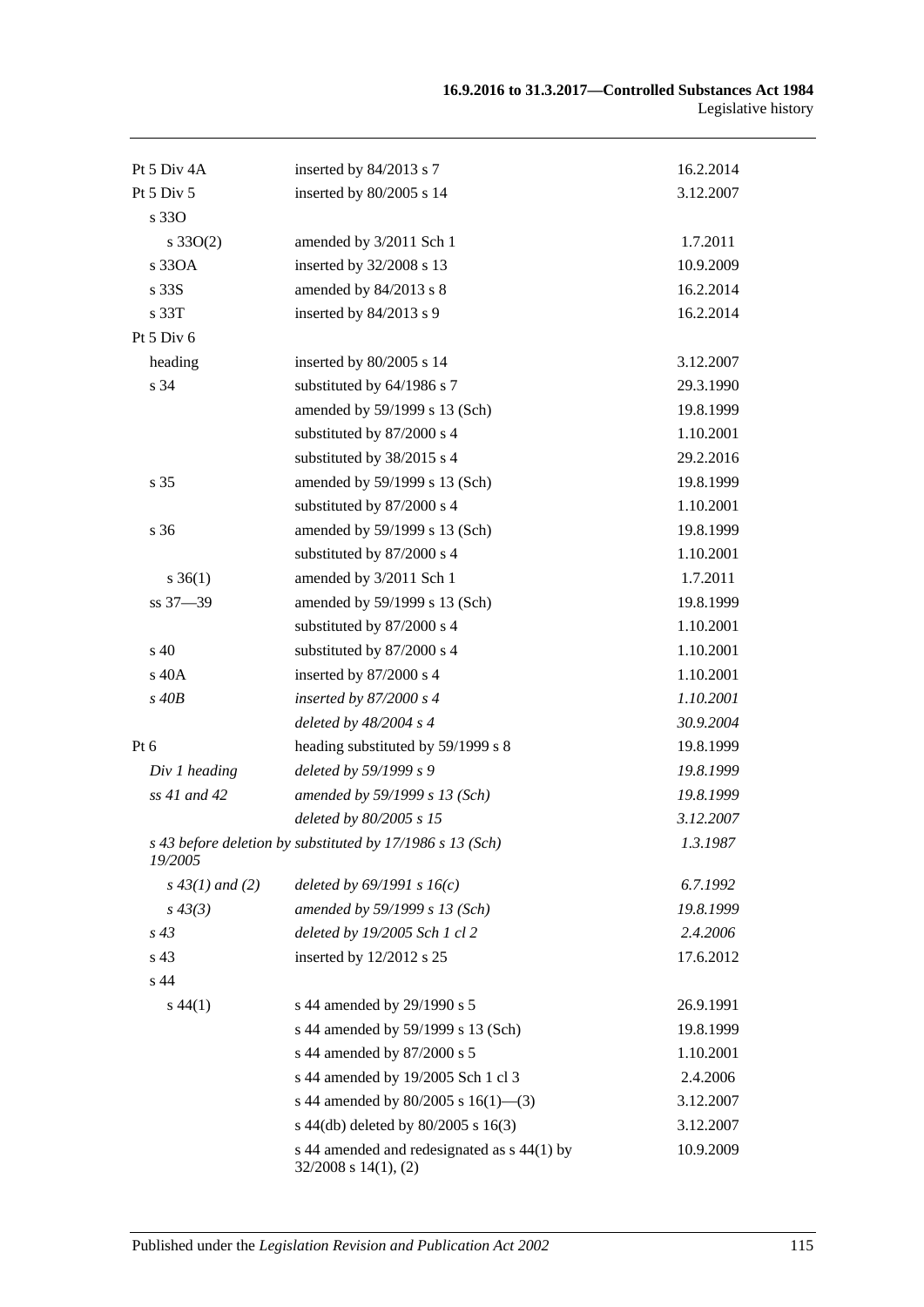#### **Controlled Substances Act 1984—16.9.2016 to 31.3.2017** Legislative history

|                                         | amended by 3/2011 Sch 1                | 1.7.2011   |
|-----------------------------------------|----------------------------------------|------------|
| $s\ 44(2)$ and (3)                      | inserted by 32/2008 s 14(2)            | 10.9.2009  |
| $s\,45$                                 | amended by 59/1999 s 13 (Sch)          | 19.8.1999  |
|                                         | amended by 3/2011 Sch 1                | 1.7.2011   |
|                                         | deleted by 36/2011 s 10                | 1.1.2012   |
| $s$ 45A                                 | inserted by 64/1986 s 8                | 30.4.1987  |
| s 45A(1)                                | amended by 49/1991 Sch 2               | 6.7.1992   |
|                                         | amended by 59/1999 s 13 (Sch)          | 19.8.1999  |
|                                         | amended by 3/2011 Sch 1                | 1.7.2011   |
| $s\,45A(2)$                             | amended by 34/1996 s 4 (Sch cl 12)     | 3.2.1997   |
|                                         | amended by 59/1999 s 13 (Sch)          | 19.8.1999  |
| $s\,45A(3)$                             | substituted by 34/1996 s 4 (Sch cl 12) | 3.2.1997   |
| $s\,45A(4)$ - (6)                       | deleted by 34/1996 s 4 (Sch cl 12)     | 3.2.1997   |
| $s\,45A(8)$                             | amended by 29/1990 s 6                 | 26.9.1991  |
| artificially<br>enhanced<br>cultivation | inserted by $47/2002$ s $3(a)$         | 1.2.2003   |
|                                         | deleted by 32/2008 s 15                | 10.9.2009  |
| child                                   | deleted by 80/2005 s 17                | 3.12.2007  |
| simple cannabis<br>offence              | amended by 59/1999 s 13 (Sch)          | 19.8.1999  |
|                                         | amended by $47/2002$ s $3(b)$          | 1.2.2003   |
|                                         | substituted by 80/2005 s 17            | 3.12.2007  |
| Pt 6 Div 2                              | amended by 17/1986 s 13 (Sch)          | 1.3.1987   |
|                                         | deleted by 59/1999 s 10                | 19.8.1999  |
| Pt 7                                    | heading substituted by 59/1999 s 11    | 19.8.1999  |
| s 49                                    | inserted by 42/2015 s 6                | 16.9.2016  |
| s 50                                    |                                        |            |
| s 50(1)                                 | amended by 32/2008 s 16                | 10.9.2009  |
|                                         | amended by 3/2011 Sch 1                | 1.7.2011   |
| s 50(2)                                 | amended by 59/1999 s 13 (Sch)          | 19.8.1999  |
|                                         | amended by 3/2011 s 24                 | 1.7.2011   |
| $s\ 50(3)$                              | amended by 59/1999 s 13 (Sch)          | 19.8.1999  |
|                                         | amended by 3/2011 Sch 1                | 1.7.2011   |
| s <sub>51</sub>                         |                                        |            |
| s 51(1)                                 | amended by $43/1986$ s $5(c)$          | 16.10.1986 |
|                                         | amended by 59/1999 s 13 (Sch)          | 19.8.1999  |
|                                         | amended by 32/2008 s 17                | 10.9.2009  |
| s 51(2)                                 | amended by $43/1986$ s $5(d)$          | 16.10.1986 |
|                                         | amended by 59/1999 s 13 (Sch)          | 19.8.1999  |
| s <sub>52</sub>                         |                                        |            |
| s 52(1)                                 | amended by 3/2011 Sch 1                | 1.7.2011   |
| s 52(2)                                 | amended by 17/1986 s 13 (Sch)          | 1.3.1987   |
|                                         | amended by 59/1999 s 13 (Sch)          | 19.8.1999  |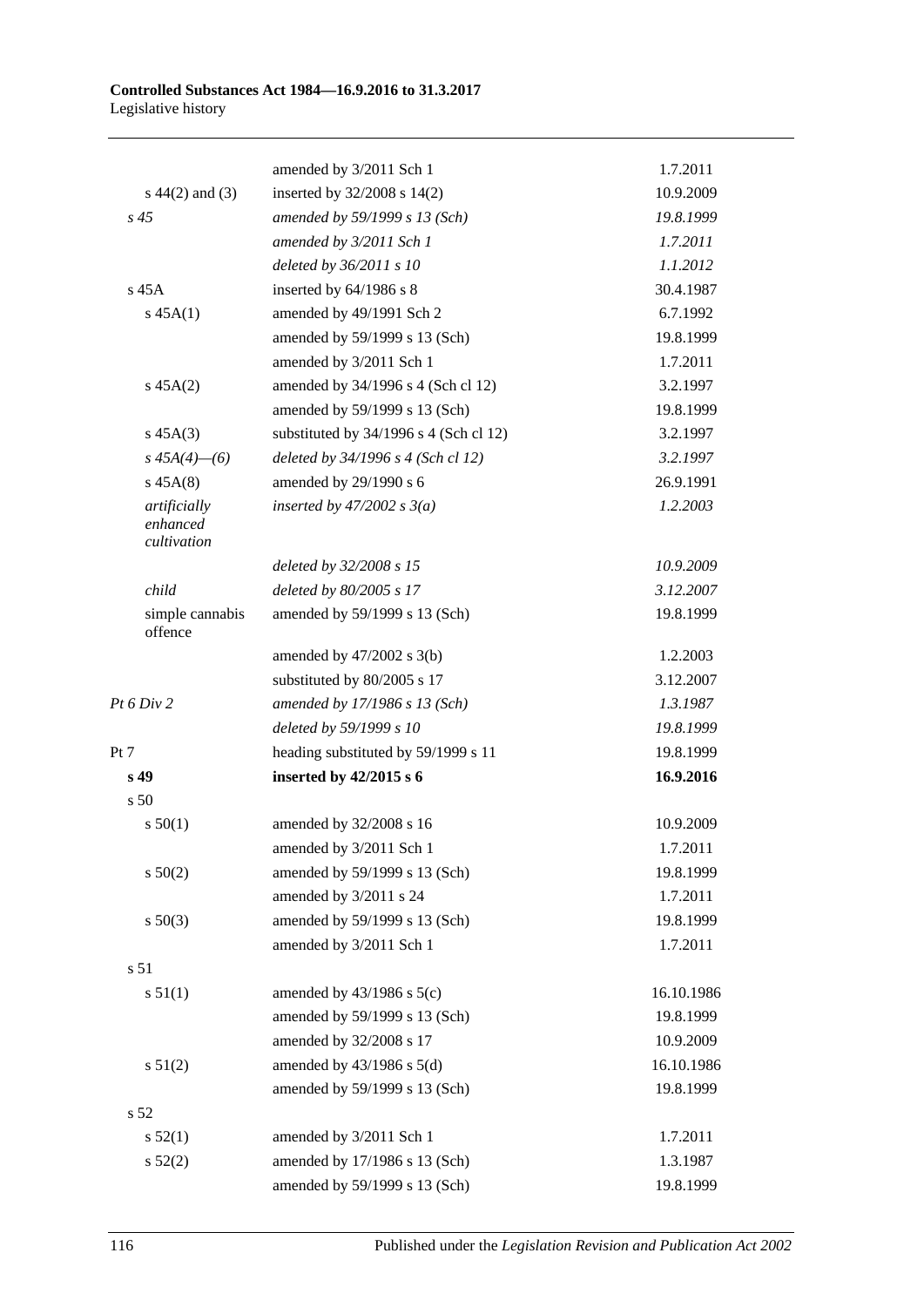|                        | amended by $80/2005$ s $18(1)$ —(3)        | 12.1.2006  |
|------------------------|--------------------------------------------|------------|
|                        | amended by 3/2011 Sch 1                    | 1.7.2011   |
| $s\,52(3)$             | amended by 3/2011 Sch 1                    | 1.7.2011   |
| s 52(4)                | amended by 59/1999 s 13 (Sch)              | 19.8.1999  |
|                        | amended by 80/2005 s 18(4)                 | 12.1.2006  |
|                        | amended by 3/2011 s 25(1)-(3), Sch 1       | 1.7.2011   |
| s 52(5)                | amended by 59/1999 s 13 (Sch)              | 19.8.1999  |
|                        | amended by 3/2011 s 25(4), Sch 1           | 1.7.2011   |
| s 52(6)                | amended by 59/1999 s 13 (Sch)              | 19.8.1999  |
|                        | amended by 33/2008 s 5(1), (2)             | 23.10.2008 |
|                        | amended by 3/2011 Sch 1                    | 1.7.2011   |
| $s 52(7)$ and (8)      | amended by 59/1999 s 13 (Sch)              | 19.8.1999  |
|                        | deleted by $33/2008 s 5(3)$                | 23.10.2008 |
| s 52(9)                | amended by 59/1999 s 13 (Sch)              | 19.8.1999  |
|                        | amended by 33/2008 s 5(4), (5)             | 23.10.2008 |
|                        | amended by 3/2011 Sch 1                    | 1.7.2011   |
| $s\,52(10)$            | amended by 59/1999 s 13 (Sch)              | 19.8.1999  |
|                        | amended by 33/2008 s 5(6)                  | 23.10.2008 |
|                        | amended by 3/2011 Sch 1                    | 1.7.2011   |
| $s\,52(11)$            | amended by 59/1999 s 13 (Sch)              | 19.8.1999  |
|                        | substituted by $80/2005$ s $18(5)$         | 12.1.2006  |
|                        | substituted by $33/2008$ s $5(7)$          | 23.10.2008 |
|                        | amended by 3/2011 Sch 1                    | 1.7.2011   |
| $s\,52(12)$            | amended by 98/1995 s 21                    | 4.1.1996   |
|                        | amended by 59/1999 s 13 (Sch)              | 19.8.1999  |
|                        | deleted by $33/2008 s 5(7)$                | 23.10.2008 |
| $s$ 52A $-$ see s 52E  |                                            |            |
| s 52A                  | inserted by 33/2008 s 6                    | 23.10.2008 |
| s $52A(1)$ , (6) and   | amended by 3/2011 Sch 1                    | 1.7.2011   |
| (7)<br>$s$ 52 $B$      | inserted by 33/2008 s 6                    | 23.10.2008 |
| s $52B(4)$ — $(7)$ and | amended by 3/2011 Sch 1                    | 1.7.2011   |
| (9)                    |                                            |            |
| s 52C                  | inserted by 33/2008 s 6                    | 23.10.2008 |
| s 52D                  | inserted by 33/2008 s 6                    | 23.10.2008 |
| s 52D(1)               | amended by 3/2011 Sch 1                    | 1.7.2011   |
| s 52E                  | s 52A inserted by 27/1994 s 3              | 13.10.1994 |
|                        | s 52A substituted by 59/1999 s 12          | 19.8.1999  |
|                        | s 52A redesignated as s 52E by 33/2008 s 7 | 23.10.2008 |
| s 52E(2)               | amended by 80/2005 s 19(1)                 | 3.12.2007  |
| $s$ 52E(6a)            | inserted by 80/2005 s 19(2)                | 12.1.2006  |
|                        | amended by 3/2011 Sch 1                    | 1.7.2011   |
| s 52E(7)               | amended by 80/2005 s 19(3)                 | 3.12.2007  |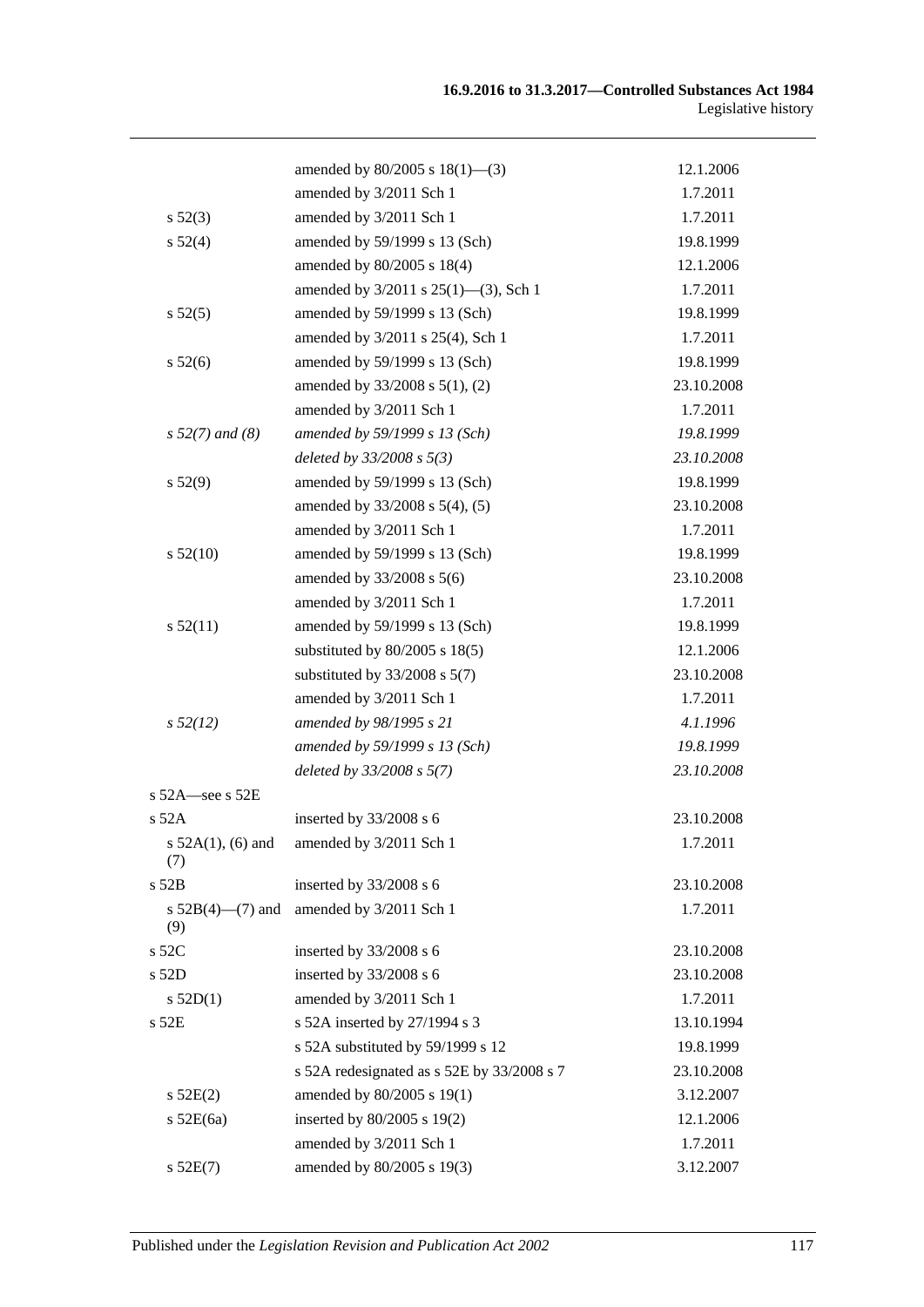#### **Controlled Substances Act 1984—16.9.2016 to 31.3.2017** Legislative history

| $s$ 52E(10)                        | amended by 80/2005 s 19(4)                                                 | 3.12.2007  |
|------------------------------------|----------------------------------------------------------------------------|------------|
| $s$ 52E(12)                        | substituted by 19/2005 Sch 1 cl 4                                          | 2.4.2006   |
| $s$ 52E(13)                        |                                                                            |            |
| prescribed period                  | the prescribed period amended to read prescribed<br>period by 3/2011 Sch 1 | 1.7.2011   |
| s <sub>53</sub>                    |                                                                            |            |
| s 53(1)                            | amended by $43/1986$ s $5(e)$                                              | 16.10.1986 |
|                                    | amended by 59/1999 s 13 (Sch)                                              | 19.8.1999  |
| $s\,53(1a)$                        | inserted by $17/2010$ s $6(1)$                                             | 28.11.2010 |
| s 53(2)                            | amended by $43/1986$ s $5(f)$                                              | 16.10.1986 |
|                                    | amended by 27/1994 s 4                                                     | 13.10.1994 |
|                                    | amended by 80/2005 s 20                                                    | 3.12.2007  |
|                                    | amended by 3/2011 s 26                                                     | 1.7.2011   |
| s 53(3)                            | amended by 3/2011 Sch 1                                                    | 1.7.2011   |
| s 53(4)                            | amended by $43/1986$ s $5(g)$                                              | 16.10.1986 |
|                                    | amended by 59/1999 s 13 (Sch)                                              | 19.8.1999  |
|                                    | amended by $34/2000$ Sch 1 cl $4(r)$                                       | 6.7.2000   |
|                                    | amended by 17/2010 s 6(2)                                                  | 28.11.2010 |
|                                    | amended by 3/2011 Sch 1                                                    | 1.7.2011   |
| s 54 before deletion by<br>84/2009 |                                                                            |            |
| $s\,54(1)$                         | amended by $43/1986$ s $5(h)$ , (i)                                        | 16.10.1986 |
|                                    | (d) deleted by $43/1986$ s $5(i)$                                          | 16.10.1986 |
|                                    | amended by 59/1999 s 13 (Sch)                                              | 19.8.1999  |
| $s\,54(2)$                         | amended by 59/1999 s 13 (Sch)                                              | 19.8.1999  |
| s 54                               | deleted by 84/2009 s 69                                                    | 1.2.2010   |
| Pt 8                               |                                                                            |            |
| s <sub>55</sub>                    |                                                                            |            |
| s 55(1)                            | amended by $34/2000$ Sch 1 cl $4(s)$                                       | 6.7.2000   |
| s 55(2)                            | amended by 34/2000 Sch 1 cl 4(t)                                           | 6.7.2000   |
| s 55(2a)                           | inserted by $64/1986$ s $9(a)$                                             | 20.11.1986 |
|                                    | amended by 98/1995 s 22                                                    | 4.1.1996   |
|                                    | amended by 59/1999 s 13 (Sch)                                              | 19.8.1999  |
|                                    | amended by 3/2011 Sch 1                                                    | 1.7.2011   |
| s 55(2b)                           | inserted by $3/2011$ s $27(1)$                                             | 9.6.2011   |
| s 55(3)                            | amended by 59/1999 s 13 (Sch)                                              | 19.8.1999  |
|                                    | amended by $34/2000$ Sch 1 cl $4(u)$                                       | 6.7.2000   |
|                                    | amended by 3/2011 s 27(2), Sch 1                                           | 9.6.2011   |
| s 55(3)                            | amended by 3/2011 Sch 1                                                    | 1.7.2011   |
| s 55(4)                            | substituted by $64/1986$ s $9(b)$                                          | 20.11.1986 |
|                                    | amended by 59/1999 s 13 (Sch)                                              | 19.8.1999  |
|                                    | amended by $34/2000$ Sch 1 cl $4(v)$ , (w)                                 | 6.7.2000   |
|                                    | amended by 80/2005 s 21(1)                                                 | 12.1.2006  |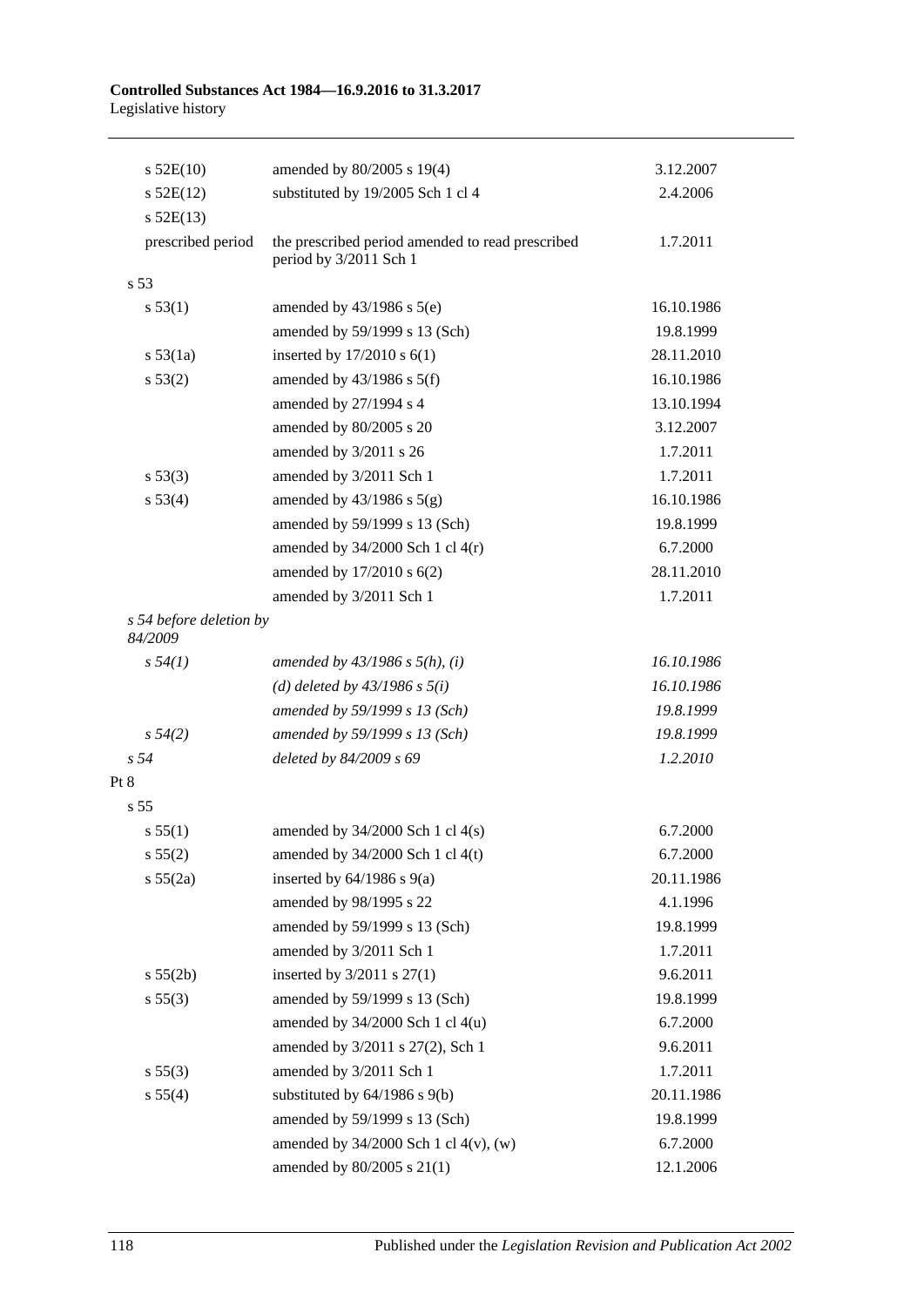| substituted by $80/2005$ s $21(2)$<br>12.1.2006<br>inserted by $80/2005$ s $21(2)$<br>s 55(8)<br>12.1.2006<br>s 55(9)<br>inserted by 42/2015 s 7<br>16.9.2016<br>s 56<br>s 56(1)<br>amended by 64/1986 s 10<br>20.11.1986<br>amended by 59/1999 s 13 (Sch)<br>19.8.1999<br>amended by $34/2000$ Sch 1 cl $4(x)$<br>6.7.2000<br>substituted by 80/2005 s 22<br>3.12.2007<br>amended by 32/2008 s 18<br>10.9.2009<br>1.7.2011<br>amended by 3/2011 s 28<br>amended by 84/2013 s 10<br>16.2.2014<br>amended by 59/1999 s 13 (Sch)<br>s 56(2)<br>19.8.1999<br>s 57<br>substituted by $64/1986$ s $11(a)$<br>s 57(1)<br>20.11.1986<br>amended by $34/2000$ Sch 1 cl $4(y)$<br>6.7.2000<br>amended by 3/2011 Sch 1<br>1.7.2011<br>substituted by $64/1986$ s $11(a)$<br>20.11.1986<br>s 57(2)<br>amended by $34/2000$ Sch 1 cl $4(z)$<br>6.7.2000<br>amended by $64/1986$ s $11(b)$<br>20.11.1986<br>s 57(3)<br>amended by 59/1999 s 13 (Sch)<br>19.8.1999<br>amended by 34/2000 Sch 1 cl 4(za)<br>6.7.2000<br>1.7.2011<br>amended by 3/2011 Sch 1<br>amended by 98/1995 s 23<br>s 57(4)<br>4.1.1996<br>amended by 59/1999 s 13 (Sch)<br>19.8.1999<br>s 57(5)<br>amended by $64/1986$ s $11(c)$<br>20.11.1986<br>substituted by 80/2005 s 23<br>12.1.2006<br>amended by 59/1999 s 13 (Sch)<br>s 57(6)<br>19.8.1999<br>amended by 34/2000 Sch 1 cl (zb)<br>6.7.2000<br>substituted by 80/2005 s 23<br>12.1.2006<br>substituted by 80/2005 s 23<br>s 57(7)<br>12.1.2006<br>s 57(8)<br>inserted by 80/2005 s 23<br>12.1.2006<br>inserted by 80/2005 s 24<br>s 57A<br>12.1.2006<br>s 57A(2)<br>amended by 3/2011 s 29(1), (2)<br>1.7.2011<br>s 58<br>s 58(1)<br>amended by $34/2000$ Sch 1 cl $4(zc)$ , $(zd)$<br>6.7.2000<br>amended by $80/2005$ s $25(1)$ —(3)<br>12.1.2006<br>amended by $3/2011$ s $30(1)$ —(3)<br>1.7.2011 | $s 55(5)$ (7) | inserted by $64/1986$ s $9(b)$ | 20.11.1986 |
|------------------------------------------------------------------------------------------------------------------------------------------------------------------------------------------------------------------------------------------------------------------------------------------------------------------------------------------------------------------------------------------------------------------------------------------------------------------------------------------------------------------------------------------------------------------------------------------------------------------------------------------------------------------------------------------------------------------------------------------------------------------------------------------------------------------------------------------------------------------------------------------------------------------------------------------------------------------------------------------------------------------------------------------------------------------------------------------------------------------------------------------------------------------------------------------------------------------------------------------------------------------------------------------------------------------------------------------------------------------------------------------------------------------------------------------------------------------------------------------------------------------------------------------------------------------------------------------------------------------------------------------------------------------------------------------------------------------------------------------------------------------------------------------------------------------------|---------------|--------------------------------|------------|
|                                                                                                                                                                                                                                                                                                                                                                                                                                                                                                                                                                                                                                                                                                                                                                                                                                                                                                                                                                                                                                                                                                                                                                                                                                                                                                                                                                                                                                                                                                                                                                                                                                                                                                                                                                                                                        |               |                                |            |
|                                                                                                                                                                                                                                                                                                                                                                                                                                                                                                                                                                                                                                                                                                                                                                                                                                                                                                                                                                                                                                                                                                                                                                                                                                                                                                                                                                                                                                                                                                                                                                                                                                                                                                                                                                                                                        |               |                                |            |
|                                                                                                                                                                                                                                                                                                                                                                                                                                                                                                                                                                                                                                                                                                                                                                                                                                                                                                                                                                                                                                                                                                                                                                                                                                                                                                                                                                                                                                                                                                                                                                                                                                                                                                                                                                                                                        |               |                                |            |
|                                                                                                                                                                                                                                                                                                                                                                                                                                                                                                                                                                                                                                                                                                                                                                                                                                                                                                                                                                                                                                                                                                                                                                                                                                                                                                                                                                                                                                                                                                                                                                                                                                                                                                                                                                                                                        |               |                                |            |
|                                                                                                                                                                                                                                                                                                                                                                                                                                                                                                                                                                                                                                                                                                                                                                                                                                                                                                                                                                                                                                                                                                                                                                                                                                                                                                                                                                                                                                                                                                                                                                                                                                                                                                                                                                                                                        |               |                                |            |
|                                                                                                                                                                                                                                                                                                                                                                                                                                                                                                                                                                                                                                                                                                                                                                                                                                                                                                                                                                                                                                                                                                                                                                                                                                                                                                                                                                                                                                                                                                                                                                                                                                                                                                                                                                                                                        |               |                                |            |
|                                                                                                                                                                                                                                                                                                                                                                                                                                                                                                                                                                                                                                                                                                                                                                                                                                                                                                                                                                                                                                                                                                                                                                                                                                                                                                                                                                                                                                                                                                                                                                                                                                                                                                                                                                                                                        |               |                                |            |
|                                                                                                                                                                                                                                                                                                                                                                                                                                                                                                                                                                                                                                                                                                                                                                                                                                                                                                                                                                                                                                                                                                                                                                                                                                                                                                                                                                                                                                                                                                                                                                                                                                                                                                                                                                                                                        |               |                                |            |
|                                                                                                                                                                                                                                                                                                                                                                                                                                                                                                                                                                                                                                                                                                                                                                                                                                                                                                                                                                                                                                                                                                                                                                                                                                                                                                                                                                                                                                                                                                                                                                                                                                                                                                                                                                                                                        |               |                                |            |
|                                                                                                                                                                                                                                                                                                                                                                                                                                                                                                                                                                                                                                                                                                                                                                                                                                                                                                                                                                                                                                                                                                                                                                                                                                                                                                                                                                                                                                                                                                                                                                                                                                                                                                                                                                                                                        |               |                                |            |
|                                                                                                                                                                                                                                                                                                                                                                                                                                                                                                                                                                                                                                                                                                                                                                                                                                                                                                                                                                                                                                                                                                                                                                                                                                                                                                                                                                                                                                                                                                                                                                                                                                                                                                                                                                                                                        |               |                                |            |
|                                                                                                                                                                                                                                                                                                                                                                                                                                                                                                                                                                                                                                                                                                                                                                                                                                                                                                                                                                                                                                                                                                                                                                                                                                                                                                                                                                                                                                                                                                                                                                                                                                                                                                                                                                                                                        |               |                                |            |
|                                                                                                                                                                                                                                                                                                                                                                                                                                                                                                                                                                                                                                                                                                                                                                                                                                                                                                                                                                                                                                                                                                                                                                                                                                                                                                                                                                                                                                                                                                                                                                                                                                                                                                                                                                                                                        |               |                                |            |
|                                                                                                                                                                                                                                                                                                                                                                                                                                                                                                                                                                                                                                                                                                                                                                                                                                                                                                                                                                                                                                                                                                                                                                                                                                                                                                                                                                                                                                                                                                                                                                                                                                                                                                                                                                                                                        |               |                                |            |
|                                                                                                                                                                                                                                                                                                                                                                                                                                                                                                                                                                                                                                                                                                                                                                                                                                                                                                                                                                                                                                                                                                                                                                                                                                                                                                                                                                                                                                                                                                                                                                                                                                                                                                                                                                                                                        |               |                                |            |
|                                                                                                                                                                                                                                                                                                                                                                                                                                                                                                                                                                                                                                                                                                                                                                                                                                                                                                                                                                                                                                                                                                                                                                                                                                                                                                                                                                                                                                                                                                                                                                                                                                                                                                                                                                                                                        |               |                                |            |
|                                                                                                                                                                                                                                                                                                                                                                                                                                                                                                                                                                                                                                                                                                                                                                                                                                                                                                                                                                                                                                                                                                                                                                                                                                                                                                                                                                                                                                                                                                                                                                                                                                                                                                                                                                                                                        |               |                                |            |
|                                                                                                                                                                                                                                                                                                                                                                                                                                                                                                                                                                                                                                                                                                                                                                                                                                                                                                                                                                                                                                                                                                                                                                                                                                                                                                                                                                                                                                                                                                                                                                                                                                                                                                                                                                                                                        |               |                                |            |
|                                                                                                                                                                                                                                                                                                                                                                                                                                                                                                                                                                                                                                                                                                                                                                                                                                                                                                                                                                                                                                                                                                                                                                                                                                                                                                                                                                                                                                                                                                                                                                                                                                                                                                                                                                                                                        |               |                                |            |
|                                                                                                                                                                                                                                                                                                                                                                                                                                                                                                                                                                                                                                                                                                                                                                                                                                                                                                                                                                                                                                                                                                                                                                                                                                                                                                                                                                                                                                                                                                                                                                                                                                                                                                                                                                                                                        |               |                                |            |
|                                                                                                                                                                                                                                                                                                                                                                                                                                                                                                                                                                                                                                                                                                                                                                                                                                                                                                                                                                                                                                                                                                                                                                                                                                                                                                                                                                                                                                                                                                                                                                                                                                                                                                                                                                                                                        |               |                                |            |
|                                                                                                                                                                                                                                                                                                                                                                                                                                                                                                                                                                                                                                                                                                                                                                                                                                                                                                                                                                                                                                                                                                                                                                                                                                                                                                                                                                                                                                                                                                                                                                                                                                                                                                                                                                                                                        |               |                                |            |
|                                                                                                                                                                                                                                                                                                                                                                                                                                                                                                                                                                                                                                                                                                                                                                                                                                                                                                                                                                                                                                                                                                                                                                                                                                                                                                                                                                                                                                                                                                                                                                                                                                                                                                                                                                                                                        |               |                                |            |
|                                                                                                                                                                                                                                                                                                                                                                                                                                                                                                                                                                                                                                                                                                                                                                                                                                                                                                                                                                                                                                                                                                                                                                                                                                                                                                                                                                                                                                                                                                                                                                                                                                                                                                                                                                                                                        |               |                                |            |
|                                                                                                                                                                                                                                                                                                                                                                                                                                                                                                                                                                                                                                                                                                                                                                                                                                                                                                                                                                                                                                                                                                                                                                                                                                                                                                                                                                                                                                                                                                                                                                                                                                                                                                                                                                                                                        |               |                                |            |
|                                                                                                                                                                                                                                                                                                                                                                                                                                                                                                                                                                                                                                                                                                                                                                                                                                                                                                                                                                                                                                                                                                                                                                                                                                                                                                                                                                                                                                                                                                                                                                                                                                                                                                                                                                                                                        |               |                                |            |
|                                                                                                                                                                                                                                                                                                                                                                                                                                                                                                                                                                                                                                                                                                                                                                                                                                                                                                                                                                                                                                                                                                                                                                                                                                                                                                                                                                                                                                                                                                                                                                                                                                                                                                                                                                                                                        |               |                                |            |
|                                                                                                                                                                                                                                                                                                                                                                                                                                                                                                                                                                                                                                                                                                                                                                                                                                                                                                                                                                                                                                                                                                                                                                                                                                                                                                                                                                                                                                                                                                                                                                                                                                                                                                                                                                                                                        |               |                                |            |
|                                                                                                                                                                                                                                                                                                                                                                                                                                                                                                                                                                                                                                                                                                                                                                                                                                                                                                                                                                                                                                                                                                                                                                                                                                                                                                                                                                                                                                                                                                                                                                                                                                                                                                                                                                                                                        |               |                                |            |
|                                                                                                                                                                                                                                                                                                                                                                                                                                                                                                                                                                                                                                                                                                                                                                                                                                                                                                                                                                                                                                                                                                                                                                                                                                                                                                                                                                                                                                                                                                                                                                                                                                                                                                                                                                                                                        |               |                                |            |
|                                                                                                                                                                                                                                                                                                                                                                                                                                                                                                                                                                                                                                                                                                                                                                                                                                                                                                                                                                                                                                                                                                                                                                                                                                                                                                                                                                                                                                                                                                                                                                                                                                                                                                                                                                                                                        |               |                                |            |
|                                                                                                                                                                                                                                                                                                                                                                                                                                                                                                                                                                                                                                                                                                                                                                                                                                                                                                                                                                                                                                                                                                                                                                                                                                                                                                                                                                                                                                                                                                                                                                                                                                                                                                                                                                                                                        |               |                                |            |
|                                                                                                                                                                                                                                                                                                                                                                                                                                                                                                                                                                                                                                                                                                                                                                                                                                                                                                                                                                                                                                                                                                                                                                                                                                                                                                                                                                                                                                                                                                                                                                                                                                                                                                                                                                                                                        |               |                                |            |
|                                                                                                                                                                                                                                                                                                                                                                                                                                                                                                                                                                                                                                                                                                                                                                                                                                                                                                                                                                                                                                                                                                                                                                                                                                                                                                                                                                                                                                                                                                                                                                                                                                                                                                                                                                                                                        |               |                                |            |
|                                                                                                                                                                                                                                                                                                                                                                                                                                                                                                                                                                                                                                                                                                                                                                                                                                                                                                                                                                                                                                                                                                                                                                                                                                                                                                                                                                                                                                                                                                                                                                                                                                                                                                                                                                                                                        |               |                                |            |
|                                                                                                                                                                                                                                                                                                                                                                                                                                                                                                                                                                                                                                                                                                                                                                                                                                                                                                                                                                                                                                                                                                                                                                                                                                                                                                                                                                                                                                                                                                                                                                                                                                                                                                                                                                                                                        |               |                                |            |
|                                                                                                                                                                                                                                                                                                                                                                                                                                                                                                                                                                                                                                                                                                                                                                                                                                                                                                                                                                                                                                                                                                                                                                                                                                                                                                                                                                                                                                                                                                                                                                                                                                                                                                                                                                                                                        |               |                                |            |
| (d), (e) deleted by $3/2011$ s $30(3)$<br>1.7.2011                                                                                                                                                                                                                                                                                                                                                                                                                                                                                                                                                                                                                                                                                                                                                                                                                                                                                                                                                                                                                                                                                                                                                                                                                                                                                                                                                                                                                                                                                                                                                                                                                                                                                                                                                                     |               |                                |            |
| inserted by $80/2005$ s $25(4)$<br>12.1.2006<br>s 58(1a)                                                                                                                                                                                                                                                                                                                                                                                                                                                                                                                                                                                                                                                                                                                                                                                                                                                                                                                                                                                                                                                                                                                                                                                                                                                                                                                                                                                                                                                                                                                                                                                                                                                                                                                                                               |               |                                |            |
| amended by 59/1999 s 13 (Sch)<br>s 58(3)<br>19.8.1999                                                                                                                                                                                                                                                                                                                                                                                                                                                                                                                                                                                                                                                                                                                                                                                                                                                                                                                                                                                                                                                                                                                                                                                                                                                                                                                                                                                                                                                                                                                                                                                                                                                                                                                                                                  |               |                                |            |
| amended by 98/1995 s 24<br>s 59<br>4.1.1996                                                                                                                                                                                                                                                                                                                                                                                                                                                                                                                                                                                                                                                                                                                                                                                                                                                                                                                                                                                                                                                                                                                                                                                                                                                                                                                                                                                                                                                                                                                                                                                                                                                                                                                                                                            |               |                                |            |
| amended by 59/1999 s 13 (Sch)<br>19.8.1999                                                                                                                                                                                                                                                                                                                                                                                                                                                                                                                                                                                                                                                                                                                                                                                                                                                                                                                                                                                                                                                                                                                                                                                                                                                                                                                                                                                                                                                                                                                                                                                                                                                                                                                                                                             |               |                                |            |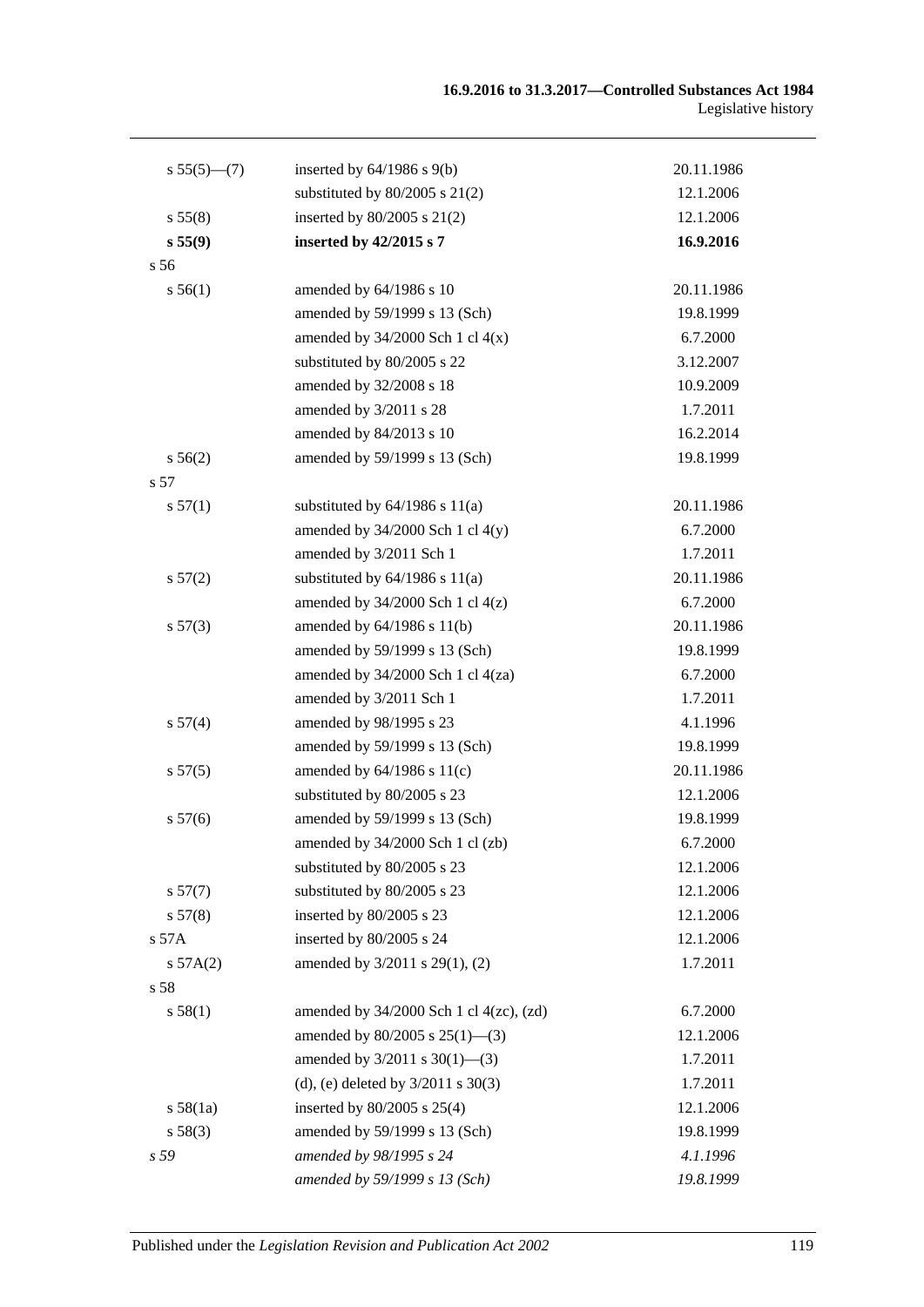|                | deleted by 80/2005 s 26                        | 12.1.2006  |
|----------------|------------------------------------------------|------------|
| s 60           |                                                |            |
| $s \ 60(1)$    | amended by $34/2000$ Sch 1 cl $4(ze)$          | 6.7.2000   |
|                | substituted by 80/2005 s 27                    | 12.1.2006  |
| $s \ 60(2)$    | amended by 59/1999 s 13 (Sch)                  | 19.8.1999  |
|                | amended by $34/2000$ Sch 1 cl $4(ze)$ , $(zf)$ | 6.7.2000   |
|                | amended by 3/2011 s 31(1), (2), Sch 1          | 1.7.2011   |
| s 60(4)        | amended by 98/1995 s 25                        | 4.1.1996   |
|                | amended by 59/1999 s 13 (Sch)                  | 19.8.1999  |
| ss 60A and 60B | inserted by 80/2005 s 28                       | 12.1.2006  |
| s 61           |                                                |            |
| $s \, 61(1)$   | amended by 59/1999 s 13 (Sch)                  | 19.8.1999  |
|                | amended by $34/2000$ Sch 1 cl $4(zg)$          | 6.7.2000   |
|                | amended by 32/2008 s 19                        | 10.9.2009  |
| s 61(2)        | amended by $43/1986$ s $5(j)$                  | 16.10.1986 |
|                | amended by 59/1999 s 13 (Sch)                  | 19.8.1999  |
|                | amended by 17/2010 s 7(1), (2)                 | 28.11.2010 |
| s 61(2a)       | inserted by 80/2005 s 29(1)                    | 3.12.2007  |
|                | amended by 17/2010 s 7(3), (4)                 | 28.11.2010 |
| $s \ 61(3)$    | amended by $43/1986$ s $5(k)$                  | 16.10.1986 |
|                | amended by 59/1999 s 13 (Sch)                  | 19.8.1999  |
| s 61(4)        | inserted by 80/2005 s 29(2)                    | 3.12.2007  |
| s 61A          | inserted by 64/1986 s 12                       | 20.11.1986 |
|                | deleted by $87/2000 s 6$                       | 1.10.2001  |
| $s\,62$        | amended by 59/1999 s 13 (Sch)                  | 19.8.1999  |
|                | deleted by 3/2011 Sch 1                        | 1.7.2011   |
| $s$ 62A        | inserted by $34/2000$ Sch 1 cl $4(zh)$         | 6.7.2000   |
| s 63           |                                                |            |
| $s \, 63(2)$   | amended by 59/1999 s 13 (Sch)                  | 19.8.1999  |
|                | amended by 50/2007 s 5                         | 26.9.2008  |
|                | amended by 42/2015 s 8                         | 16.9.2016  |
| $s\,63(3)$     | amended by $64/1986$ s $13(a)$                 | 20.11.1986 |
|                | amended by 29/1990 s 7                         | 26.9.1991  |
|                | amended by 59/1999 s 13 (Sch)                  | 19.8.1999  |
|                | amended by 80/2005 s 30(1)                     | 3.12.2007  |
|                | amended by 3/2011 Sch 1                        | 1.7.2011   |
| s 63(4)        | amended by 64/1986 s 13(b)                     | 20.11.1986 |
|                | amended by 98/1995 s 26(a)                     | 4.1.1996   |
|                | amended by $80/2005$ s $30(2)$ —(5)            | 3.12.2007  |
|                | amended by 3/2011 s 32(1)-6)                   | 1.7.2011   |
|                | amended by 84/2013 s 11                        | 16.2.2014  |
| s 63(5)        | substituted by 98/1995 s 26(b)                 | 4.1.1996   |
|                | amended by 32/2008 s 20                        | 10.9.2009  |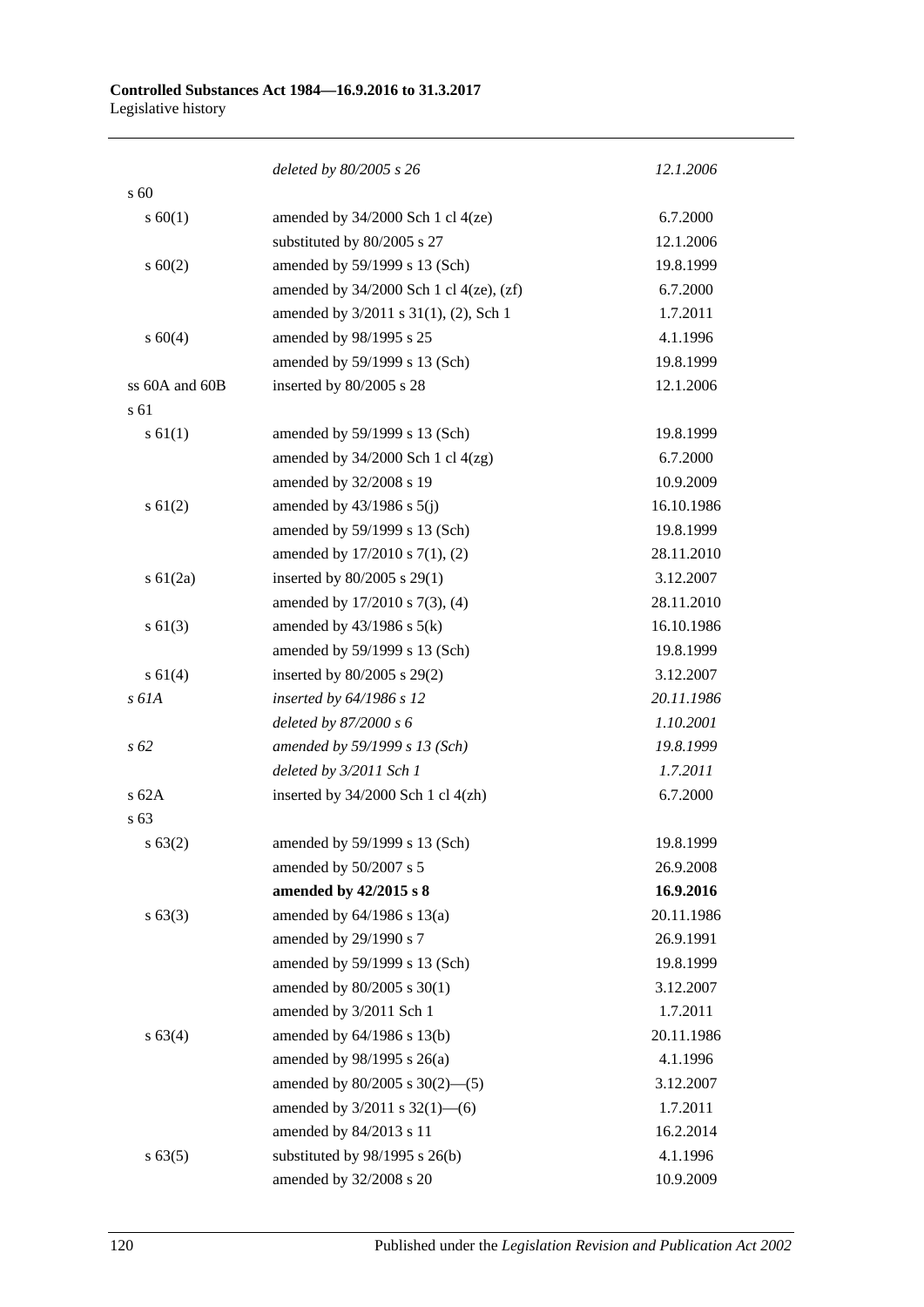| s $63(5a)$ | inserted by $98/1995$ s $26(b)$ | 4.1.1996   |
|------------|---------------------------------|------------|
| $s\,63(6)$ | amended by $80/2005$ s $30(6)$  | 3.12.2007  |
|            | amended by $33/2008$ s 8        | 23.10.2008 |
| $s\,63(7)$ | inserted by $3/2011$ s $32(7)$  | 1.7.2011   |

# **Transitional etc provisions associated with Act or amendments**

## *Statutes Repeal and Amendment (Courts) Act 1991*

#### **22—Transitional provisions—general**

- (1) This section applies to amendments made by this Act or the *[Justices Amendment](http://www.legislation.sa.gov.au/index.aspx?action=legref&type=act&legtitle=Justices%20Amendment%20Act%201991)  Act [1991](http://www.legislation.sa.gov.au/index.aspx?action=legref&type=act&legtitle=Justices%20Amendment%20Act%201991)*.
- (2) The following transitional provisions apply in relation to those amendments:
	- (a) if the effect of the amendment is to reduce the penalty for an offence, the amendment applies whether the offence was committed before or after the amendment takes effect;
	- (b) if the effect of the amendment is to increase the penalty for an offence, the amendment applies only to offences committed after it takes effect;
	- (c) if the effect of the amendment is to increase or remove a time limit for commencing proceedings for an offence, the previous limit applies in respect of an offence committed before the amendment takes effect;
	- (d) an amendment affecting the classification of an offence as summary or indictable does not apply in relation to an offence committed before the amendment takes effect.

#### *Statutes Amendment and Repeal (Common Expiation Scheme) Act 1996*

#### **5—Transitional provision**

An Act repealed or amended by this Act will continue to apply (as in force immediately prior to the repeal or amendment coming into operation) to an expiation notice issued under the repealed or amended Act.

## *Controlled Substances (Drug Offence Diversion) Amendment Act 2000*

#### **7—Transitional provision**

- (1) Subject to subsection (2), Division 2 of Part 5 of the principal Act, as amended by this Act, applies in relation to a simple possession offence whether allegedly committed before or after the commencement of this Act.
- (2) Division 2 of Part 5 of the principal Act, as in force immediately before the commencement of this Act, continues to apply in relation to a simple possession offence committed before that commencement if the person alleged to have committed the offence has, at some time before that commencement, been given a notice requiring him or her to appear before an assessment panel in respect of that offence (and, for the purposes of this subsection, section 16 of the *[Acts Interpretation](http://www.legislation.sa.gov.au/index.aspx?action=legref&type=act&legtitle=Acts%20Interpretation%20Act%201915)  Act [1915](http://www.legislation.sa.gov.au/index.aspx?action=legref&type=act&legtitle=Acts%20Interpretation%20Act%201915)* applies).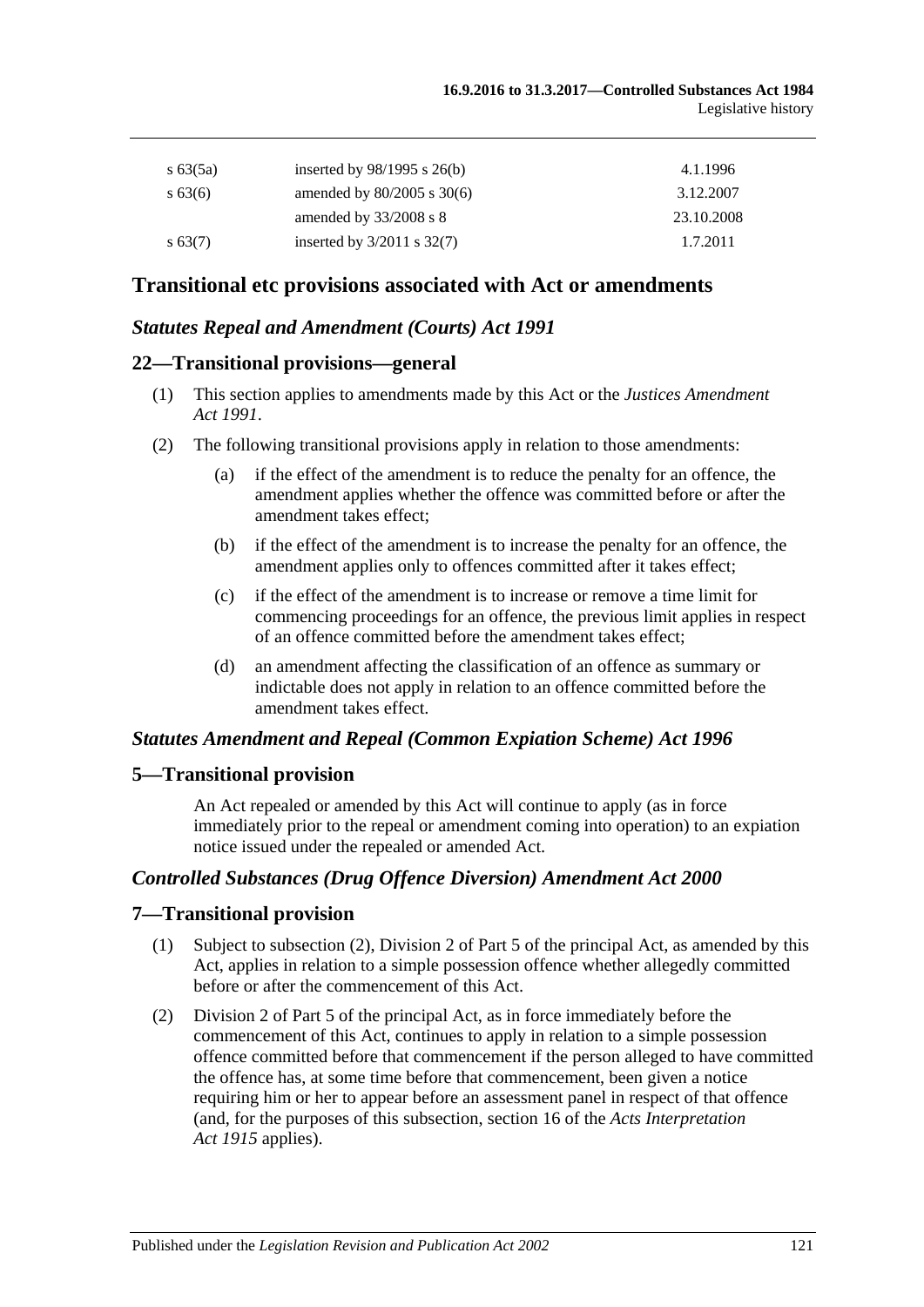- (3) The panels of legal practitioners and health professionals established by the Minister under section 34(2) and (3) of the principal Act, as in force immediately before the commencement of this Act—
	- (a) continue in existence and will be maintained by the Minister in the manner contemplated by that section; and
	- (b) together form a body that the Minister will accredit as a drug assessment service under and in accordance with the Act as in force after that commencement.

## *Controlled Substances (Cannabis) Amendment Act 2002*

## **4—Transitional provision**

Section 45A of the principal Act, as in force immediately before the commencement of this Act, continues to apply in relation to offences alleged to have been committed before that commencement.

#### *Controlled Substances (Serious Drug Offences) Amendment Act 2005, Sch 1*

## **6—Transitional provision**

An amendment to the principal Act effected by a provision of this Act only applies in relation to an offence if the offence is committed on or after the commencement of the provision.

## *Statutes Amendment (Courts Efficiency Reforms) Act 2012*

#### **9—Transitional provision**

The amendments made to the *[Controlled Substances Act](http://www.legislation.sa.gov.au/index.aspx?action=legref&type=act&legtitle=Controlled%20Substances%20Act%201984) 1984* by this Part—

- (a) do not apply in relation to the sentencing of a person following the commencement of this Part if the proceedings for the relevant offence were commenced before that commencement (and such sentencing is to occur as if this Act had not been enacted); and
- (b) apply in relation to the sentencing of a person following the commencement of this Part (including the sentencing of a person for an offence that occurred before that commencement) if the proceedings for the relevant offence were commenced on or after that commencement.

## *Controlled Substances (Simple Possession Offences) Amendment Act 2015, Sch 1—Transitional provision*

Nothing in this Act affects the application of Part 5 Division 6 of the *[Controlled](http://www.legislation.sa.gov.au/index.aspx?action=legref&type=act&legtitle=Controlled%20Substances%20Act%201984)  [Substances Act](http://www.legislation.sa.gov.au/index.aspx?action=legref&type=act&legtitle=Controlled%20Substances%20Act%201984) 1984* to a person referred to an assessment service under that Division before the commencement of this Act.

# **Historical versions**

Reprint No 1—1.7.1991 Reprint No 2—26.9.1991 Reprint No 3—21.11.1991 Reprint No 4—6.7.1992 Reprint No 5—10.9.1992